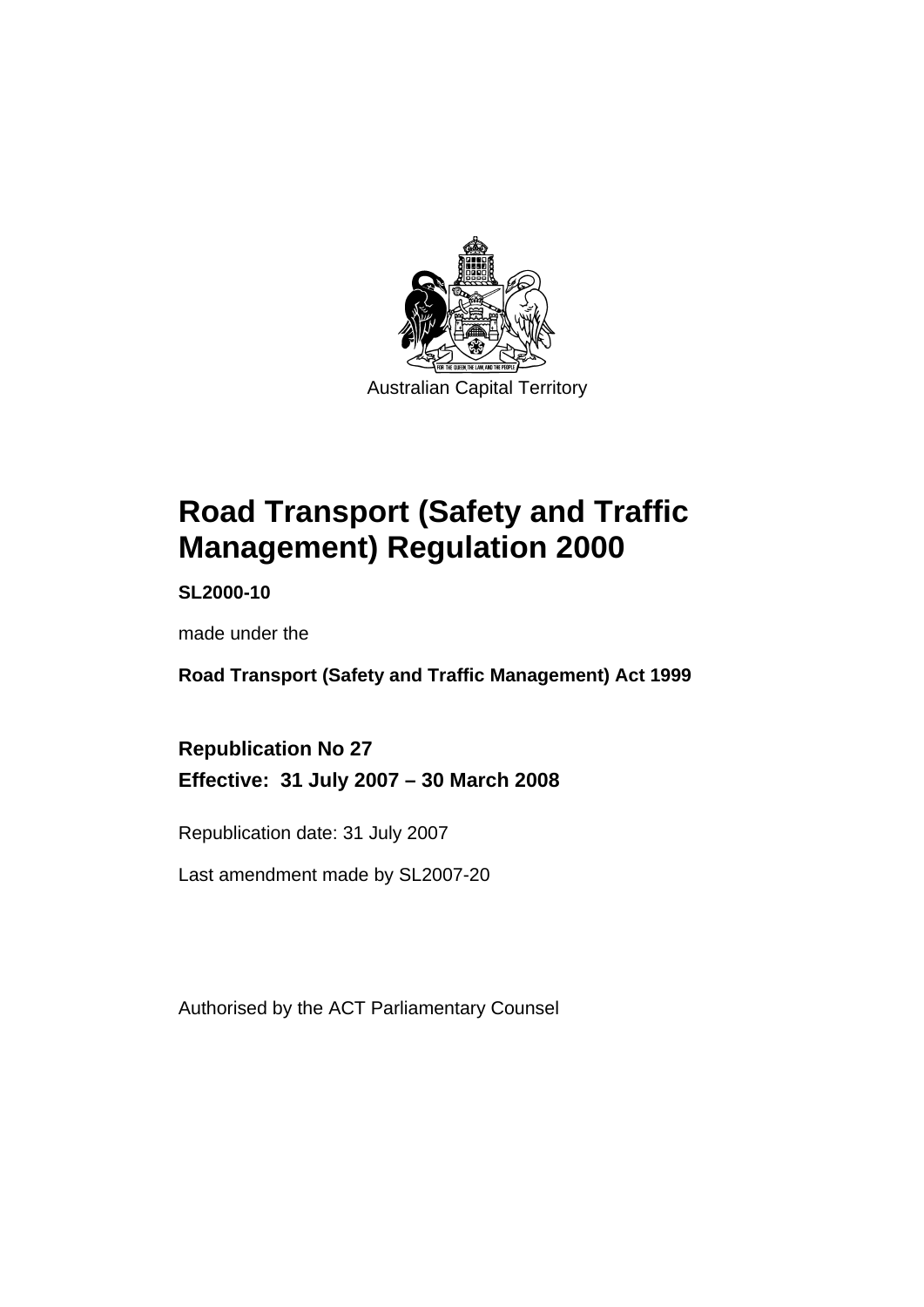#### **About this republication**

#### **The republished law**

This is a republication of the *Road Transport (Safety and Traffic Management) Regulation 2000*, made under the *[Road Transport \(Safety and Traffic Management\) Act 1999](#page-10-0)* (including any amendment made under the *Legislation Act 2001*, part 11.3 (Editorial changes)) as in force on 31 July 2007*.* It also includes any amendment, repeal or expiry affecting the republished law to 31 July 2007.

The legislation history and amendment history of the republished law are set out in endnotes 3 and 4.

#### **Kinds of republications**

The Parliamentary Counsel's Office prepares 2 kinds of republications of ACT laws (see the ACT legislation register at www.legislation.act.gov.au):

- authorised republications to which the *Legislation Act 2001* applies
- unauthorised republications.

The status of this republication appears on the bottom of each page.

#### **Editorial changes**

The *Legislation Act 2001*, part 11.3 authorises the Parliamentary Counsel to make editorial amendments and other changes of a formal nature when preparing a law for republication. Editorial changes do not change the effect of the law, but have effect as if they had been made by an Act commencing on the republication date (see *Legislation Act 2001*, s 115 and s 117). The changes are made if the Parliamentary Counsel considers they are desirable to bring the law into line, or more closely into line, with current legislative drafting practice.

This republication includes amendments made under part 11.3 (see endnote 1).

#### **Uncommenced provisions and amendments**

If a provision of the republished law has not commenced or is affected by an uncommenced amendment, the symbol  $\mathbf{U}$  appears immediately before the provision heading. The text of the uncommenced provision or amendment appears only in the last endnote.

#### **Modifications**

If a provision of the republished law is affected by a current modification, the symbol  $\vert \mathbf{M} \vert$ appears immediately before the provision heading. The text of the modifying provision appears in the endnotes. For the legal status of modifications, see *Legislation Act 2001*, section 95.

#### **Penalties**

The value of a penalty unit for an offence against this republished law at the republication date  $i<sub>s</sub>$ 

- (a) if the person charged is an individual—\$100; or
- (b) if the person charged is a corporation—\$500.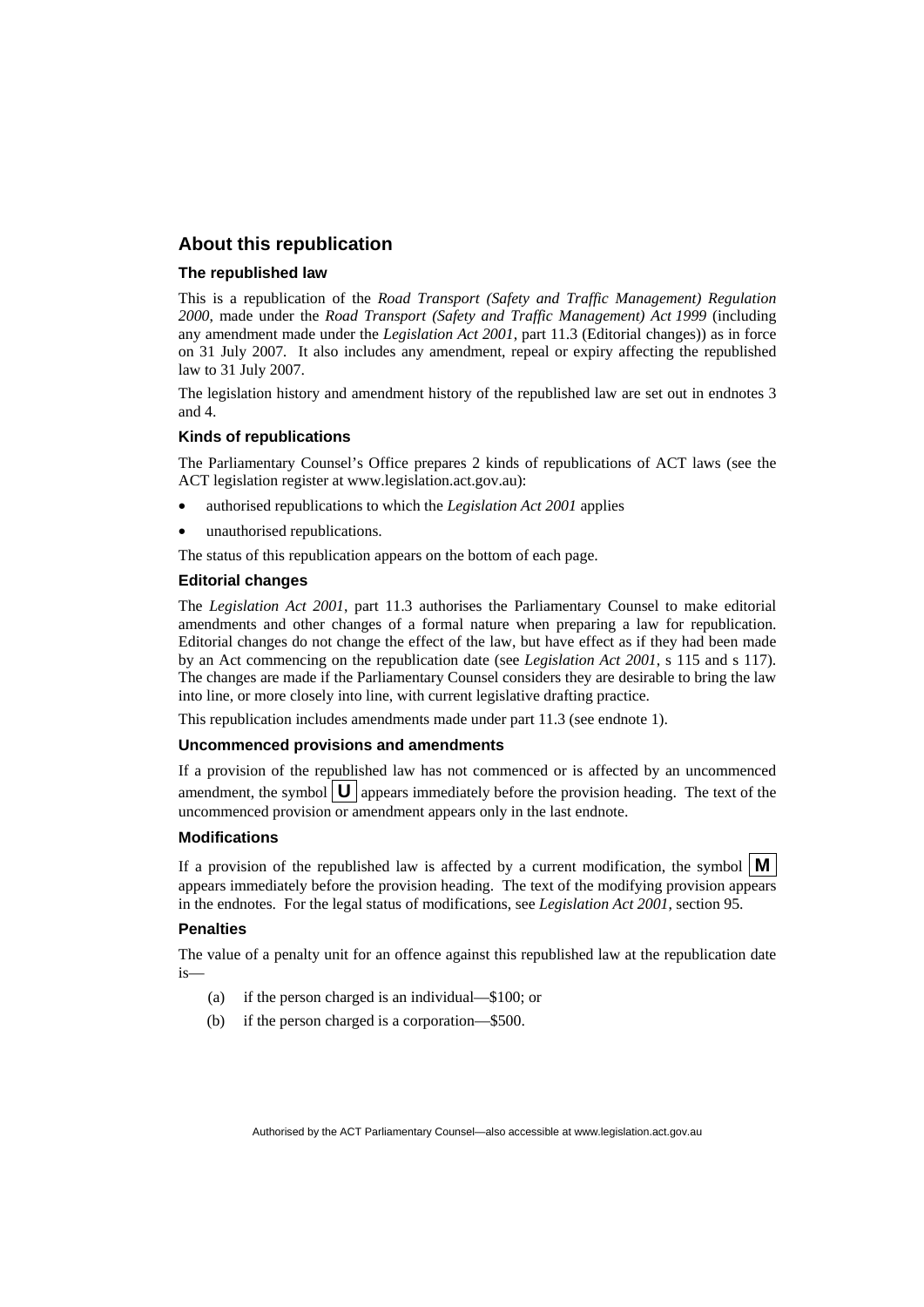

# **[Road Transport \(Safety and Traffic](#page-10-0)  [Management\) Regulation 2000](#page-10-0)**

made under the

**[Road Transport \(Safety and Traffic Management\) Act 1999](#page-10-0)** 

# **Contents**

Page

| <b>Chapter 1</b>            | <b>Preliminary</b>                                                |            |
|-----------------------------|-------------------------------------------------------------------|------------|
|                             | Name of regulation                                                | 2          |
| 2                           | Dictionary                                                        | 2          |
| 3                           | Dictionary-application to Australian Road Rules                   | 2          |
| 3A                          | Road includes road related area                                   | 2          |
| 3B                          | Meaning of <i>park</i> and <i>stop</i>                            | 3          |
| 4                           | <b>Notes</b>                                                      | 3          |
| 4A                          | Offences against regulation—application of Criminal Code etc      | 3          |
| 4B                          | Offences against regulation are strict liability offences         | 4          |
| R <sub>27</sub><br>31/07/07 | Road Transport (Safety and Traffic Management)<br>Regulation 2000 | contents 1 |
|                             | Effective: 31/07/07-30/03/08                                      |            |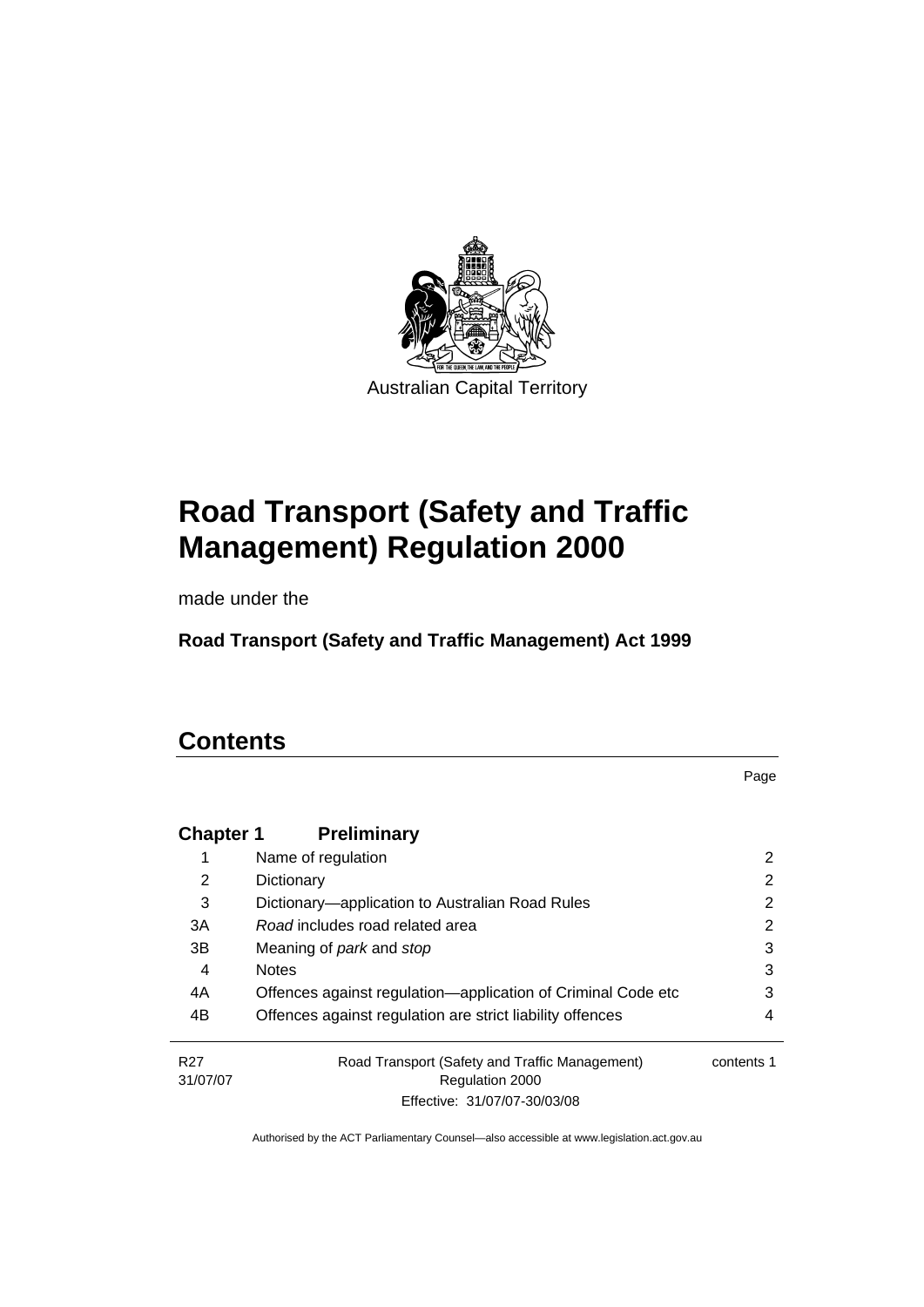| 4C               | General defence of accident or reasonable effort                                     | Page<br>4                   |
|------------------|--------------------------------------------------------------------------------------|-----------------------------|
| <b>Chapter 2</b> | <b>Australian Road Rules</b>                                                         |                             |
| <b>Part 2.1</b>  | <b>Incorporation into ACT law</b>                                                    |                             |
| 5                | What are the Australian Road Rules                                                   | 5                           |
| 6                | Incorporation of Australian Road Rules into ACT law                                  | 5                           |
| <b>Part 2.2</b>  | How the Australian Road Rules are incorporated                                       |                             |
| Division 2.2.1   | General                                                                              |                             |
| $\overline{7}$   | References to another law of this jurisdiction etc                                   | 9                           |
| Division 2.2.2   | Other provisions for the Australian Road Rules                                       |                             |
| 8                | ARR r 10 (2)-penalties for offences                                                  | 9                           |
| 9                | ARR r 95—emergency stopping lane only signs                                          | 10                          |
| 10               | ARR r 104-no truck signs                                                             | 10                          |
| 11               | ARR r 151 (3) (b)-riding a motorbike or bicycle alongside more than 1<br>other rider | 10                          |
| 12               | ARR r 158 (2) (c)—other vehicles permitted to travel in bus lanes                    | 10                          |
| 12A              | ARR r 170 (1)—driver not to stop in intersection unless permitted                    | 11                          |
| 13               | ARR r 179 (1) (c)—stopping in a loading zone—goods and permit<br>vehicles            | 11                          |
| 13A              | ARR r 179 (1) (c) and (2) (c)—stopping in loading zone—taxis                         | 11                          |
| 13B              | ARR r 183-stopping in a bus zone                                                     | 12                          |
| 13C              | ARR r 195-stopping at or near a bus stop                                             | 13                          |
| 14               | ARR r 199 (2)-stopping near postbox                                                  | 13                          |
| 15               | ARR r 206 (2) (b), (c)—time extension for people with disabilities permit            | 14                          |
| 16               | ARR r 207 (2) (a)—fees for parking in pay parking spaces                             | 14                          |
| 16A              | ARR r 213 (5)—making a motor vehicle secure—exception                                | 14                          |
| 17               | ARR r 215 (4)-lights required to be fitted to a vehicle                              | 15                          |
| 18               | ARR r 216 (3)—towing a vehicle at night or in hazardous weather<br>conditions        | 15                          |
| 19               | ARR r 220 (3)—using lights on vehicles that are stopped                              | 15                          |
| 20               | ARR r 221 (f)—using hazard warning lights on buses carrying children                 | 15                          |
| contents 2       | Road Transport (Safety and Traffic Management)<br>Regulation 2000                    | R <sub>27</sub><br>31/07/07 |

| Effective: 31/07/07-30/03/08 |
|------------------------------|

31/07/07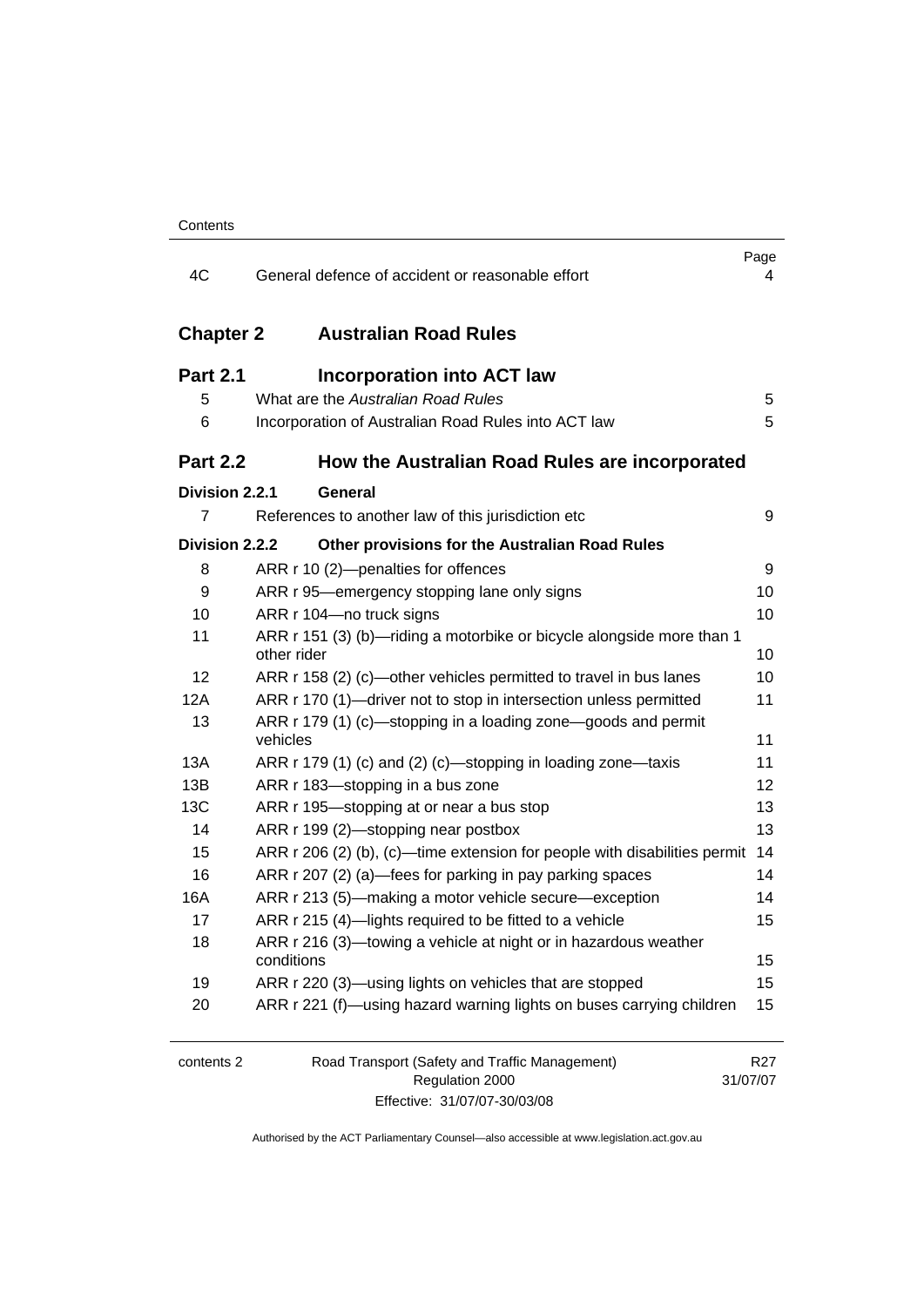| Contents |
|----------|
|----------|

|                 |                                                                                        | Page |
|-----------------|----------------------------------------------------------------------------------------|------|
| 21              | ARR r 222-using warning lights on buses carrying children                              | 16   |
| 22              | ARR r 225-use of radar detectors                                                       | 16   |
| 22A             | ARR r 236 (6)—hitchhiking, roadside commerce etc permitted                             | 16   |
| 23              | ARR r 240 (2)-wheeled recreational devices and toys not to be used<br>on certain roads | 17   |
| 23B             | ARR r 266 (3) (b)—wearing of seatbelts by passengers under 16 years<br>old             | 17   |
| 24              | ARR r 266 (7)—wearing of seatbelts by passengers under 16 years old                    | 18   |
| 25              | ARR r 267 (3)-certificates of exemption from wearing seatbelts                         | 18   |
| 26              | ARR r 270 (3)-wearing motorbike helmets                                                | 19   |
| 27              | ARR r 271 (6)-riding on motorbikes                                                     | 19   |
| 27A             | ARR r 280 (2) (a)—other vehicles to which B light rules apply                          | 19   |
| 28              | ARR r 287 (3) (e), (4)—duties of participants in crashes                               | 20   |
| 29              | ARR r 289 (1) (g)-driving on nature strip                                              | 20   |
| 30              | ARR r 298-driving with a person in or on trailer                                       | 21   |
| 31              | ARR r 310 (3), (4)—exemption for road workers etc                                      | 22   |
| 32              | ARR r 313-postal workers                                                               | 22   |
| 33              | ARR dict-definitions for dictionary                                                    | 23   |
| <b>Part 2.3</b> | <b>Additional ACT road rules</b>                                                       |      |
| Division 2.3.1  | Noise and other nuisances                                                              |      |
| 37              | Making unnecessary engine noise                                                        | 26   |
| 38              | Emission of waste oil or grease                                                        | 26   |
| Division 2.3.2  | Driver and passenger safety                                                            |      |
| 39              | Safety of persons on trailers                                                          | 27   |
| 40              | Passengers in sidecars to be seated                                                    | 28   |
| Division 2.3.3  | <b>Trailers and towing</b>                                                             |      |
| 41              | Number of vehicles that may be drawn                                                   | 29   |
| 42              | Towing by vehicles under 4.5t                                                          | 30   |
| Division 2.3.4  | <b>Lights on vehicles</b>                                                              |      |
| 43              | Lights on motor vehicles generally                                                     | 32   |
|                 |                                                                                        |      |

Road Transport (Safety and Traffic Management) Regulation 2000 Effective: 31/07/07-30/03/08

contents 3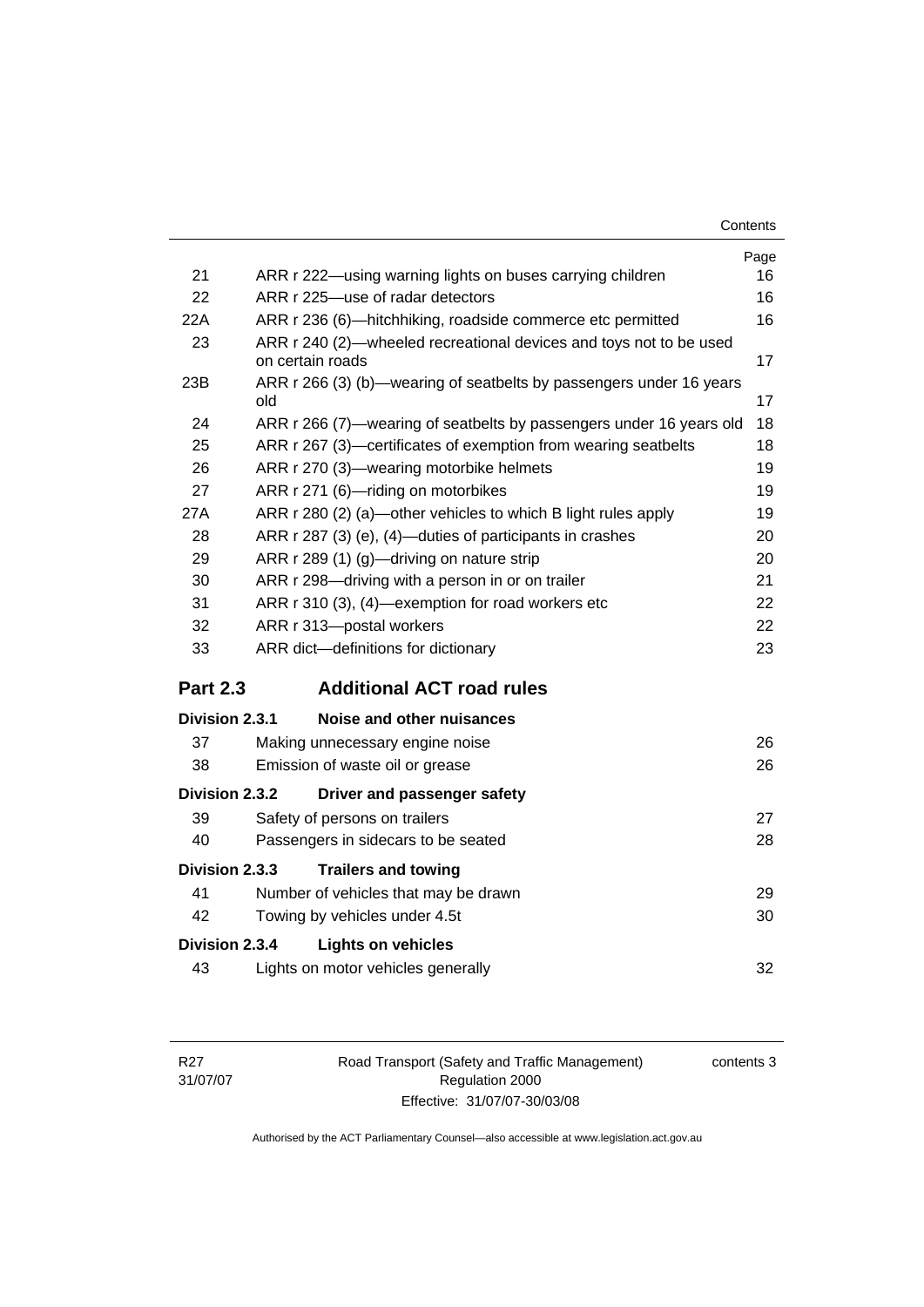#### **Contents**

| Division 2.3.5  | <b>Metered parking</b>                                                                                  | Page                        |
|-----------------|---------------------------------------------------------------------------------------------------------|-----------------------------|
| 44              | Metered parking-parking in spaces                                                                       | 33                          |
| 44A             | Metered parking-parking fees                                                                            | 34                          |
| 44B             | Metered parking-maximum length of stay                                                                  | 34                          |
| 45              | Metered parking-exceptions to s 44A and s 44B                                                           | 35                          |
| 46              | Temporary closure of metered parking spaces                                                             | 36                          |
| 47              | Misuse of parking meters                                                                                | 36                          |
| 48              | Interfering with parking meters etc                                                                     | 37                          |
| Division 2.3.6  | <b>Ticket parking</b>                                                                                   |                             |
| 49              | Ticket parking-parking in spaces                                                                        | 37                          |
| 49A             | Ticket parking-display of tickets                                                                       | 38                          |
| 49B             | Ticket parking-maximum length of stay                                                                   | 40                          |
| 50              | Ticket parking-exceptions to s 49A and s 49B                                                            | 40                          |
| 51              | Temporary closure of ticket parking spaces and areas                                                    | 41                          |
| 52              | Use of false or damaged parking tickets etc                                                             | 42                          |
| 53              | Misuse of parking ticket machines                                                                       | 43                          |
| 54              | Interfering with parking ticket machines etc                                                            | 43                          |
| 55              | Interfering with parking tickets                                                                        | 43                          |
| Division 2.3.7  | Other ACT road rules about stopping and parking                                                         |                             |
| 56              | Unauthorised use of parking permits and mobility parking scheme<br>authorities                          | 44                          |
| 56A             | Interfering with parking permits and mobility parking scheme authorities                                | 45                          |
| 57A             | Stopping public buses in bus zones and at bus stops                                                     | 45                          |
| 58              | Stopping in an emergency etc or to comply with another law                                              | 46                          |
| Division 2.3.8  | <b>Other ACT road rules</b>                                                                             |                             |
| 59              | Carrying dangerous substances                                                                           | 48                          |
| 60              | Interrupting funeral processions etc                                                                    | 48                          |
| 61              | Driving on roads closed to traffic                                                                      | 49                          |
| 62              | Use of wheeled recreational devices and wheeled toys on roads                                           | 49                          |
| <b>Part 2.4</b> | <b>Other provisions</b>                                                                                 |                             |
| 63              | Devices that are prescribed traffic control devices—Act, dict, def<br>prescribed traffic control device | 50                          |
| contents 4      | Road Transport (Safety and Traffic Management)<br>Regulation 2000                                       | R <sub>27</sub><br>31/07/07 |

Effective: 31/07/07-30/03/08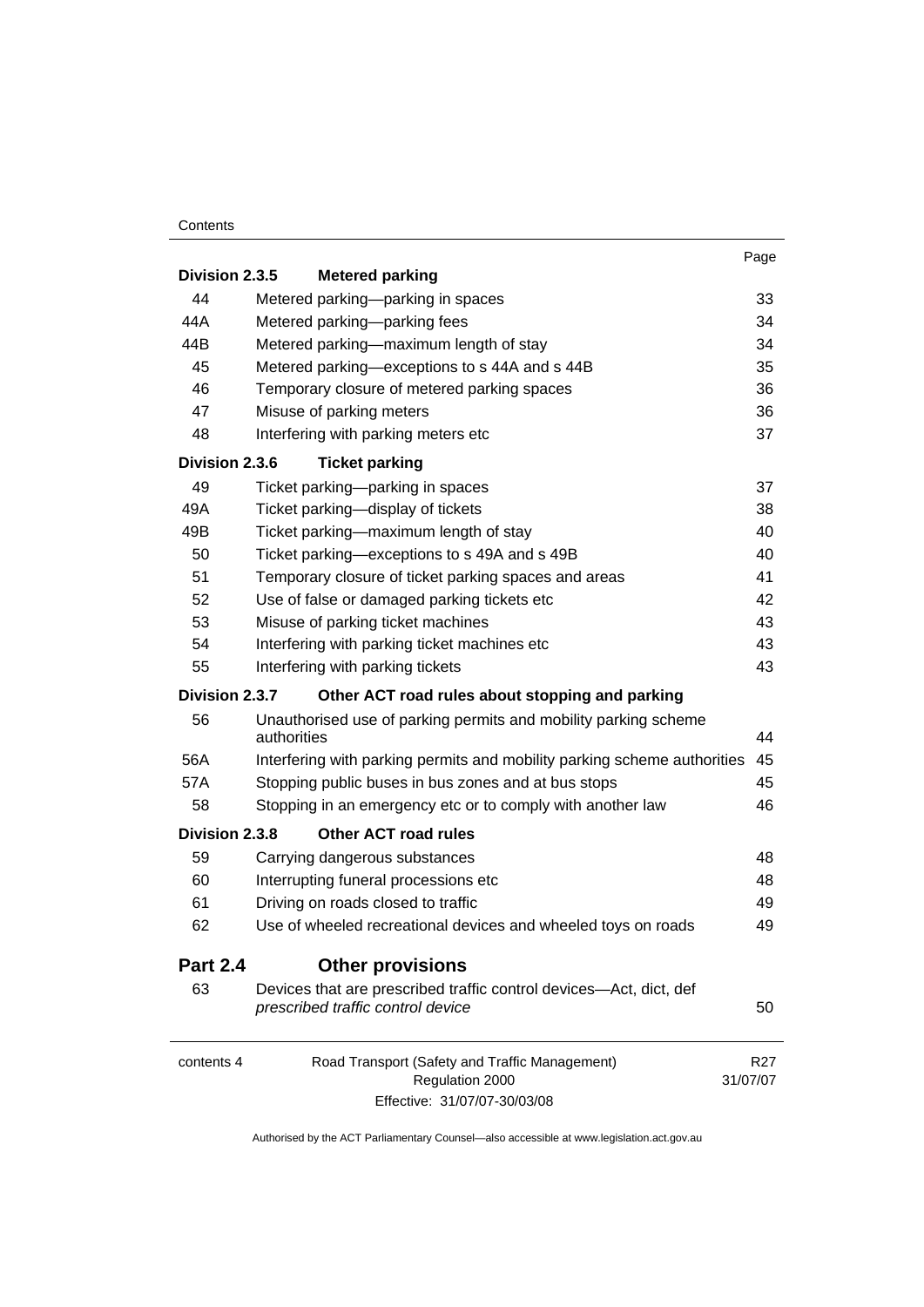|    |                                                                                           | Contents |
|----|-------------------------------------------------------------------------------------------|----------|
|    |                                                                                           | Page     |
| 64 | Preventing prescribed traffic control devices being clearly visible                       | 50       |
| 65 | Use of do not overtake turning vehicle sign                                               | 51       |
| 66 | Approvals etc by road transport authority                                                 | 51       |
| 67 | Exemption from requirement about riding on motorbikes                                     | 52       |
| 68 | Defence of complying with direction of police officer or authorised                       |          |
|    | person                                                                                    | 52       |
| 69 | Exemption for driver of police vehicles                                                   | 52       |
| 70 | Exemption for driver of emergency vehicles                                                | 53       |
| 71 | Stopping and parking exemption for police and emergency vehicles and<br>authorised people | 53       |

# **Chapter 3 Parking**

# **Part 3.1 Parking schemes Division 3.1.1 Metered parking schemes** 72 Metered parking schemes 65 73 Metered parking areas [55](#page-64-0) 74 Parking meters [55](#page-64-0) 75 Metered parking spaces [56](#page-65-0) **Division 3.1.2 Ticket parking schemes** 75A Parking authorities [56](#page-65-0) 75B Parking authority guidelines **[57](#page-66-0)**  76 Ticket parking schemes—road transport authority [57](#page-66-0) 76A Ticket parking schemes—parking authorities 67 77 Ticket parking areas [58](#page-67-0) 78 Ticket parking spaces [58](#page-67-0) 79 Ticket machines **[58](#page-67-0)** 80 Parking tickets [58](#page-67-0) 81 Duration of parking tickets **[59](#page-68-0) Division 3.1.3 Heavy vehicle parking** 82 Definitions—div 3.1.3 [59](#page-68-0) 83 References in div 3.1.3 to land adjoining residential land [60](#page-69-0)

| R27      | Road Transport (Safety and Traffic Management) | contents 5 |
|----------|------------------------------------------------|------------|
| 31/07/07 | Regulation 2000                                |            |
|          | Effective: 31/07/07-30/03/08                   |            |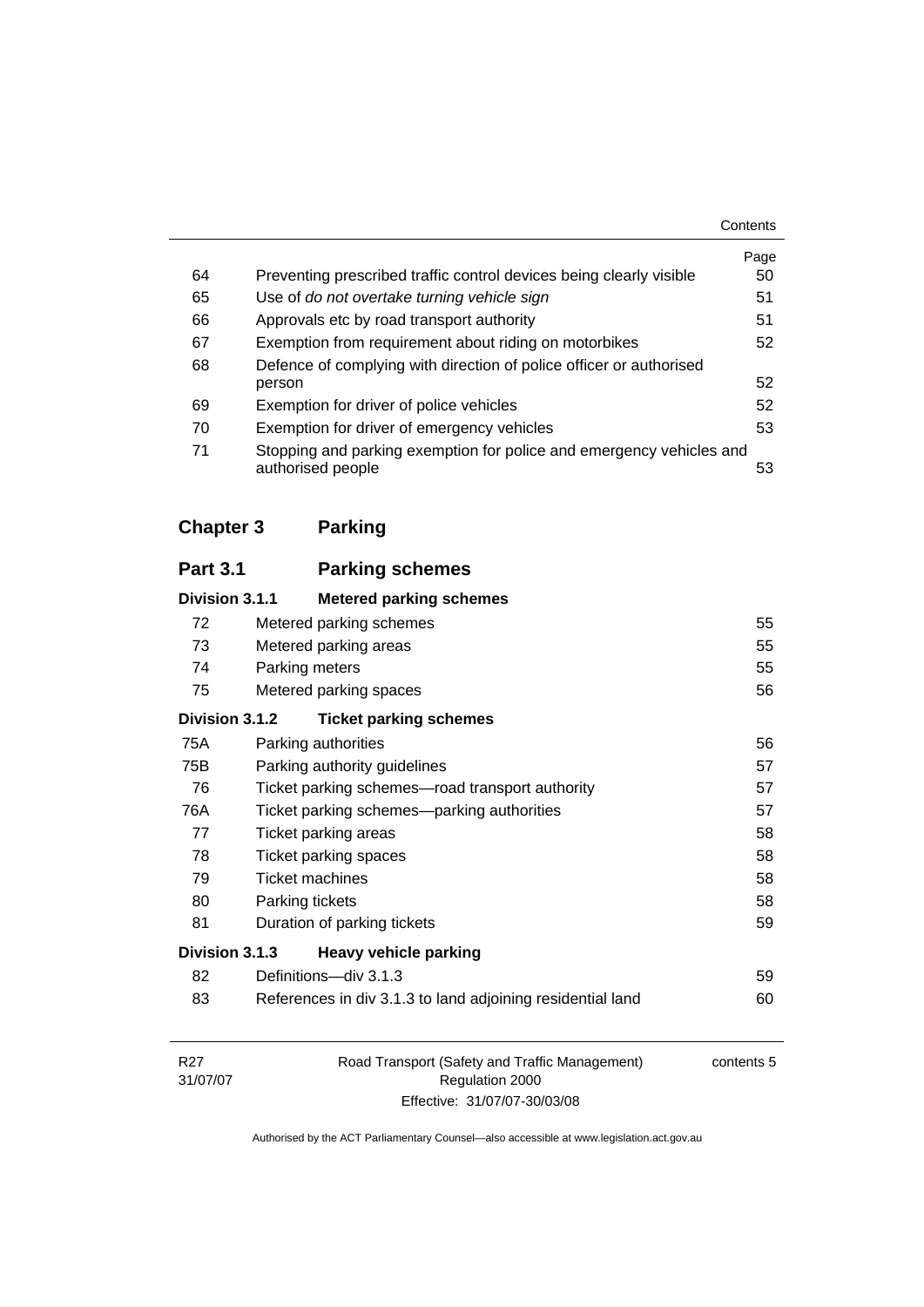| Contents |
|----------|
|----------|

| <b>Part 3.3</b><br>101C | <b>Parking-other provisions</b><br>Marking tyres by parking inspectors           | 77         |
|-------------------------|----------------------------------------------------------------------------------|------------|
|                         |                                                                                  |            |
| 101B                    | Parking permits and mobility parking scheme authorities-return when<br>cancelled | 76         |
| 101A                    | Parking permits and mobility parking scheme authorities-cancellation             | 75         |
| 101                     | Mobility parking scheme authorities                                              | 74         |
| 100                     | Parking permits                                                                  | 73         |
|                         | Parking permits and mobility parking scheme<br><b>authorities</b>                |            |
| <b>Part 3.2</b>         |                                                                                  |            |
| 99                      | Trailers not separately chargeable                                               | 72         |
| 98B                     | Costs of ticket parking scheme                                                   | 71         |
| 98A                     | Income from ticket parking scheme                                                | 71         |
| 98                      | Overlapping schemes                                                              | 71         |
| 97A                     | Other powers to provide pay parking                                              | 70         |
| Division 3.1.4          | <b>Miscellaneous</b>                                                             |            |
| 97                      | Cancellation of existing operator's certificate etc                              | 69         |
| 96                      | Loss etc of existing operator's certificate                                      | 69         |
| 95                      | Additional information by applicant                                              | 68         |
| 94                      | Variation of conditions of exemptions                                            | 68         |
| 93                      | <b>Endorsement of certificates</b>                                               | 67         |
| 92                      | Decision on application for exemption                                            | 65         |
| 91                      | Application for exemption                                                        | 65         |
| 90                      | Notice of codes of practice etc                                                  | 64         |
| 89                      | Codes of practice                                                                | 63         |
| 88                      | Daily infringement                                                               | 63         |
| 87                      | Parking of certain commercial vehicles on land with multi-unit<br>developments   | 62         |
| 86                      | Parking of certain vehicles on land adjoining residential land prohibited        | 61         |
| 85                      | Parking of certain vehicles on residential land prohibited                       | 60         |
| 84                      | Vehicle parked partly on residential land                                        | Page<br>60 |

| contents 6 |
|------------|
|------------|

R27 31/07/07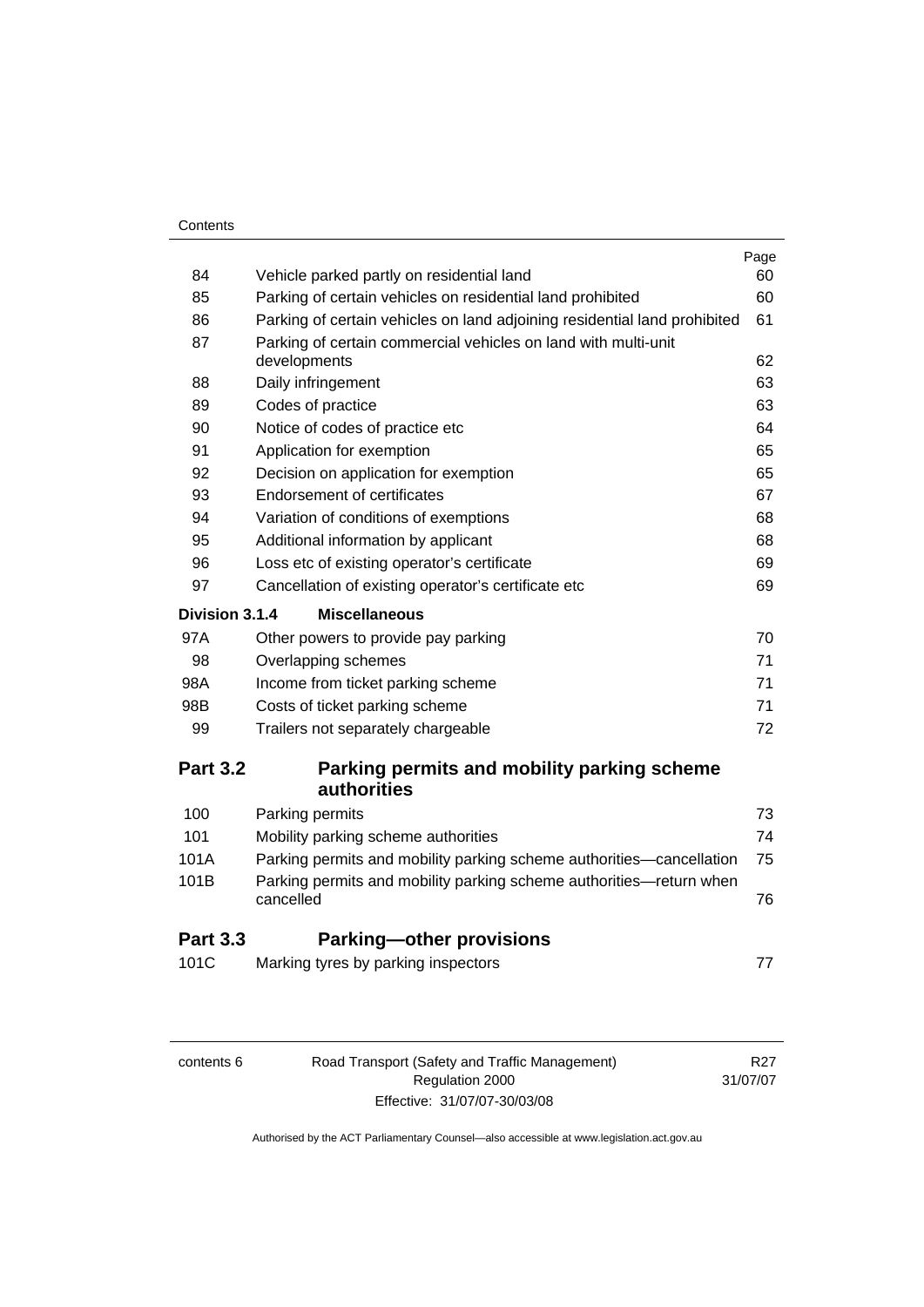#### **Contents**

|                  |                                                                             | Page |
|------------------|-----------------------------------------------------------------------------|------|
| <b>Chapter 4</b> | <b>Traffic offence detection devices</b>                                    |      |
| 102              | Definitions-ch 4                                                            | 78   |
| 103              | Approved traffic offence detection devices                                  | 80   |
| 103A             | Approval of police vehicle speedometers                                     | 80   |
| 104              | Major testing of laser speed measuring devices                              | 81   |
| 104A             | Major testing of other traffic offence detection devices                    | 82   |
| 104B             | Certification and sealing of traffic offence detection devices              | 84   |
| 105              | Use of certain digital camera detection devices                             | 84   |
| 105A             | Use of certain laser speed measuring devices                                | 86   |
| 105B             | Use of certain radar speed measuring devices                                | 87   |
| 106              | Approved people—testing and sealing                                         | 88   |
| 107              | Approved people-use                                                         | 88   |
| 107A             | Recording of camera detection device image files—Act, s 23 (2) (c) (ii)     | 88   |
| 107B             | Verification of camera detection device image files—Act, s 23 (2) (c) (iii) | 89   |
| 108              | Meaning of vehicle image codes                                              | 90   |

# **Chapter 5 Miscellaneous**

| 109  | Additional powers of police                        | 95 |
|------|----------------------------------------------------|----|
| 110  | Prohibition on car minding                         | 95 |
| 111  | Removal of unattended vehicles—Act, s 32 (1) (c)   | 96 |
| 112  | Disposal of impounded vehicles—Act, s 10K          | 96 |
| 112A | Disposal of forfeited vehicles—Act, s 10K          | 98 |
| 113  | Responsible person to inspect driver licence       | 98 |
| 114  | Responsible person's consent                       | 98 |
| 115  | Standards for safe carriage of loads—Act, s 14 (2) | 98 |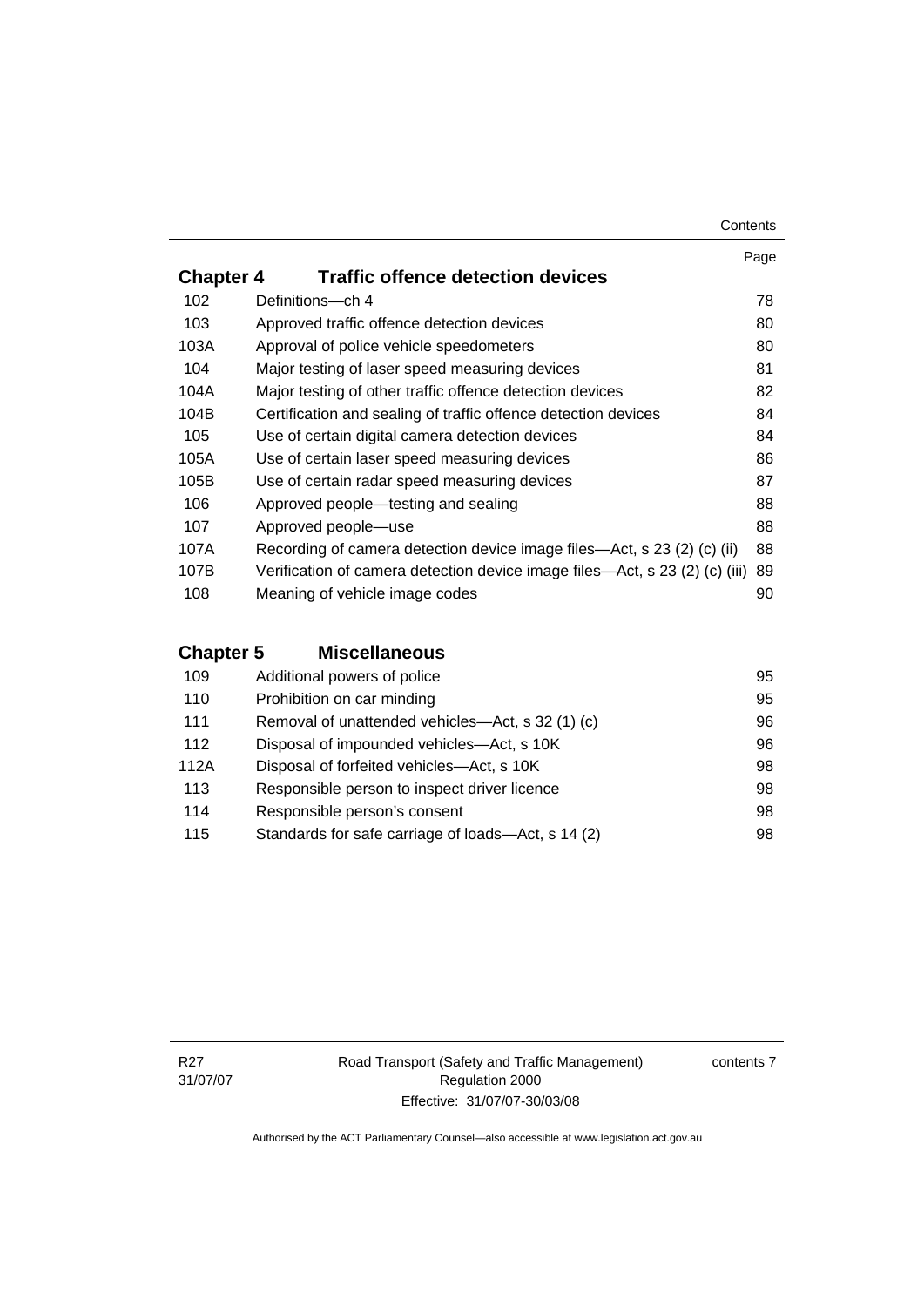| <b>Schedule 1</b> | <b>Meaning of location codes on images</b> | Page<br>99 |
|-------------------|--------------------------------------------|------------|
| <b>Part 1.1</b>   | <b>Digital camera detection devices</b>    | 99         |
| <b>Part 1.2</b>   | <b>Fixed camera detection devices</b>      | 106        |
| <b>Dictionary</b> |                                            | 108        |
| <b>Endnotes</b>   |                                            |            |
| 1                 | About the endnotes                         | 118        |
| 2                 | Abbreviation key                           | 118        |
| 3                 | Legislation history                        | 119        |
| 4                 | Amendment history                          | 123        |
| 5                 | Earlier republications                     | 138        |

contents 8 Road Transport (Safety and Traffic Management) Regulation 2000 Effective: 31/07/07-30/03/08

R27 31/07/07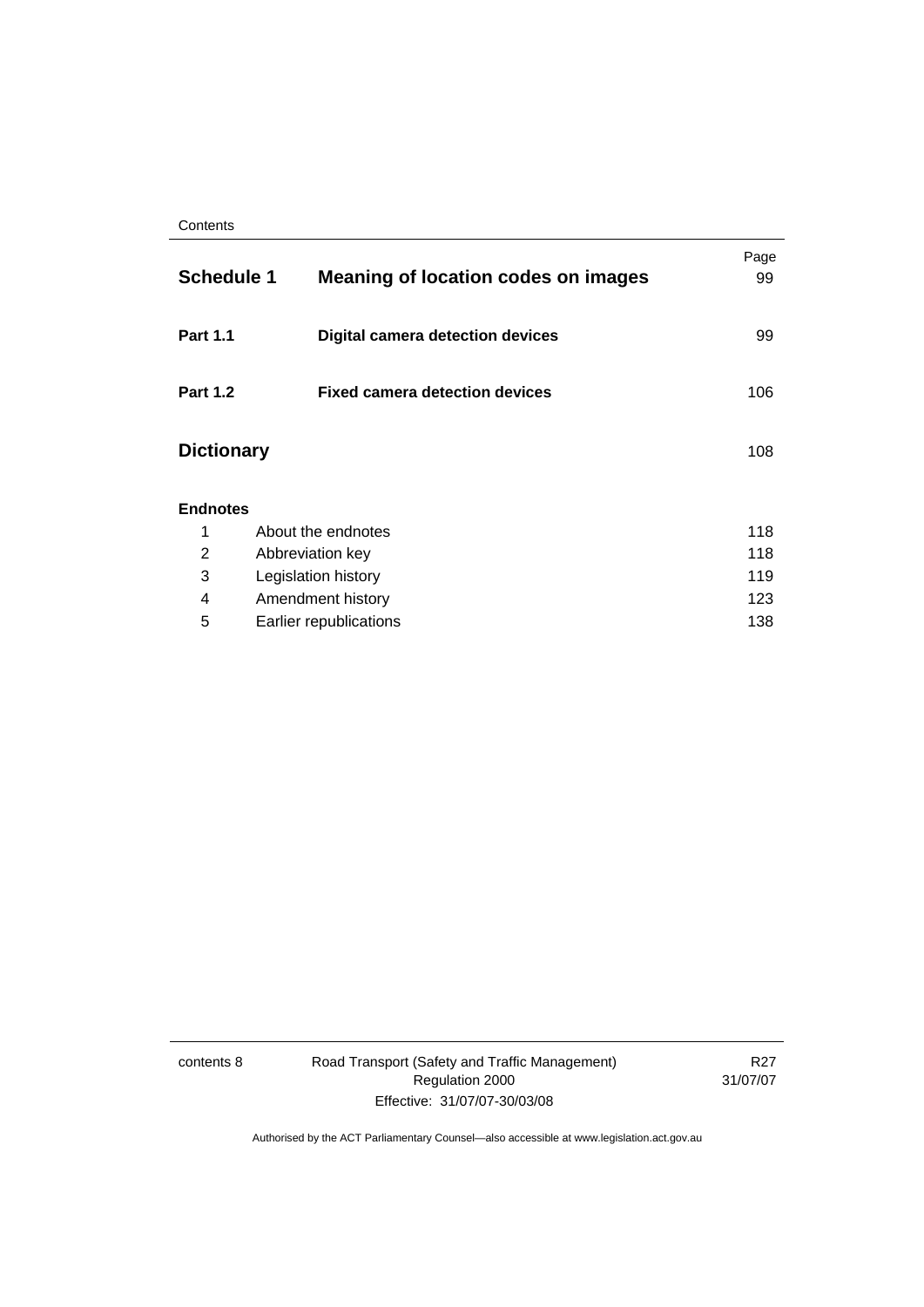<span id="page-10-0"></span>

# **Road Transport (Safety and Traffic Management) Regulation 2000**

made under the

I

**Road Transport (Safety and Traffic Management) Act 1999** 

R27 31/07/07 Road Transport (Safety and Traffic Management) Regulation 2000 Effective: 31/07/07-30/03/08

page 1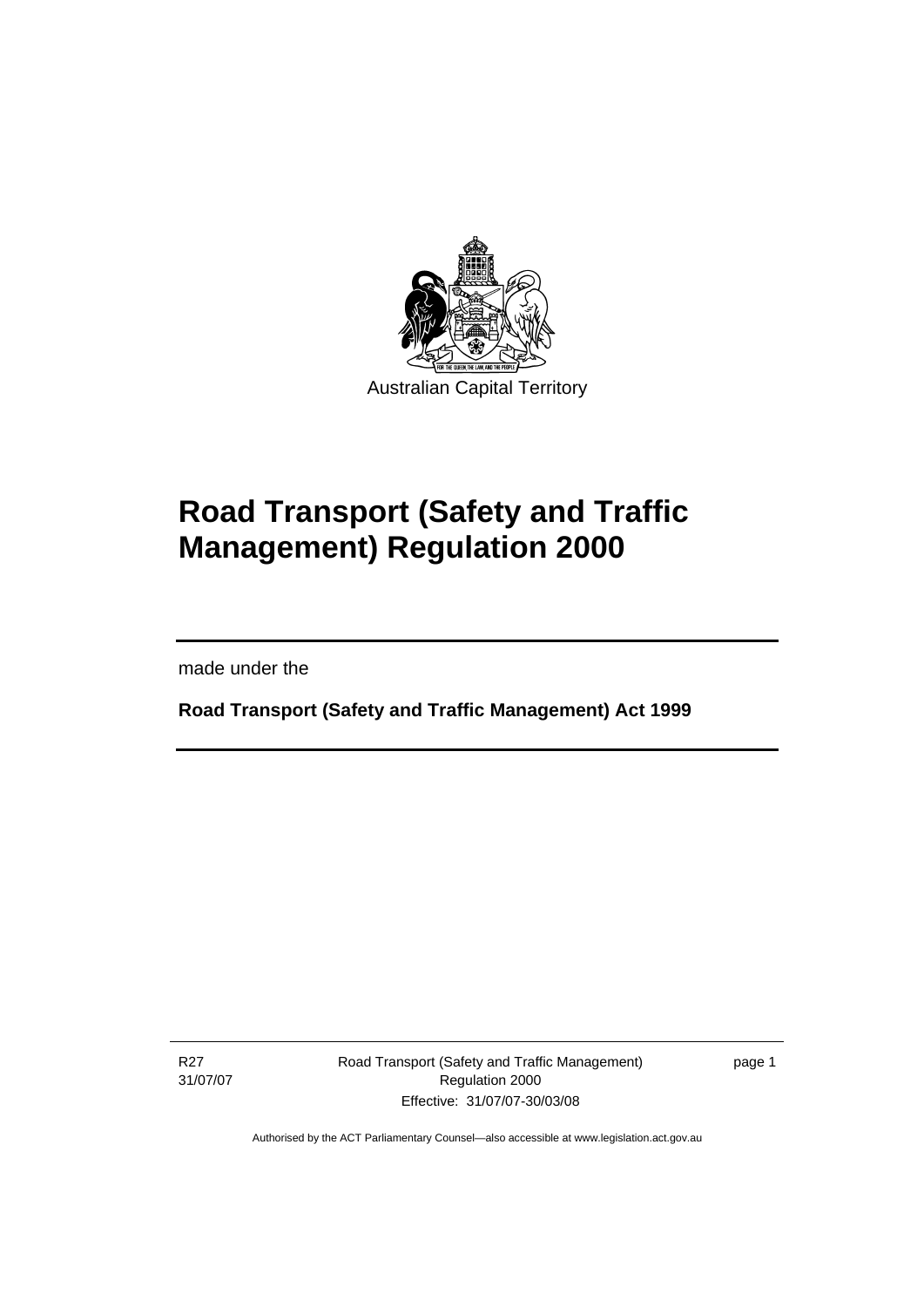#### <span id="page-11-0"></span>**Chapter 1** Preliminary

Section 1

# **Chapter 1** Preliminary

**1 Name of regulation** 

This regulation is the *Road Transport (Safety and Traffic Management) Regulation 2000*.

#### **2 Dictionary**

The dictionary at the end of this regulation is part of the regulation.

*Note 1* The dictionary at the end of this regulation defines certain terms used in this regulation, and includes references (*signpost definitions*) to other terms defined elsewhere.

> For example, the signpost definition '*semitrailer*—see the *Road Transport (Vehicle Registration) Regulation 2000*, dictionary.' means that the term 'semitrailer' is defined in that dictionary and the definition applies to this regulation.

*Note 2* A definition in the dictionary (including a signpost definition) applies to the entire regulation unless the definition, or another provision of the regulation, provides otherwise or the contrary intention otherwise appears (see Legislation Act, s 155 and s 156 (1)).

#### **3 Dictionary—application to Australian Road Rules**

The definitions in the dictionary do not apply to the Australian Road Rules unless this regulation provides otherwise.

*Note* See div 2.2.1, note 2 for the relevant provisions of this regulation.

#### **3A** *Road* **includes road related area**

In this regulation:

*road* includes a road related area.

page 2 Road Transport (Safety and Traffic Management) Regulation 2000 Effective: 31/07/07-30/03/08

R<sub>27</sub> 31/07/07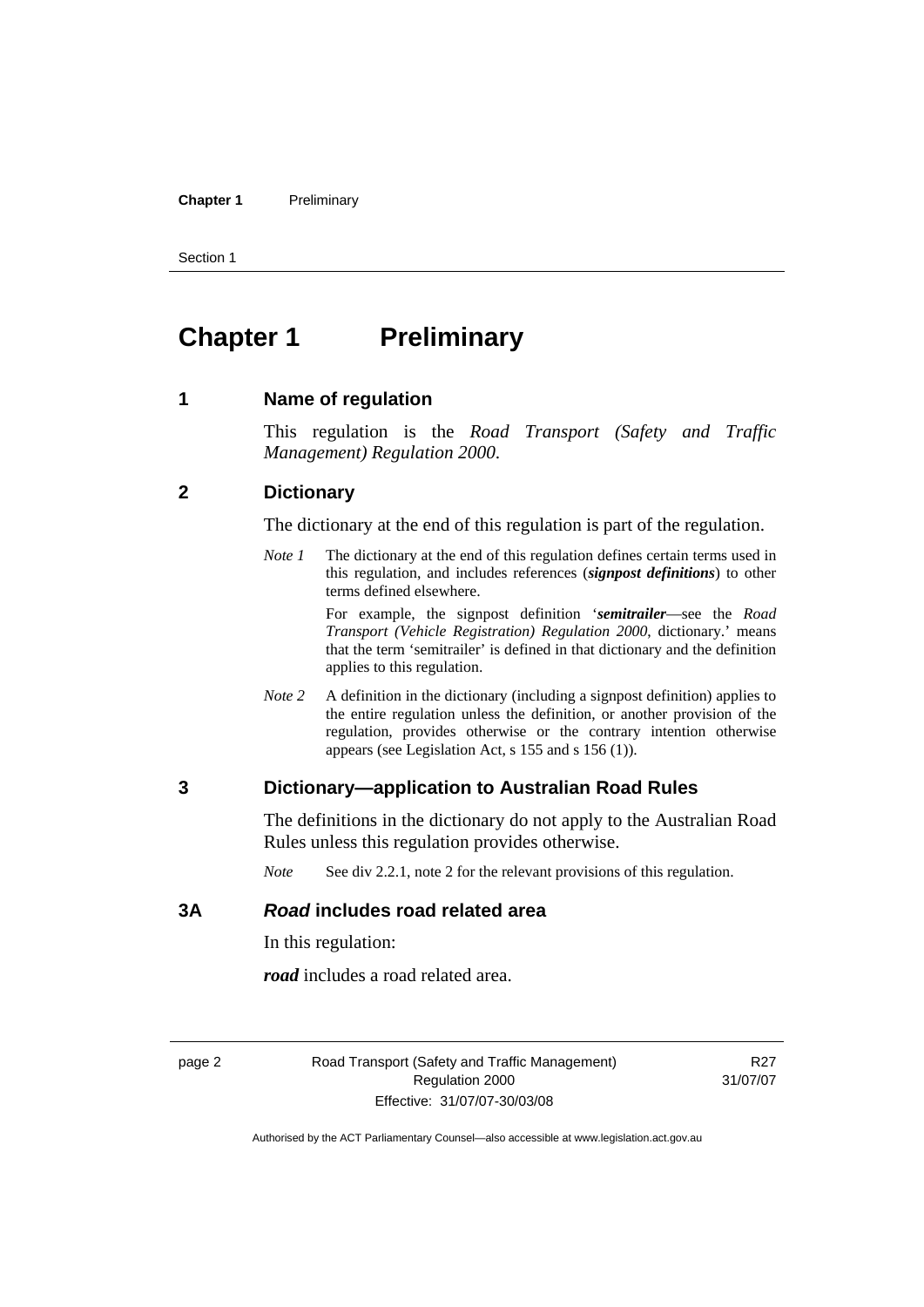### <span id="page-12-0"></span>**3B Meaning of** *park* **and** *stop*

In this regulation:

*park*, in relation to a driver, includes stop and allow the driver's vehicle to stay (whether or not the driver leaves the vehicle).

*stop*, for a driver, includes park, but does not include stop to reverse the driver's vehicle into a parking bay or other parking space.

#### **4 Notes**

A note in this regulation is explanatory and is not part of this regulation.

*Note* See the Legislation Act, s 127 (1), (4) and (5) for the legal status of notes.

### **4A Offences against regulation—application of Criminal Code etc**

Other legislation applies in relation to offences against this regulation (including the Australian Road Rules).

*Note 1 Criminal Code*

The Criminal Code, ch 2 applies to an offence against this regulation (see Code, pt 2.1).

The chapter sets out the general principles of criminal responsibility (including burdens of proof and general defences), and defines terms used for offences to which the Code applies (eg *conduct*, *intention*, *recklessness* and *strict liability*).

#### *Note 2 Penalty units*

The Legislation Act, s 133 deals with the meaning of offence penalties that are expressed in penalty units.

*Note 3* The Australian Road Rules are to be read with, and as if they formed part of, this regulation (see s 6).

R27 31/07/07 Road Transport (Safety and Traffic Management) Regulation 2000 Effective: 31/07/07-30/03/08

page 3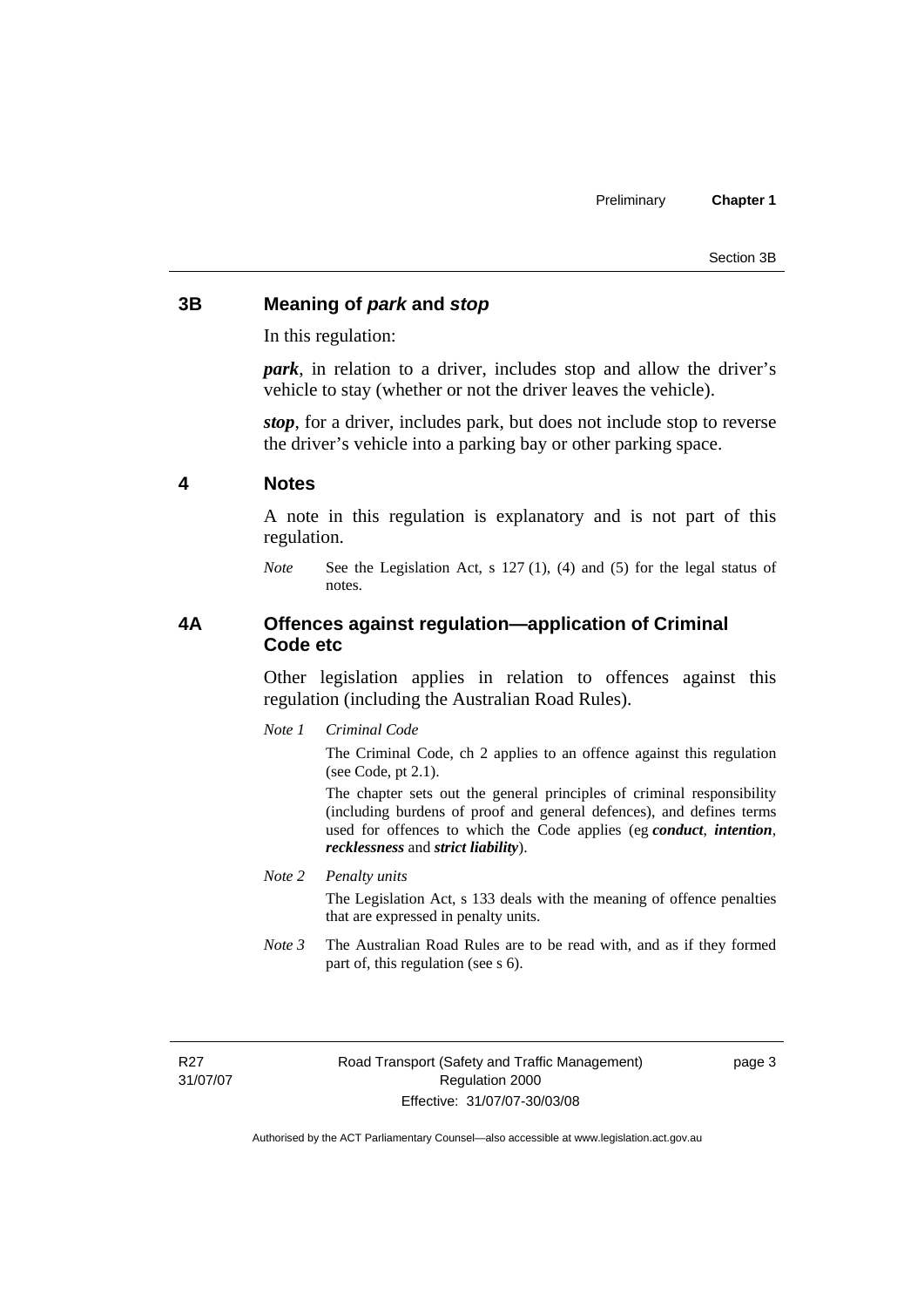#### <span id="page-13-0"></span>**Chapter 1** Preliminary

Section 4B

# **4B Offences against regulation are strict liability offences**

An offence against this regulation (including the Australian Road Rules) is a strict liability offence.

#### **4C General defence of accident or reasonable effort**

Without limiting any other defence, it is a defence to an offence against this regulation (including the Australian Road Rules) if the defendant proves that the offence—

- (a) was the result of an accident; or
- (b) could not have been avoided by any reasonable efforts by the defendant.

page 4 Road Transport (Safety and Traffic Management) Regulation 2000 Effective: 31/07/07-30/03/08

R27 31/07/07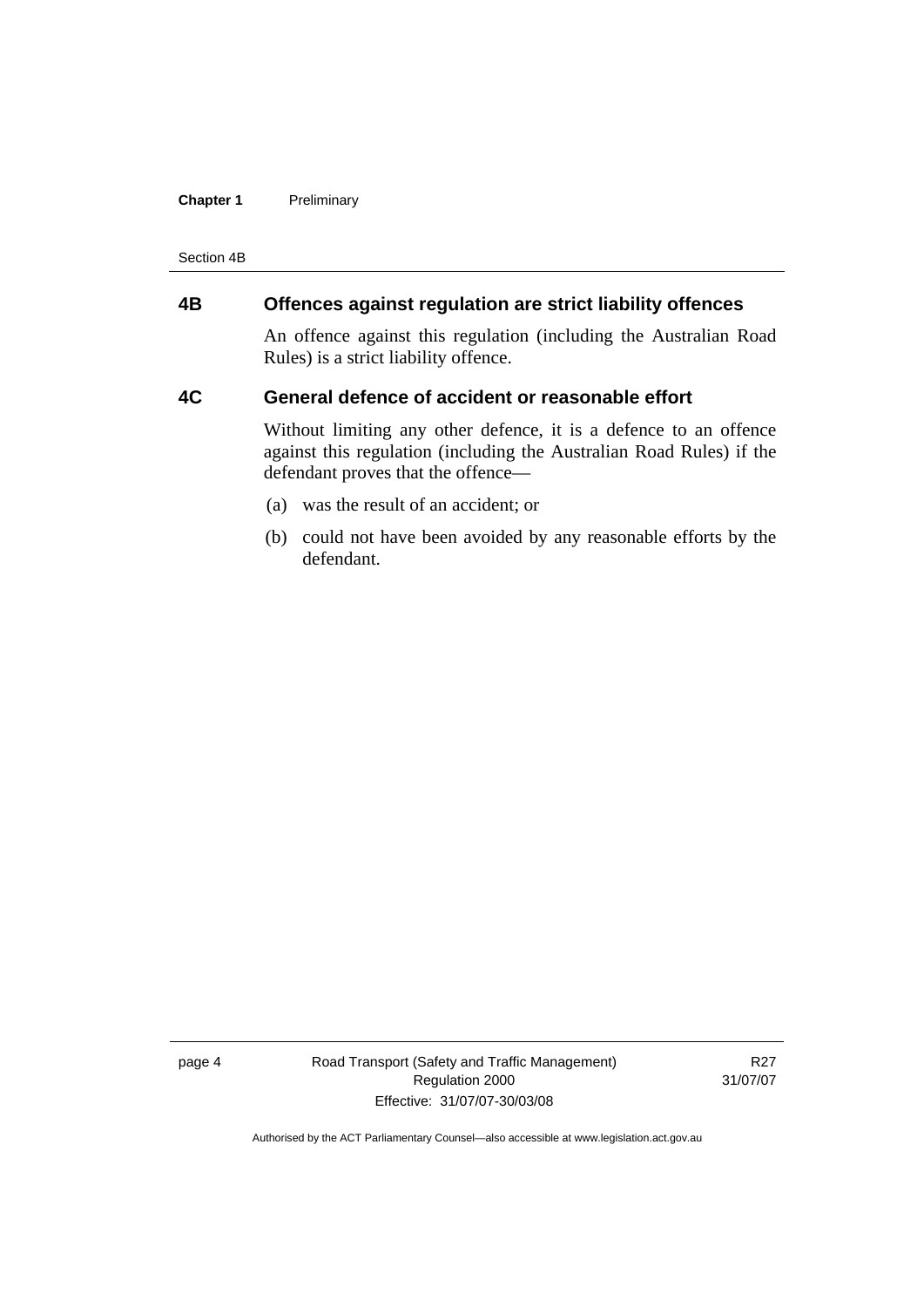# <span id="page-14-0"></span>**Chapter 2 Australian Road Rules**

# **Part 2.1 Incorporation into ACT law**

# **5 What are the** *Australian Road Rules*

In this regulation, the *Australian Road Rules* are that part of the publication known as the Australian Road Rules, ISBN 0 7240 8874 1 published by the National Road Transport Commission on 22 October 2003 that consists of the rules approved by the Australian Transport Council under the *National Road Transport Commission Act 1991* (Cwlth).

- *Note 1* The Australian Road Rules are available on the ACT legislation register (www.legislation.act.gov.au).
- *Note 2* The National Road Transport Commission is now the National Transport Commission (see the *National Transport Commission Act 2003* (Cwlth)).

# **6 Incorporation of Australian Road Rules into ACT law**

- (1) The Australian Road Rules (other than rule 2) are to be read with, and as if they formed part of, this regulation.
- (2) Subsection (1) has effect subject to this regulation.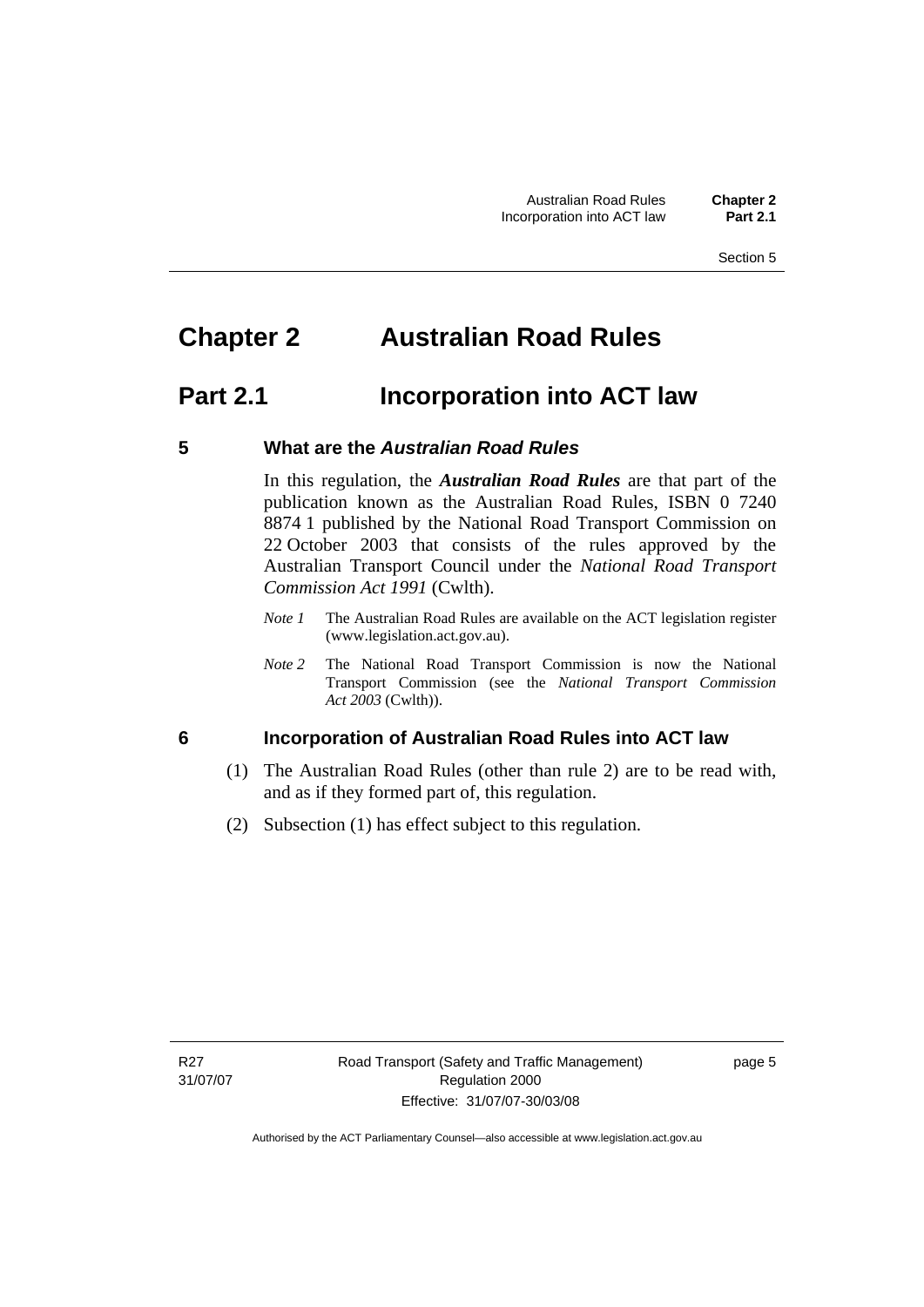**Chapter 2** Australian Road Rules<br>**Part 2.2** How the Australian Road How the Australian Road Rules are incorporated<br>General **Division 2.2.1** 

Section 6

# **Part 2.2 How the Australian Road Rules are incorporated**

# **Division 2.2.1 General**

*Note 1* The Australian Road Rules are not completely self-contained and need to be read with associated laws of each jurisdiction. Many of the rules provide for 'another law of this jurisdiction' to define terms used in the Australian Road Rules for application of the Australian Road Rules in the ACT, to permit things to be done in the ACT otherwise prohibited by the Australian Road Rules or to exempt persons in the ACT from complying with the Australian Road Rules.

| column 1       | column <sub>2</sub>             | column 3                     |
|----------------|---------------------------------|------------------------------|
| item           | <b>ARR</b> provision            | provision of this regulation |
| 1              | 10(2)                           | 8                            |
| $\overline{c}$ | 95                              | 9                            |
| 3              | 104                             | 10                           |
| $\overline{4}$ | 151(3)(b)                       | 11                           |
| 5              | 158(2)(c)                       | 12                           |
| 6              | 170(1)                          | 12A                          |
| 7              | 179(1)(c)                       | 13                           |
| 8              | 179 $(1)$ $(c)$ and $(2)$ $(c)$ | 13A                          |
| 9              | 183(1)                          | 13B                          |
| 10             | 195(1)                          | 13C                          |
| 11             | 199(2)                          | 14                           |
| 12             | $206(2)$ (b) and (c)            | 15                           |
| 13             | 207(2)(a)                       | 16                           |
|                |                                 |                              |

*Note 2* The following table sets out the provisions of the Australian Road Rules for which provision is made by this part:

page 6 Road Transport (Safety and Traffic Management) Regulation 2000 Effective: 31/07/07-30/03/08

R27 31/07/07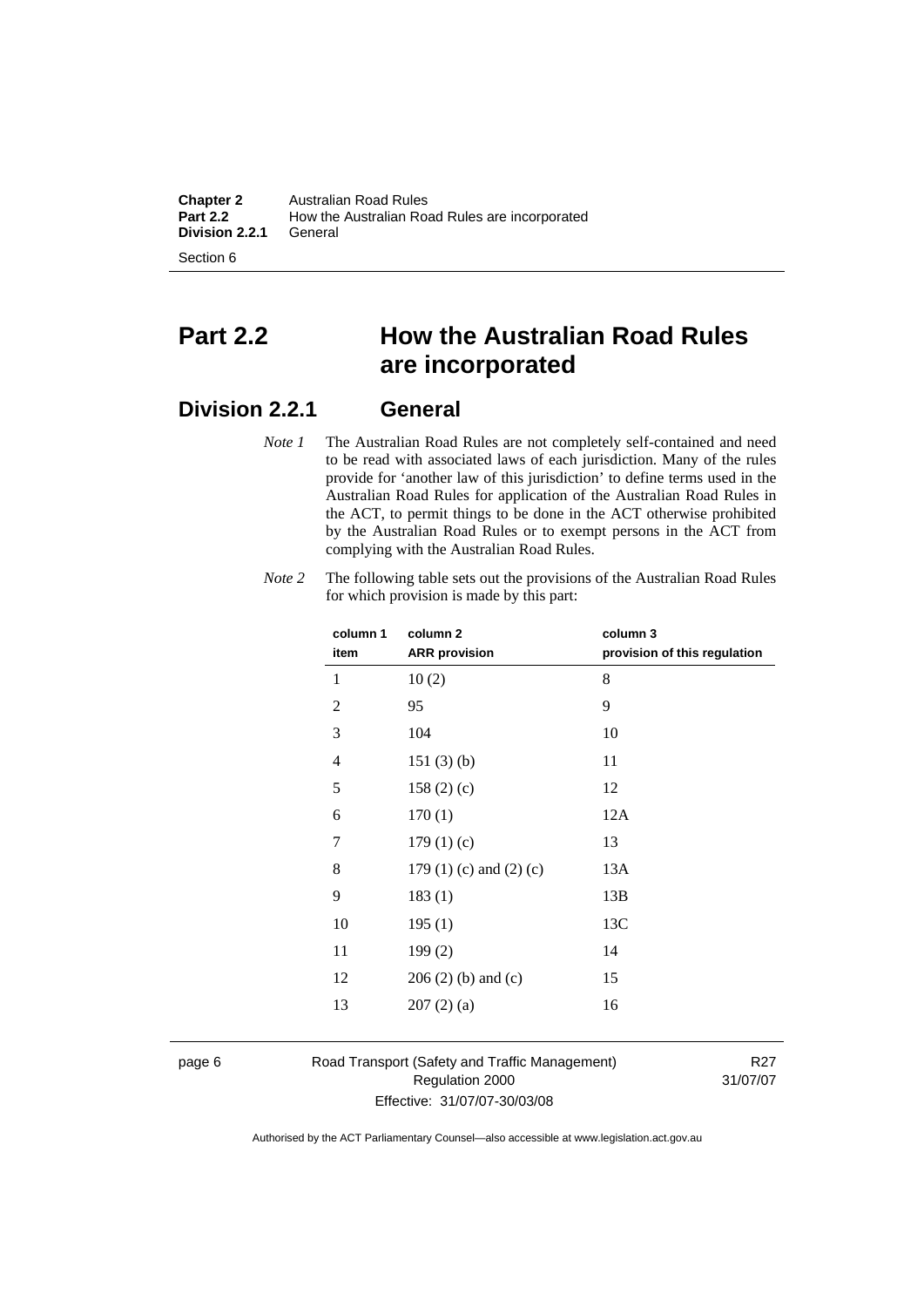#### Australian Road Rules **Chapter 2**  How the Australian Road Rules are incorporated **Part 2.2**  General **Division 2.2.1**

Section 6

| column 1<br>item | column 2<br><b>ARR</b> provision     | column 3<br>provision of this regulation |
|------------------|--------------------------------------|------------------------------------------|
| 14               | 213(5)                               | 16A                                      |
| 15               | 215(4)                               | 17                                       |
| 16               | 216(3)                               | 18                                       |
| 17               | 220(3)                               | 19                                       |
| 18               | 221(f)                               | 20                                       |
| 19               | 222                                  | 21                                       |
| 20               | 225                                  | 22                                       |
| 21               | 236(6)                               | 22A                                      |
| 22               | 240(2)                               | 23                                       |
| 23               | 266(3)(b)                            | 23B                                      |
| 24               | 266(7)                               | 24                                       |
| 25               | 267(3)                               | 25                                       |
| 26               | 270(3)                               | 26                                       |
| 27               | 271(6)                               | 27                                       |
| 28               | 280(2)(a)                            | 27A                                      |
| 29               | $287(3)$ (e) and (4)                 | 28                                       |
| 30               | 289(1)(g)                            | 29                                       |
| 31               | 298                                  | 30                                       |
| 32               | $310(3)$ and $(4)$                   | 31                                       |
| 33               | 313                                  | 32                                       |
| 34               | dict, def approved bicycle<br>helmet | 33(1)                                    |
| 35               | dict, def <i>authorised</i> person   | 33(1)                                    |
| 36               | dict, def emergency worker           | 33(1)                                    |
| 37               | dict, def GVM                        | 33(2)                                    |
|                  |                                      |                                          |

R27 31/07/07 Road Transport (Safety and Traffic Management) Regulation 2000 Effective: 31/07/07-30/03/08

page 7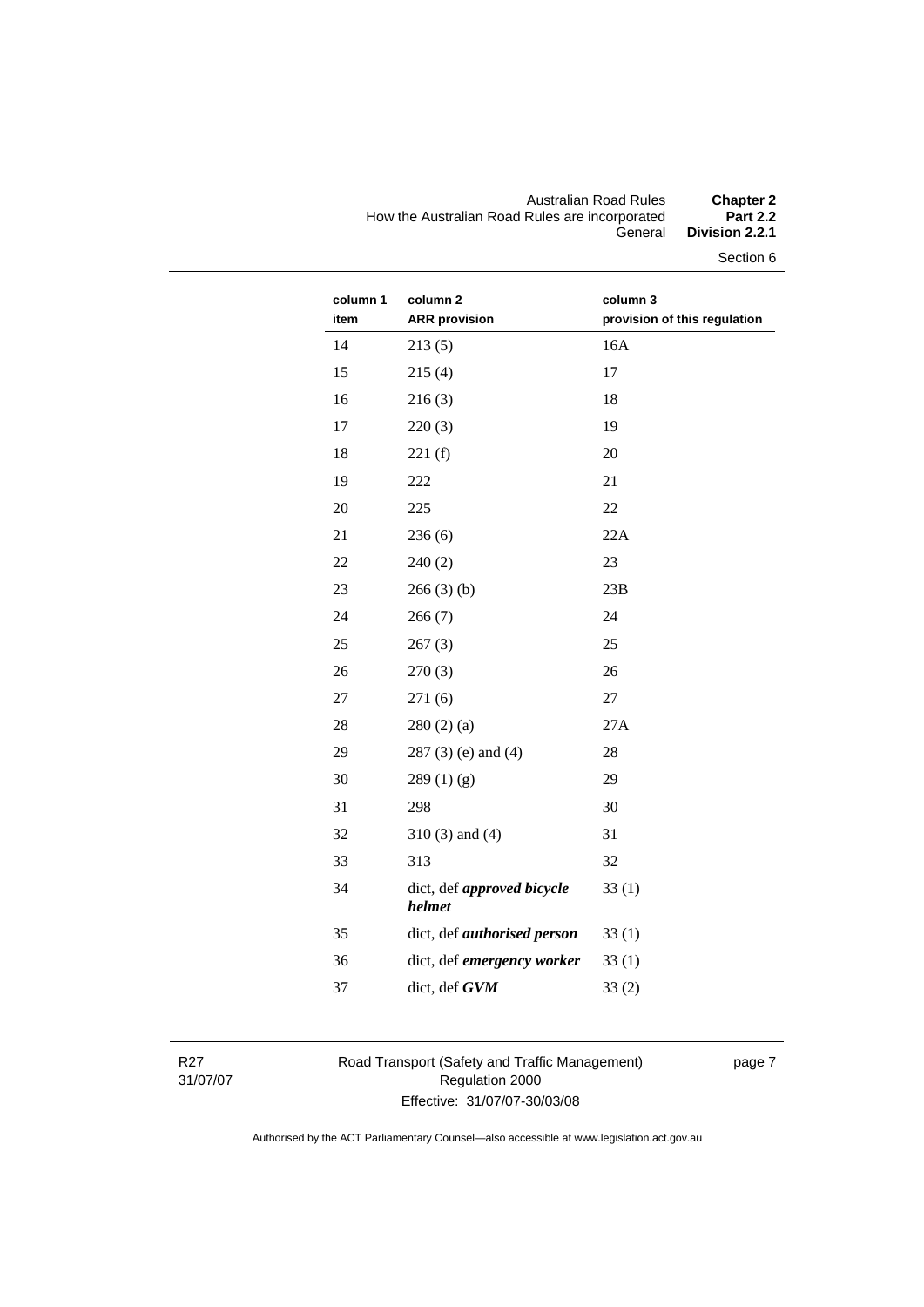#### **Chapter 2** Australian Road Rules<br>**Part 2.2** How the Australian Road **Part 2.2** How the Australian Road Rules are incorporated **Division 2.2.1**

Section 6

| column 1<br>item | column <sub>2</sub><br><b>ARR</b> provision      | column 3<br>provision of this regulation |
|------------------|--------------------------------------------------|------------------------------------------|
| 38               | dict, def <i>hazard</i> warning<br>lights        | 33(3)                                    |
| 39               | dict, def <i>mechanical</i><br>signalling device | 33(1)                                    |
| 40               | dict, def oversize vehicle                       | 33(1)                                    |
| 41               | dict, def <i>police</i> officer                  | 33(1)                                    |
| 42               | dict, def <i>portable</i> warning<br>triangle    | 33(4)                                    |
| 43               | dict, def <i>postal</i> worker                   | 33(1)                                    |
| 44               | dict, def <i>public</i> bus                      | 33(1)                                    |
| 45               | dict, def taxi                                   | 33(1)                                    |

*Note 3* The following table sets out other provisions of the Australian Road Rules for which provision is made by other territory laws (including provisions in other parts of this regulation):

| column 1<br>item | column 2<br><b>ARR</b> provision | column 3<br>other law                                            |
|------------------|----------------------------------|------------------------------------------------------------------|
| 1                | 12(2)                            | Road Transport (General) Act 1999,<br>s 12                       |
| $\mathfrak{D}$   | 13(2)                            | Road Transport (General) Act 1999,<br>s 12                       |
| 3                | $28(2)$ , n 3                    | this regulation, s 65                                            |
| 4                | $32(2)$ , n 3                    | this regulation, s 65                                            |
| 5                | 185(1)                           | this regulation, s 100                                           |
| 6                | $287(1)$ , n 2                   | Road Transport (Safety and Traffic<br>Management) Act 1999, s 16 |

page 8 Road Transport (Safety and Traffic Management) Regulation 2000 Effective: 31/07/07-30/03/08

R27 31/07/07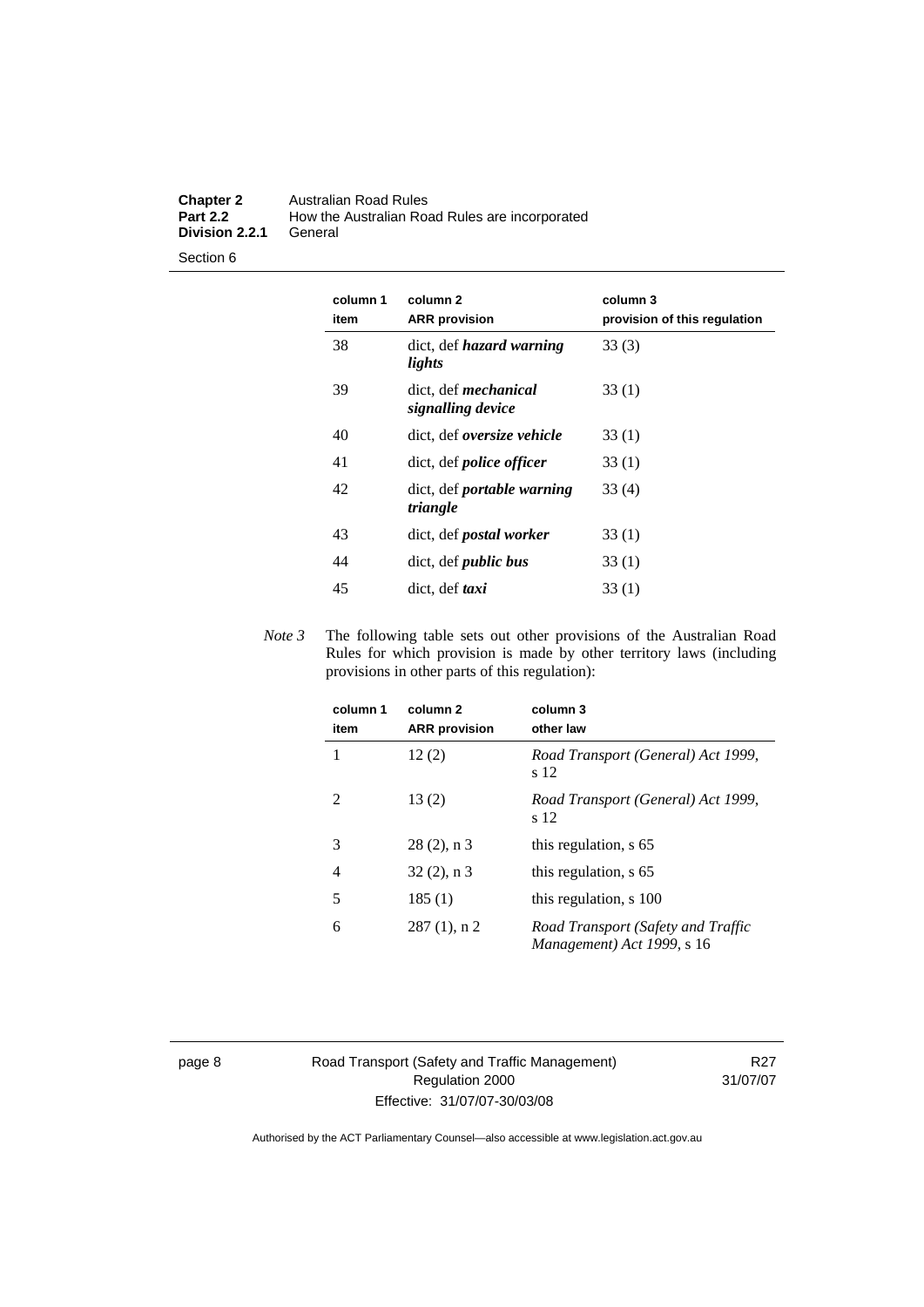<span id="page-18-0"></span>Australian Road Rules **Chapter 2**  How the Australian Road Rules are incorporated **Part 2.2**  Other provisions for the Australian Road Rules **Division 2.2.2** 

Section 7

| column 1<br>item | column 2<br><b>ARR</b> provision                                             | column 3<br>other law                                                     |
|------------------|------------------------------------------------------------------------------|---------------------------------------------------------------------------|
|                  | 311 $(1)(c)$                                                                 | Road Transport (Dimensions and<br>Mass) Act 1990                          |
| 8                | 312(3)(c)                                                                    | Road Transport (Safety and Traffic<br>Management) Act 1999, s 31 and s 32 |
| 9                | dict, def <i>parking</i><br><i>permit for</i><br>people with<br>disabilities | this regulation, s 101                                                    |

#### **7 References to another law of this jurisdiction etc**

- (1) In the Australian Road Rules, a reference to *another law of this jurisdiction* includes a reference to the Act.
	- *Note* A reference to an Act includes a reference to the statutory instruments made or in force under the Act, including any regulation (see Legislation Act, s 104).
- (2) In the Australian Road Rules:

*law of this jurisdiction* means a territory law or a law applying as a territory law.

*this jurisdiction* means the Australian Capital Territory.

# **Division 2.2.2 Other provisions for the Australian Road Rules**

#### **8 ARR r 10 (2)—penalties for offences**

For the Australian Road Rules, rule 10 (2), the penalty for an offence against the Australian Road Rules is a maximum penalty of 20 penalty units.

R<sub>27</sub> 31/07/07 page 9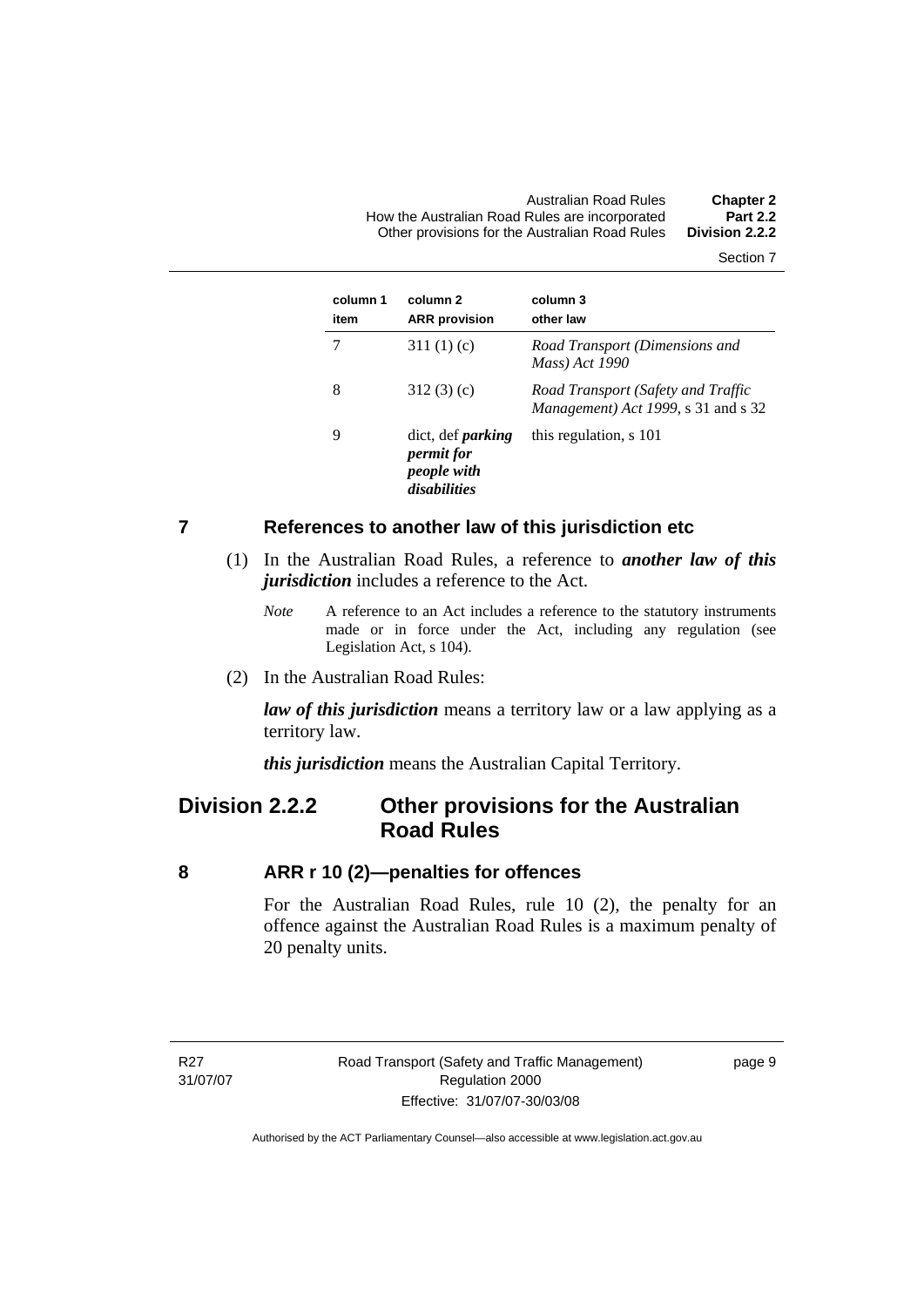<span id="page-19-0"></span>**Chapter 2** Australian Road Rules<br>**Part 2.2** How the Australian Road **Part 2.2 How the Australian Road Rules are incorporated Division 2.2.2** Other provisions for the Australian Road Rules **Other provisions for the Australian Road Rules** 

Section 9

### **9 ARR r 95—emergency stopping lane only signs**

For the Australian Road Rules, rule 95, the driver of a police vehicle or emergency vehicle is permitted to drive in an emergency stopping lane.

# **10 ARR r 104—no truck signs**

For the Australian Road Rules, rule 104, a driver is permitted to drive the vehicle on a road (or a bridge, causeway, ramp or similar structure forming part of a road) past a *no trucks sign* mentioned in rule 104 (1), (2) or (3) if the destination of the driver's vehicle is a place on or reached from the road (or structure) and there is no alternative route by which to reach the destination.

# **11 ARR r 151 (3) (b)—riding a motorbike or bicycle alongside more than 1 other rider**

For the Australian Road Rules, rule 151 (3) (b), the rider of a motorbike or bicycle is permitted to ride alongside more than 1 rider if each of the riders is taking part in an event approved by the road transport authority for this section.

# **12 ARR r 158 (2) (c)—other vehicles permitted to travel in bus lanes**

The drivers of the following vehicles are permitted to drive in a bus lane:

- (a) taxis;
- (b) hire cars;
- (c) demand responsive service vehicles;
- (d) motorbikes.
- *Note* Section 27A applies the B light rules to drivers of taxis, hire cars, demand responsive service vehicles and motorbikes.

page 10 Road Transport (Safety and Traffic Management) Regulation 2000 Effective: 31/07/07-30/03/08

R27 31/07/07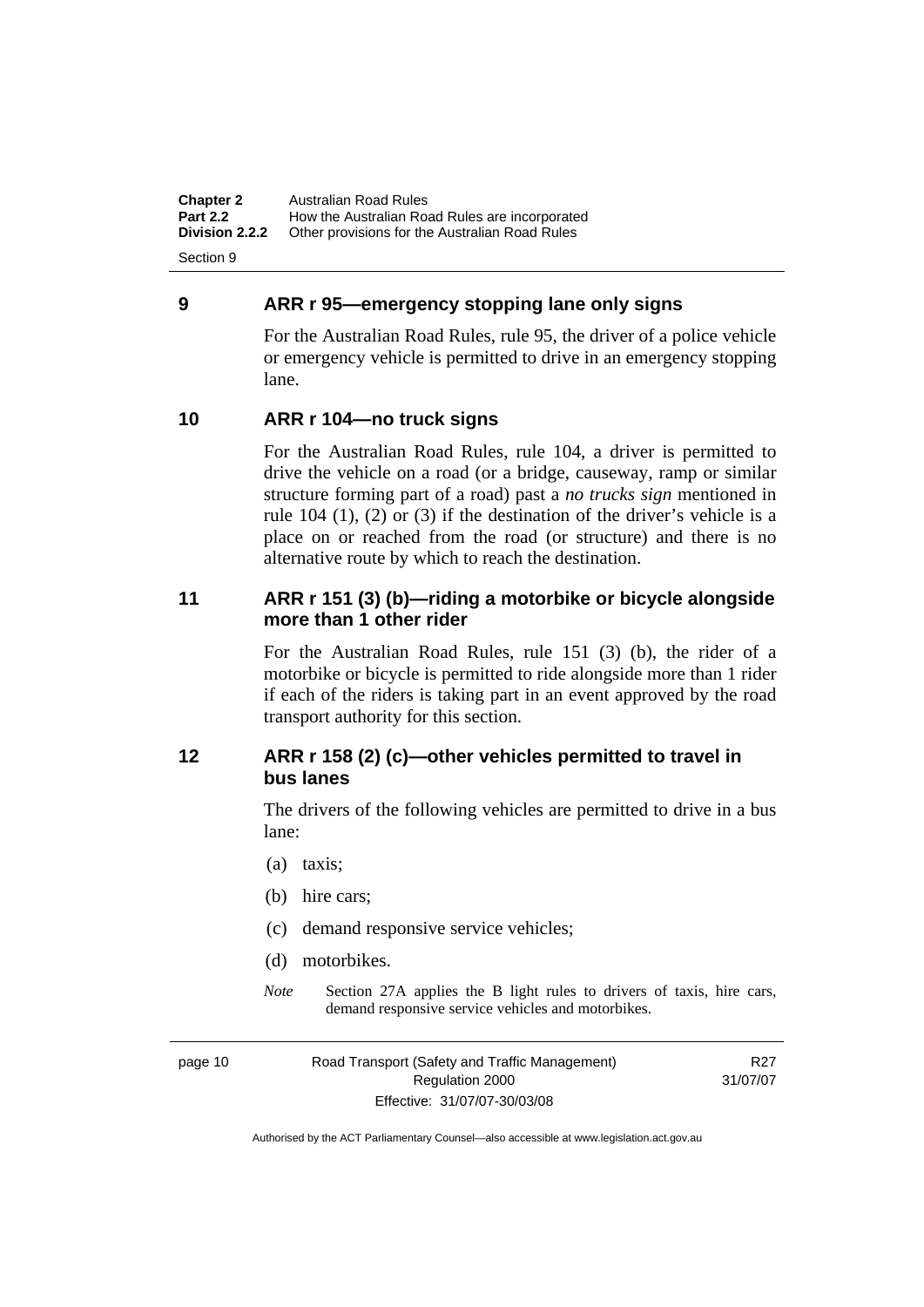Section 12A

# <span id="page-20-0"></span>**12A ARR r 170 (1)—driver not to stop in intersection unless permitted**

A driver who contravenes the Australian Road Rules, rule 170 (1) commits an offence.

Maximum penalty: 20 penalty units.

# **13 ARR r 179 (1) (c)—stopping in a loading zone—goods and permit vehicles**

- (1) For the Australian Road Rules, rule 179 (1) (c), the following vehicles are permitted to stop in a loading zone:
	- (a) a motor vehicle that is built mainly for the transport of goods if the vehicle is dropping off, or picking up, goods;
	- (b) a vehicle displaying a current loading zone permit if the vehicle is complying with the conditions of the permit.
- (2) In this section:

*loading zone permit* means a loading zone permit issued under section 100.

# **13A ARR r 179 (1) (c) and (2) (c)—stopping in loading zone taxis**

- (1) For the Australian Road Rules, rule 179 (1) (c), a taxi that is dropping off, or picking up, a passenger is permitted to stop in a loading zone if—
	- (a) the driver of the taxi does not leave the taxi unattended, otherwise than to comply with a passenger assistance requirement; and
	- (b) the driver complies with subsection (2).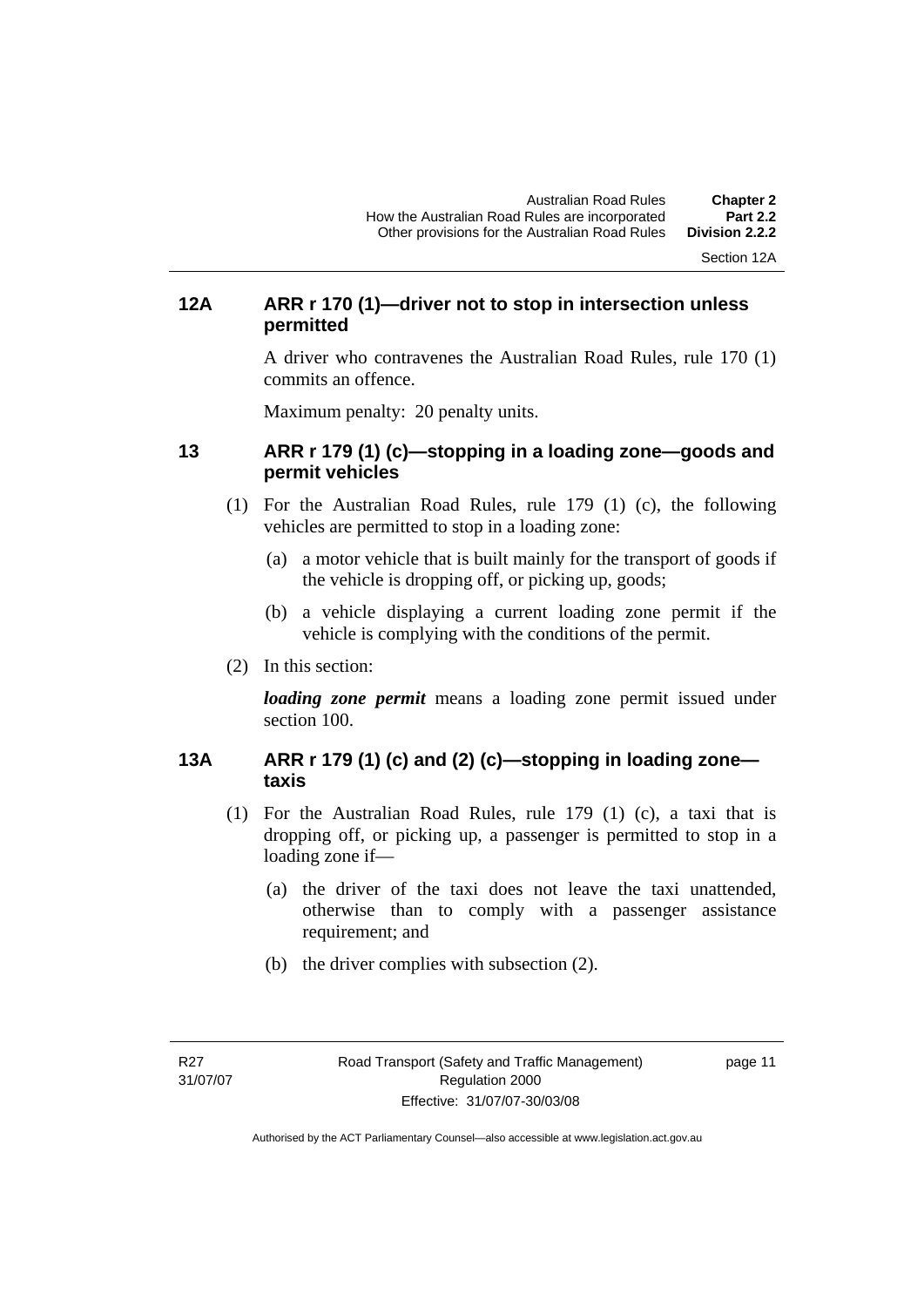<span id="page-21-0"></span>

| <b>Chapter 2</b> | <b>Australian Road Rules</b>                   |
|------------------|------------------------------------------------|
| <b>Part 2.2</b>  | How the Australian Road Rules are incorporated |
| Division 2.2.2   | Other provisions for the Australian Road Rules |
| Section 13B      |                                                |

- (2) For the Australian Road Rules, rule 179 (2) (c), the driver must complete the dropping off, or picking up, of the passenger, and drive on—
	- (a) within 2 minutes; or
	- (b) if the driver is required to comply with a passenger assistance requirement—as soon as possible after the driver complies with the requirement.
- (3) In this section:

*passenger assistance requirement* means a requirement under the *Road Transport (Public Passenger Services) Regulation 2002*—

- (a) section 132 (5) (which requires the driver of a wheelchair-accessible taxi to provide reasonable assistance in loading and unloading a wheelchair, or a person in a wheelchair, into or from the taxi); or
- (b) section 135 (5) (which requires a taxi driver to provide reasonable assistance with a passenger's goods).
	- *Note Goods* includes luggage (see *Road Transport (Public Passenger Services) Regulation 2002*, dict).

*unattended*—a driver leaves a taxi *unattended* if the driver leaves the taxi so the driver is over 3m from the closest point of the taxi.

#### **13B ARR r 183—stopping in a bus zone**

- (1) Despite the Australian Road Rules, rule 183 (1), the driver of a demand responsive service vehicle may stop in a bus zone if—
	- (a) the driver is dropping off, or picking up, a passenger; and
	- (b) the vehicle is authorised to stop in the bus zone.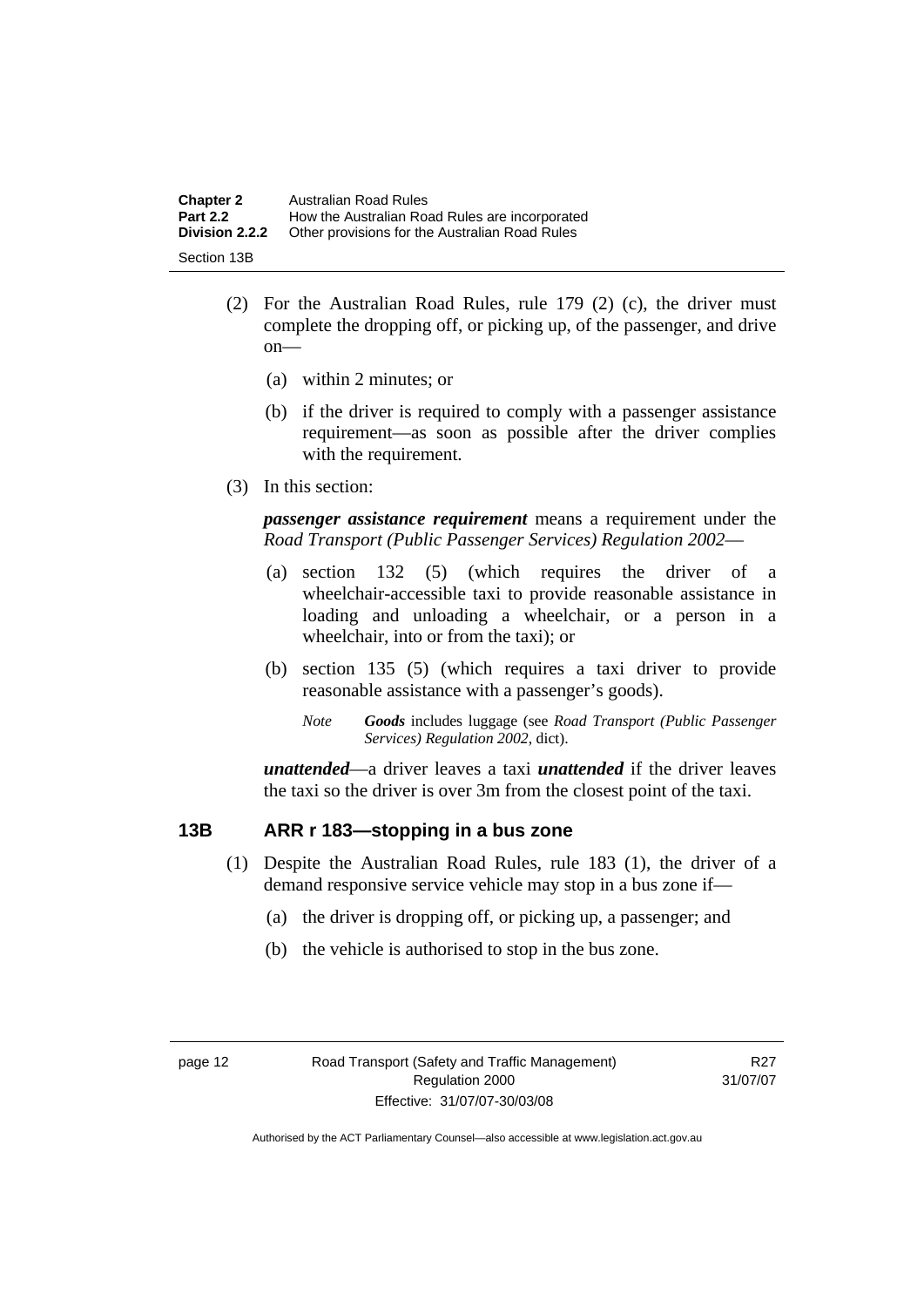<span id="page-22-0"></span>(2) In this section:

*authorised to stop*, in a bus zone, for a DRS vehicle, means a bus zone that the demand responsive service vehicle is authorised to stop in under an authority under the *Road Transport (Public Passenger Services) Regulation 2002*, section 305 (1) (DRS vehicles—bus stop and bus zone authorities).

### **13C ARR r 195—stopping at or near a bus stop**

- (1) Despite the Australian Road Rules, rule 195 (1), the driver of a demand responsive service vehicle may stop at a bus stop, or on the road, within 20m before a sign on the road that indicates the bus stop, and 10m after the sign, if—
	- (a) the driver stops at a place on a length of road, or in an area, to which a parking control sign applies and the driver is permitted to stop at that place under the Australian Road Rules; or
	- (b) the driver is dropping off, or picking up, passengers and the vehicle is authorised to stop at the bus stop.
- (2) In this section:

*authorised to stop*, at a bus stop, for a DRS vehicle, means a bus stop that the demand responsive service vehicle is authorised to stop at under an authority under the *Road Transport (Public Passenger Services) Regulation 2002*, section 305 (1) (DRS vehicles—bus stop and bus zone authorities).

# **14 ARR r 199 (2)—stopping near postbox**

For the Australian Road Rules, rule 199 (2):

*public postbox* means a postbox erected, maintained or used by Australia Post.

page 13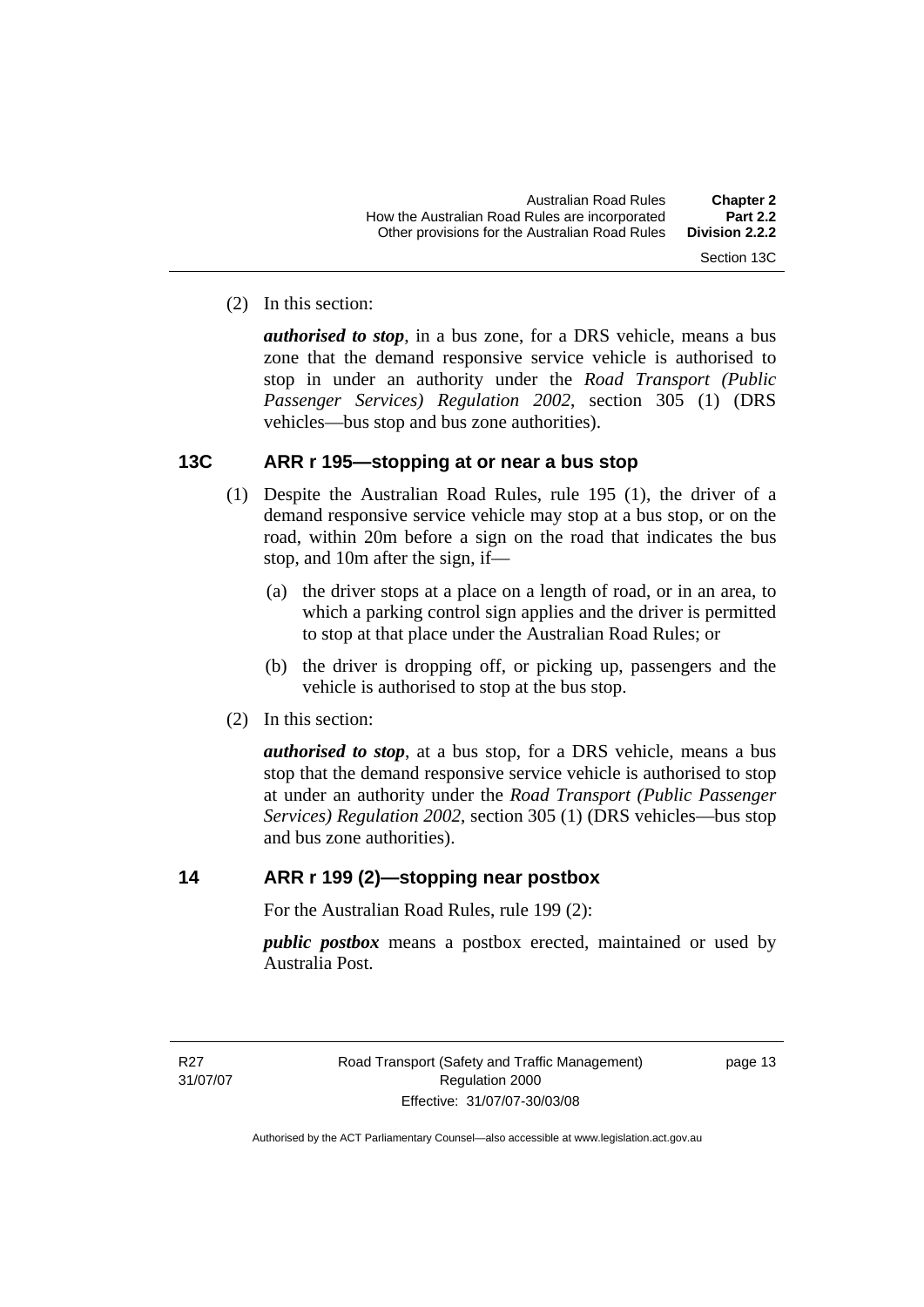<span id="page-23-0"></span>

| <b>Chapter 2</b> | <b>Australian Road Rules</b>                   |
|------------------|------------------------------------------------|
| <b>Part 2.2</b>  | How the Australian Road Rules are incorporated |
| Division 2.2.2   | Other provisions for the Australian Road Rules |
|                  |                                                |

Section 15

# **15 ARR r 206 (2) (b), (c)—time extension for people with disabilities permit**

- (1) For the Australian Road Rules, rule 206 (2) (b), a driver to whom the Australian Road Rules, rule 206 applies may park for not longer than 2 hours on a length of road, or in an area, to which a *permissive parking sign* applies if the maximum period of parking allowed by the sign is not longer than 30 minutes.
- (2) For the Australian Road Rules, rule 206 (2) (c), a driver to whom the Australian Road Rules, rule 206 applies may park for an unlimited period on a length of road, or in an area, to which a *permissive parking sign* applies if the maximum period of parking allowed by the sign is longer than 30 minutes.

# **16 ARR r 207 (2) (a)—fees for parking in pay parking spaces**

- (1) For the Australian Road Rules, rule 207 (2) (a), if a *permissive parking sign* applies to a length of road or area that is (or is part of) a pay parking area, the relevant parking fee is payable for parking in a pay parking space on the road or in the area.
- (2) For this section, the relevant parking fee does not become payable under subsection (1) until immediately after a vehicle is parked in the pay parking space concerned.
	- *Note* Pt 3.1 of this regulation makes provision for the administration of pay parking schemes (including the designation of pay parking areas by the erection of permissive parking signs and the fixing of fees).

# **16A ARR r 213 (5)—making a motor vehicle secure exception**

Every driver is exempt from the Australian Road Rules, rule 213 (5).

R<sub>27</sub> 31/07/07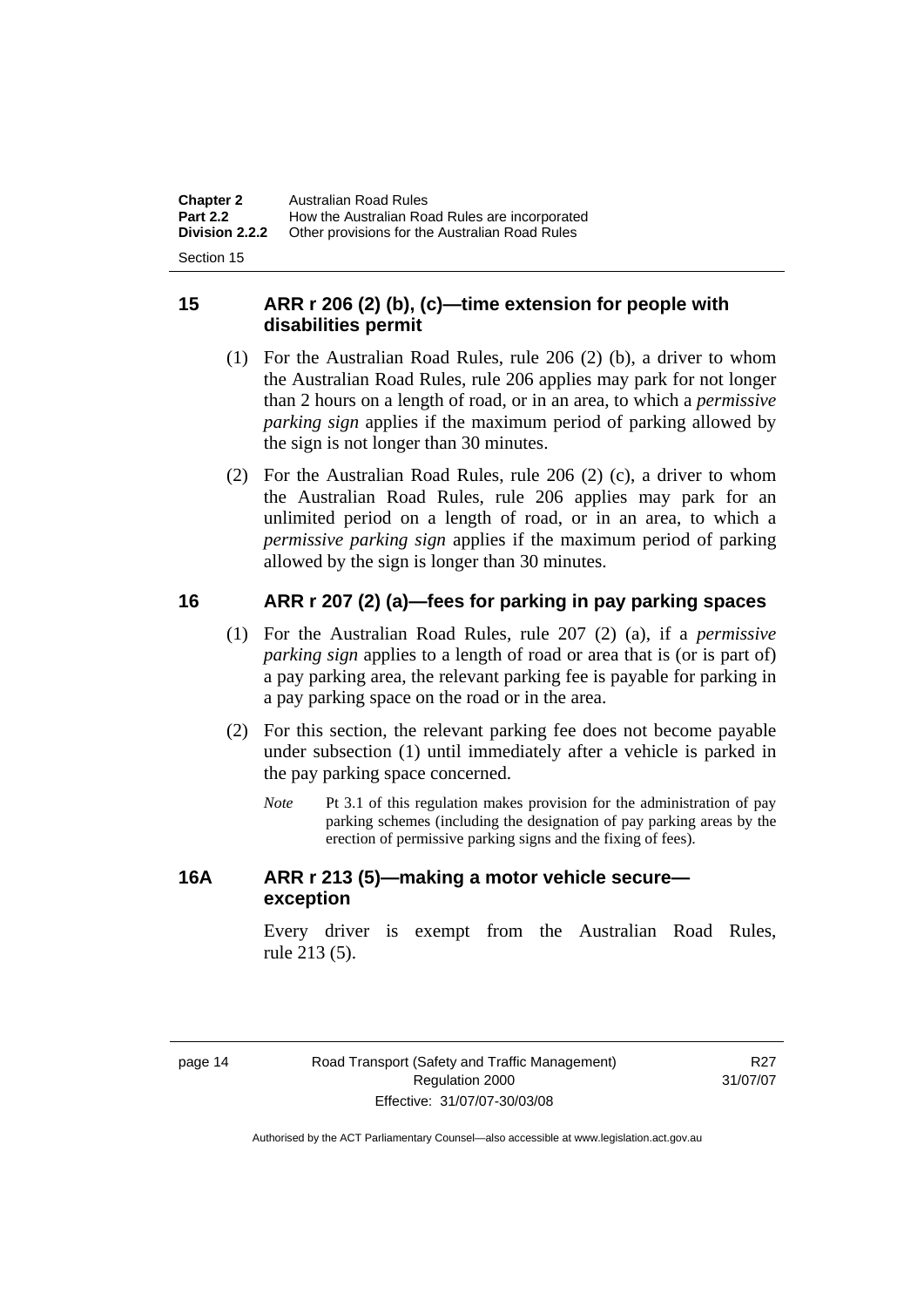#### Section 17

# <span id="page-24-0"></span>**17 ARR r 215 (4)—lights required to be fitted to a vehicle**

For the Australian Road Rules, rule 215 (4), the lights required to be fitted to a vehicle are the lights required to be fitted to the vehicle under the *Road Transport (Vehicle Registration) Regulation 2000,*  schedule 1.

### **18 ARR r 216 (3)—towing a vehicle at night or in hazardous weather conditions**

For the Australian Road Rules, rule 216 (3):

*dangerous goods*—see the *Road Transport Reform (Dangerous Goods) Regulations 1997* (Cwlth), regulation 2.2.

*placard load*—see the *Road Transport Reform (Dangerous Goods) Regulations 1997* (Cwlth), regulation 2.13.

# **19 ARR r 220 (3)—using lights on vehicles that are stopped**

For of the Australian Road Rules, rule 220 (3), a light of a kind required to be fitted to a vehicle is a light of that kind required to be fitted to the vehicle under the *Road Transport (Vehicle Registration) Regulation 2000*, schedule 1.

# **20 ARR r 221 (f)—using hazard warning lights on buses carrying children**

- (1) This section applies to a bus that is carrying children and is fitted with hazard warning lights in accordance with the *Road Transport (Vehicle Registration) Regulation 2000*, schedule 1, but is not fitted with any other warning lights in accordance with that schedule.
- (2) For the Australian Road Rules, rule 221 (f), if the driver of the bus stops the bus to drop off or pick up a child, the driver is permitted to operate the hazard warning lights.

R27 31/07/07

page 15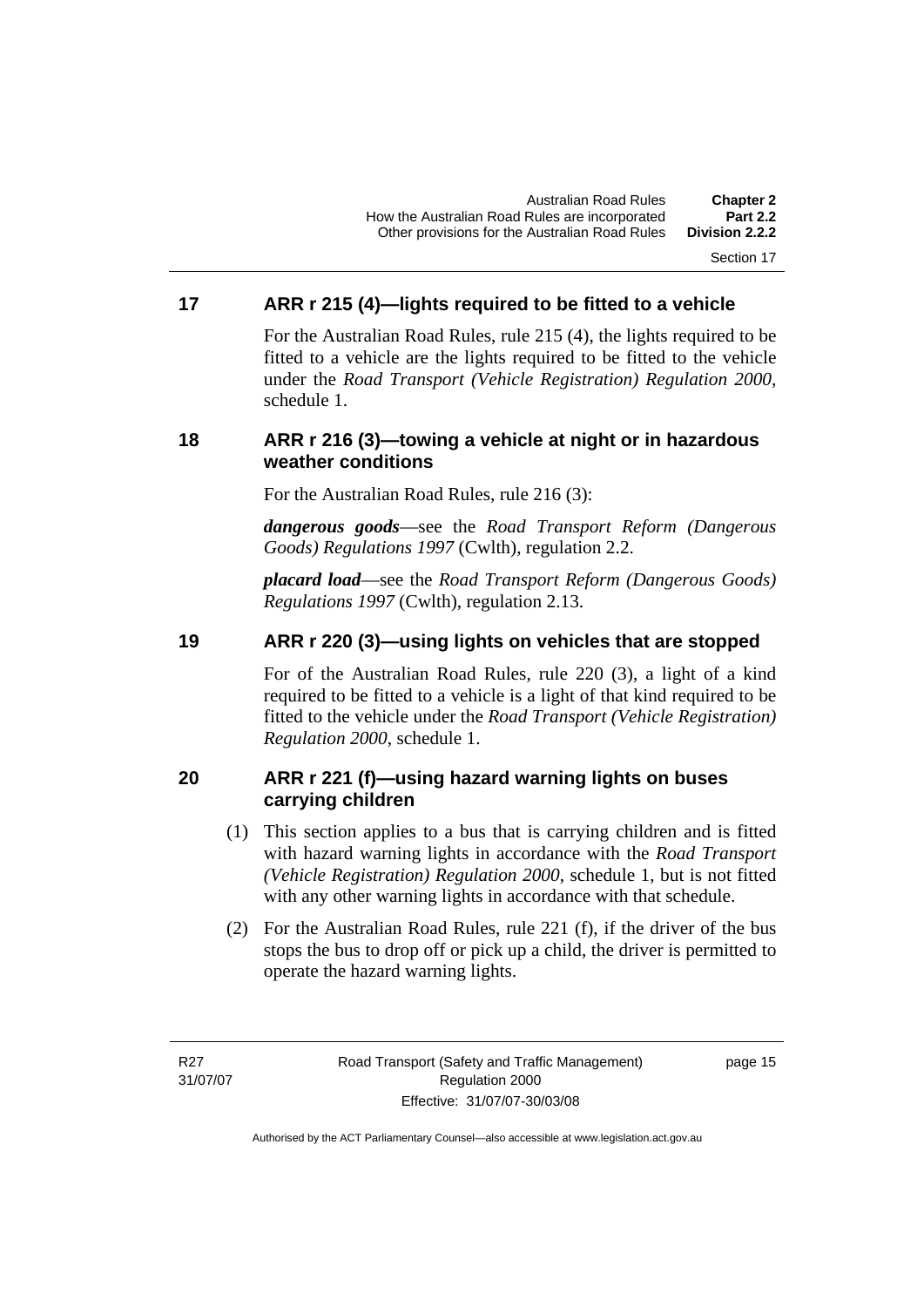<span id="page-25-0"></span>**Chapter 2** Australian Road Rules<br>**Part 2.2** How the Australian Road **Part 2.2 How the Australian Road Rules are incorporated Division 2.2.2** Other provisions for the Australian Road Rules **Other provisions for the Australian Road Rules** 

Section 21

# **21 ARR r 222—using warning lights on buses carrying children**

- (1) This section applies to a bus that is carrying children and is fitted with warning lights (other than hazard warning lights) in accordance with the *Road Transport (Vehicle Registration) Regulation 2000*, schedule 1.
- (2) For the Australian Road Rules, rule 222, the driver of the bus must operate the warning lights by activating them.

# **22 ARR r 225—use of radar detectors**

Every driver is exempt from rule 225 of the Australian Road Rules.

*Note* The Australian Road Rules, r 225 is superfluous in the ACT because the Act, s 9 (2) makes it an offence for a person to drive or park a motor vehicle on a road or road related area if a traffic offence evasion device is fitted to, applied to, or carried in the vehicle.

### **22A ARR r 236 (6)—hitchhiking, roadside commerce etc permitted**

- (1) For the Australian Road Rules, rule 236 (6)—
	- (a) a pedestrian may stand on, or move onto, a road to—
		- (i) solicit contributions, employment or business from an occupant of a vehicle; or
		- (ii) hitchhike; or
		- (iii) display an advertisement; or
		- (iv) sell or offer articles for sale; or
		- (v) wash or clean, or offer to clean, the windscreen of a vehicle; and
	- (b) a person in a vehicle may buy, or offer to buy, an article or service from a person standing on a road.

| page 16 | Road Transport (Safety and Traffic Management) | R27      |
|---------|------------------------------------------------|----------|
|         | Regulation 2000                                | 31/07/07 |
|         | Effective: 31/07/07-30/03/08                   |          |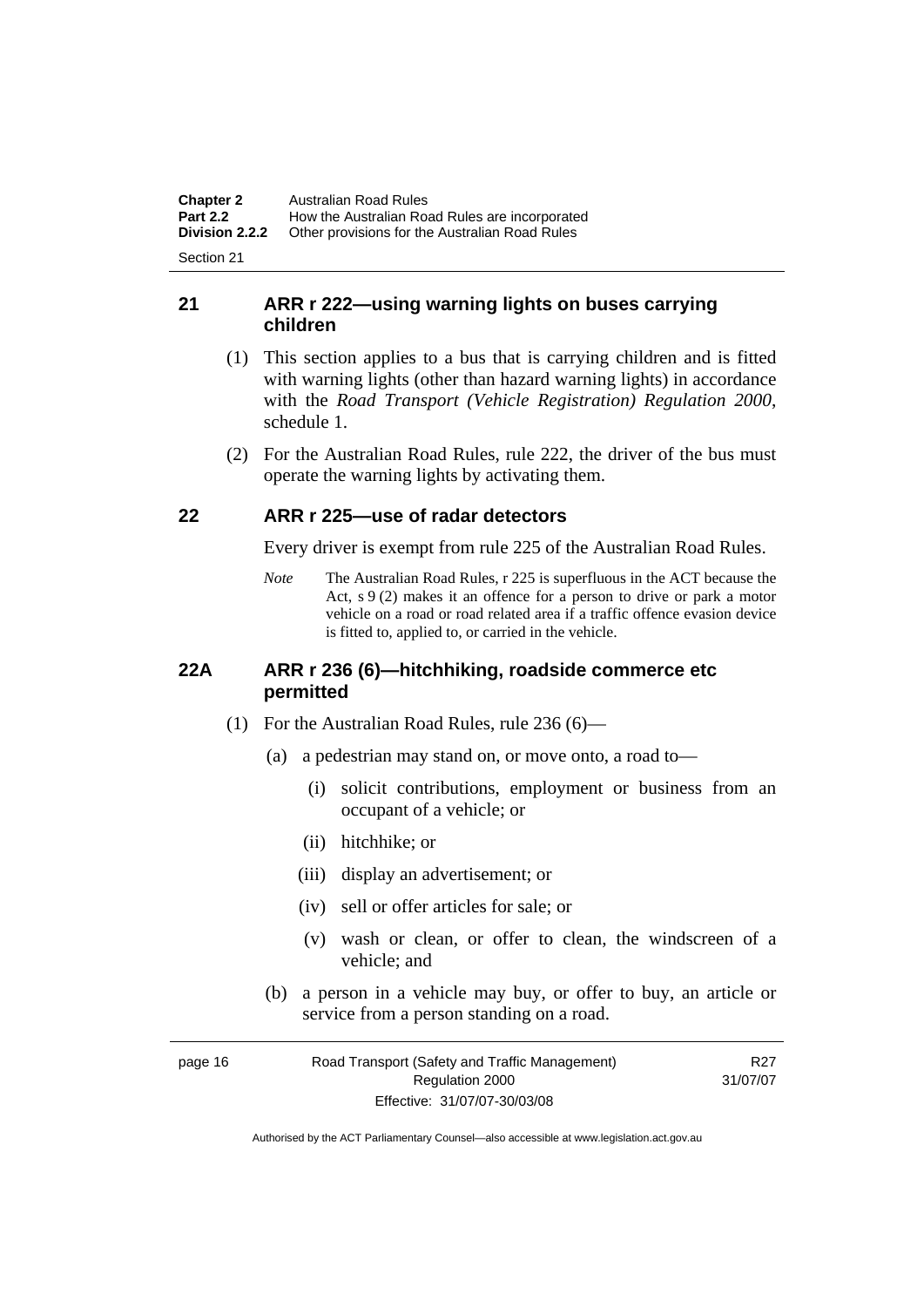#### <span id="page-26-0"></span>(2) In this section:

*road* includes any shoulder of the road, and any median strip, painted island or traffic island, but does not include any other roadrelated area.

*Note Median strip*, *painted island* and *traffic island* are defined in the Australian Road Rules, dictionary, *shoulder* is defined in ARR, r 12, and *road-related area* is defined in the ARR, r 13.

### **23 ARR r 240 (2)—wheeled recreational devices and toys not to be used on certain roads**

For the Australian Road Rules, rule 240 (2), a person must not travel in or on a wheeled recreational device on any road at night.

#### **23B ARR r 266 (3) (b)—wearing of seatbelts by passengers under 16 years old**

- (1) For the Australian Road Rules, rule 266 (3) (b), all passengers in or on a motor vehicle (other than a bus or motor bike) who are at least 1 year old, but under 16 years old, must be restrained in an approved child restraint or wear a seatbelt unless they are exempt from wearing a seatbelt under a territory law.
	- *Note* For the circumstances in which a person is exempt from wearing a seatbelt, see the Australian Road Roads, r 267 and this section, s (2).
- (2) A passenger mentioned in subsection (1) is exempt from wearing a seatbelt if—
	- (a) the motor vehicle is not required to be fitted with child restraint anchorages or seatbelts under the 2nd or 3rd edition ADR and the vehicle has not been fitted with a child restraint anchorage point or a seatbelt for a seating position that is available for the passenger; or
	- (b) the motor vehicle is registered in a State that does not have a law that substantially corresponds to subsection (1); or

R<sub>27</sub> 31/07/07

page 17

Section 23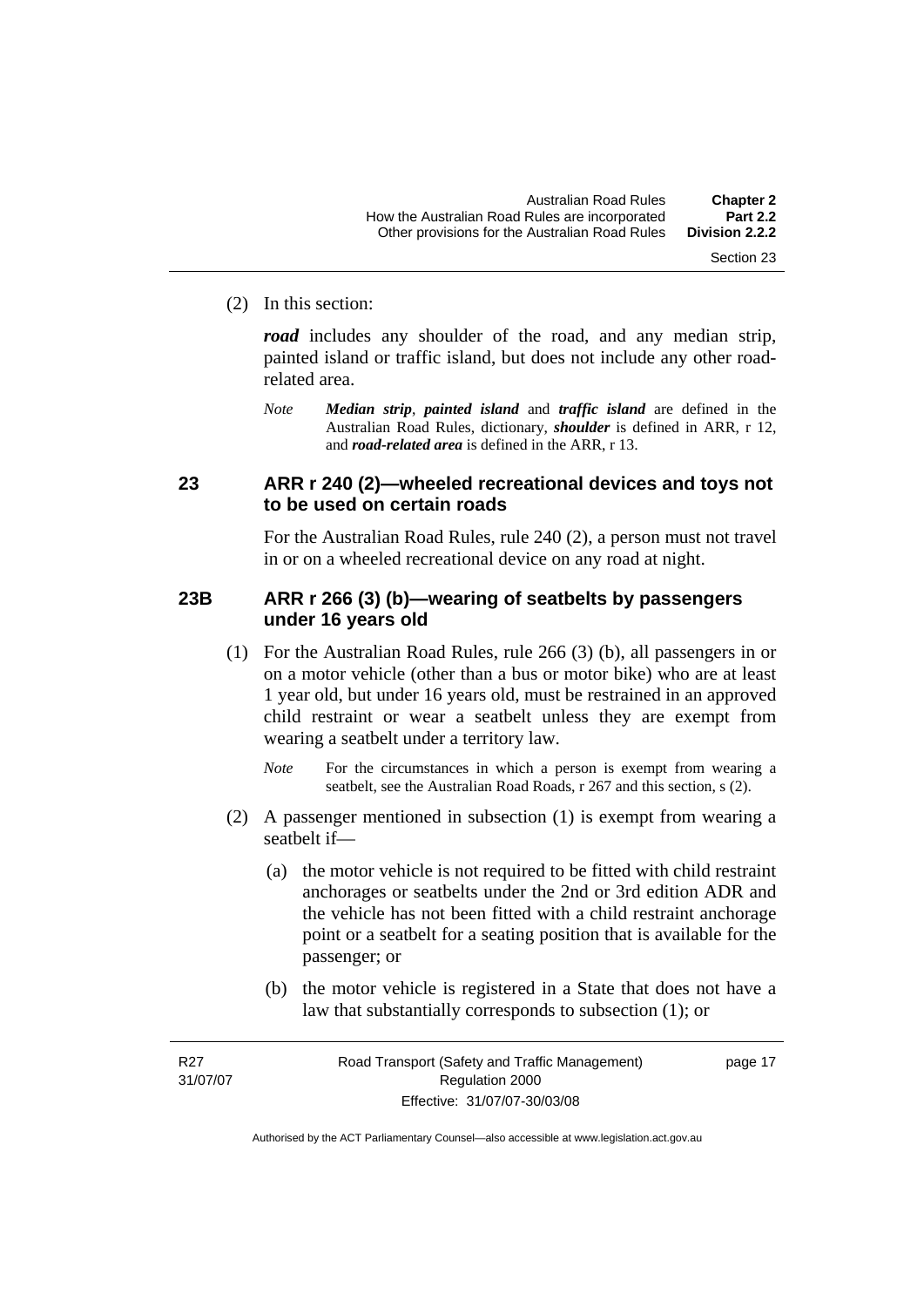<span id="page-27-0"></span>

| <b>Chapter 2</b> | Australian Road Rules                          |
|------------------|------------------------------------------------|
| <b>Part 2.2</b>  | How the Australian Road Rules are incorporated |
| Division 2.2.2   | Other provisions for the Australian Road Rules |

Section 24

- (c) the motor vehicle is a taxi or hire car, or a demand responsive service vehicle that is not a bus, and a seating position (other than a front passenger seat) fitted with a suitable approved child restraint or seatbelt is not available for the passenger.
- *Note 1* The exemption applies to a passenger in a vehicle that has 2 or more rows of seats only if the passenger sits in the rear seats, see the ARR, r 267 (1).
- *Note 2* The defence of sudden or extraordinary emergency is also available, see the Criminal Code, s 41.
- (3) In this section:

*2nd edition ADR*—see the *Road Transport (Vehicle Registration) Regulation 2000*, schedule 1, section 1.14.

*3rd edition ADR*—see the *Road Transport (Vehicle Registration) Regulation 2000*, schedule 1, section 1.15.

# **24 ARR r 266 (7)—wearing of seatbelts by passengers under 16 years old**

For the Australian Road Rules, rule 266 (7):

*approved child restraint* means a child restraint that is approved by the road transport authority under section 66 (1) (b) (Approvals etc by road transport authority).

### **25 ARR r 267 (3)—certificates of exemption from wearing seatbelts**

For the Australian Road Rules, rule 267 (3) a certificate is issued under a law of this jurisdiction for a person if—

- (a) the certificate is signed by a doctor; and
- (b) it certifies that—
	- (i) the person cannot wear a seatbelt for medical reasons; or

R27 31/07/07

| page 18 | Road Transport (Safety and Traffic Management) |  |
|---------|------------------------------------------------|--|
|         | Regulation 2000                                |  |
|         | Effective: 31/07/07-30/03/08                   |  |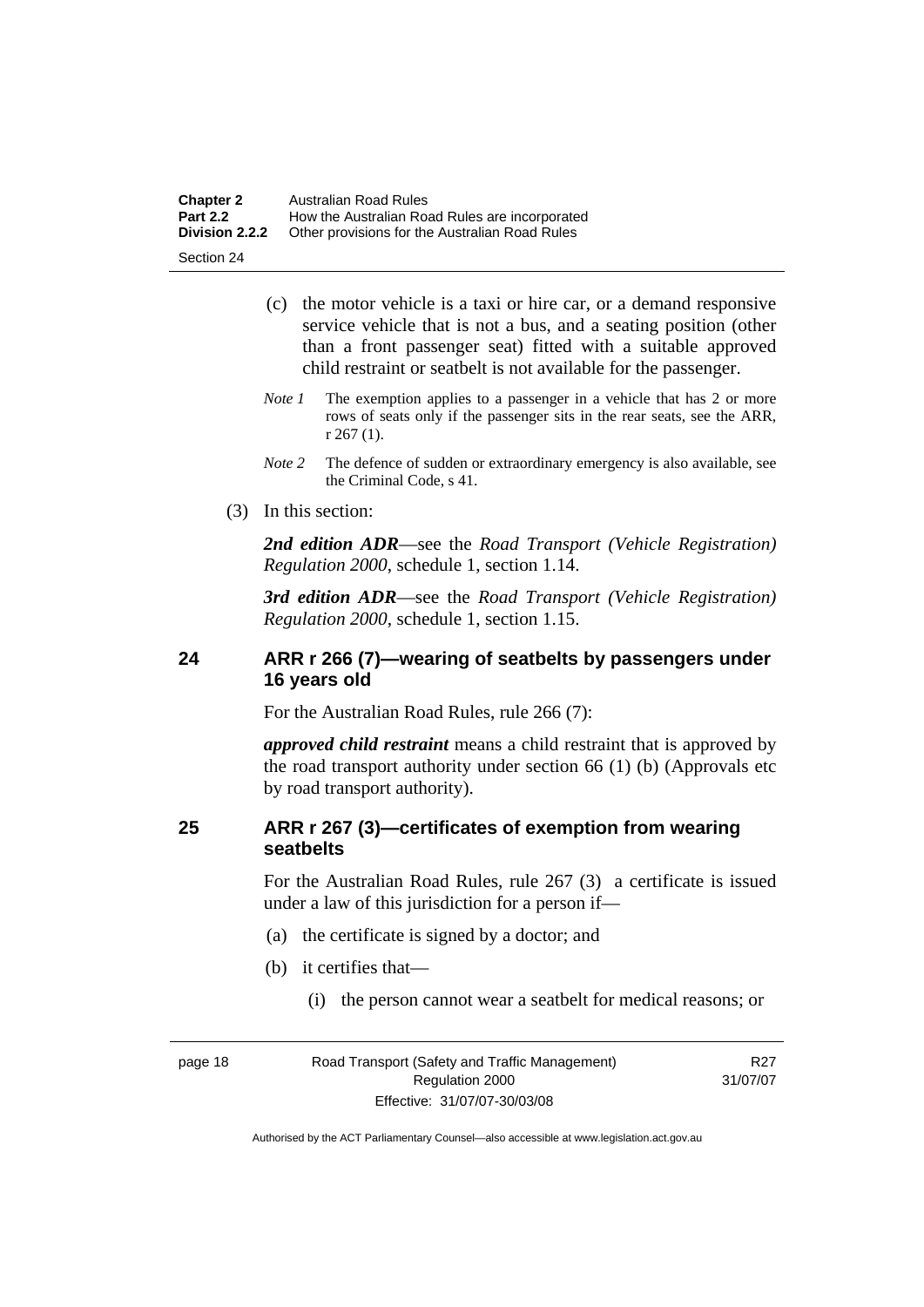(ii) the person cannot, because of that person's size, build or any other physical characteristic, safely drive a vehicle while wearing a seatbelt.

#### <span id="page-28-0"></span>**26 ARR r 270 (3)—wearing motorbike helmets**

For the Australian Road Rules, rule 270 (3):

*approved motor bike helmet* means a protective helmet for motor bike riders that is approved by the road transport authority under section 66 (1) (c) (Approvals etc by road transport authority).

#### **27 ARR r 271 (6)—riding on motorbikes**

For the Australian Road Rules, rule 271 (6):

- (a) the Australian Road Rules, rule 271 (2) does not apply to a passenger on a motorbike to the extent that the passenger is exempt from the subrule under section 67 (Exemption from requirement about riding on motorbikes); and
- (b) the Australian Road Rules, rule 271 (3) does not apply to the rider of a motorbike in relation to a passenger to the extent that, under paragraph (a), rule 271 (2) does not apply to the passenger.

# **27A ARR r 280 (2) (a)—other vehicles to which B light rules apply**

The following classes of vehicles are specified:

- (a) taxis;
- (b) hire cars;
- (c) demand responsive service vehicles;

page 19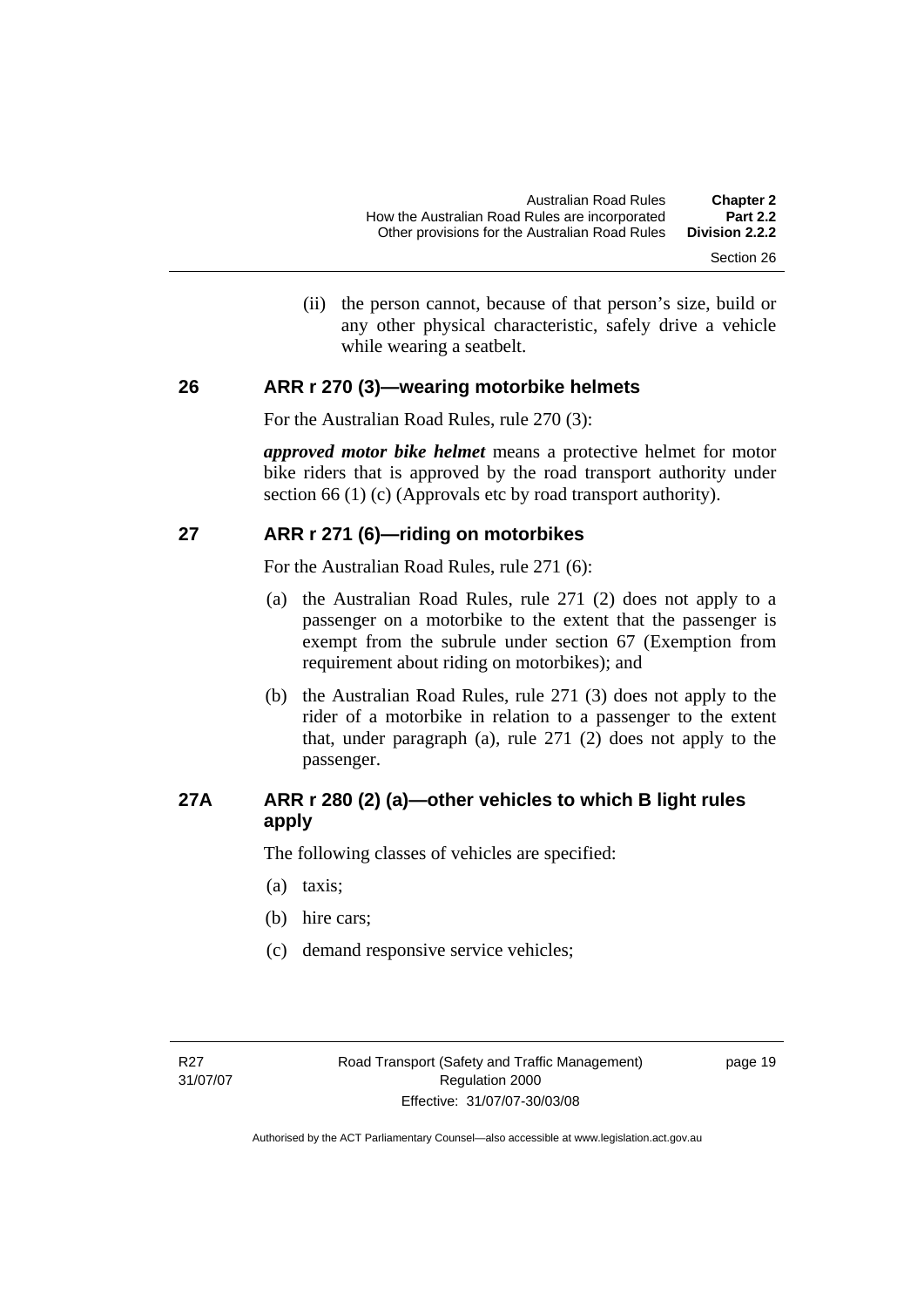<span id="page-29-0"></span>

| <b>Chapter 2</b> | Australian Road Rules                          |
|------------------|------------------------------------------------|
| <b>Part 2.2</b>  | How the Australian Road Rules are incorporated |
| Division 2.2.2   | Other provisions for the Australian Road Rules |
|                  |                                                |

Section 28

#### (d) motorbikes.

*Note* This section applies the B light rules to drivers of taxis, hire cars, demand responsive service vehicles and riders of motorbikes who, under s 12, are allowed to drive in bus lanes.

# **28 ARR r 287 (3) (e), (4)—duties of participants in crashes**

- (1) For the Australian Road Rules, rule 287 (3) (e), every crash not mentioned in the Australian Road Rules, rule 287 (3) (a) to (d) must be reported to a police officer.
	- *Note* The Australian Road Rules, r 287 (3) (e) requires the driver (or the driver's representative) to give the driver's required particulars, within the required time, about a crash to a police officer if the crash is required to be reported to a police officer under another law of this jurisdiction.
- (2) For the Australian Road Rules, rule 287 (4), definition of *required particulars*, information required to be given to a police officer about a crash includes an explanation of the circumstances of the crash.

#### **29 ARR r 289 (1) (g)—driving on nature strip**

For the Australian Road Rules, rule 289 (1) (g), a driver may drive the driver's vehicle on a nature strip adjacent to a length of road in a built-up area if the vehicle—

- (a) is a motor vehicle (other than a ride-on lawnmower) that is built and used solely for cutting grass, or for purposes incidental to cutting grass; or
- (b) is a motor vehicle that is designed for cleaning footpaths and is being driven on the nature strip for the purpose of cleaning a footpath and is displaying an amber flashing light; or

R<sub>27</sub> 31/07/07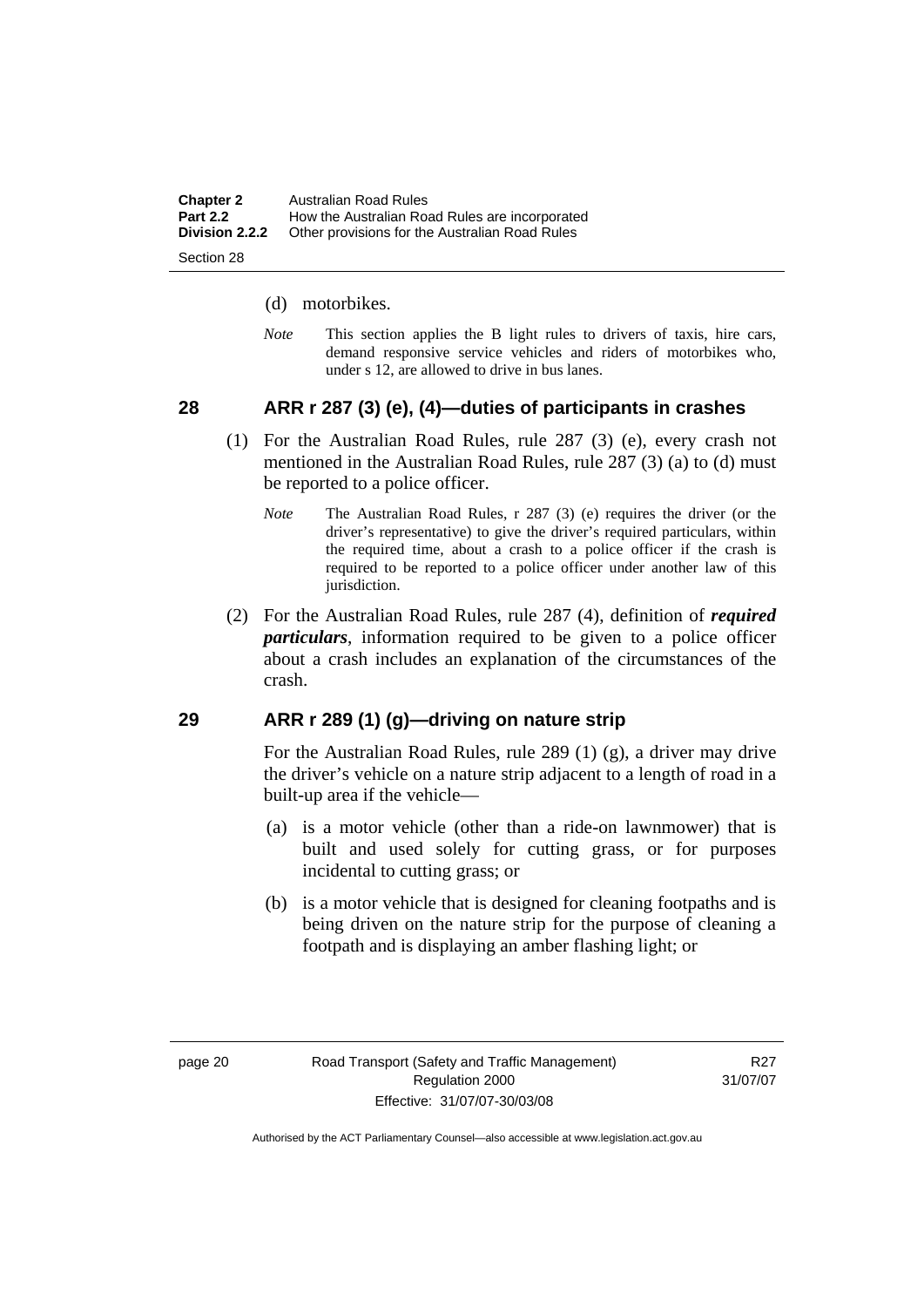- Section 30
- <span id="page-30-0"></span> (c) is being used to transport goods or materials for use in (or for the purposes of) the construction or maintenance of roads by or on behalf of the Territory; or
- (d) is a postal vehicle that is  $-$ 
	- (i) a motorbike with an engine capacity of not more than 110mL; and
	- (ii) being driven at a speed of not more than 10km/h.
- (e) is being used by a person in the course of his or her duties as a person authorised under this regulation to use a traffic offence detection device.

#### **30 ARR r 298—driving with a person in or on trailer**

- (1) For the Australian Road Rules, rule 298, a trailer is exempt if—
	- (a) the trailer is being towed by a police vehicle or emergency vehicle; or
	- (b) the carriage of passengers is permitted in a part of the trailer and anyone in the trailer is in that part; or
	- (c) anyone who is in the trailer is engaged in the door-to-door delivery or collection of goods, or in the collection of waste or garbage, and the trailer is not travelling faster than 25 km/h; or
	- (d) in all the circumstances, there is no reasonable danger of anyone in the trailer falling from the trailer or being injured.
- (2) For this section, the carriage of passengers is permitted in a part of a trailer if the part is designed primarily for—
	- (a) the carriage of passengers; or
	- (b) the carriage of goods, but is enclosed.
- (3) In this section: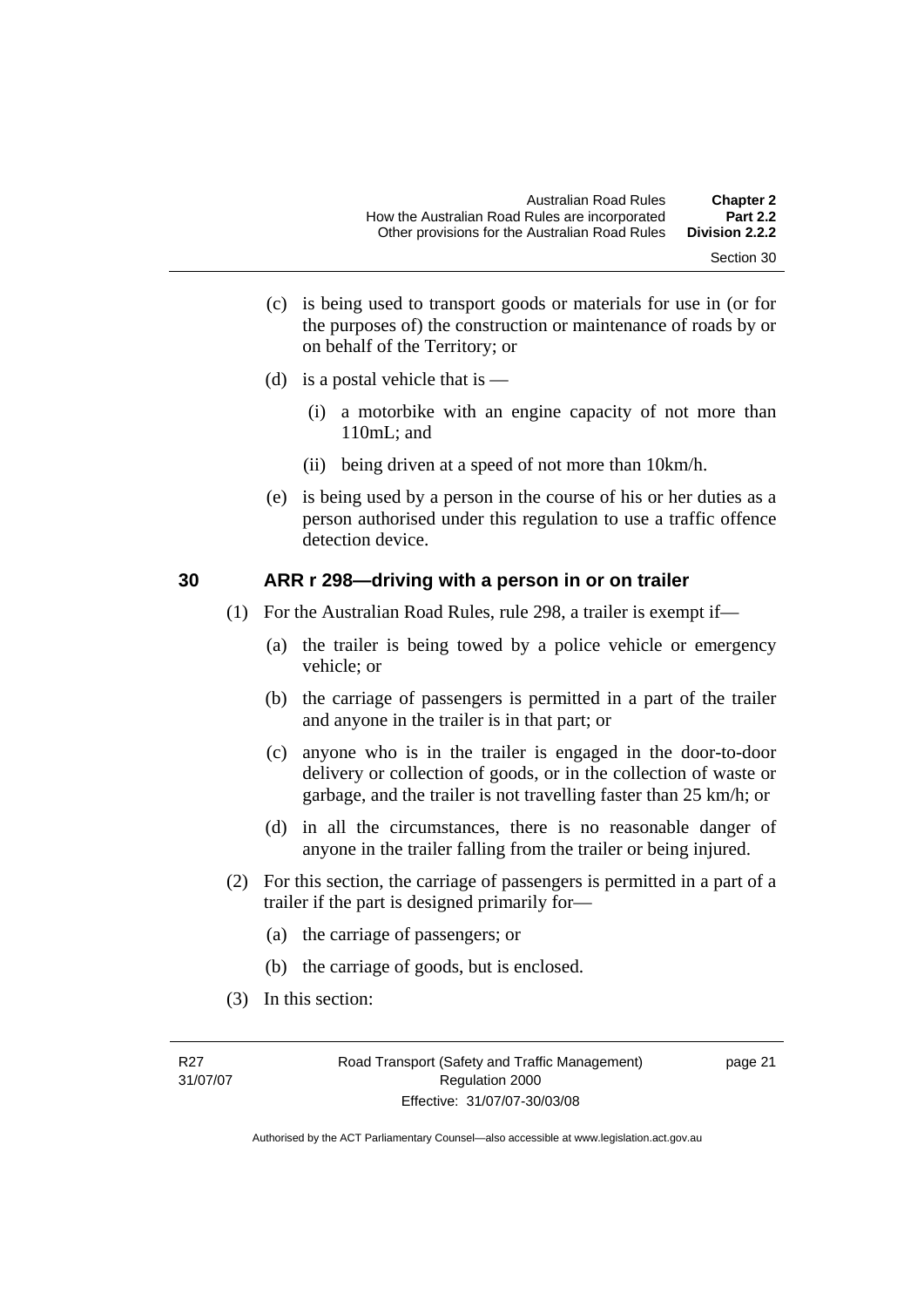<span id="page-31-0"></span>

| <b>Chapter 2</b><br><b>Part 2.2</b> | <b>Australian Road Rules</b><br>How the Australian Road Rules are incorporated |
|-------------------------------------|--------------------------------------------------------------------------------|
| <b>Division 2.2.2</b>               | Other provisions for the Australian Road Rules                                 |
| Section 31                          |                                                                                |

*enclosed*, for a part of a trailer, means enclosed by—

- (a) the structure of the trailer; or
- (b) a canopy, cage or other device fitted to the trailer that is of a kind approved by the road transport authority under section 66 (1) (d) (Approvals etc by road transport authority).

*in* includes on.

#### **31 ARR r 310 (3), (4)—exemption for road workers etc**

- (1) For the Australian Road Rules, rule 310 (3) (b), the road transport authority may authorise a person to engage in speed zoning tests.
- (2) For the Australian Road Rules, rule 310 (4), definition of *roadworks*, the road transport authority may authorise—
	- (a) installation or maintenance work on, above or below a road; or
	- (b) installation or maintenance of a traffic control device; or
	- (c) a traffic survey.
- (3) This section is additional to, and does not limit, any other power of the road transport authority or anyone else under a territory law to authorise something mentioned in this section.
	- *Note* Under the Act, the road transport authority can authorise a person to install or display (or to interfere with, change or remove) a prescribed traffic control device.

#### **32 ARR r 313—postal workers**

For the Australian Road Rules, rule 313—

- (a) the Australian Road Rules, rule 186 (Stopping in a mail zone) does not apply to the driver of a postal vehicle; and
- (b) the Australian Road Rules, rule 288 (Driving on a path) does not apply to the driver of a postal vehicle if—

#### page 22 Road Transport (Safety and Traffic Management) Regulation 2000 Effective: 31/07/07-30/03/08

R27 31/07/07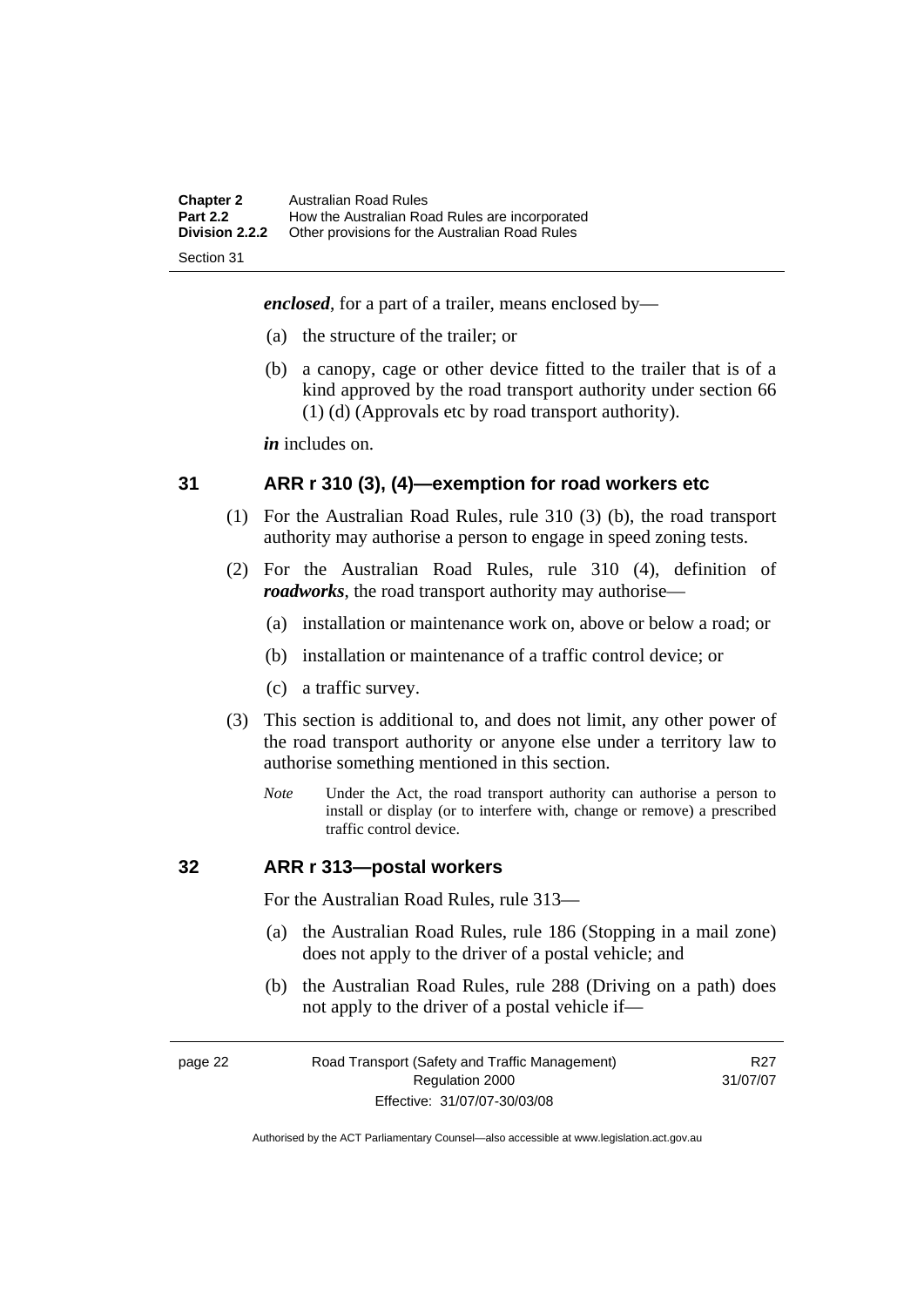- Section 33
- <span id="page-32-0"></span> (i) the vehicle is a motorbike with an engine capacity of not more that 110mL; and
- (ii) the vehicle is being driven at a speed of not more than 10km/h.

#### **33 ARR dict—definitions for dictionary**

(1) For the Australian Road Rules, dictionary:

*approved bicycle helmet* means a protective helmet for bicycle riders that is approved by the road transport authority under section 66 (1) (a) (Approvals etc by road transport authority).

*authorised person,* for a provision of the Australian Road Rules, means a person who is appointed as an authorised officer under the *Road Transport (General) Act 1999* for the Australian Road Rules or the provision.

*emergency worker* means—

- (a) a member of the ambulance service rendering or providing transport for sick or injured people; or
- (b) a member of the ambulance service, the fire brigade, the rural fire service or the SES providing transport in an emergency; or
- (c) a person who is declared by the road transport authority under section 66 (1) (e) (Approvals etc by road transport authority) to be an emergency worker.

*mechanical signalling device*, in relation to a vehicle, means a device that—

- (a) is fitted to the vehicle; and
- (b) is a mechanical signalling device or turn signal that complies with the *Road Transport (Vehicle Registration) Regulation 2000*, schedule 1.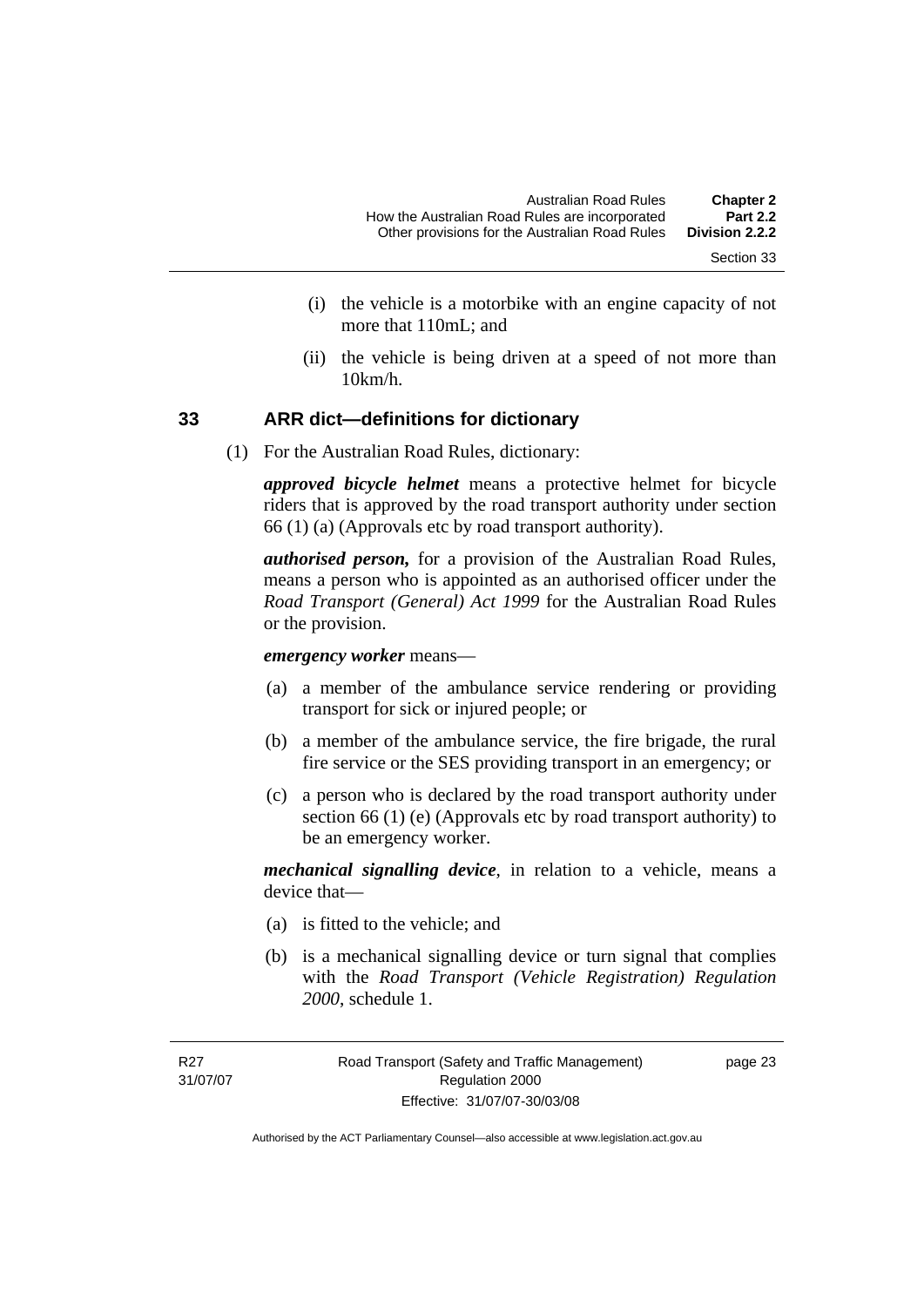**Chapter 2** Australian Road Rules<br>**Part 2.2** How the Australian Road **Part 2.2 How the Australian Road Rules are incorporated Division 2.2.2** Other provisions for the Australian Road Rules **Other provisions for the Australian Road Rules** 

Section 33

*oversize vehicle* means a vehicle that has a dimension that, including the dimension of any load, exceeds a relevant dimension limit under the *Road Transport (Dimensions and Mass) Act 1990*, the *Road Transport (Vehicle Registration) Regulation 2000*, or this section.

*police officer*—see the Legislation Act, dictionary, part 1.

*postal worker* means an employee of Australia Post or anyone else engaged by Australia Post to deliver post.

*public bus*—see the *Road Transport (Public Passenger Services) Act 2001*, dictionary.

*taxi*—

- (a) see the *Road Transport (Public Passenger Services) Act 2001*, section 45 (Meaning of *taxi*); and
- (b) except in the Australian Road Rules, rule 182 (which is about stopping in taxi zones), includes a hire car.
- (2) For the Australian Road Rules, dictionary, definition of *GVM*, paragraph (b):

#### *vehicle registration authority* means:

- (a) the road transport authority; or
- (b) the corresponding authority of another jurisdiction.
- (3) For the Australian Road Rules, dictionary, definition of *hazard warning lights*:

*another law of this jurisdiction* means the *Road Transport (Vehicle Registration) Regulation 2000*, schedule 1.

- (4) For the Australian Road Rules, dictionary, definition of *portable warning triangle*, a portable warning triangle is approved if it—
	- (a) is in the form of an equilateral triangle; and

page 24 Road Transport (Safety and Traffic Management) Regulation 2000 Effective: 31/07/07-30/03/08

R27 31/07/07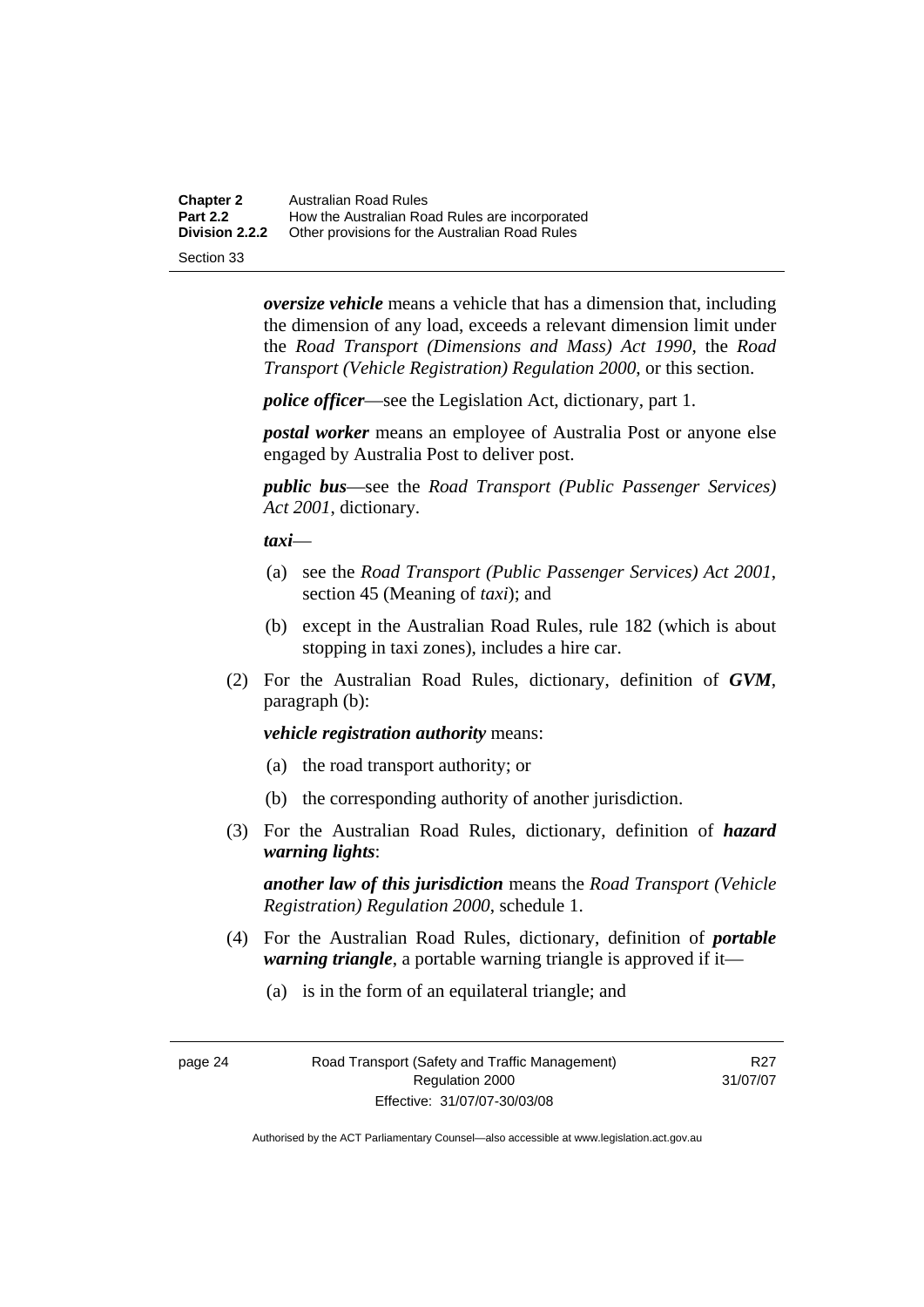- 
- (b) has a minimum height of 300mm; and
- (c) has, on the front and back, red reflecting sheeting or material, or 9 red reflectors arranged in a triangular shape, causing a red reflection that would be clearly visible to a driver at night when the upper beam of light from any headlight on the vehicle (complying with the relevant provisions to the *Road Transport (Vehicle Registration) Regulation 2000*), schedule 1 is projected directly onto the sign from a distance of 200m; and
- (d) is of a robust and durable construction, capable of being readily erected to stand in an upright position and capable of remaining unaffected (to any material degree) by any reasonable force of wind or variation in weather conditions.

Road Transport (Safety and Traffic Management) Regulation 2000 Effective: 31/07/07-30/03/08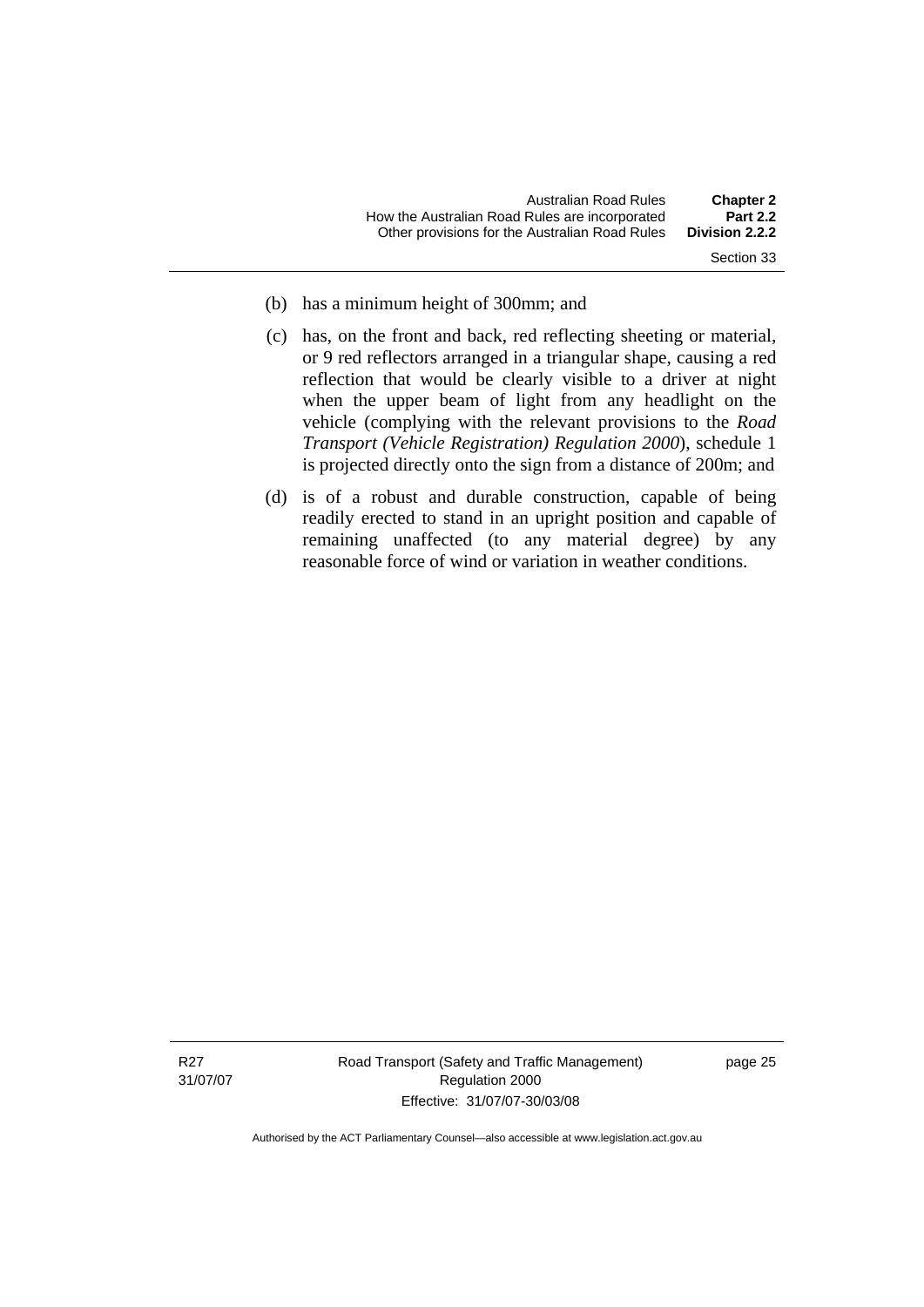<span id="page-35-0"></span>**Chapter 2 Australian Road Rules**<br>**Part 2.3 Additional ACT road rules Part 2.3** Additional ACT road rules<br>**Division 2.3.1** Noise and other nuisances **Division 2.3.1** Noise and other nuisances

Section 37

# **Part 2.3 Additional ACT road rules**

*Note* The Australian Road Rules are not completely self-contained and need to be read with associated laws of each jurisdiction. This part sets out some of the associated laws that are particular to the ACT. Provisions of Acts and other regulations included in the road transport legislation contain other provisions that are particular to the ACT.

# **Division 2.3.1 Noise and other nuisances**

### **37 Making unnecessary engine noise**

The driver of a motor vehicle on a road must not make unnecessary noise by turning on, running or failing to turn off the vehicle's engine.

Maximum penalty: 20 penalty units.

*Note* Under the Australian Road Rules, r 291 it is an offence to start or drive a vehicle in a way that makes unnecessary noise or smoke.

### **38 Emission of waste oil or grease**

 (1) A person must not use a motor vehicle or trailer on a road unless adequate precautions have been taken to prevent waste oil or grease from the machinery or from any other part of the vehicle from dropping onto the roadway.

Maximum penalty: 20 penalty units.

- *Note* The Australian Road Rules, r 293 requires the driver of a vehicle to remove oil or grease that falls from the vehicle in certain circumstances.
- (2) Without limiting the liability of anyone else, the responsible person for a motor vehicle or trailer must take reasonable steps to prevent a contravention of subsection (1) in relation to the vehicle.

Maximum penalty: 20 penalty units.

page 26 Road Transport (Safety and Traffic Management) Regulation 2000 Effective: 31/07/07-30/03/08

R<sub>27</sub> 31/07/07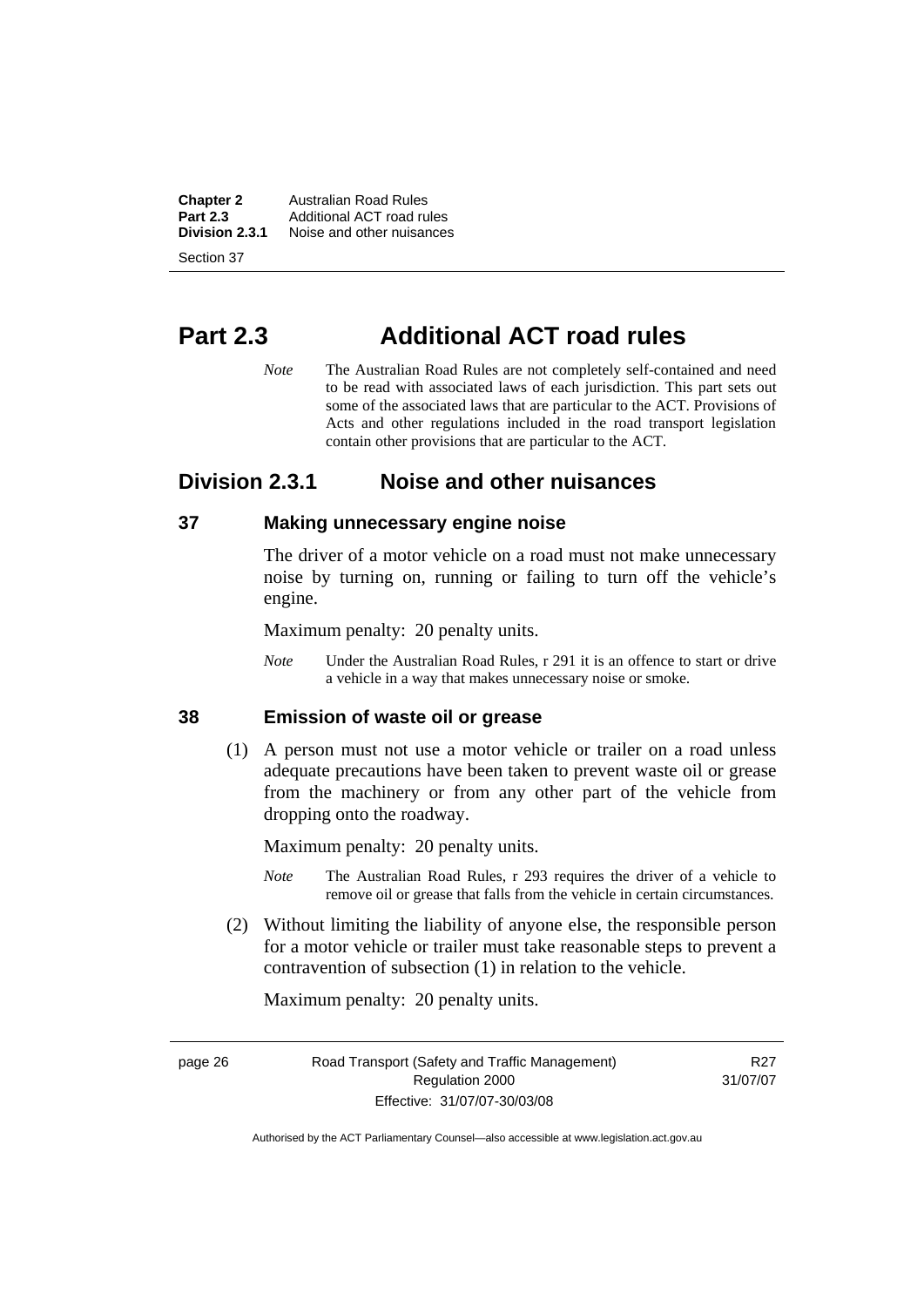# **Division 2.3.2 Driver and passenger safety**

#### **39 Safety of persons on trailers**

 (1) A person must not travel on a road in or on any part of a trailer that is not a part designed primarily for the carriage of passengers or goods.

Maximum penalty: 20 penalty units.

 (2) A person must not travel on a road in or on any part of a trailer that is a part designed primarily for the carriage of goods if the part is not enclosed.

Maximum penalty: 20 penalty units.

- (3) This section does not apply to a person—
	- (a) who is in or on a police vehicle or emergency vehicle; or
	- (b) engaged in the door-to-door delivery or collection of goods, or in the collection of waste or garbage, in or on a trailer that is not travelling faster than 25km/h; or
	- (c) if, in all the circumstances, there is a no reasonable danger of the person falling or being thrown from the trailer, or being injured, because the person is travelling in a way prohibited by this section.
- (4) In this section:

*enclosed*, for a part of a trailer, means enclosed by—

(a) the structure of the trailer; or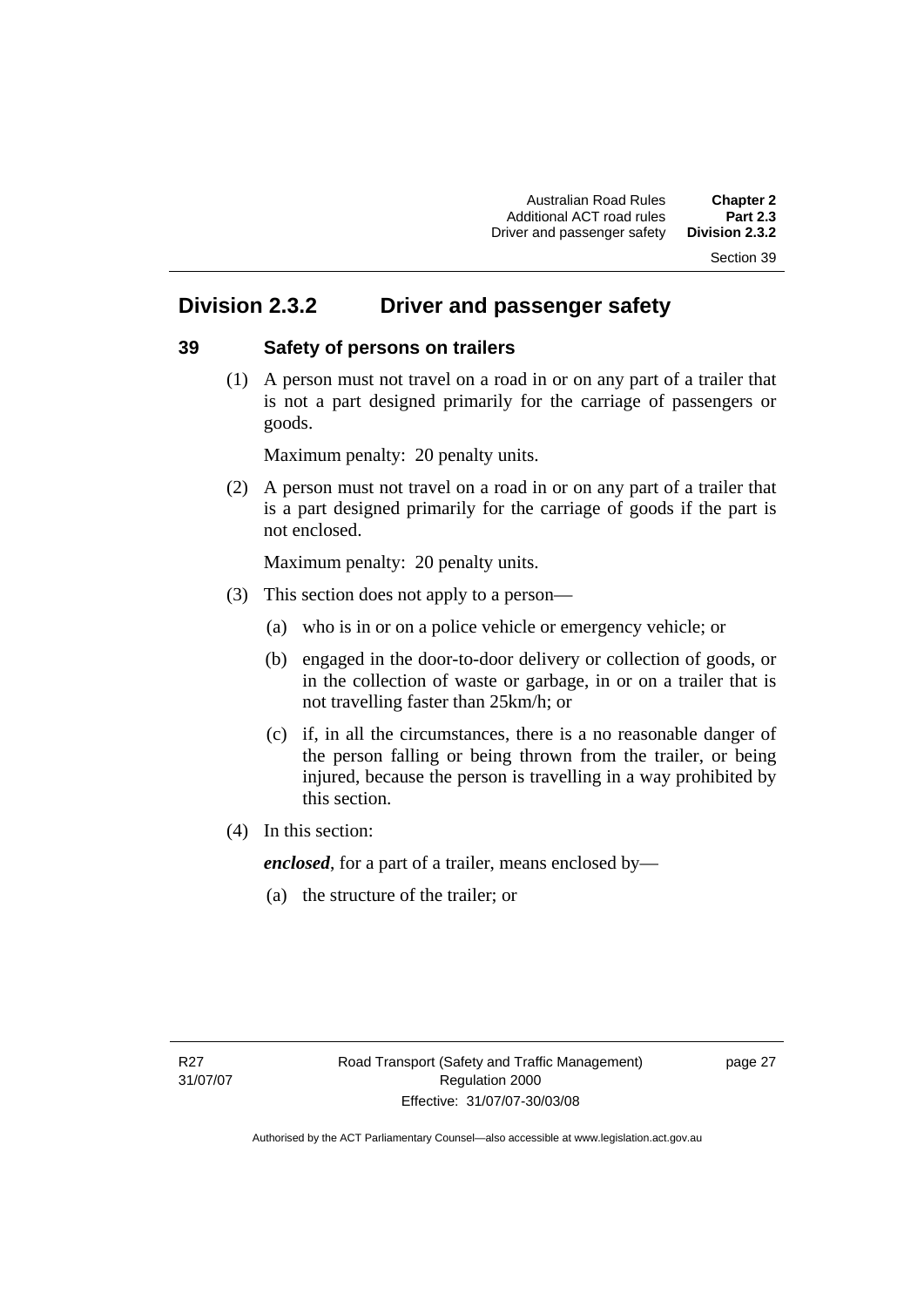**Chapter 2 Australian Road Rules**<br>**Part 2.3 Additional ACT road rules Part 2.3** Additional ACT road rules<br>**Division 2.3.3** Trailers and towing **Division 2.3.3** Trailers and towing

Section 40

- (b) a canopy, cage or other device fitted to the trailer that is of a kind approved by the road transport authority under section 66 (1) (d) (Approvals etc by road transport authority).
- *Note* The Australian Road Rules, r 298 prohibits a driver from driving a motor vehicle towing a trailer with a person in or on the trailer, unless the trailer is exempt from the rule under another law of this jurisdiction. Section 30 provides the exemption from the rule.

#### **40 Passengers in sidecars to be seated**

 (1) A passenger in a sidecar attached to a motorbike that is moving, or is stationary but not parked, on a road must sit in a place in the sidecar designed for use by a passenger.

Maximum penalty: 20 penalty units.

 (2) The rider of a motorbike must not ride with a passenger in a sidecar unless the passenger complies with subsection (1).

Maximum penalty: 20 penalty units.

## **Division 2.3.3 Trailers and towing**

- *Note* The following rules of the Australian Road Rules apply to the towing of vehicles:
	- r 216 (which is about the lights that must be used when towing a vehicle at night or in hazardous weather conditions)
	- r 254 (which is about the towing of bicycles)
	- r 257 (which is about riding with a person on a bicycle trailer)
	- r 292 (which is about towing a vehicle with an insecure or overhanging load)
	- r 294 (which is about keeping control of a motor vehicle or trailer being towed)
	- r 295 (which is about towing another vehicle with a towline)
	- r 298 (which is about driving with a person in a trailer)
	- r 312 (which provides certain exemptions for tow truck drivers).

page 28 Road Transport (Safety and Traffic Management) Regulation 2000 Effective: 31/07/07-30/03/08

R27 31/07/07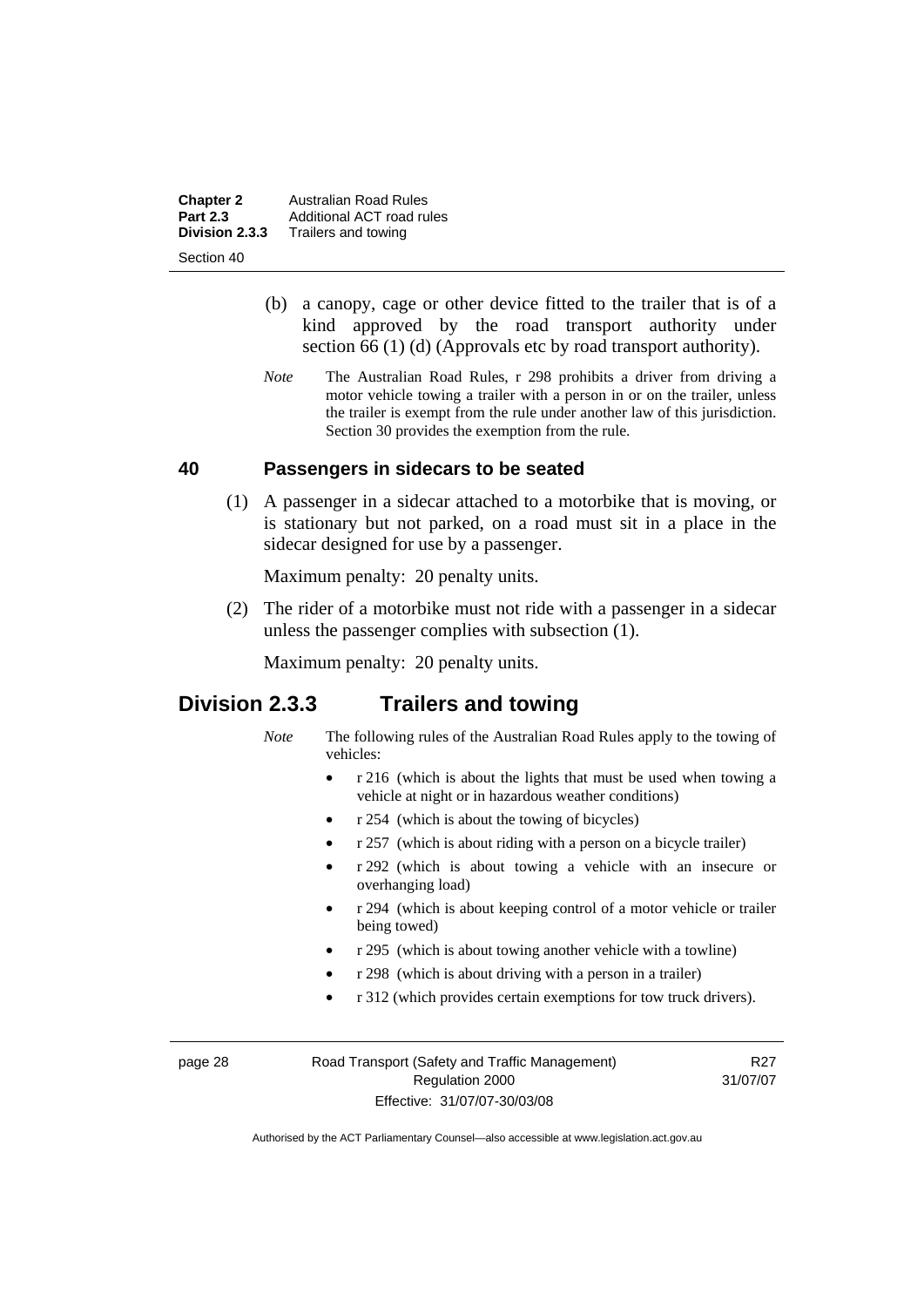#### **41 Number of vehicles that may be drawn**

 (1) The driver of an articulated vehicle must not tow any other vehicle on a road.

Maximum penalty: 20 penalty units.

 (2) The driver of a motor vehicle must not tow more than 1 other vehicle on a road.

Maximum penalty: 20 penalty units.

- (3) The road transport authority may exempt a vehicle or person from subsection  $(1)$  or  $(2)$ .
- (4) Subsection (2) does not apply in relation to a tow truck that is towing an articulated vehicle (other than a B-double or road train) if—
	- (a) the articulated vehicle has broken down on a road and it is necessary for it to be towed away; or
	- (b) the articulated vehicle has been involved in a crash on a road and it is necessary for it to be towed away.
- (5) Subsection (2) does not apply to a motor vehicle that is towing another vehicle using a lift and tow trailer if—
	- (a) the other vehicle is partly supported by the lift and tow trailer; and
	- (b) the vehicle is not towed at faster than 60 km/h; and
	- (c) the combined weight of the towed vehicle and the lift and tow trailer is not more than the unladen weight of the towing vehicle.
- (6) Subsection (2) does not apply to—
	- (a) a tractor-harvester-cutting head trailer combination; or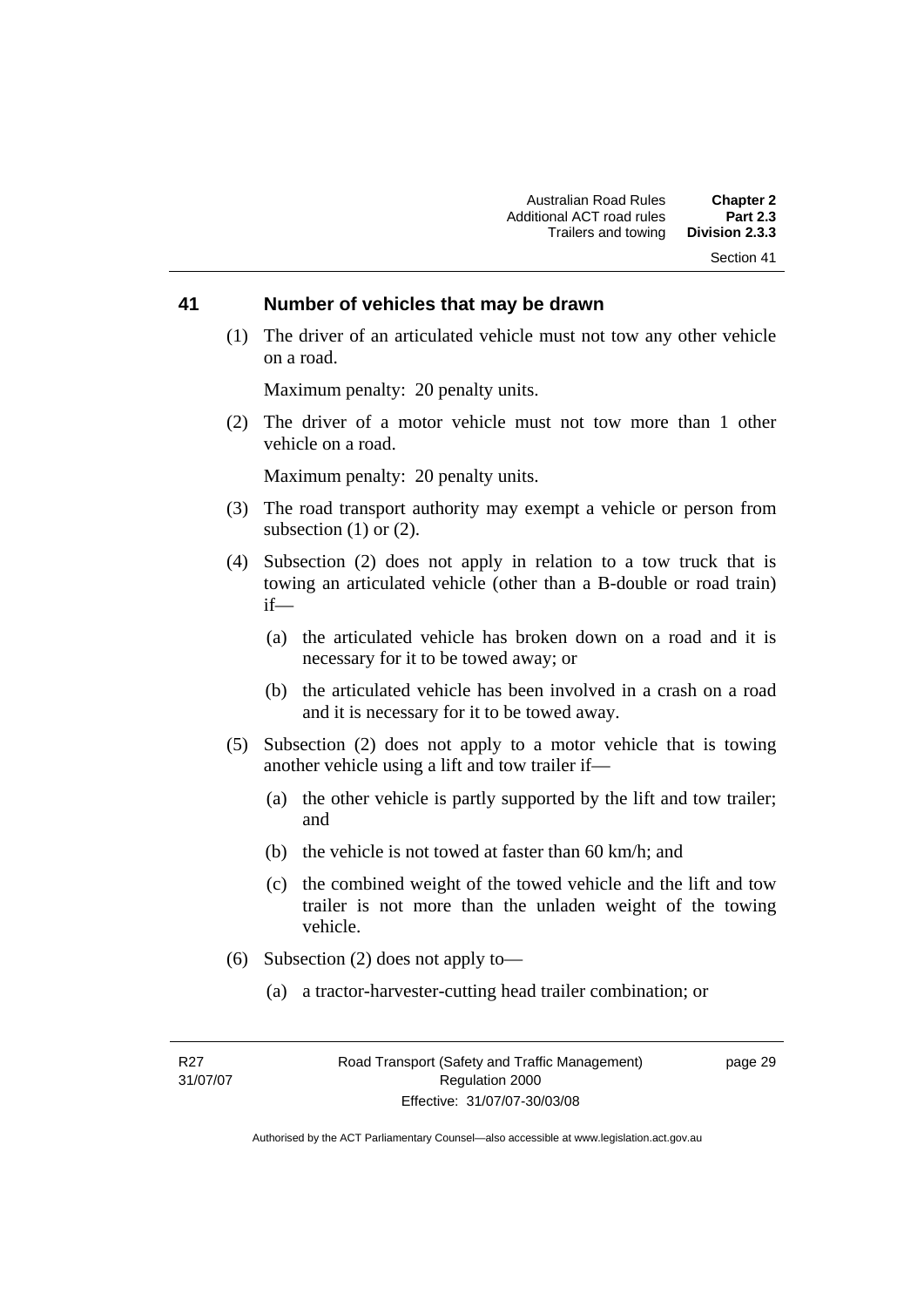| <b>Chapter 2</b>                  | <b>Australian Road Rules</b>                     |
|-----------------------------------|--------------------------------------------------|
| <b>Part 2.3</b><br>Division 2.3.3 | Additional ACT road rules<br>Trailers and towing |
| Section 42                        |                                                  |

- (b) a tractor with multiple implements attached, if the implements are normally used as a single unit when performing agricultural operations; or
- (c) a tractor and implement combination towing a fuel trailer or laser tower; or
- (d) an articulated low-loader consisting of a prime mover towing a converter dolly and a semitrailer; or
- (e) a B-double, dog trailer or road train.

#### **42 Towing by vehicles under 4.5t**

- (1) The driver of a motor vehicle (the *towing vehicle*) must not tow another vehicle (the *towed vehicle*) on a road if the laden weight of the towed vehicle is more than—
	- (a) the capacity of the towing attachment fitted to the towing vehicle; or
	- (b) the maximum laden weight for the towed vehicle.

Maximum penalty: 20 penalty units.

- (2) Subsection (1) does not apply to the driver if the towing vehicle has a GVM over 4.5t.
- (3) The road transport authority may exempt a vehicle or person from subsection  $(1)$ .
- (4) In this section:

*maximum laden weight*, for the towed vehicle, means—

 (a) the maximum laden weight for a towed vehicle specified by the manufacturer of the towing vehicle in relation to the towing vehicle; or

R27 31/07/07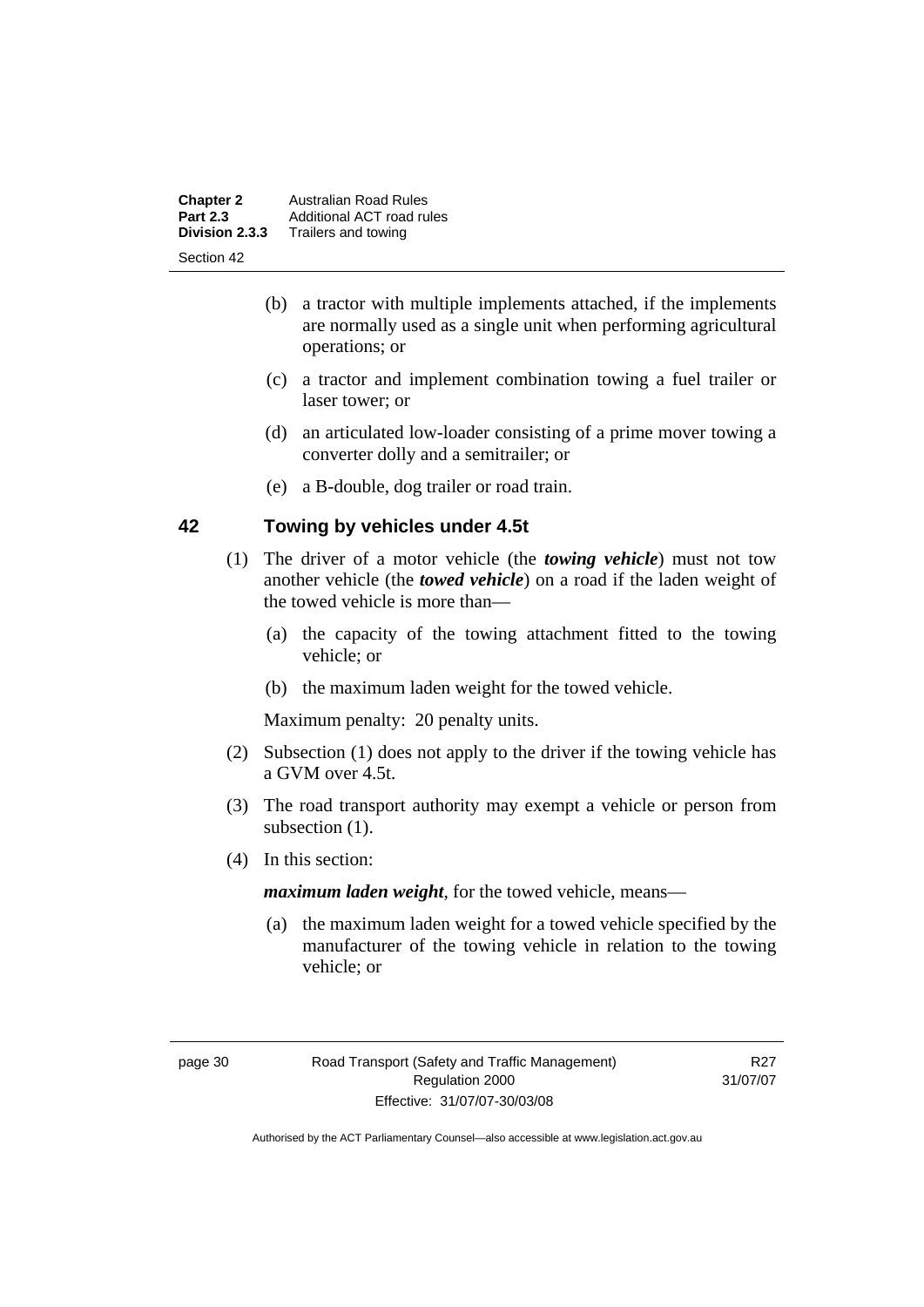- (b) if there is no such specification by the manufacturer, the manufacturer of the vehicle cannot be identified or the specification is not appropriate because the towing vehicle has been modified—
	- (i) 1.5 times the unladen weight of the towing vehicle if the towed vehicle is fitted with a braking system that is working properly; or
	- (ii) the unladen weight of the towing vehicle in any other case.

# **Division 2.3.4 Lights on vehicles**

- *Note* The following rules of the Australian Road Rules apply to lights on vehicles:
	- r 215 (which is about using lights when driving at night or in hazardous weather conditions)
	- r 216 (which is about the lights that must be used when towing a vehicle at night or in hazardous weather conditions)
	- r 217 (which is about using rear fog lights)
	- r 218 (which is about using headlights on high-beam)
	- r 219 (which is about not using lights to dazzle other road users)
	- r 220 (which is about the use of lights on a vehicle that is stopped)
	- r 221 (which is about using hazard warning lights)
	- r 222 (which is about the use of warning lights on buses carrying children)
	- r 223 (which is about using lights when riding an animal-drawn vehicle at night or in hazardous weather conditions)
	- r 259 (which is about using lights when riding a bicycle at night).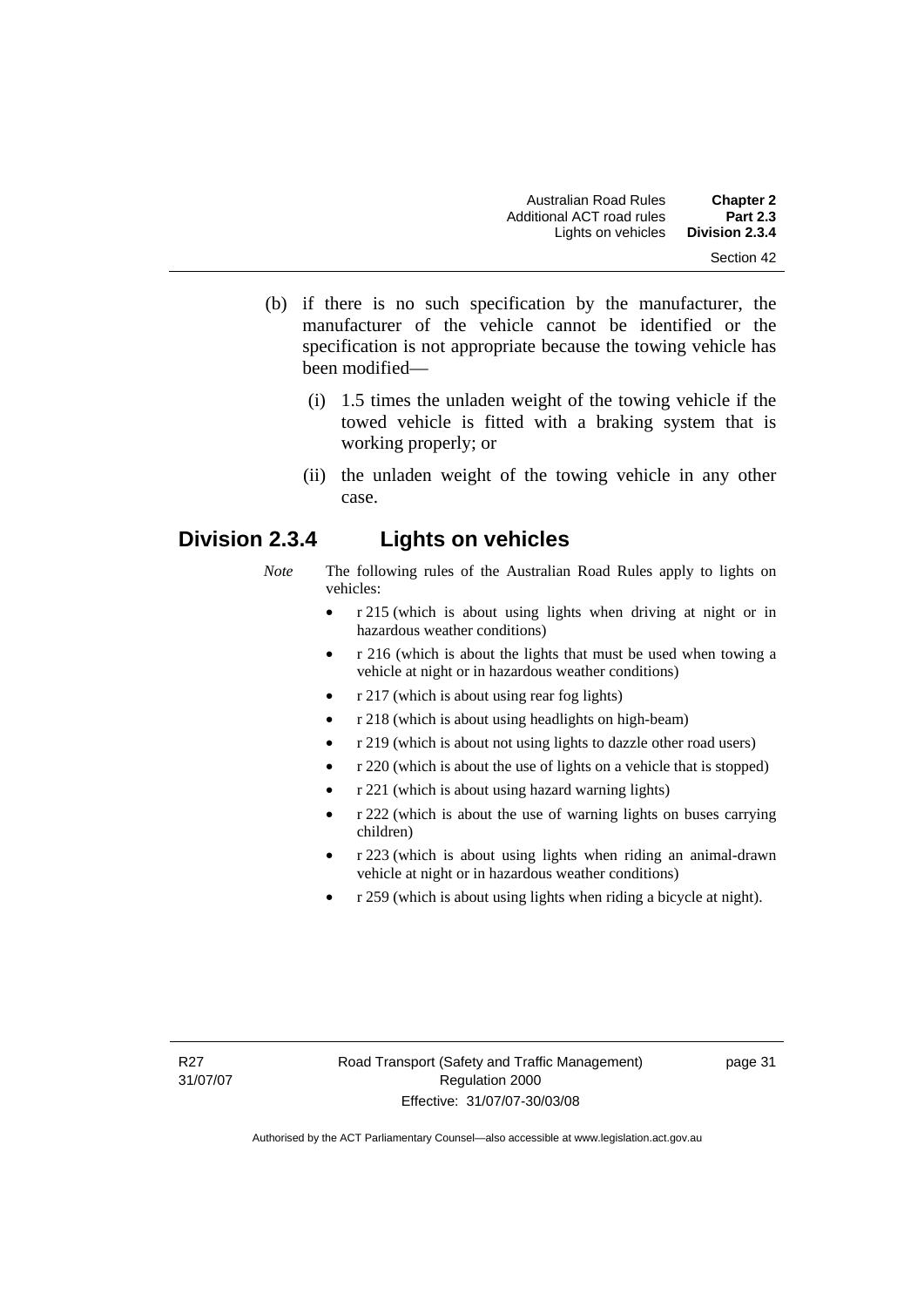**Chapter 2** Australian Road Rules<br>**Part 2.3** Additional ACT road ru **Part 2.3** Additional ACT road rules<br>**Division 2.3.4** Lights on vehicles Lights on vehicles Section 43

#### **43 Lights on motor vehicles generally**

- (1) The driver of a motor vehicle fitted with a spotlight or searchlight must not operate the light, or allow it to be operated, on a road unless—
	- (a) the vehicle is stationary, the light is operated only for examining or making adjustments or repairs to a vehicle, and light from it is not projected further than 6m; or
	- (b) the light is operated for the temporary purpose of reading or looking for a notice, sign, house number or something similar; or
	- (c) the vehicle is a police vehicle; or
	- (d) the vehicle is being used by the Territory, the Commonwealth or any public authority.

Maximum penalty: 20 penalty units.

- (2) The driver of a motor vehicle fitted with an additional headlight permitted to be fitted under the *Road Transport (Vehicle Registration) Regulation 2000*, schedule 1 must not operate the headlight, or allow it to be operated, if—
	- (a) the vehicle is being driven on a length of road in a built-up area; or
	- (b) the driver is driving less than—
		- (i) 200m behind a vehicle travelling in the same direction as the driver; or
		- (ii) 200m from an oncoming vehicle.

Maximum penalty: 20 penalty units.

R27 31/07/07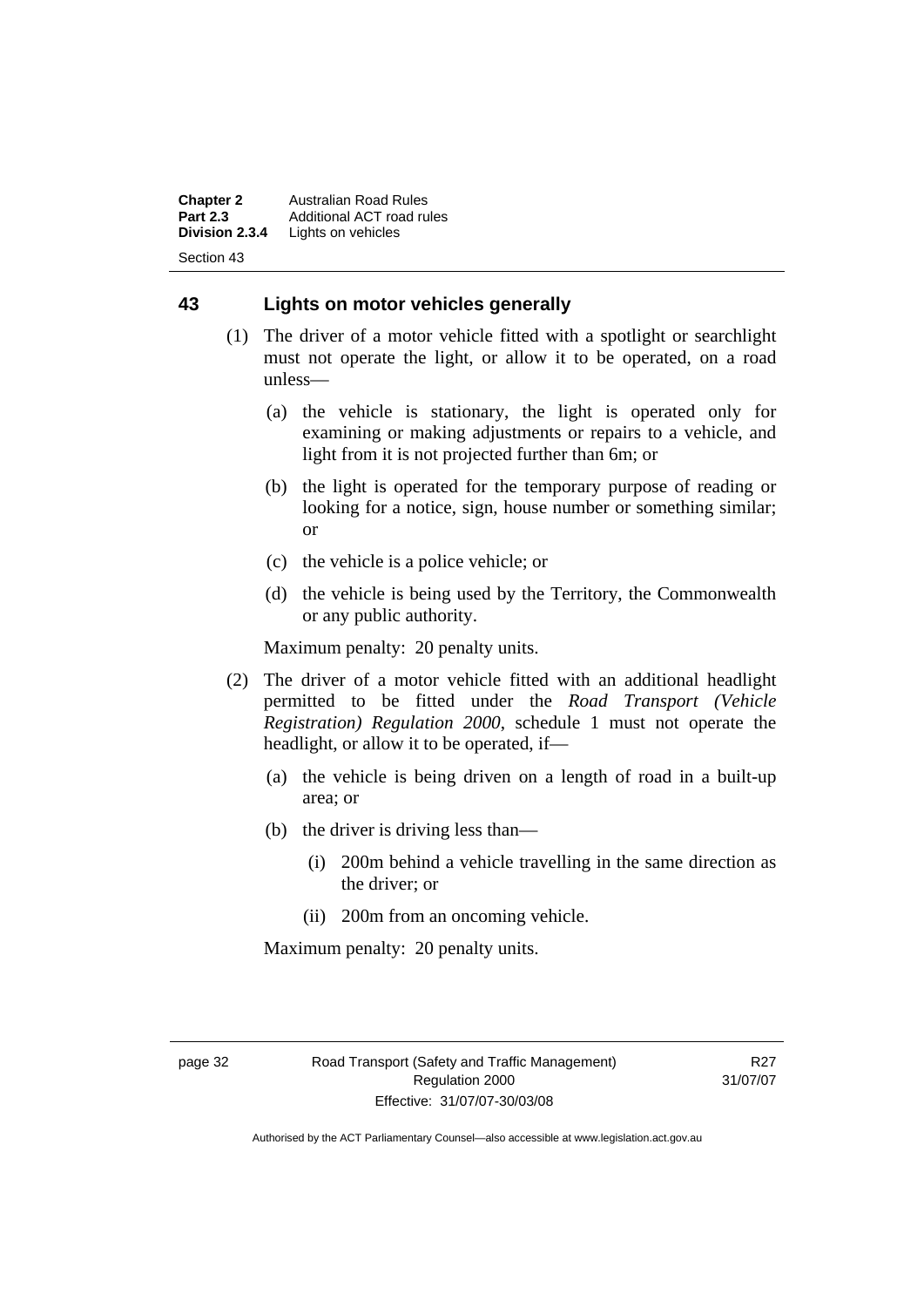# **Division 2.3.5 Metered parking**

- *Note* The rules of the Australian Road Rules that apply to the parking of vehicles include the following:
	- r 189 (which is about double parking)
	- r 203 (which is about stopping in a parking area for people with disabilities)
	- r 205 (which is about parking for longer than indicated)
	- r 207 (which is about parking where fees are payable)
	- r 208 (which is about parallel parking on a road, except in a median strip parking area)
	- r 209 (which is about parallel parking in a median strip parking area)
	- r 210 (which is about angle parking)
	- r 211 (which is about parking in parking bays).

#### **44 Metered parking—parking in spaces**

- (1) A driver commits an offence if—
	- (a) the driver parks in a metered parking area; and
	- (b) the driver's vehicle is not parked in a metered parking space.

Maximum penalty: 20 penalty units.

 (2) A driver must not park the driver's vehicle in a metered parking space if another vehicle is parked in the space.

Maximum penalty: 20 penalty units.

 (3) A driver who parks in a metered parking space must position the driver's vehicle completely within the space.

Maximum penalty: 20 penalty units.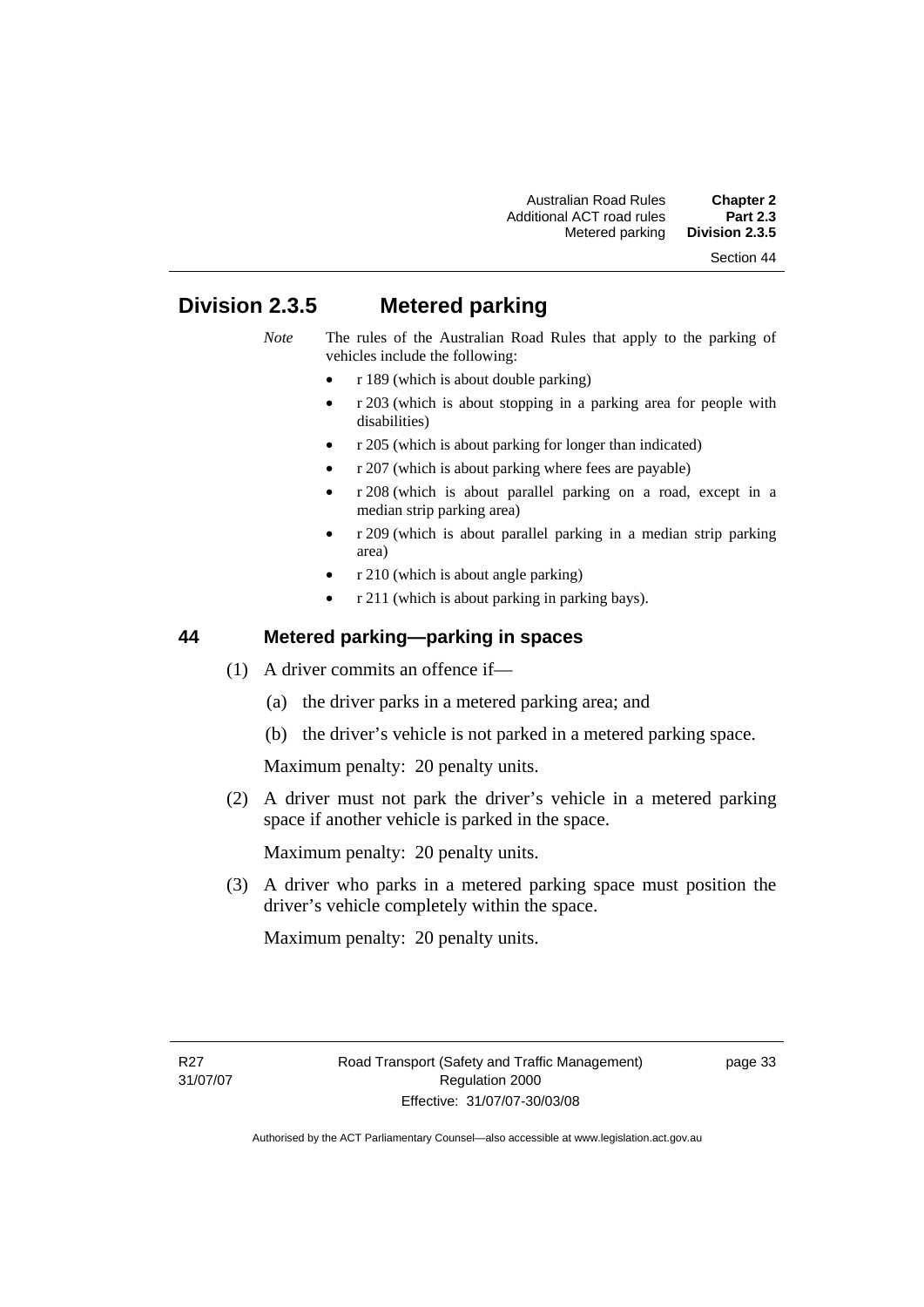| <b>Chapter 2</b> | Australian Road Rules     |
|------------------|---------------------------|
| <b>Part 2.3</b>  | Additional ACT road rules |
| Division 2.3.5   | Metered parking           |
| Section 44A      |                           |

## **44A Metered parking—parking fees**

 (1) A driver must not park in a metered parking space without paying the relevant parking fee for the space.

Maximum penalty: 20 penalty units.

- (2) A driver does not commit an offence against subsection (1) if—
	- (a) the relevant parking fee for the metered parking space is paid immediately after the driver parks the driver's vehicle in the metered parking space; or
	- (b) the parking meter for the metered parking space indicates that the period for which parking in the space has been paid for has not expired; or
	- (c) the parking meter for the metered parking space—
		- (i) is not working; or
		- (ii) is covered with a parking meter hood bearing the words 'out of order time limit applies'.
	- *Note* For other exceptions to s (1), see s 45.

#### **44B Metered parking—maximum length of stay**

 (1) A driver must not allow the driver's vehicle to remain parked in a metered parking space if the parking meter for the space indicates that the period for which parking in the space has been paid for has expired.

Maximum penalty: 20 penalty units.

*Note* For exceptions to s (1), see s 45.

R<sub>27</sub> 31/07/07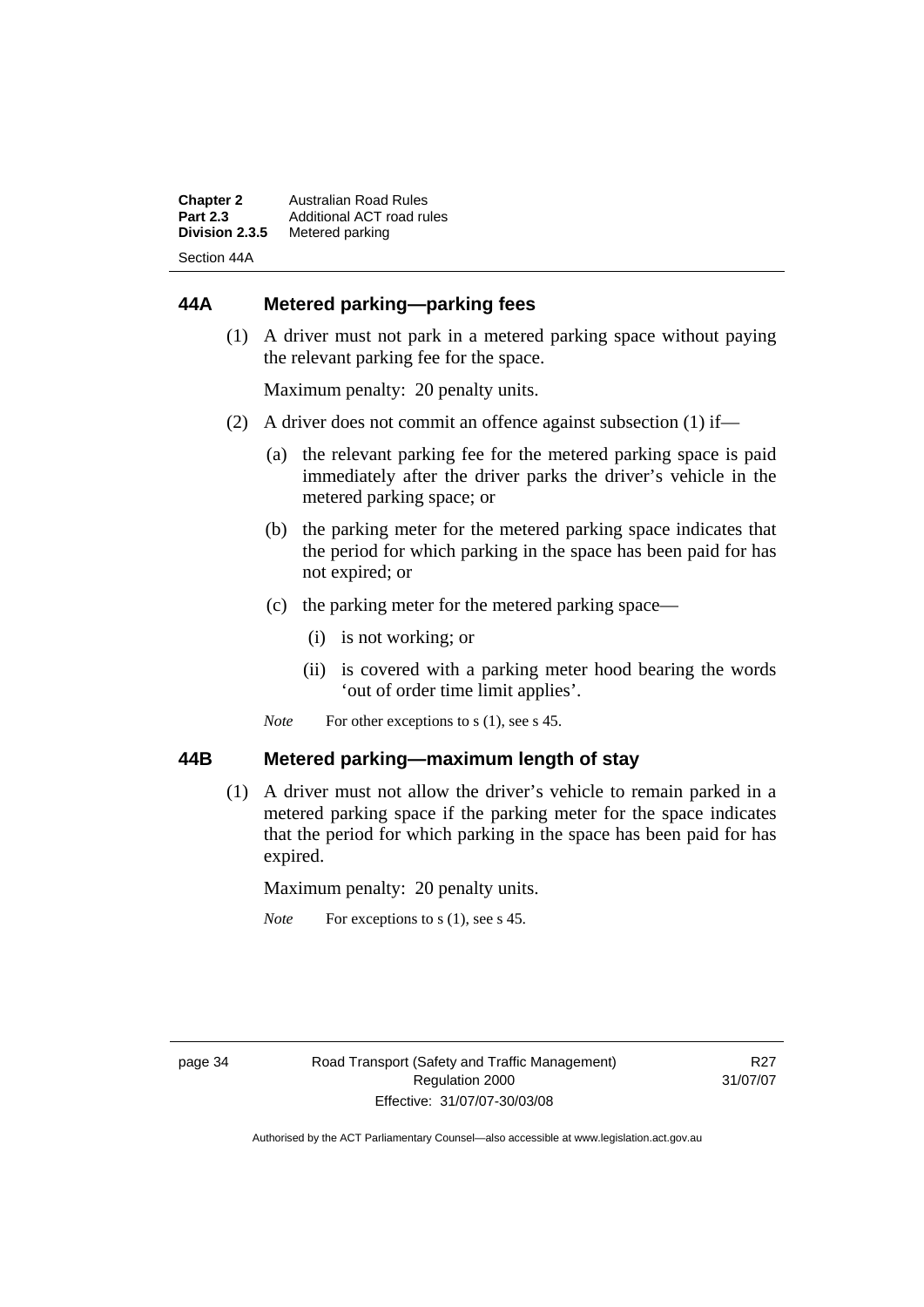(2) A driver must not allow the driver's vehicle to remain parked in a metered parking space for longer than the period (if any) indicated on the metered parking signs applying to the space as the maximum period for which a vehicle may be parked in the space.

Maximum penalty: 20 penalty units.

*Note* For exceptions to s (2), see s 45.

#### **45 Metered parking—exceptions to s 44A and s 44B**

Section 44A (Metered parking—parking fees) and section 44B (Metered parking—maximum length of stay) do not apply to—

- (a) a driver for any period the driver's vehicle is parked in a metered parking space outside the controlled parking hours for the space; or
- (b) a driver if—
	- (i) the driver's vehicle is parked in a metered parking space; and
	- (ii) the driver displays in or on the vehicle a current mobility parking scheme authority; and
	- (iii) the driver complies with the conditions (if any) of the authority; or
- (c) a driver if—
	- (i) the driver's vehicle is parked in a metered parking space designated by a *permit zone sign* for use by the holder of a stated kind of parking permit; and
	- (ii) the driver displays in or on the vehicle a current parking permit of that kind; and
	- (iii) the driver complies with the conditions (if any) of the permit.

page 35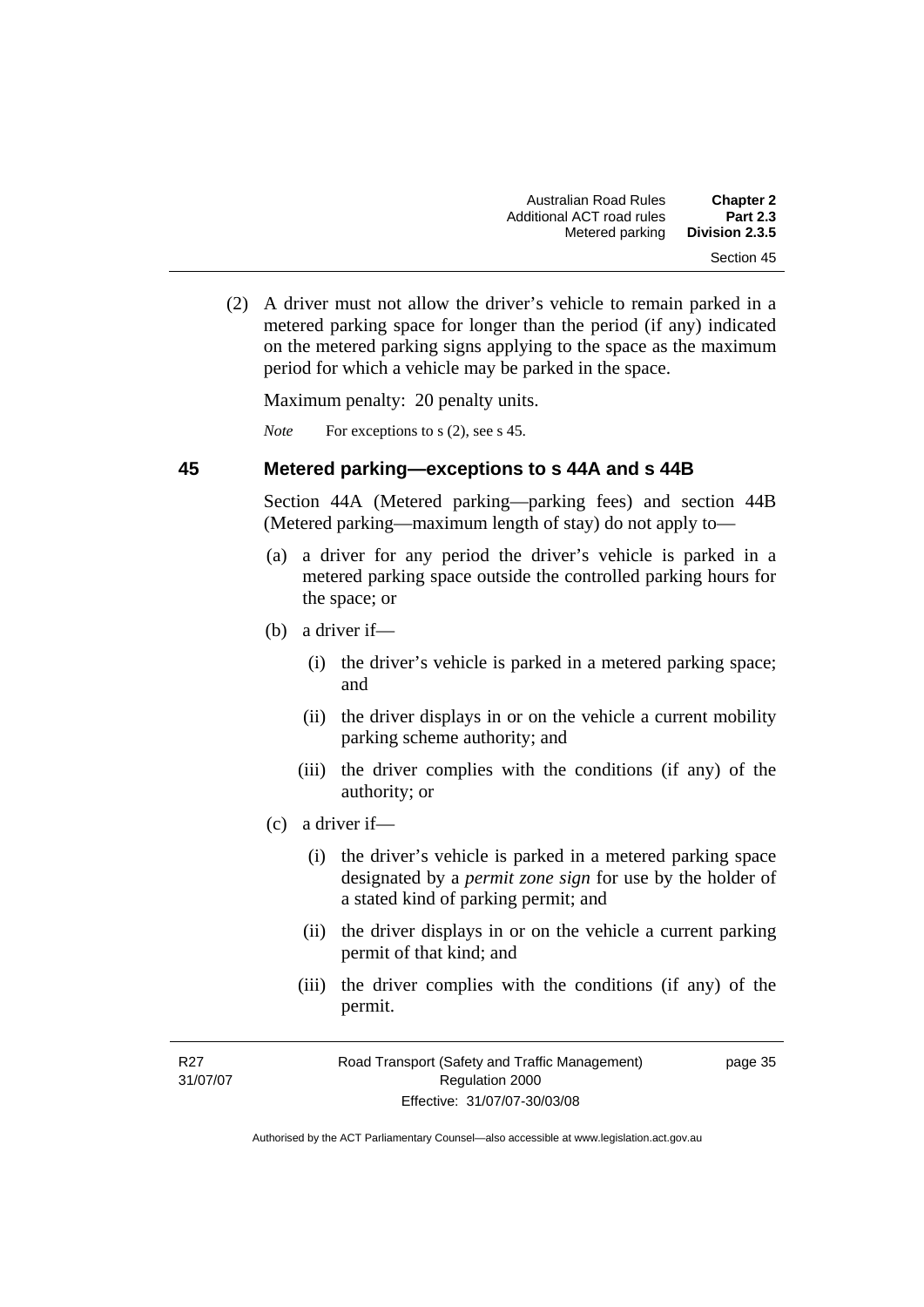**Chapter 2** Australian Road Rules<br>**Part 2.3** Additional ACT road ru **Part 2.3** Additional ACT road rules<br>**Division 2.3.5** Metered parking **Metered parking** Section 46

**46 Temporary closure of metered parking spaces**

- (1) If the road transport authority decides that the use of a metered parking space should be temporarily discontinued, the authority may close the space by—
	- (a) installing a sign, at or near the space, that displays words to the effect that the space is closed; or
	- (b) covering the parking meter applying to the space with a parking meter hood bearing the words 'no parking'.
- (2) A driver must not park in a metered parking space that has been closed under subsection (1).

Maximum penalty: 20 penalty units.

(3) In this section:

*sign* includes a board, device, plate, screen, words or anything else, whether or not installed with or on a traffic sign.

## **47 Misuse of parking meters**

A person must not—

- (a) insert in a parking meter anything other than coins appropriate for the meter; or
- (b) attach anything (for example, advertising material) to a parking meter.

Maximum penalty: 20 penalty units.

*Note* An example is part of the regulation, is not exhaustive and may extend, but does not limit, the meaning of the provision in which it appears (see Legislation Act, s 126 and s 132).

R27 31/07/07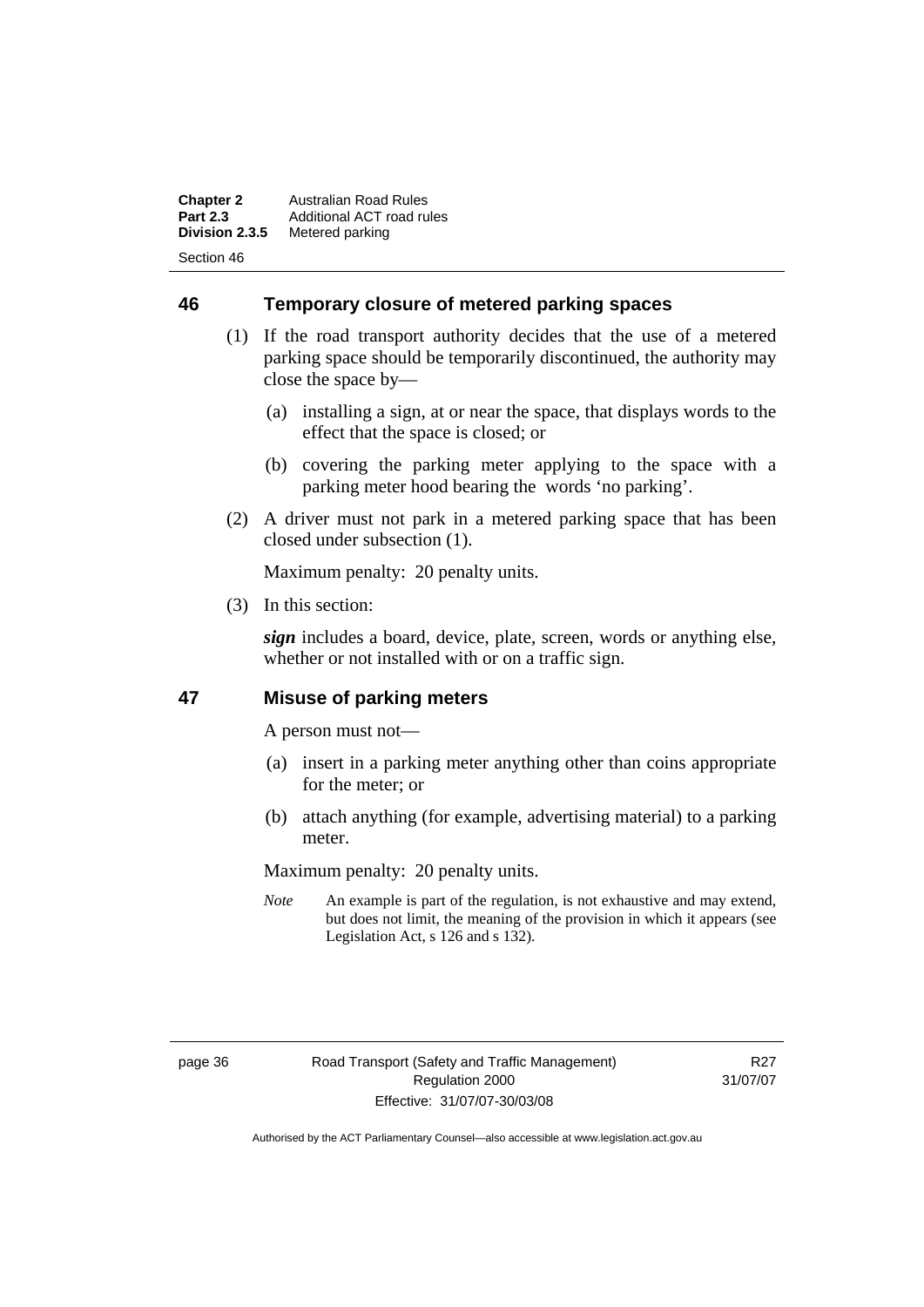#### **48 Interfering with parking meters etc**

A person must not—

- (a) do anything that interferes with (or is likely to interfere with) the proper working of a parking meter; or
- (b) fraudulently operate a parking meter.

Maximum penalty: 20 penalty units.

# **Division 2.3.6 Ticket parking**

#### **49 Ticket parking—parking in spaces**

- (1) A driver commits an offence if—
	- (a) the driver parks in a ticket parking area; and
	- (b) the driver's vehicle is not parked in a ticket parking space.

Maximum penalty: 20 penalty units.

- (2) However, the driver does not commit an offence against subsection (1) if the driver parks in a metered parking space within a ticket parking area and the driver complies with the provisions of division 2.3.5 (Metered parking) in relation to parking in the space.
- (3) A driver must not park the driver's vehicle in a ticket parking space if another vehicle is parked in the space.

Maximum penalty: 20 penalty units.

 (4) A driver who parks in a ticket parking space must position the driver's vehicle completely within the space.

Maximum penalty: 20 penalty units.

page 37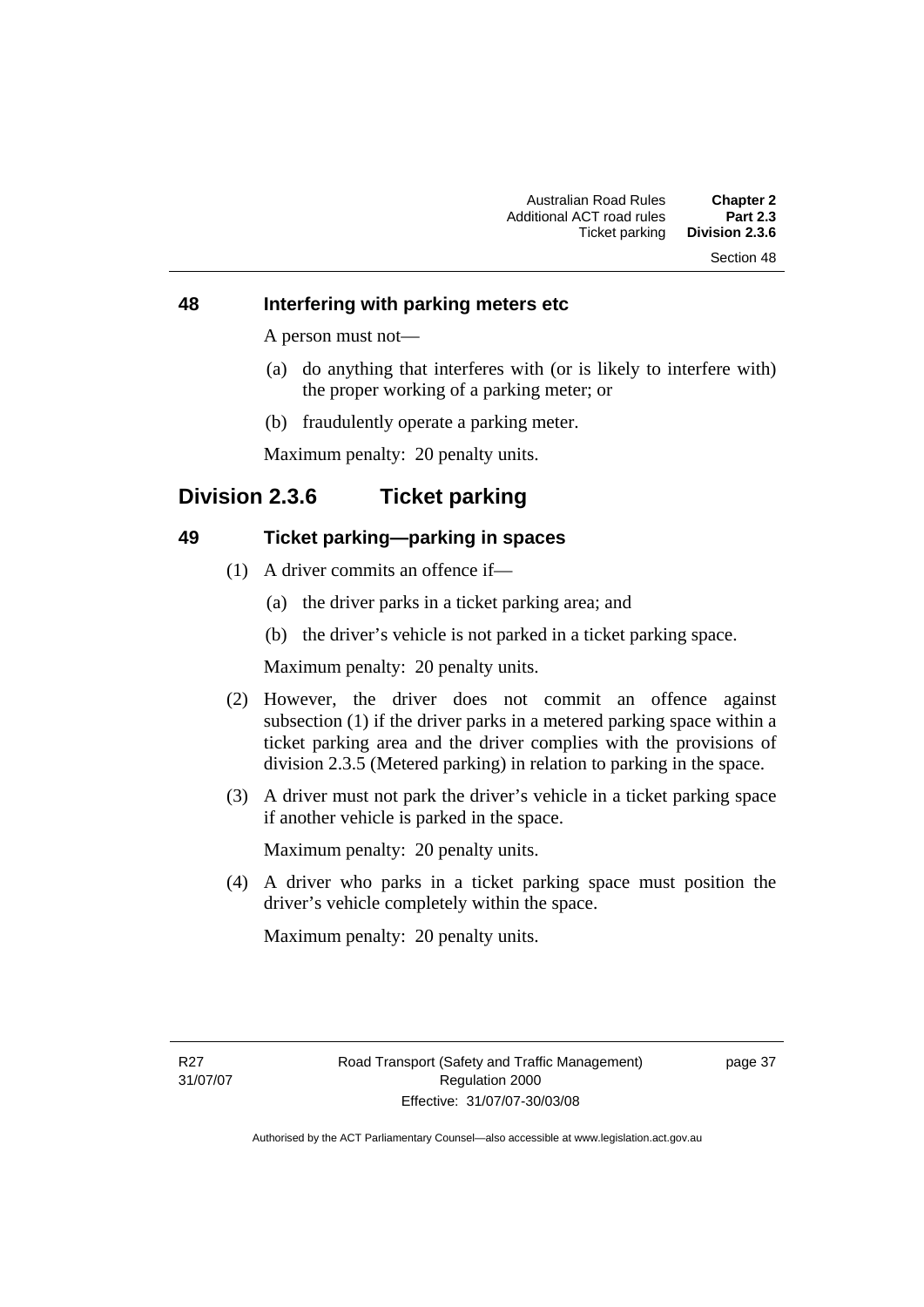**Chapter 2** Australian Road Rules<br>**Part 2.3** Additional ACT road ru **Part 2.3** Additional ACT road rules<br>**Division 2.3.6** Ticket parking **Ticket parking** Section 49A

#### **49A Ticket parking—display of tickets**

- (1) A driver may park the driver's vehicle in a ticket parking area only if—
	- (a) for an RTA multi-stay ticket parking area—
		- (i) a current parking ticket for the area is correctly displayed in or on the vehicle; or
		- (ii) a current part-day parking ticket for another RTA multi-stay ticket parking area is correctly displayed in or on the vehicle; or
		- (iii) a current equivalent all-day parking ticket for another RTA multi-stay ticket parking area is correctly displayed in or on the vehicle; or
	- (b) for any other ticket parking area—a current parking ticket for the area is correctly displayed in or on the vehicle.

Maximum penalty: 20 penalty units.

#### **Examples of ticket parking areas for par (b)**

- 1 a ticket parking area set up by the road transport authority in which parking up to a maximum of 4 hours is permitted by the ticket parking signs applying to the area
- 2 a ticket parking area set up by a parking authority
- *Note 1* Ticket parking areas may be set up by the road transport authority or a parking authority (see s 75A-s 76A).
- *Note 2* An example is part of the regulation, is not exhaustive and may extend, but does not limit, the meaning of the provision in which it appears (see Legislation Act, s 126 and s 132).
- (2) Subsection (1) (a) does not apply to a driver if, immediately after parking in the ticket parking area, the driver—
	- (a) obtains a parking ticket for the ticket parking area and the ticket is correctly displayed in or on the driver's vehicle; or

page 38 Road Transport (Safety and Traffic Management) Regulation 2000 Effective: 31/07/07-30/03/08

R27 31/07/07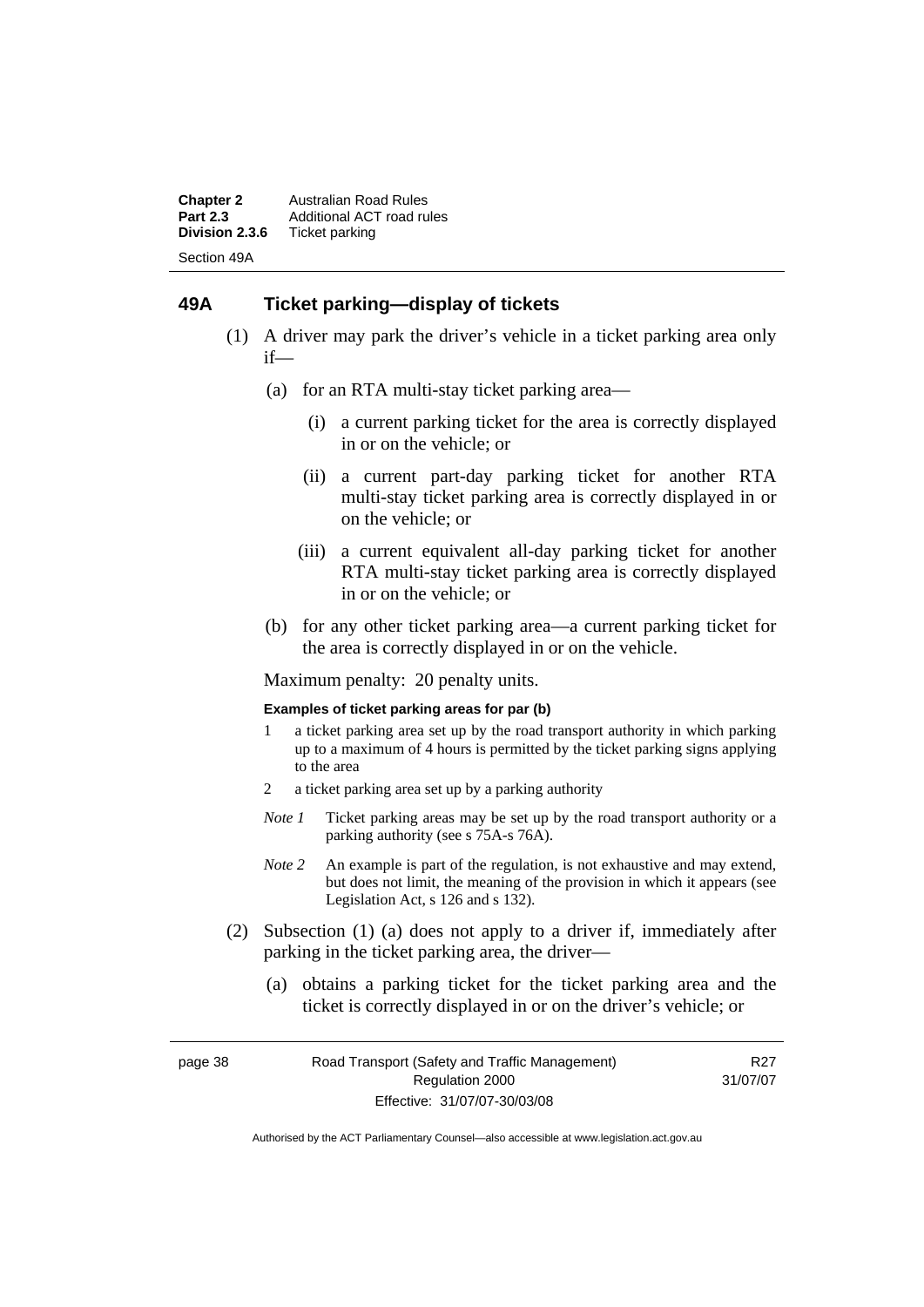| <b>Chapter 2</b> | Australian Road Rules     |
|------------------|---------------------------|
| <b>Part 2.3</b>  | Additional ACT road rules |
| Division 2.3.6   | Ticket parking            |
| Section 49A      |                           |

- (b) correctly displays in or on the driver's vehicle a parking ticket mentioned in subsection (1) (a) (ii) or (iii).
- (3) Subsection (1) (b) does not apply to a driver if, immediately after parking in the ticket parking area, the driver obtains a parking ticket for the ticket parking area and the ticket is correctly displayed in or on the driver's vehicle.
- (4) It is a defence to the prosecution of a driver for an offence against subsection (1) if the driver proves that—
	- (a) a parking ticket was displayed in accordance with the subsection; and
	- (b) the driver took reasonable steps to ensure that the ticket remained correctly displayed while the driver's vehicle was parked in the ticket parking area.

*Note* For other exceptions to s (1), see s 50.

(5) In this section:

*all-day parking ticket*, for a ticket parking area, means a parking ticket for which the relevant parking fee for parking all-day in the area has been paid.

*correctly displayed*—a parking ticket is *correctly displayed* in or on a vehicle if the ticket is displayed—

- (a) in or on the front left-hand side of the vehicle or, if the ticket requires the driver to display the ticket in or on a part of the vehicle, in or on that part of the vehicle; and
- (b) in a way that its expiry date and expiry time, and the ticket parking area for which it is issued, are clearly visible from outside the vehicle.

page 39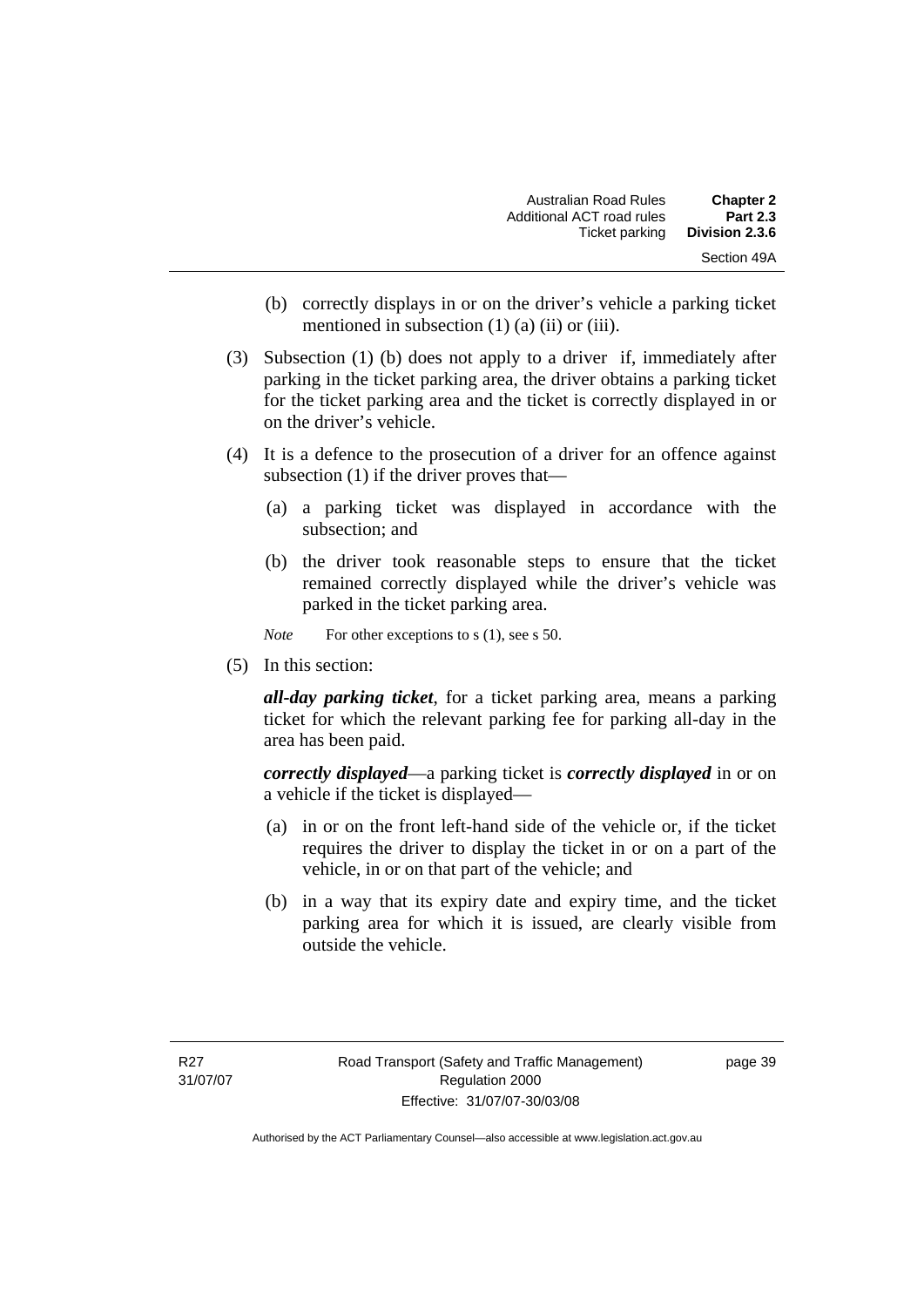| <b>Chapter 2</b> | Australian Road Rules     |
|------------------|---------------------------|
| <b>Part 2.3</b>  | Additional ACT road rules |
| Division 2.3.6   | Ticket parking            |
| Section 49B      |                           |

*equivalent*, for a multi-stay ticket parking area, means another ticket parking area for which the relevant parking fee for an all-day parking ticket for the area is the same or higher.

*part-day parking ticket* means a parking ticket that is not an all-day parking ticket.

*RTA multi-stay ticket parking area* means a ticket parking area set aside under section 76 (2) (a) (Ticket parking schemes—road transport authority) where all-day parking is permitted by the ticket parking signs applying to the area.

#### **49B Ticket parking—maximum length of stay**

 (1) A driver must not allow the driver's vehicle to remain parked in a ticket parking area after the expiry of a parking ticket displayed in or on the vehicle.

Maximum penalty: 20 penalty units.

*Note 1* For when a parking ticket expires, see s 81.

*Note* 2 For exceptions to s (1), see s 50.

 (2) A driver must not allow the driver's vehicle to remain parked in a ticket parking area for longer than the period (if any) indicated on the ticket parking signs applying to the area as the maximum period for which a vehicle may be parked in the area.

Maximum penalty: 20 penalty units.

*Note* For exceptions to s (2), see s 50.

#### **50 Ticket parking—exceptions to s 49A and s 49B**

Section 49A (Ticket parking—display of tickets) and section 49B (Ticket parking—maximum length of stay) do not apply to—

 (a) a driver if the driver parks the driver's vehicle in a metered parking space within a ticket parking area and the driver

| page 40 | Road Transport (Safety and Traffic Management) | R <sub>27</sub> |
|---------|------------------------------------------------|-----------------|
|         | Regulation 2000                                | 31/07/07        |
|         | Effective: 31/07/07-30/03/08                   |                 |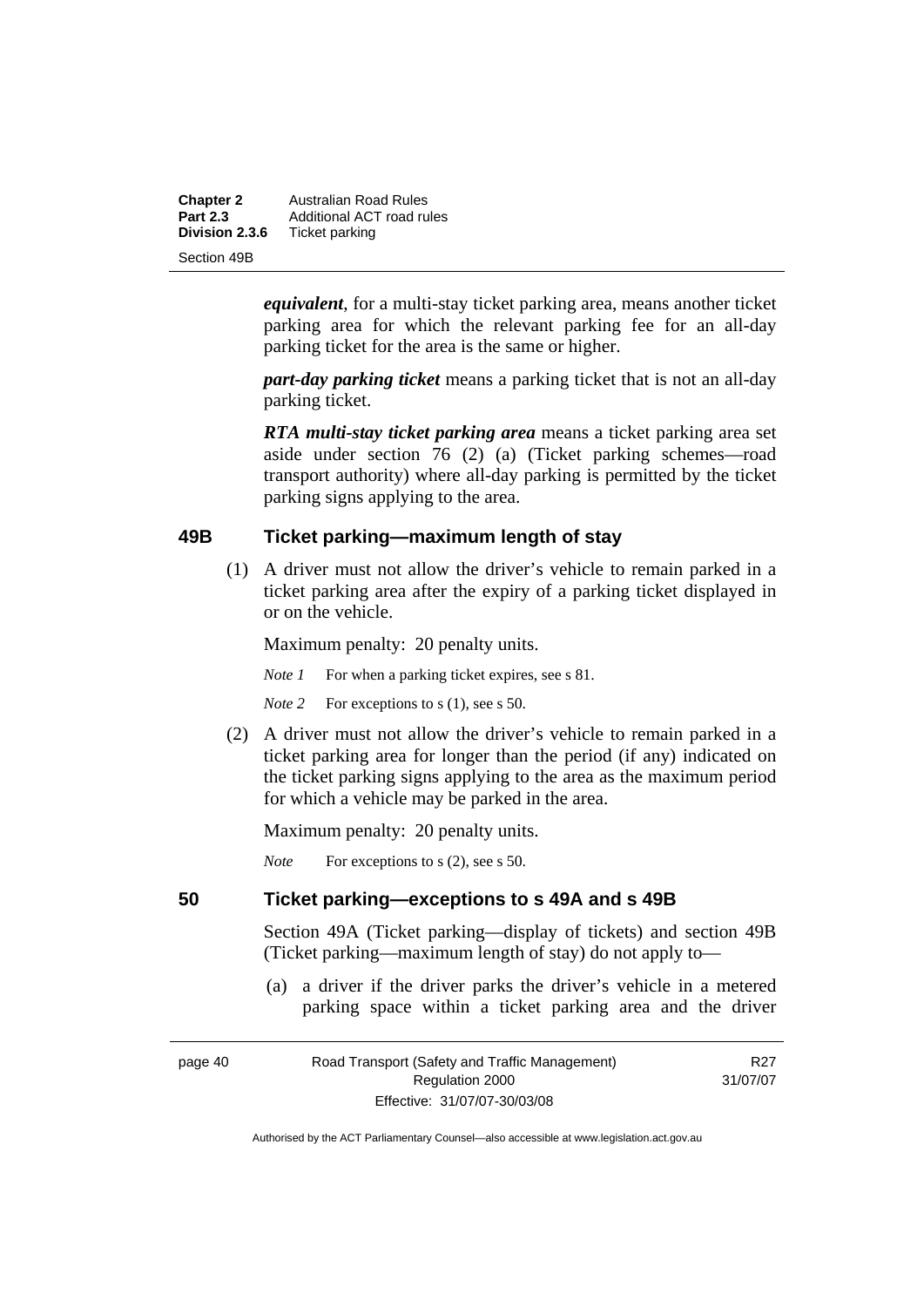complies with the provisions of division 2.3.5 (Metered parking) in relation to parking in the space; or

- (b) a driver for any period the driver's vehicle is parked in a ticket parking space outside the controlled parking hours for the space; or
- (c) a driver if—
	- (i) the driver's vehicle is parked in a ticket parking space; and
	- (ii) the driver displays in or on the vehicle a current mobility parking scheme authority; and
	- (iii) the driver complies with the conditions (if any) of the authority; or
- (d) a driver if—
	- (i) the driver's vehicle is parked in a ticket parking space, or on a length of road in a ticket parking area, designated by a *permit zone sign* for use by the holder of a stated kind of parking permit; and
	- (ii) the driver displays in or on the vehicle a current parking permit of that kind; and
	- (iii) the driver complies with the conditions (if any) of the permit.

# **51 Temporary closure of ticket parking spaces and areas**

 (1) If the road transport authority decides that the use of a ticket parking area, or ticket parking space, should be temporarily discontinued, the authority may close the area or space by—

page 41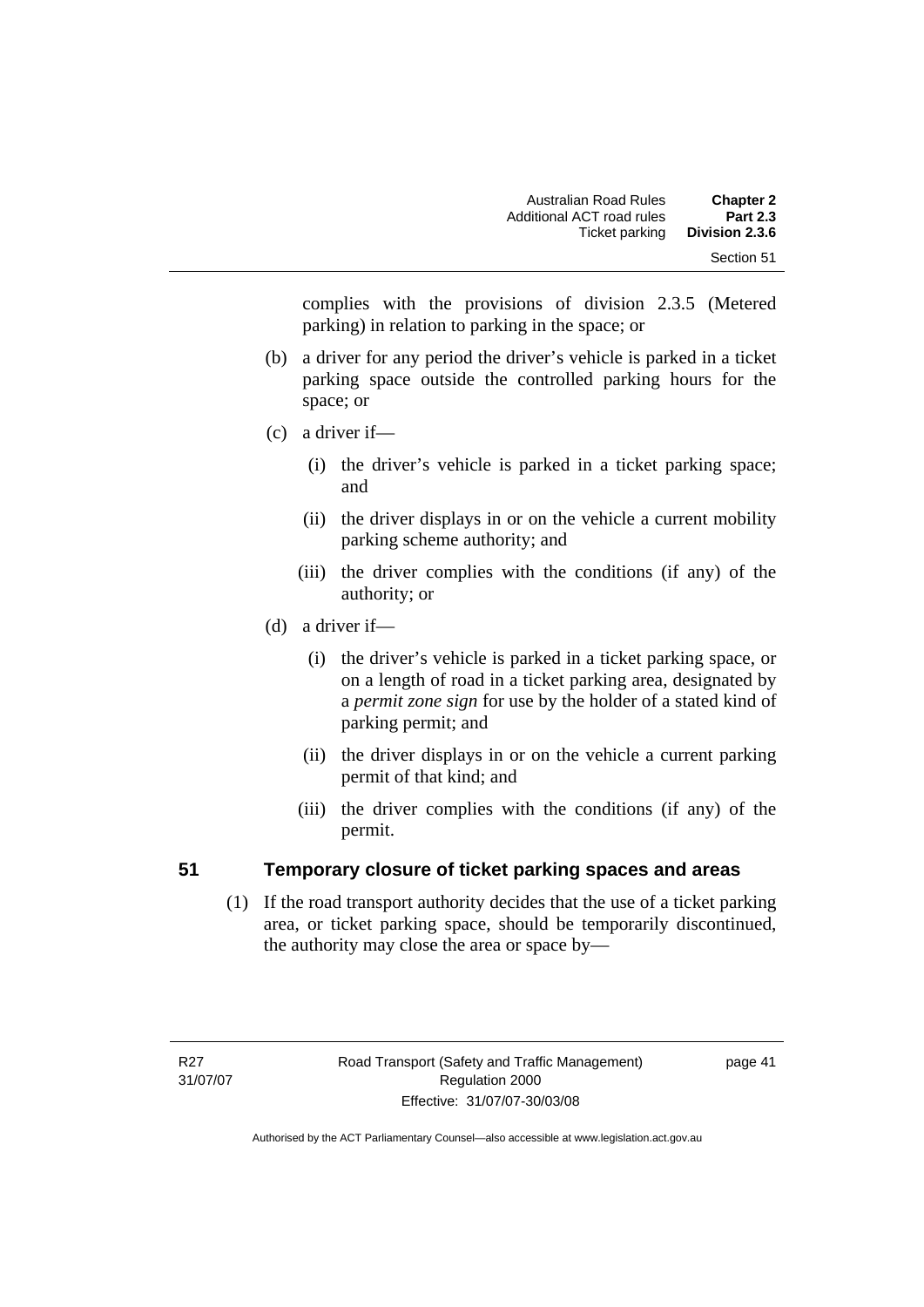| <b>Chapter 2</b> | Australian Road Rules     |  |
|------------------|---------------------------|--|
| <b>Part 2.3</b>  | Additional ACT road rules |  |
| Division 2.3.6   | Ticket parking            |  |
| Section 52       |                           |  |

- (a) for the closure of a ticket parking area—installing a sign, at or near each traffic sign applying to the area, that displays words to the effect that the area is closed; or
- (b) for the closure of a ticket parking space—installing a sign, at or near the space, that displays words to that effect.
- (2) If a parking authority decides that the use of a ticket parking area, or ticket parking space, within its area of operations should be temporarily discontinued, the authority may close the area or space  $by-$ 
	- (a) for the closure of a ticket parking area—installing a sign, at or near each traffic sign applying to the area, that displays words to the effect that the area is closed; or
	- (b) for the closure of a ticket parking space—installing a sign, at or near the space, that displays words to that effect.
	- *Note* Section 75A provides for the road transport authority to declare parking authorities and s 76A provides for the operation of ticket parking schemes by parking authorities.
- (3) A driver must not park in a ticket parking area or ticket parking space that has been closed under subsection (1) or (2).

(4) In this section:

*sign* includes a board, device, plate, screen, words or anything else, whether or not installed with or on a traffic sign.

### **52 Use of false or damaged parking tickets etc**

- (1) This section applies in relation to a vehicle that is parked in a ticket parking space within a ticket parking area.
- (2) A person must not display in or on the vehicle—

page 42 Road Transport (Safety and Traffic Management) Regulation 2000 Effective: 31/07/07-30/03/08

R<sub>27</sub> 31/07/07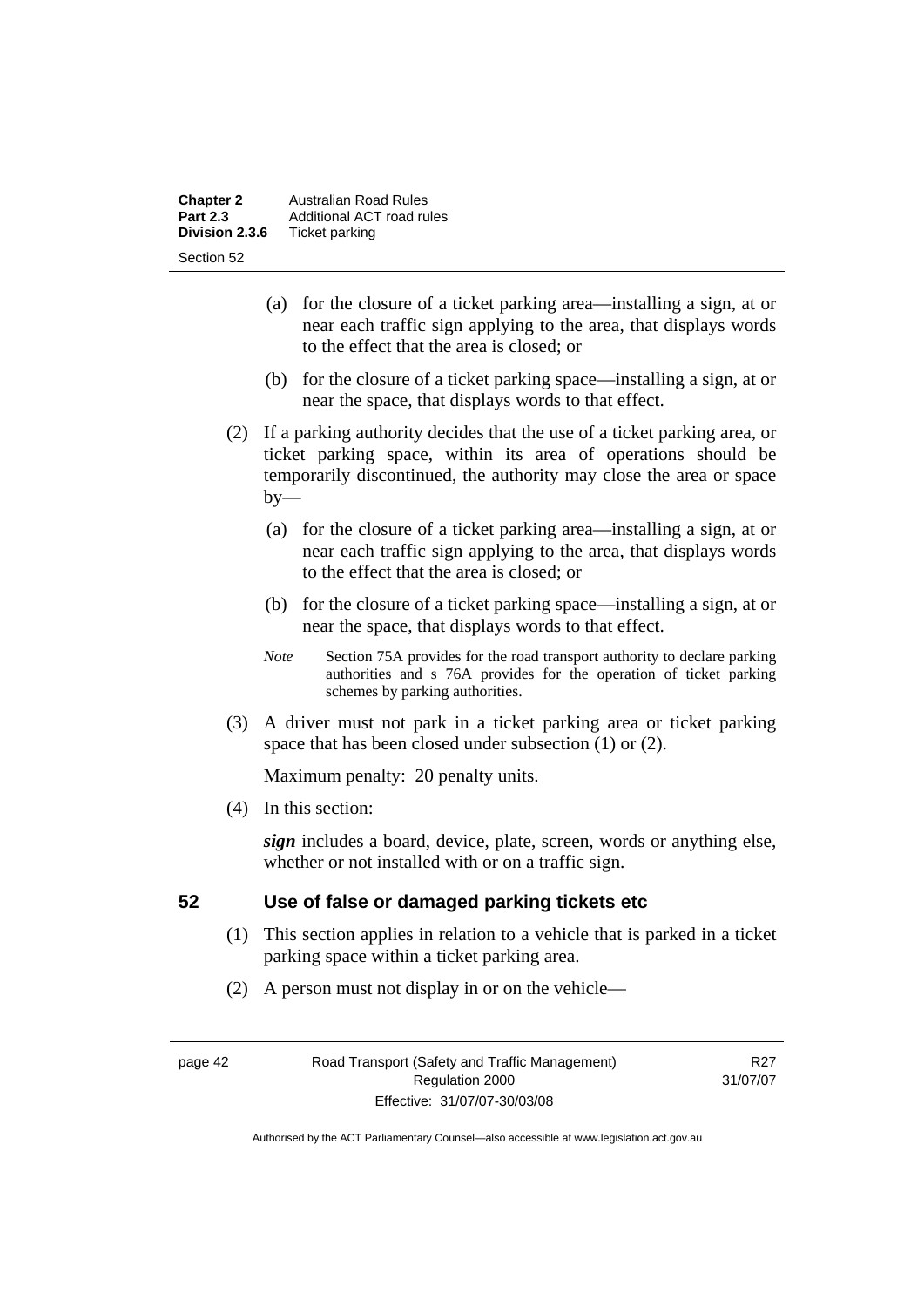- (a) anything resembling a parking ticket that falsely suggests that the relevant parking fee for parking in the space has been paid; or
- (b) a parking ticket that has been changed, damaged or defaced.

 (3) Subsection (2) does not apply if the parking ticket was not changed, damaged or defaced in a material particular.

#### **53 Misuse of parking ticket machines**

A person must not—

- (a) insert in a parking ticket machine anything other than coins, or another means of payment, appropriate for the machine; or
- (b) attach anything (for example, advertising material) to a parking ticket machine.

Maximum penalty: 20 penalty units.

*Note* An example is part of the regulation, is not exhaustive and may extend, but does not limit, the meaning of the provision in which it appears (see Legislation Act, s  $126$  and s  $132$ ).

#### **54 Interfering with parking ticket machines etc**

A person must not—

- (a) do anything that interferes with (or is likely to interfere with) the proper working of a parking ticket machine; or
- (b) fraudulently operate a parking ticket machine.

Maximum penalty: 20 penalty units.

#### **55 Interfering with parking tickets**

A person commits an offence if—

R<sub>27</sub> 31/07/07

Road Transport (Safety and Traffic Management) Regulation 2000 Effective: 31/07/07-30/03/08

page 43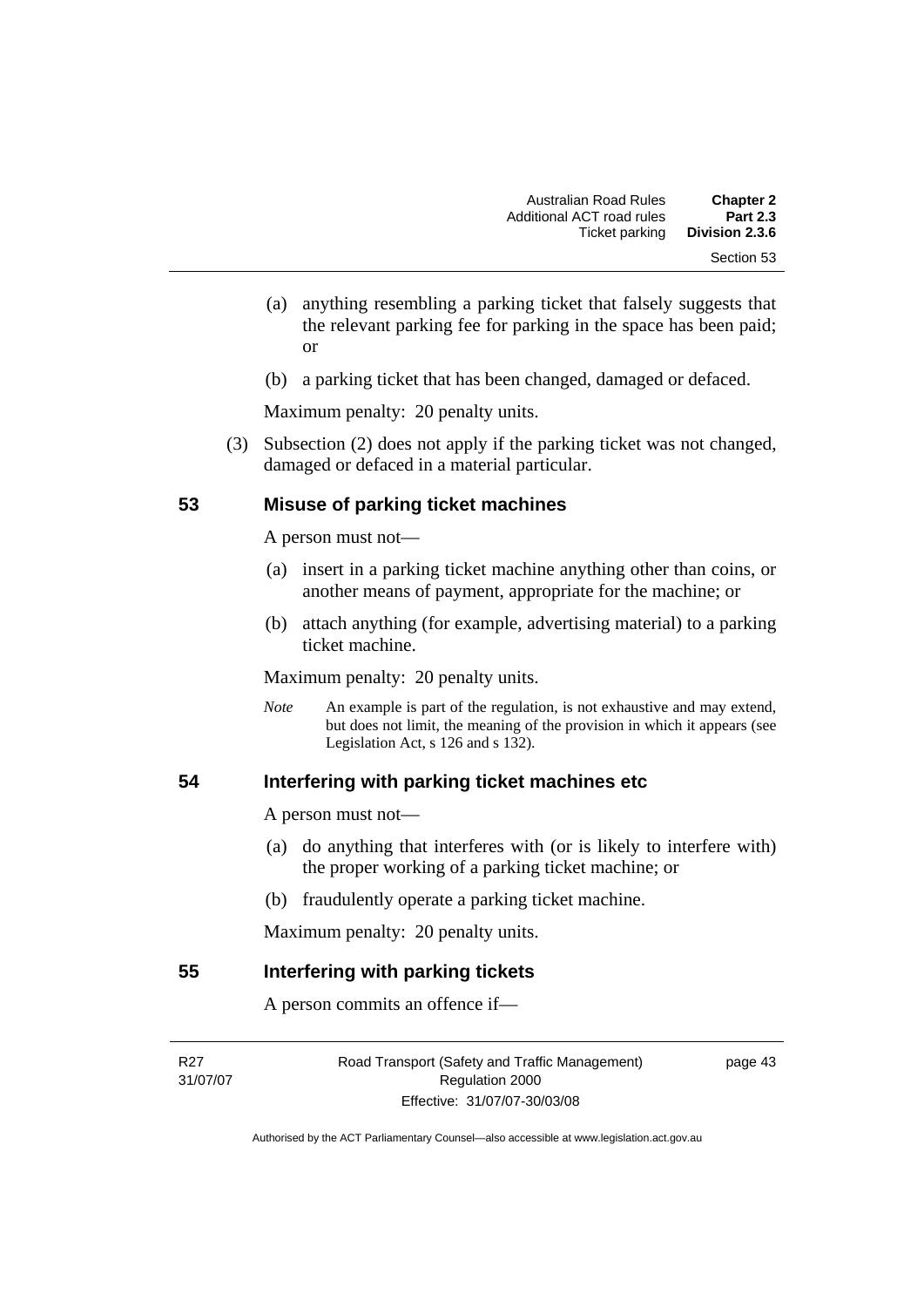| <b>Chapter 2</b> | Australian Road Rules                           |
|------------------|-------------------------------------------------|
| <b>Part 2.3</b>  | Additional ACT road rules                       |
| Division 2.3.7   | Other ACT road rules about stopping and parking |
| -Section 56      |                                                 |

- (a) the person removes, changes, damages, defaces or otherwise interferes with a parking ticket that is in or on a vehicle; and
- (b) the vehicle is parked in a ticket parking area; and
- (c) the person is not—
	- (i) the driver of the vehicle; or
	- (ii) the responsible person for the vehicle.

# **Division 2.3.7 Other ACT road rules about stopping and parking**

*Note* The Australian Road Rules contains rules about the stopping and parking of vehicles, including the following:

- r 189 (which is about double parking)
- r 203 (which is about stopping in a parking area for people with disabilities)
- r 205 (which is about parking for longer than indicated)
- r 207 (which is about parking where fees are payable)
- r 208 (which is about parallel parking on a road, except in a median strip parking area)
- r 209 (which is about parallel parking in a median strip parking area)
- r 210 (which is about angle parking)
- r 211 (which is about parking in parking bays).

#### **56 Unauthorised use of parking permits and mobility parking scheme authorities**

 (1) A driver must not display a parking permit in or on the driver's vehicle if the driver is not entitled to do so under the conditions of the permit.

Maximum penalty: 20 penalty units.

| page 44 | Road Transport (Safety and Traffic Management) | R27      |
|---------|------------------------------------------------|----------|
|         | Regulation 2000                                | 31/07/07 |
|         | Effective: 31/07/07-30/03/08                   |          |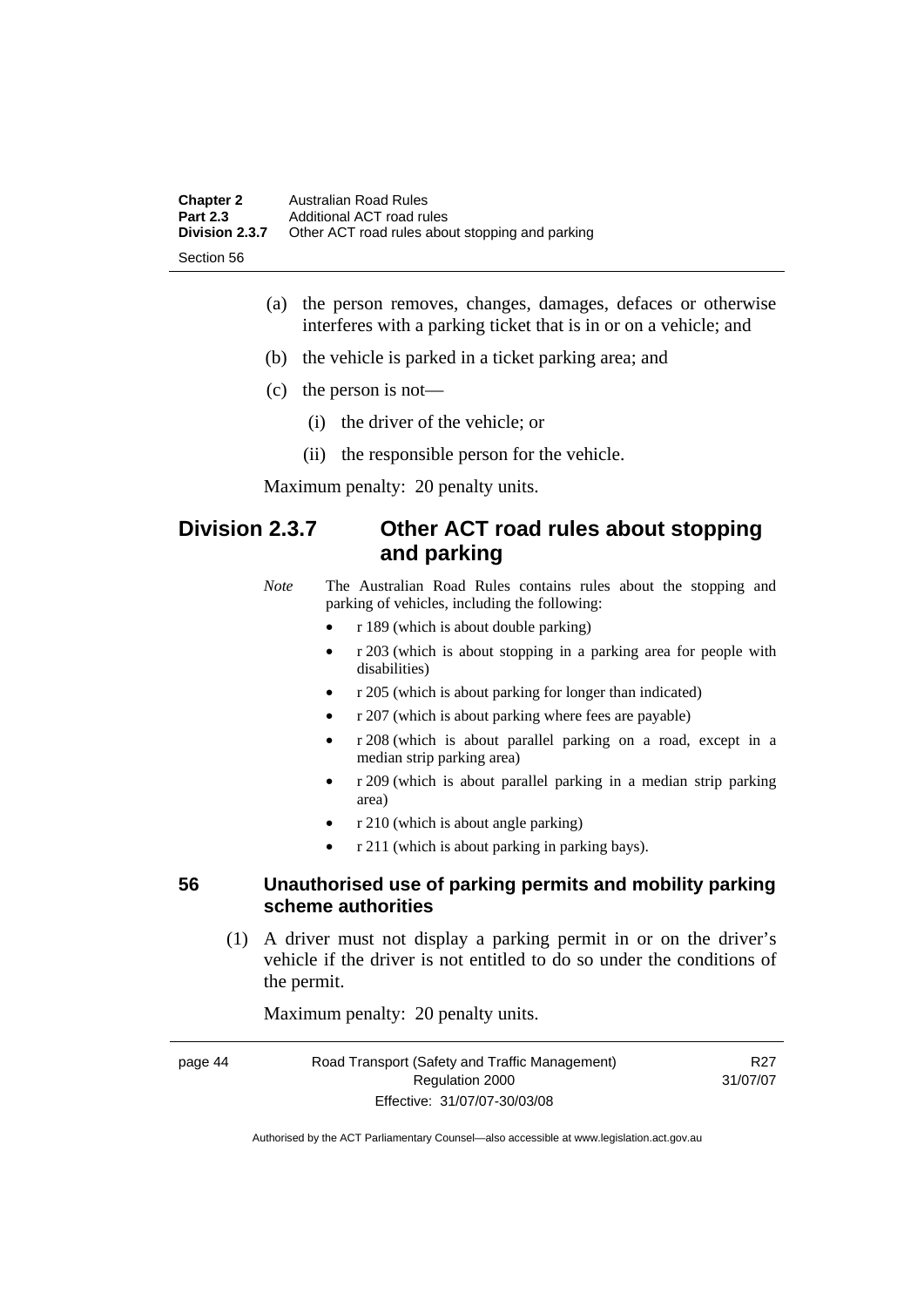(2) A driver must not display a mobility parking scheme authority in or on the driver's vehicle if the driver is not entitled to do so under the conditions of the authority.

Maximum penalty: 20 penalty units.

#### **56A Interfering with parking permits and mobility parking scheme authorities**

A person commits an offence if—

- (a) the person removes, changes, damages, defaces or otherwise interferes with a parking permit or mobility parking scheme authority that is in or on a vehicle; and
- (b) the person is not—
	- (i) the driver of the vehicle; or
	- (ii) the responsible person for the vehicle; or
	- (iii) the person to whom the permit or authority was issued.

Maximum penalty: 20 penalty units.

#### **57A Stopping public buses in bus zones and at bus stops**

- (1) The driver of a public bus must not stop in a bus zone unless the driver—
	- (a) is dropping off, or picking up, passengers; or
	- (b) is stopping for a regular route service.

Maximum penalty: 20 penalty units.

- (2) Subsection (1) does not apply to the driver of a public bus that is not permitted to stop in the bus zone by information on or with the *bus zone sign* applying to the bus zone.
	- *Note* The driver would contravene the Australian Road Rules, r 183.

| R <sub>27</sub> | Road Transport (Safety and Traffic Management) | page 45 |
|-----------------|------------------------------------------------|---------|
| 31/07/07        | Regulation 2000                                |         |
|                 | Effective: 31/07/07-30/03/08                   |         |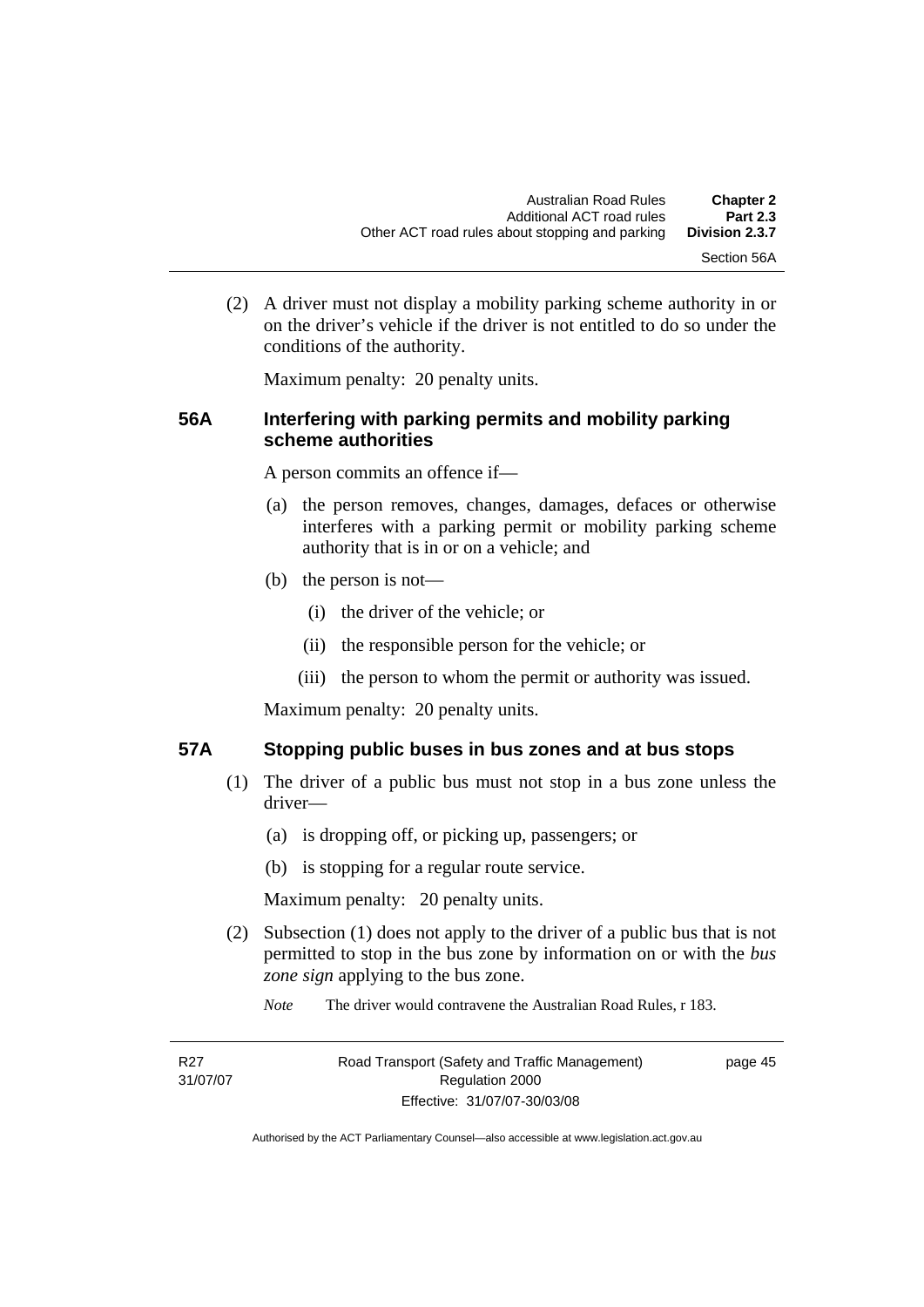| <b>Chapter 2</b> | Australian Road Rules                           |
|------------------|-------------------------------------------------|
| <b>Part 2.3</b>  | Additional ACT road rules                       |
| Division 2.3.7   | Other ACT road rules about stopping and parking |
| Section 58       |                                                 |

- (3) The driver of a public bus must not stop at a bus stop, or on the road, within 20m before a sign on the road that indicates the bus stop, and 10m after the sign, unless the driver—
	- (a) stops at a place on a length of road, or in an area, to which a parking control sign applies and the driver is permitted to stop at that place under the Australian Road Rules; or
	- (b) is dropping off, or picking up, passengers; or
	- (c) is stopping for a regular route service.

(4) In this section:

*bus stop*—see the Australian Road Rules, rule 195.

*bus zone*—see the Australian Road Rules, rule 183.

*bus zone sign*—see the Australian Road Rules, schedule 2, schedule 3, rule 314, rule 315 and rule 316.

*regular route service*—see the *Road Transport (Public Passenger Services) Act 2001*, section 12 (What is a regular route service?).

#### **58 Stopping in an emergency etc or to comply with another law**

(1) In this section:

*stopping or parking provision of this chapter* means a provision of the following divisions:

- (a) division 2.3.5 (Metered parking);
- (b) division 2.3.6 (Ticket parking);
- (c) division 2.3.7 (Other ACT road rules about stopping and parking).

R<sub>27</sub> 31/07/07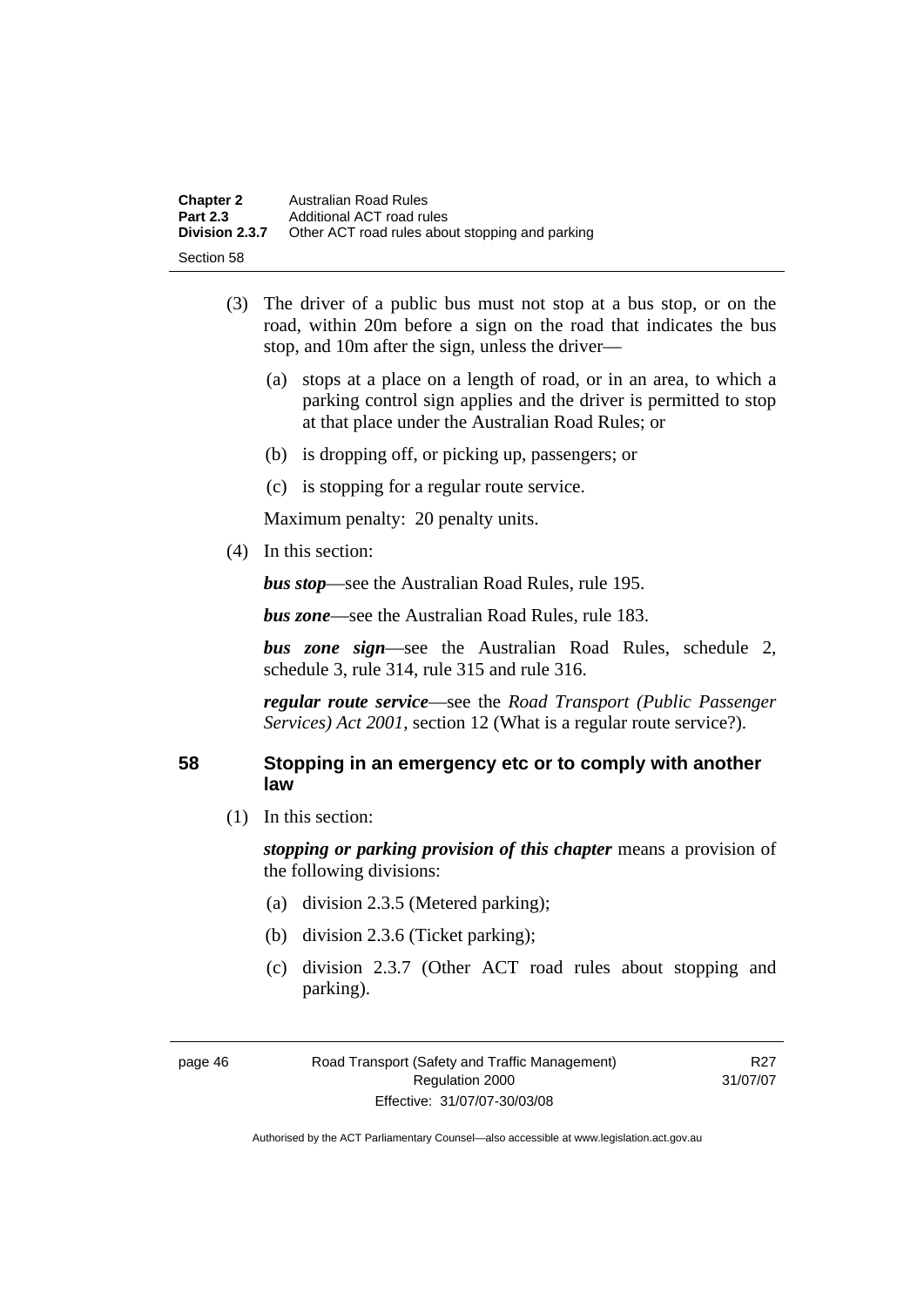- (2) A stopping or parking provision of this chapter does not apply to a driver if—
	- (a) the driver stops at a particular place, or in a particular way, to avoid a collision, and the driver stops for no longer than is necessary to avoid the collision; or
	- (b) the driver stops at a particular place, or in a particular way, because the driver's vehicle is disabled, and the driver stops for no longer than is necessary for the vehicle to be moved safely to a place where the driver is permitted to park the vehicle under the Australian Road Rules and a stopping or parking provision of this chapter; or
	- (c) the driver stops at a particular place, or in a particular way, to deal with a medical or other emergency, and the driver stops for no longer than is necessary in the circumstances; or
	- (d) the driver stops at a particular place, or in a particular way, because the condition of the driver, a passenger, or the driver's vehicle makes it necessary for the driver to stop in the interests of safety, and the driver stops for no longer than is necessary in the circumstances; or
	- (e) the driver stops at a particular place, or in a particular way, to comply with a provision of the Australian Road Rules or a provision of another law, and the driver stops for no longer than is necessary to comply with the provision.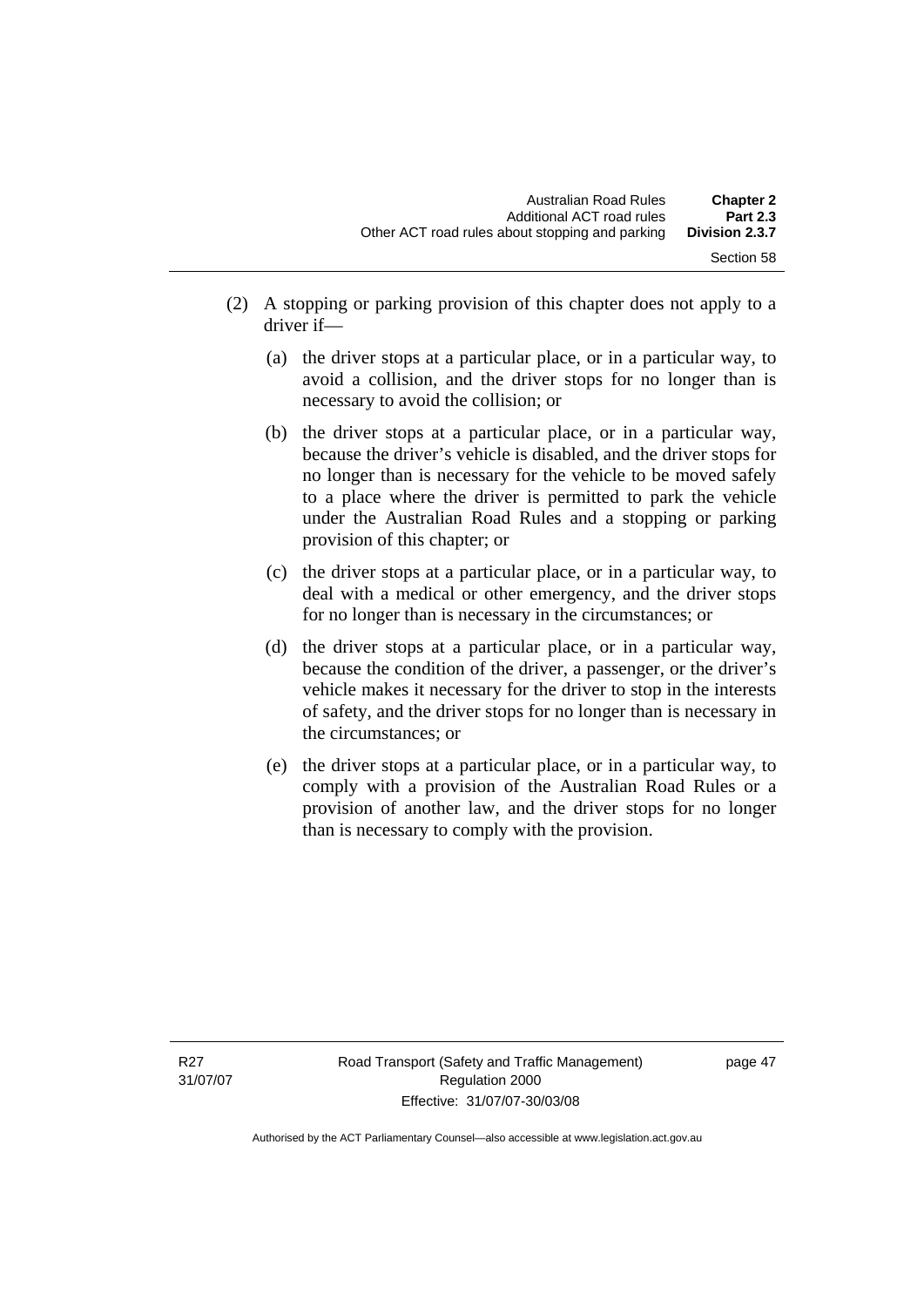**Chapter 2** Australian Road Rules<br>**Part 2.3** Additional ACT road ru **Part 2.3** Additional ACT road rules<br>**Division 2.3.8** Other ACT road rules **Division 2.3.8** Other ACT road rules Section 59

# **Division 2.3.8 Other ACT road rules**

#### **59 Carrying dangerous substances**

 (1) A person must not drive or park a vehicle that is carrying an explosive substance in, directly above, or within 50m of either end of, a major road tunnel.

Maximum penalty: 30 penalty units.

(2) In this section:

#### *explosive substance*—

- (a) see the *Dangerous Substances Act 2004*, section 73, definition of *explosive*; and
- (b) includes any other dangerous substance under that Act that can explode.

*major road tunnel* means—

- (a) the road tunnel on Parkes Way in the Division of Acton, Canberra Central District; or
- (b) the road tunnel on Capital Circle in the Division of Capital Hill, Canberra Central District.

### **60 Interrupting funeral processions etc**

A driver must not interfere with, or interrupt, the free passage of—

- (a) a funeral procession or any other lawful procession; or
- (b) any vehicle or person forming part of a procession mentioned in paragraph (a).

Maximum penalty: 20 penalty units.

R27 31/07/07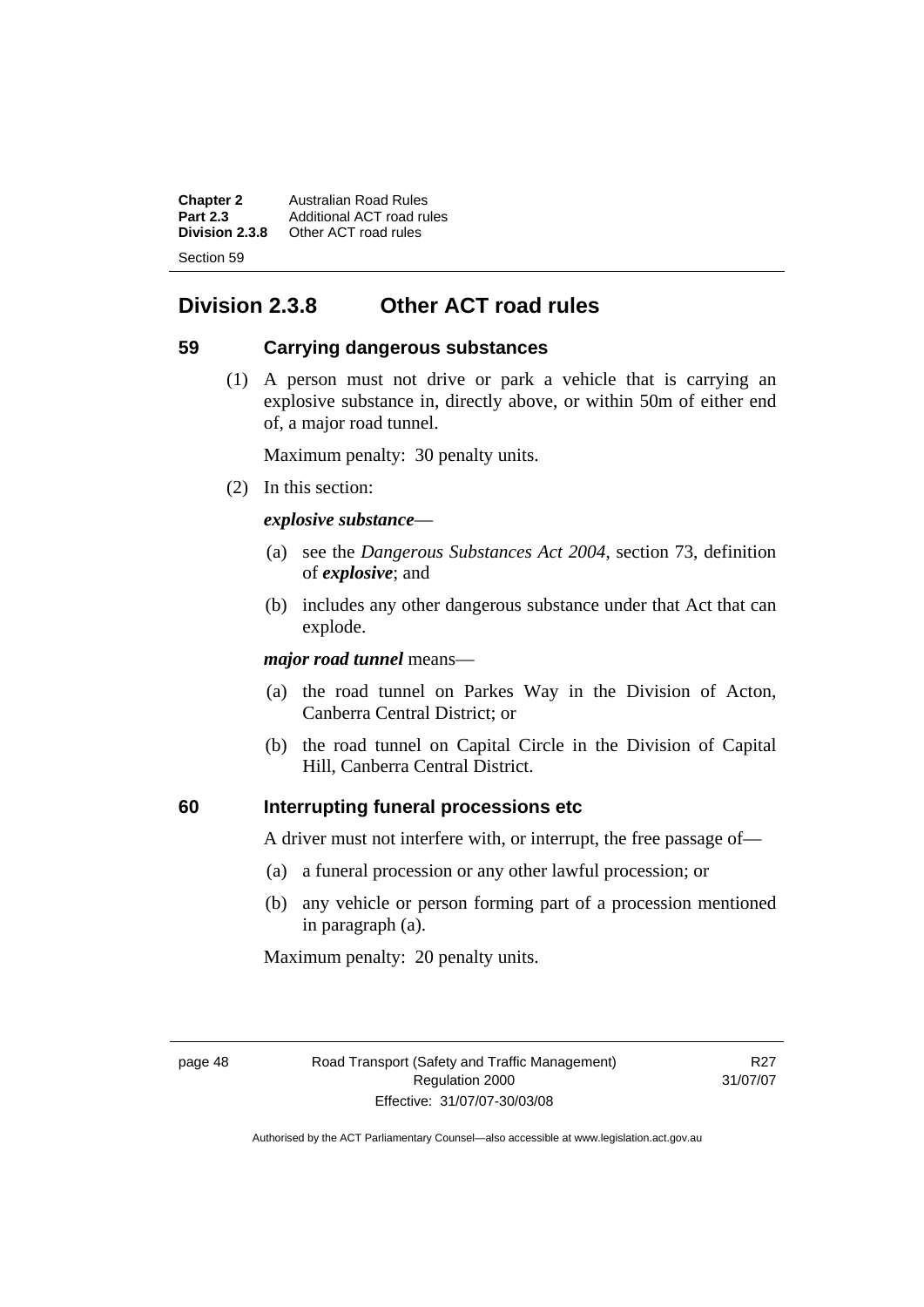#### **61 Driving on roads closed to traffic**

A person must not drive a vehicle on a road that is closed to traffic under the Act, section 30.

Maximum penalty: 20 penalty units.

#### **62 Use of wheeled recreational devices and wheeled toys on roads**

 (1) A person must not travel in or on a wheeled recreational device or wheeled toy on a road while it is attached to another vehicle.

Maximum penalty: 20 penalty units.

 (2) A person travelling in or on a wheeled recreational device or wheeled toy on a road must not permit it to be drawn by another vehicle.

Maximum penalty: 20 penalty units.

 (3) A person must not travel in or on a wheeled recreational device or wheeled toy on a road if anyone travelling in or on it is completely or partly assisted in propelling it by means other than human power or gravity.

Maximum penalty: 20 penalty units.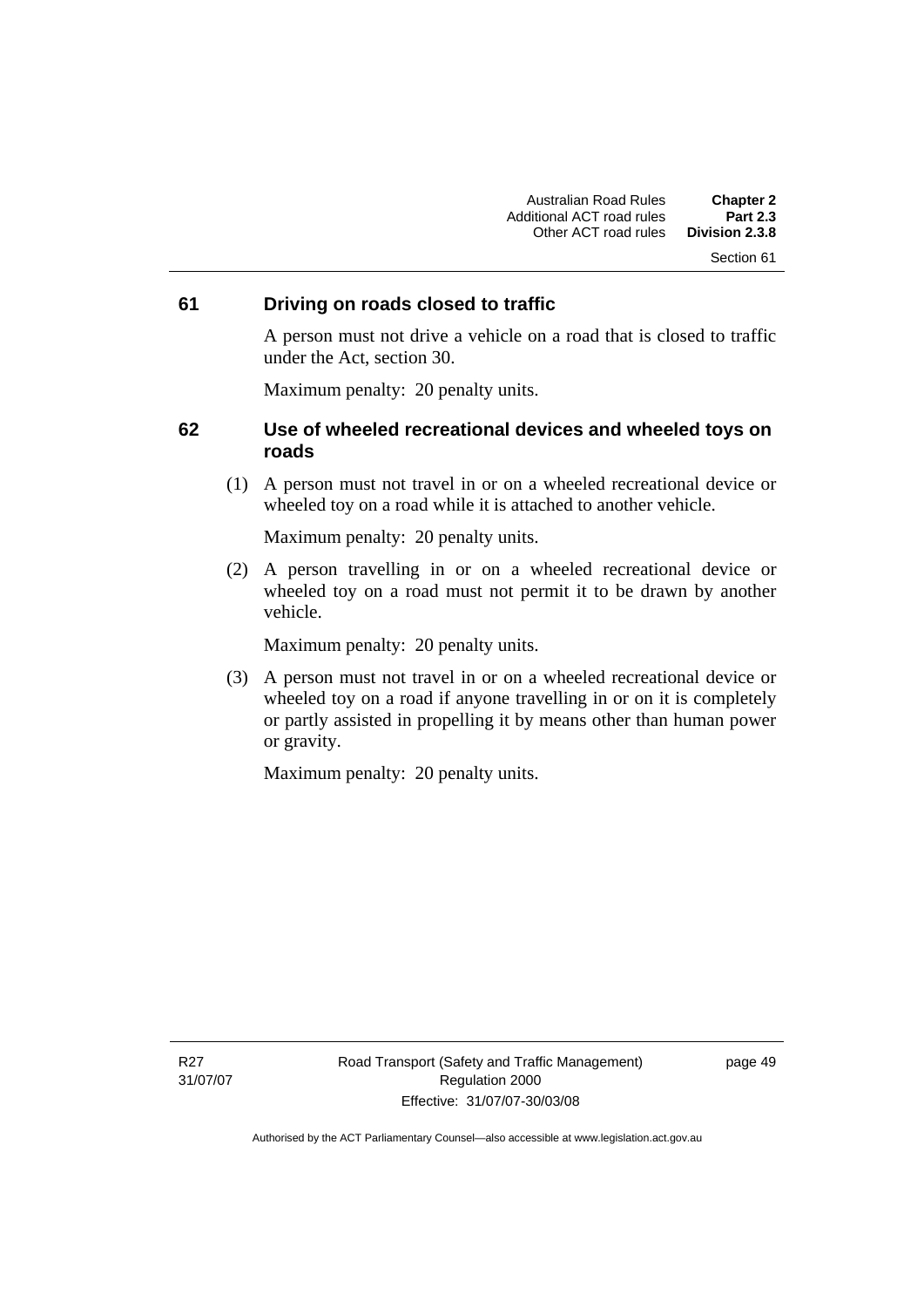**Chapter 2** Australian Road Rules<br>**Part 2.4** Other provisions **Other provisions** 

Section 63

# **Part 2.4 Other provisions**

#### **63 Devices that are prescribed traffic control devices—Act, dict, def** *prescribed traffic control device*

The following things are prescribed traffic control devices:

- (a) any traffic control device that has effect for the Australian Road Rules under the Australian Road Rules, rule 315;
- (b) any traffic-related item that has effect for the Australian Road Rules under the Australian Road Rules, rule 319;
- (c) any pay parking device, pay parking sign and parking meter hood;
- (d) any device, plate, screen, words or anything else on or with anything mentioned in paragraph (a), (b) or (c).

#### **64 Preventing prescribed traffic control devices being clearly visible**

 (1) A person must not (except with the approval of the road transport authority) place anything in a position that prevents, or is likely to prevent, a prescribed traffic control device from being clearly visible to the road users to whom it is intended to apply.

Maximum penalty: 20 penalty units.

*Note* The Act, s 19 (1) also makes it an offence for a person to install or display (or interfere, change or remove) a prescribed traffic control device without appropriate authority.

page 50 Road Transport (Safety and Traffic Management) Regulation 2000 Effective: 31/07/07-30/03/08

R<sub>27</sub> 31/07/07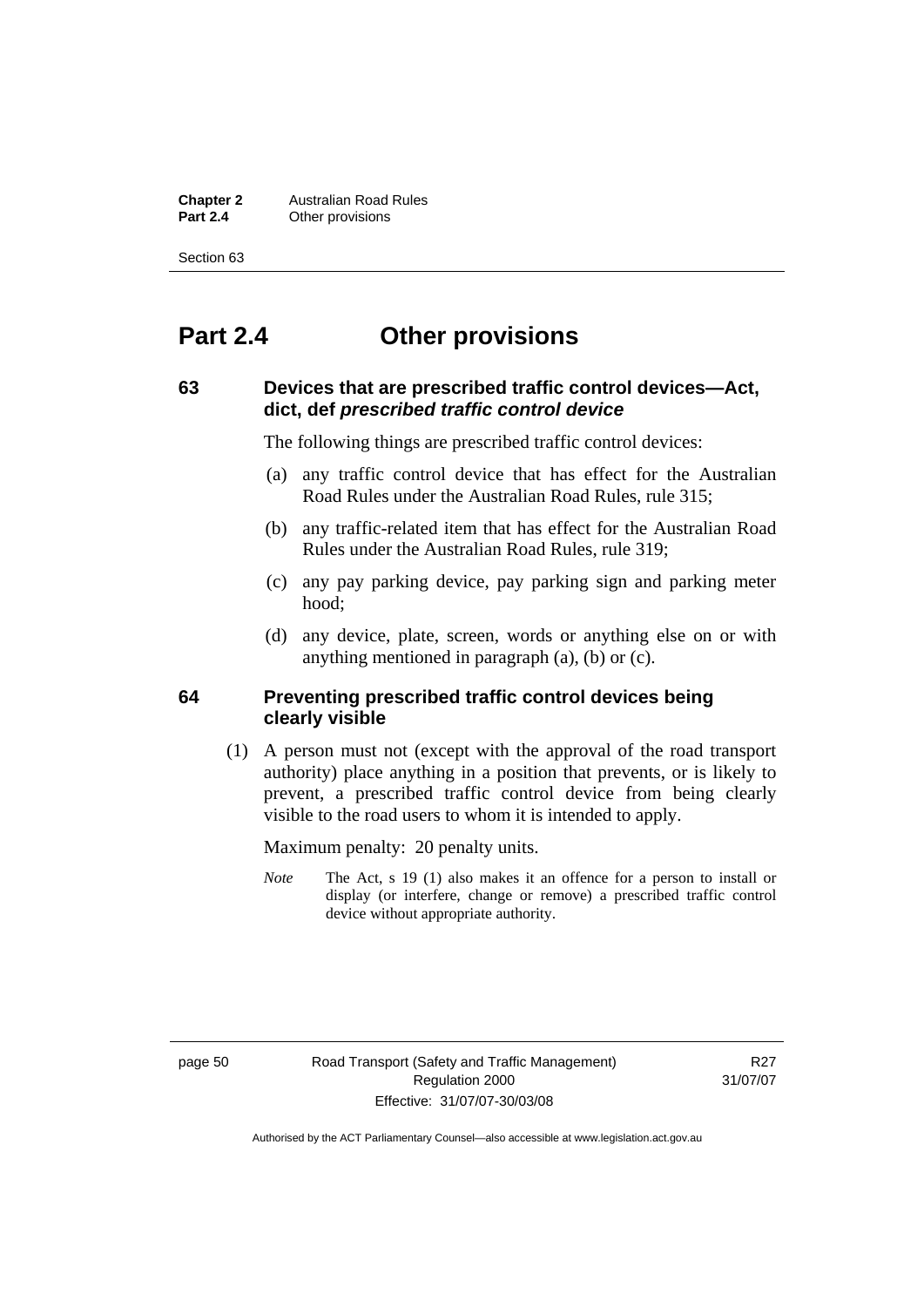- (2) The road transport authority, a police officer or an authorised person—
	- (a) may, orally or in writing, direct a person who has contravened subsection (1) by placing something to remove the thing within a stated reasonable time; or
	- (b) may remove the thing.
- (3) If a person is given a direction under subsection (2) (a), the person must comply with the direction.

#### **65 Use of** *do not overtake turning vehicle sign*

A person must not drive a motor vehicle or combination displaying a *do not overtake turning vehicle sign* unless the motor vehicle or combination, together with any load or projection, is at least 7.5m long.

Maximum penalty: 20 penalty units.

#### **66 Approvals etc by road transport authority**

- (1) For the Australian Road Rules and this regulation, the road transport authority may, in writing—
	- (a) approve a protective helmet for bicycle riders as an approved bicycle helmet; or
	- (b) approve a child restraint as an approved child restraint; or
	- (c) approve a protective helmet for motorbike riders as an approved motorbike helmet; or
	- (d) approve a canopy, cage or other device fitted to a vehicle; or
	- (e) declare a person to be an emergency worker.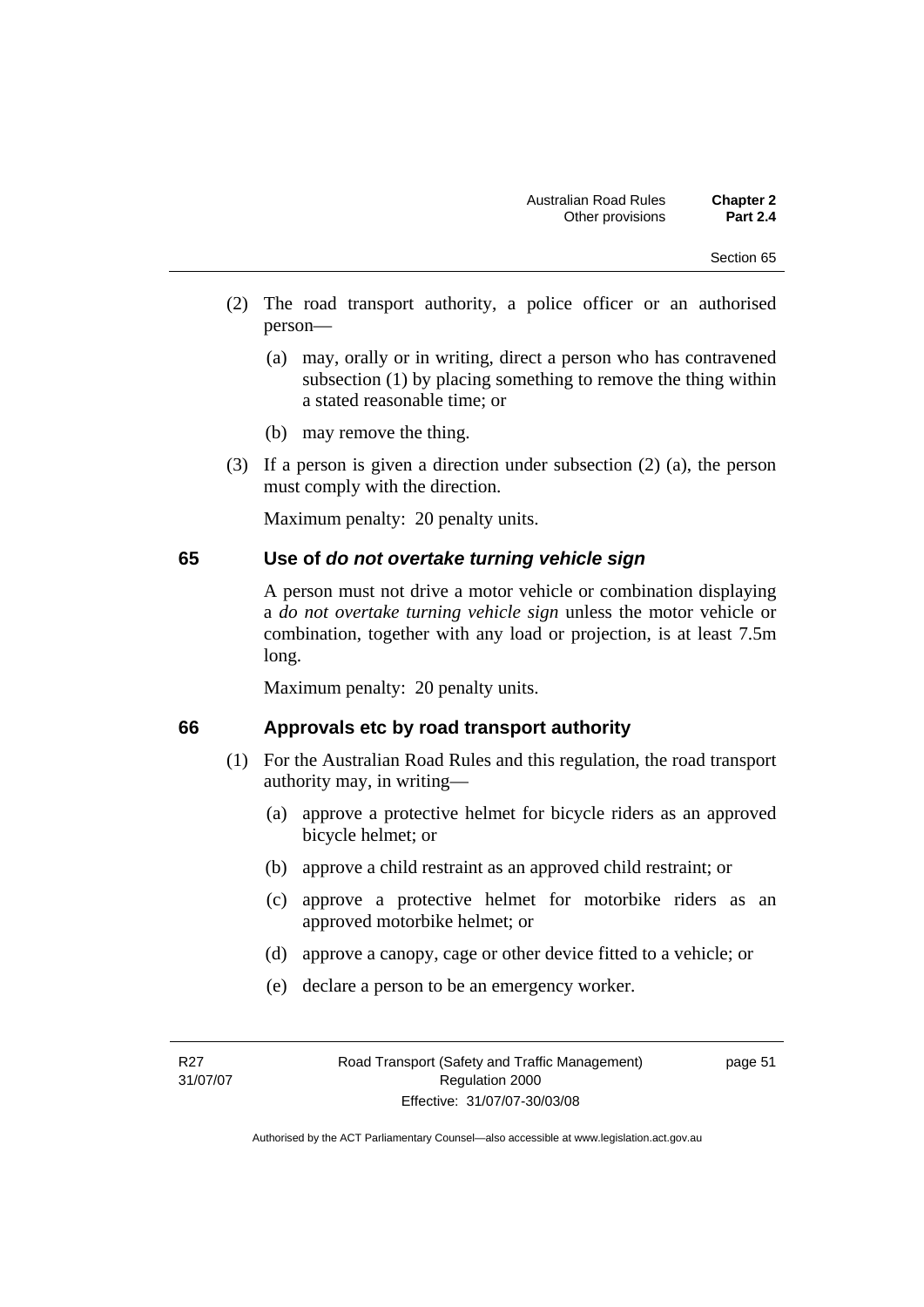| <b>Chapter 2</b> | <b>Australian Road Rules</b> |
|------------------|------------------------------|
| <b>Part 2.4</b>  | Other provisions             |

- (2) An approval or declaration is a disallowable instrument.
	- *Note* A disallowable instrument must be notified, and presented to the Legislative Assembly, under the Legislation Act.

#### **67 Exemption from requirement about riding on motorbikes**

The road transport authority may, for the purpose of allowing a sporting or similar event to be filmed, exempt a person from the Australian Road Rules, rule 271 (2) to the extent that it requires the person to face forward while being carried as a passenger on a motorbike.

#### **68 Defence of complying with direction of police officer or authorised person**

- (1) It is a defence to a prosecution of a person for an offence against a provision of this chapter if, at the time of the offence, the person was obeying a direction given to the person under the Australian Road Rules, rule 304 (1).
- (2) To remove any doubt, it is declared that a person must obey a direction given to the person under the Australian Road Rules, rule 304 (1), whether or not the person may contravene a provision of this chapter by obeying the direction.

#### **69 Exemption for driver of police vehicles**

- (1) A provision of this chapter does not apply to the driver of a police vehicle if—
	- (a) in the circumstances—
		- (i) the driver is taking reasonable care; and
		- (ii) it is reasonable that the provision should not apply; and
	- (b) if the vehicle is a motor vehicle that is moving—the vehicle is displaying a blue or red flashing light or sounding an alarm.

| page 52 | Road Transport (Safety and Traffic Management) | R27      |
|---------|------------------------------------------------|----------|
|         | Regulation 2000                                | 31/07/07 |
|         | Effective: 31/07/07-30/03/08                   |          |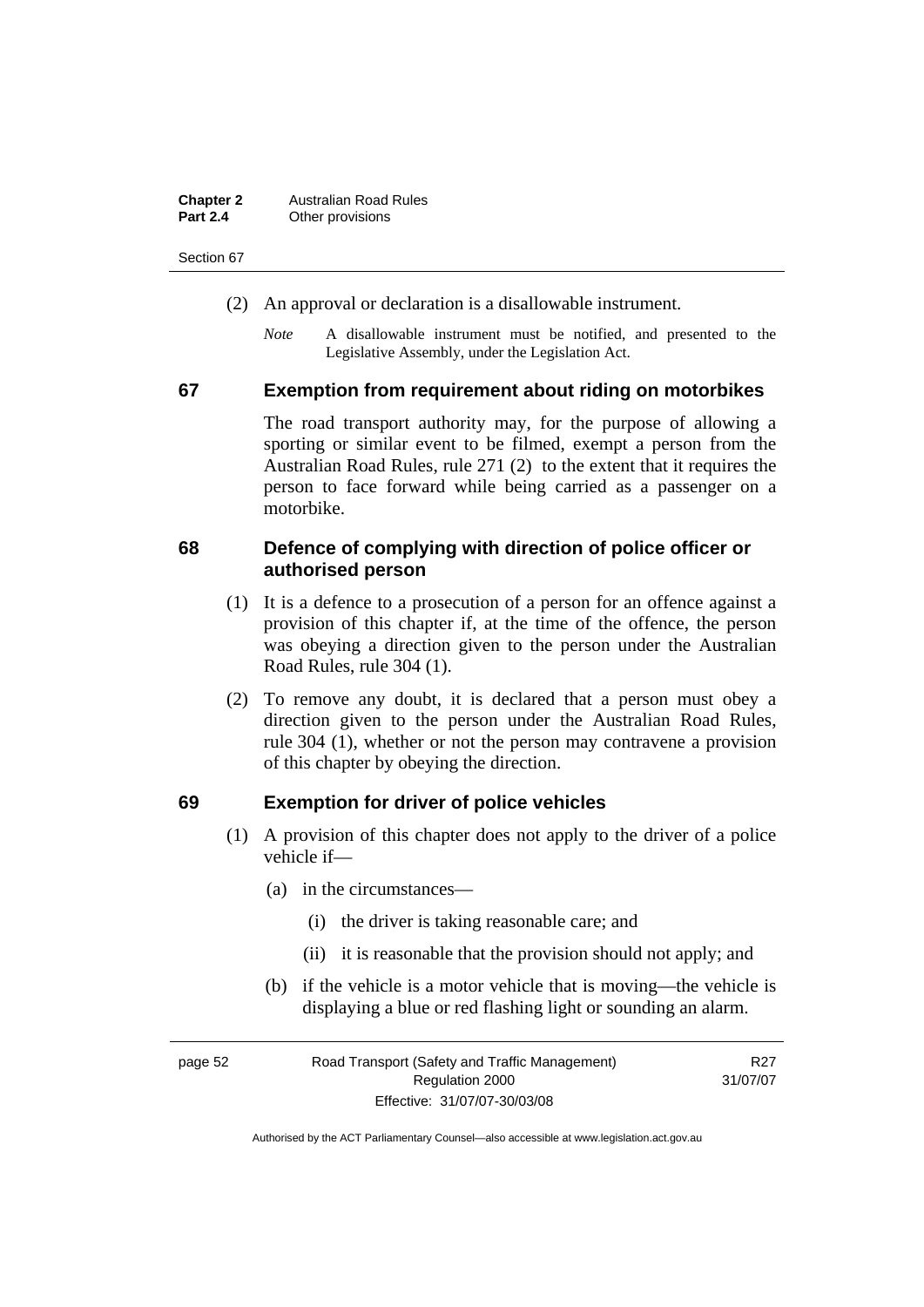- (2) Subsection (1) (b) does not apply to the driver if, in the circumstances, it is reasonable—
	- (a) not to display the light or sound the alarm; or
	- (b) for the vehicle not to be fitted or equipped with a blue or red flashing light or an alarm.

#### **70 Exemption for driver of emergency vehicles**

A provision of this chapter does not apply to the driver of an emergency vehicle if—

- (a) in the circumstances—
	- (i) the driver is taking reasonable care; and
	- (ii) it is reasonable that the provision should not apply; and
- (b) if the vehicle is a motor vehicle that is moving—the vehicle is displaying a blue or red flashing light or sounding an alarm.

#### **71 Stopping and parking exemption for police and emergency vehicles and authorised people**

(1) In this section:

*stopping or parking provision of this chapter*—see section 58 (1).

- (2) A stopping or parking provision of this chapter does not apply to the driver of a police vehicle or emergency vehicle if, in the circumstances—
	- (a) the driver is taking reasonable care; and
	- (b) it is reasonable that the provision should not apply.

page 53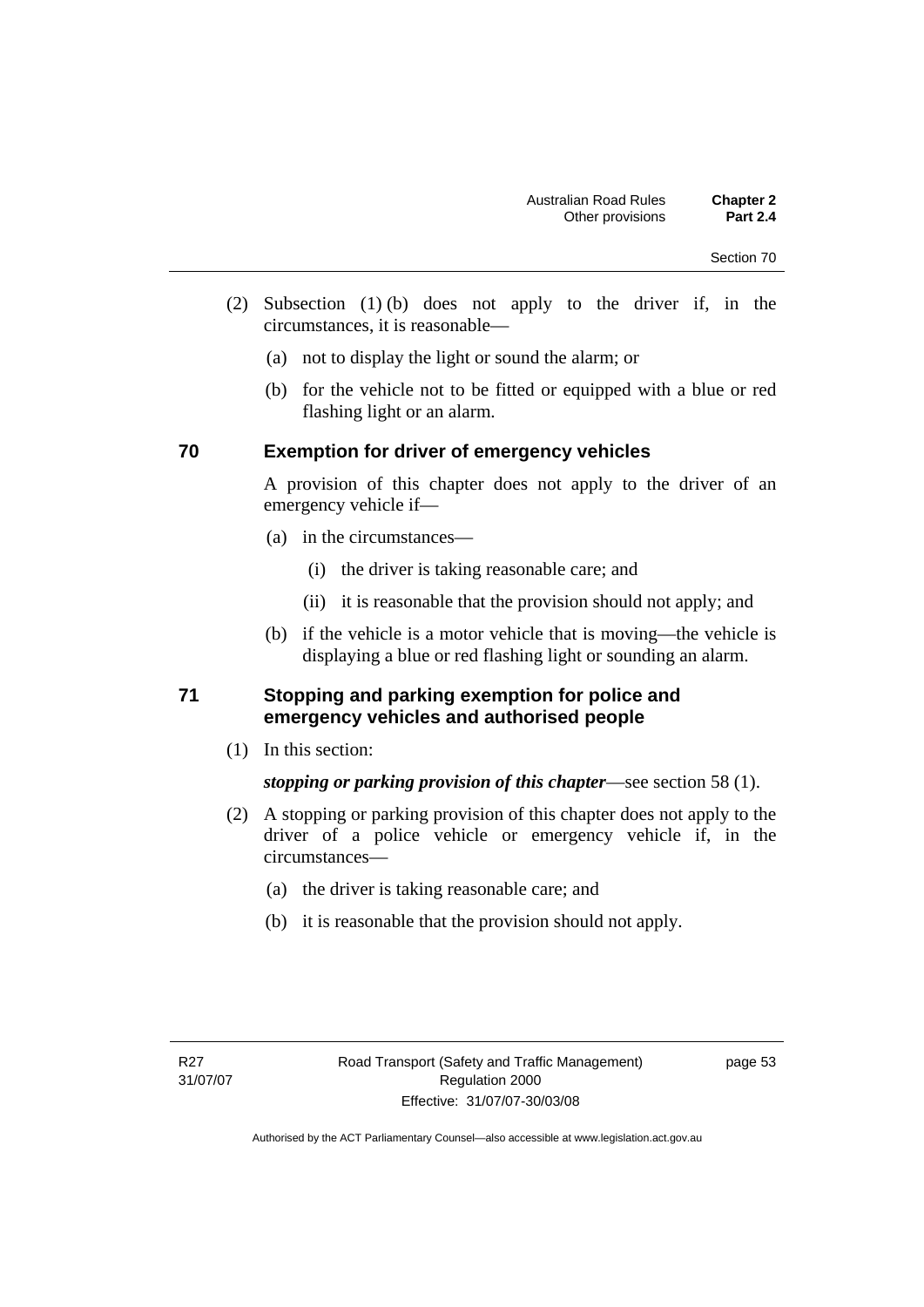#### **Chapter 2** Australian Road Rules<br>**Part 2.4** Other provisions **Other provisions**

#### Section 71

- (3) A stopping or parking provision of this chapter does not apply to an authorised person who is driving a vehicle in the course of the person's duty as an authorised person if, in the circumstances—
	- (a) the person is taking reasonable care; and
	- (b) it is reasonable that the provision should not apply.

page 54 Road Transport (Safety and Traffic Management) Regulation 2000 Effective: 31/07/07-30/03/08

R27 31/07/07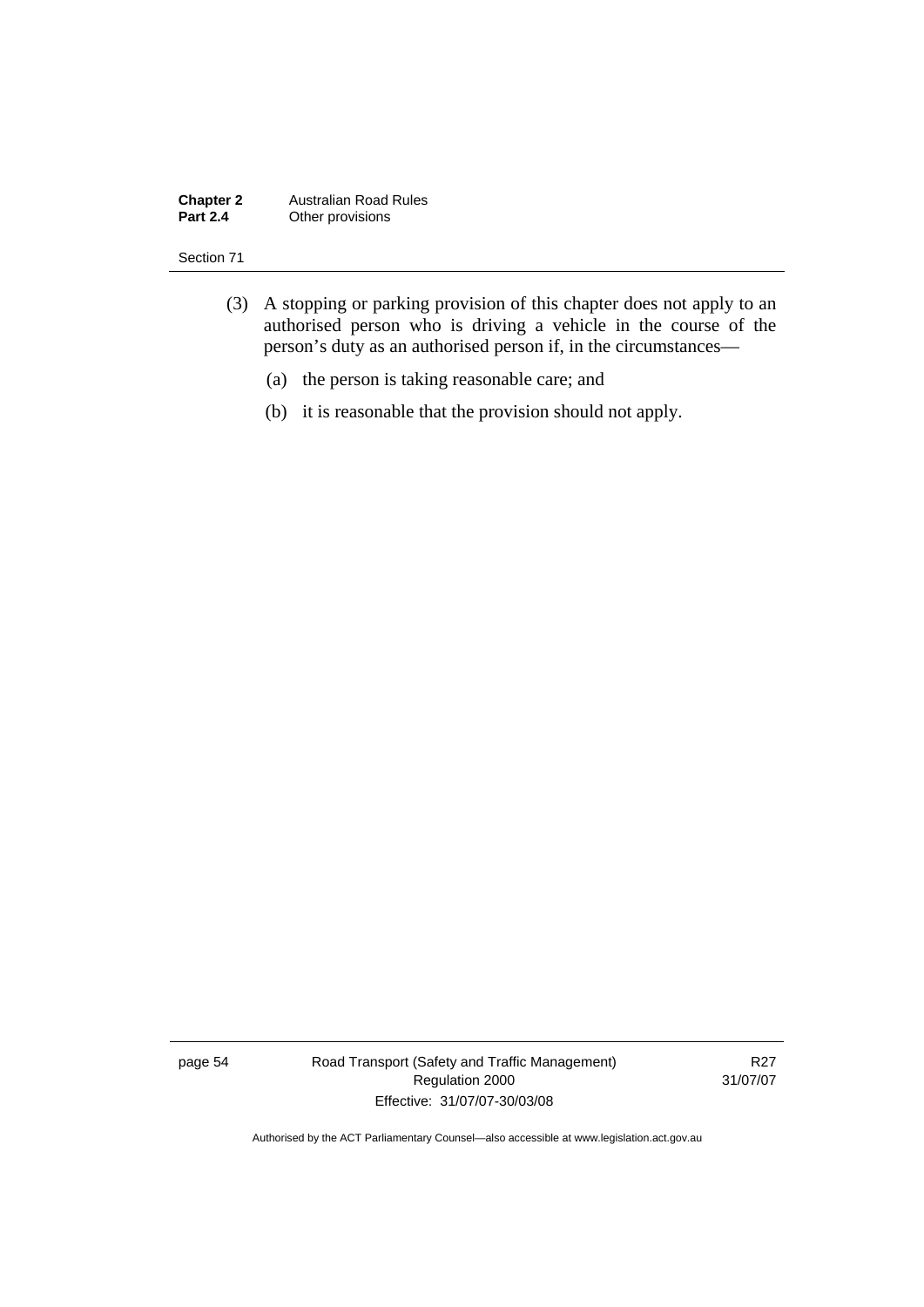# **Chapter 3 Parking**

# **Part 3.1 Parking schemes**

# **Division 3.1.1 Metered parking schemes**

### **72 Metered parking schemes**

- (1) The road transport authority may establish and operate metered parking schemes for any length of road or area.
- (2) For a metered parking scheme, the road transport authority—
	- (a) may set aside metered parking spaces; and
	- (b) may install parking meters for the payment of fees for metered parking spaces.

## **73 Metered parking areas**

- (1) The road transport authority may set aside a length of road or area as a metered parking area.
- (2) A metered parking area must be designated by metered parking signs.

## **74 Parking meters**

- (1) A parking meter must be installed at the space to which it applies or, if a parking meter applies to 2 or more spaces, close to the spaces.
- (2) The parking meter applying to a metered parking space must show or be capable of showing the fees fixed for the space under this division.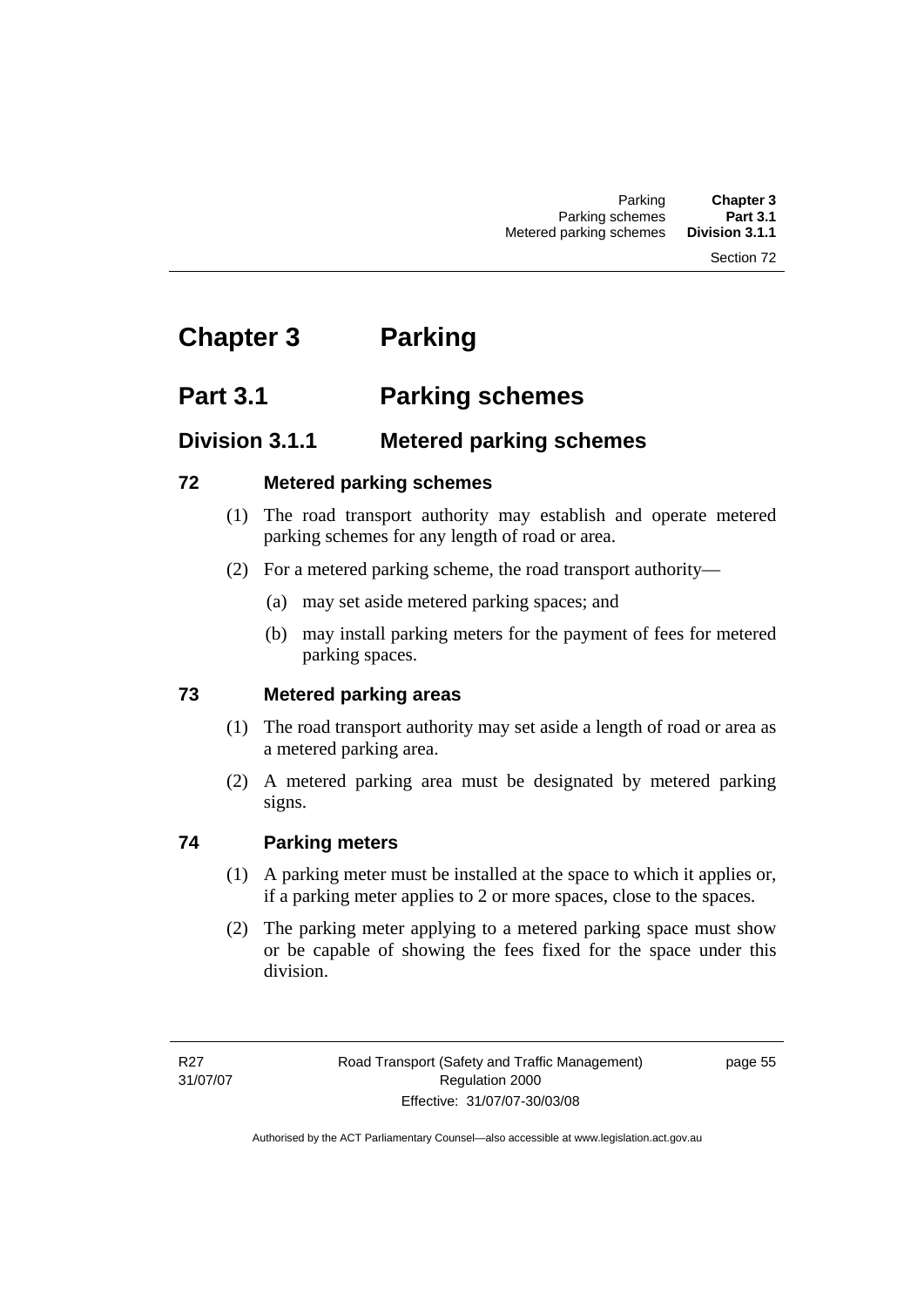| Chapter 3       | Parking                |
|-----------------|------------------------|
| <b>Part 3.1</b> | Parking schemes        |
| Division 3.1.2  | Ticket parking schemes |
| Section 75      |                        |

- (3) A parking meter must clearly show, or be capable of clearly showing, whether the relevant parking fee for the parking of a vehicle in the metered parking space or spaces to which it applies has been paid.
- (4) A multi-space parking meter must also identify each metered parking space by its number.

#### **75 Metered parking spaces**

- (1) A metered parking space must be designated by a road marking.
- (2) For a metered parking space to which a multi-space parking meter applies, the number for the space and an arrow indicating the direction of the meter must be marked in or adjacent to the space.

# **Division 3.1.2 Ticket parking schemes**

*Note* The Australian Road Rules, r 207 (2) provides that a driver who parks in a ticket parking area must pay the fee and obey the instructions on the ticket. See also s 16.

#### **75A Parking authorities**

- (1) A person may apply to the road transport authority to be a parking authority for a stated area.
- (2) The road transport authority may, in writing, declare the person to be a parking authority for a stated area (the *area of operations*).
	- *Note* The power to make the declaration includes the power to amend or repeal it (see Legislation Act, s 46).
- (3) The declaration is a disallowable instrument.
	- *Note* A disallowable instrument must be notified, and presented to the Legislative Assembly, under the Legislation Act.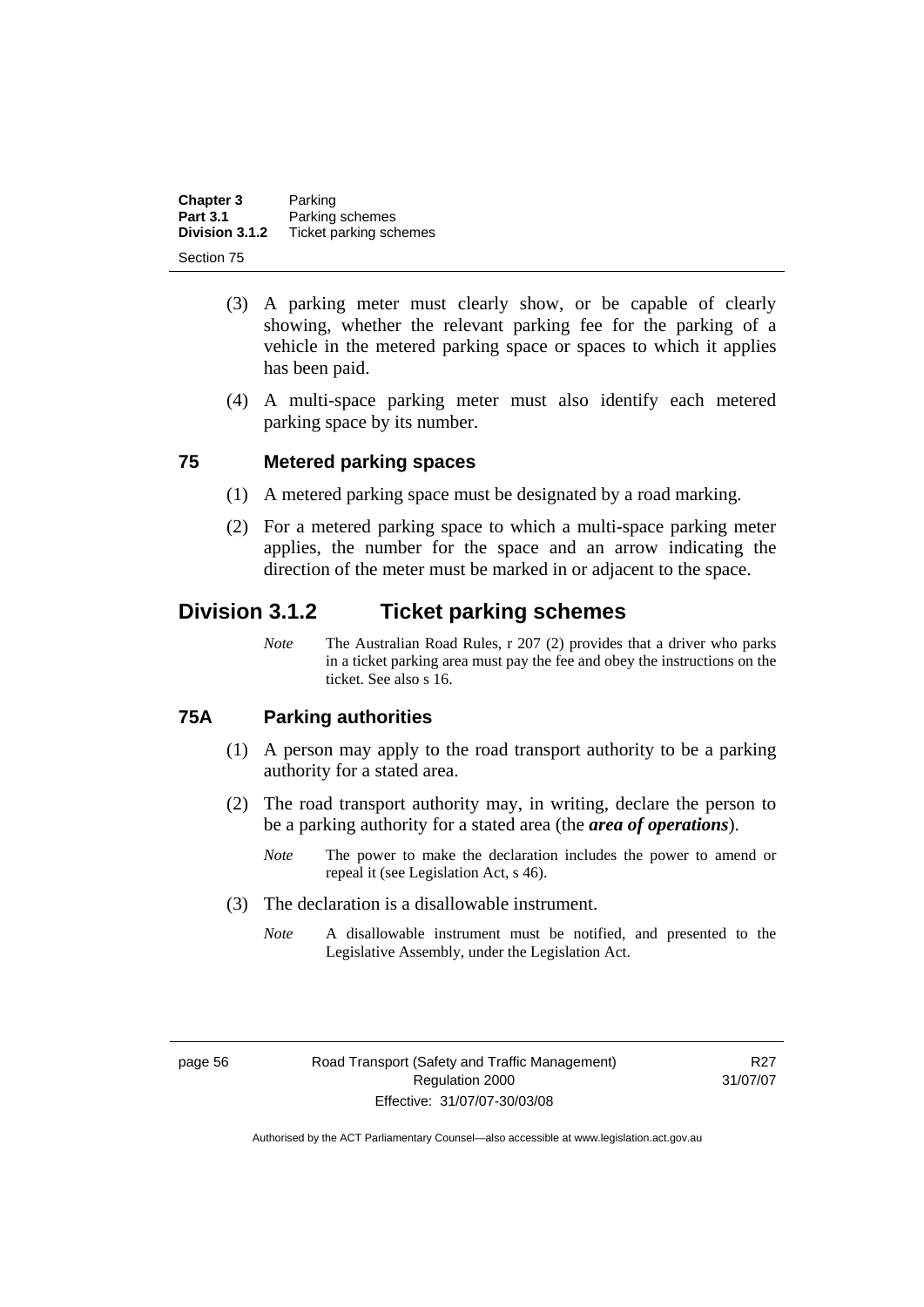#### **75B Parking authority guidelines**

- (1) The road transport authority must establish written guidelines for section 76A (the *parking authority guidelines*).
- (2) The parking authority guidelines are a disallowable instrument.

- (3) A parking authority is not entitled to provide, or charge for, parking in a ticket parking area if the parking authority does not comply with the parking authority guidelines.
- (4) A parking authority is taken to comply with the parking authority guidelines until the contrary is proved.

#### **76 Ticket parking schemes—road transport authority**

- (1) The road transport authority may establish and operate a ticket parking scheme for any length of road or area.
- (2) For a ticket parking scheme, the road transport authority—
	- (a) may set aside a length of road or area as a ticket parking area; and
	- (b) may adopt the ways of, and schemes for, payment of the fees the authority considers appropriate; and
	- (c) may install pay parking devices.

#### **76A Ticket parking schemes—parking authorities**

- (1) A parking authority may, in accordance with the parking authority guidelines, establish and operate a ticket parking scheme for any length of road or area within its area of operations.
- (2) For a ticket parking scheme, the parking authority may, in accordance with the parking authority guidelines—

*Note* A disallowable instrument must be notified, and presented to the Legislative Assembly, under the Legislation Act.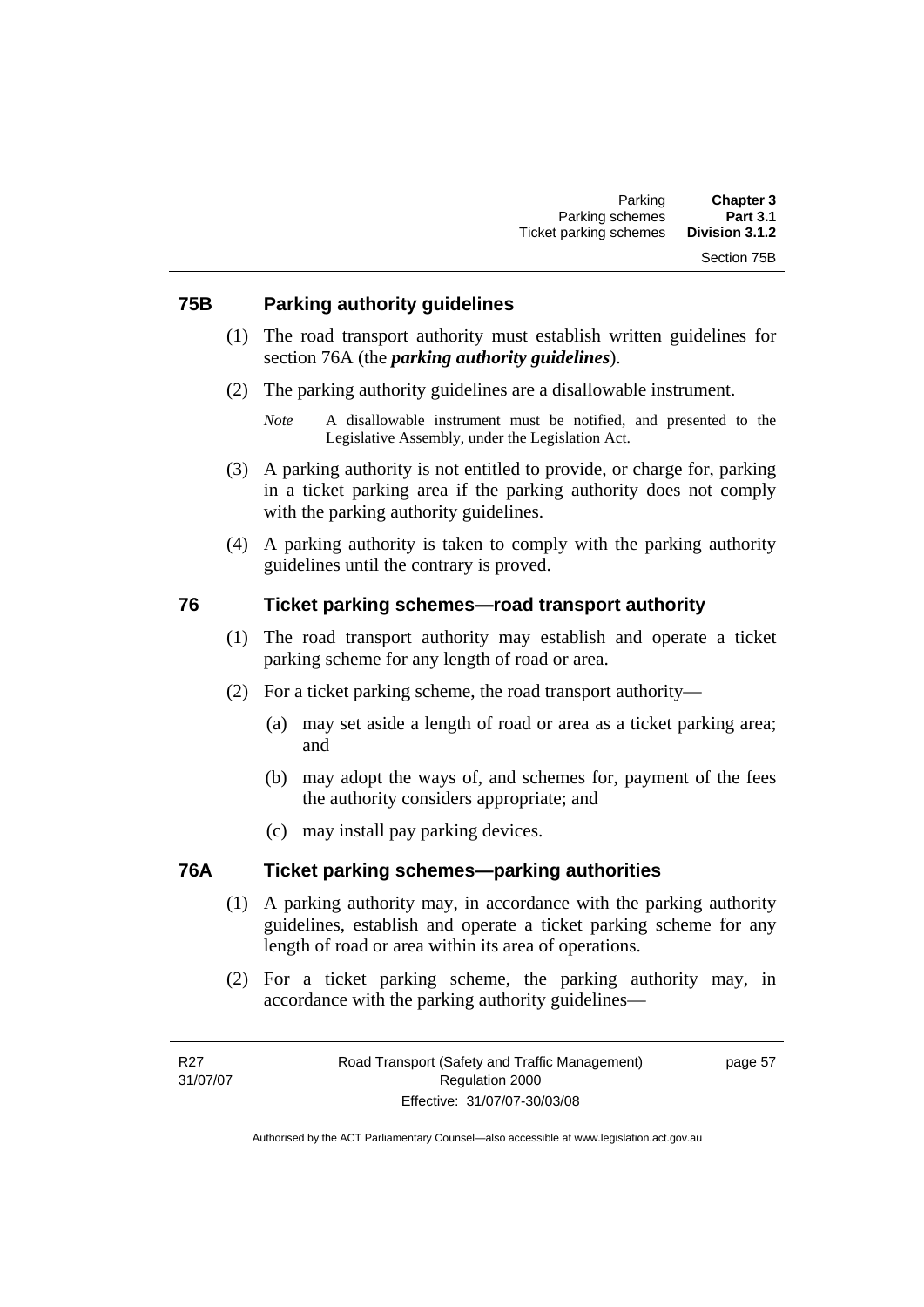| <b>Chapter 3</b> | Parking                |
|------------------|------------------------|
| <b>Part 3.1</b>  | Parking schemes        |
| Division 3.1.2   | Ticket parking schemes |
| Section 77       |                        |

- (a) set aside a length of road or area within its area of operations as a ticket parking area; and
- (b) fix fees for the parking of vehicles in the area; and
- (c) adopt the ways of, and schemes for, payment of the fees the authority considers appropriate; and
- (d) install pay parking devices.
- *Note* Section 75A provides for the road transport authority to declare parking authorities and s 75B provides for parking authority guidelines.

#### **77 Ticket parking areas**

- (1) A ticket parking area must be designated by ticket parking signs.
- (2) A ticket parking area is taken to include only such lengths of road and areas to which ticket parking signs apply as are lawfully available, apart from this division, for the parking of vehicles.

#### **78 Ticket parking spaces**

A ticket parking area may be divided into ticket parking spaces, of a size suitable for parking a single vehicle, by a road marking.

#### **79 Ticket machines**

The ticket machine for a ticket parking area must show or be capable of showing the fees fixed for the area under this division.

#### **80 Parking tickets**

- (1) The following information must be printed on a parking ticket:
	- (a) the expiry date (expressed as the day of the month, the month and the year);
	- (b) the expiry time (expressed in hours and minutes);
	- (c) the name of the authority issuing the ticket;

page 58 Road Transport (Safety and Traffic Management) Regulation 2000 Effective: 31/07/07-30/03/08 R27 31/07/07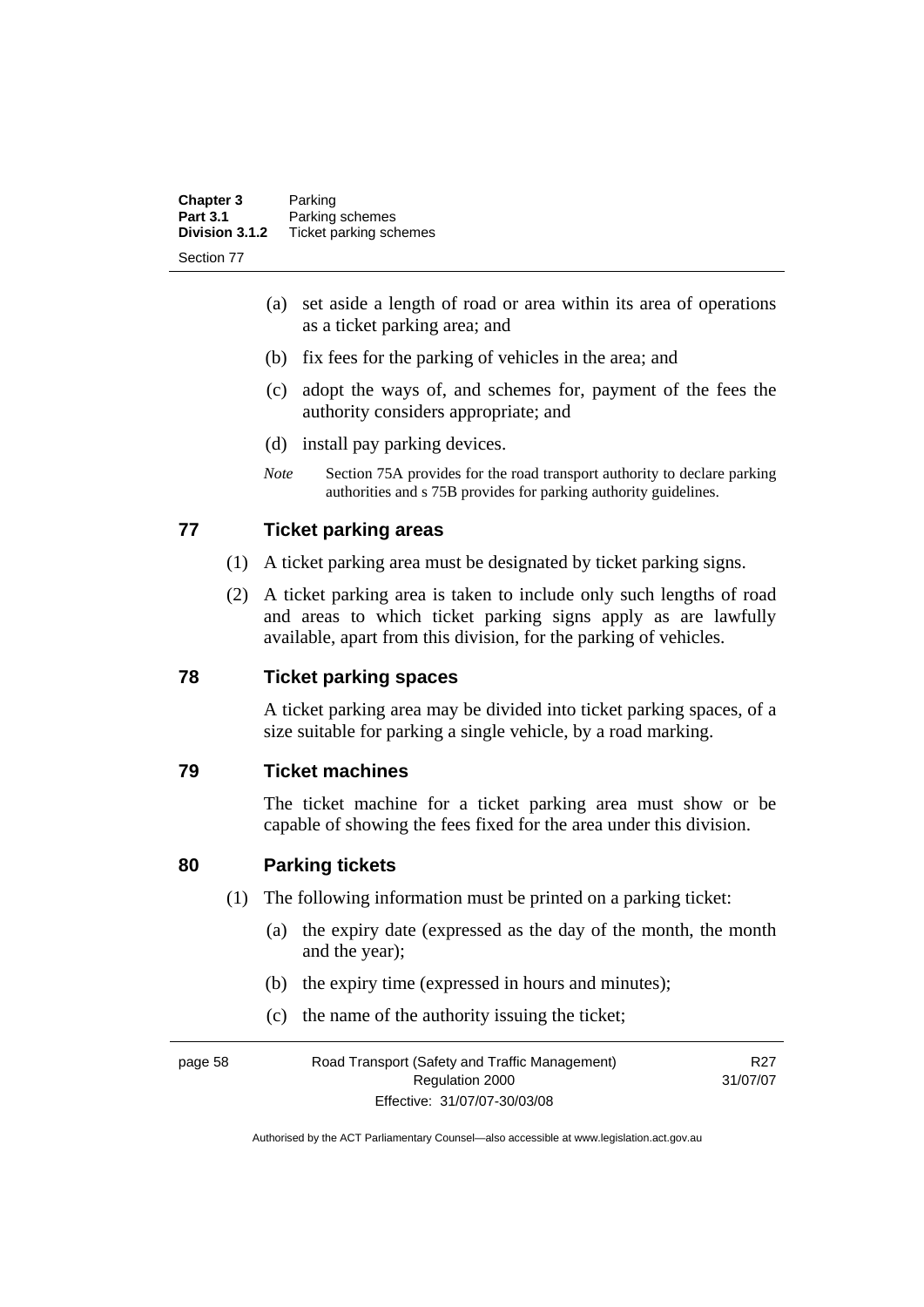- (d) an indication of the ticket parking area where or for which the ticket is issued;
- (e) the fee paid for the issue of the ticket or, for a prepaid ticket, the daily value of the ticket;
- (f) a serial number;
- (g) instructions for use of the ticket.

#### **Examples for par (d)**

- 1 a code for the ticket parking area where the ticket is issued
- 2 the number of the parking ticket machine which issued the ticket
- 3 for a prepaid parking ticket—the daily value of the ticket or the area where the ticket may be used
- *Note* An example is part of the regulation, is not exhaustive and may extend, but does not limit, the meaning of the provision in which it appears (see Legislation Act, s 126 and s 132).
- (2) A parking ticket must be legible and of a size and design that enables it to be easily displayed in or on a vehicle.

### **81 Duration of parking tickets**

A parking ticket takes effect when it is issued and expires at the expiry time stated on the ticket.

# **Division 3.1.3 Heavy vehicle parking**

#### **82 Definitions—div 3.1.3**

In this division:

*code of practice* means the code of practice approved under section 89, as in force from time to time.

*exemption* means an exemption given under section 92 (Decision on application for exemption).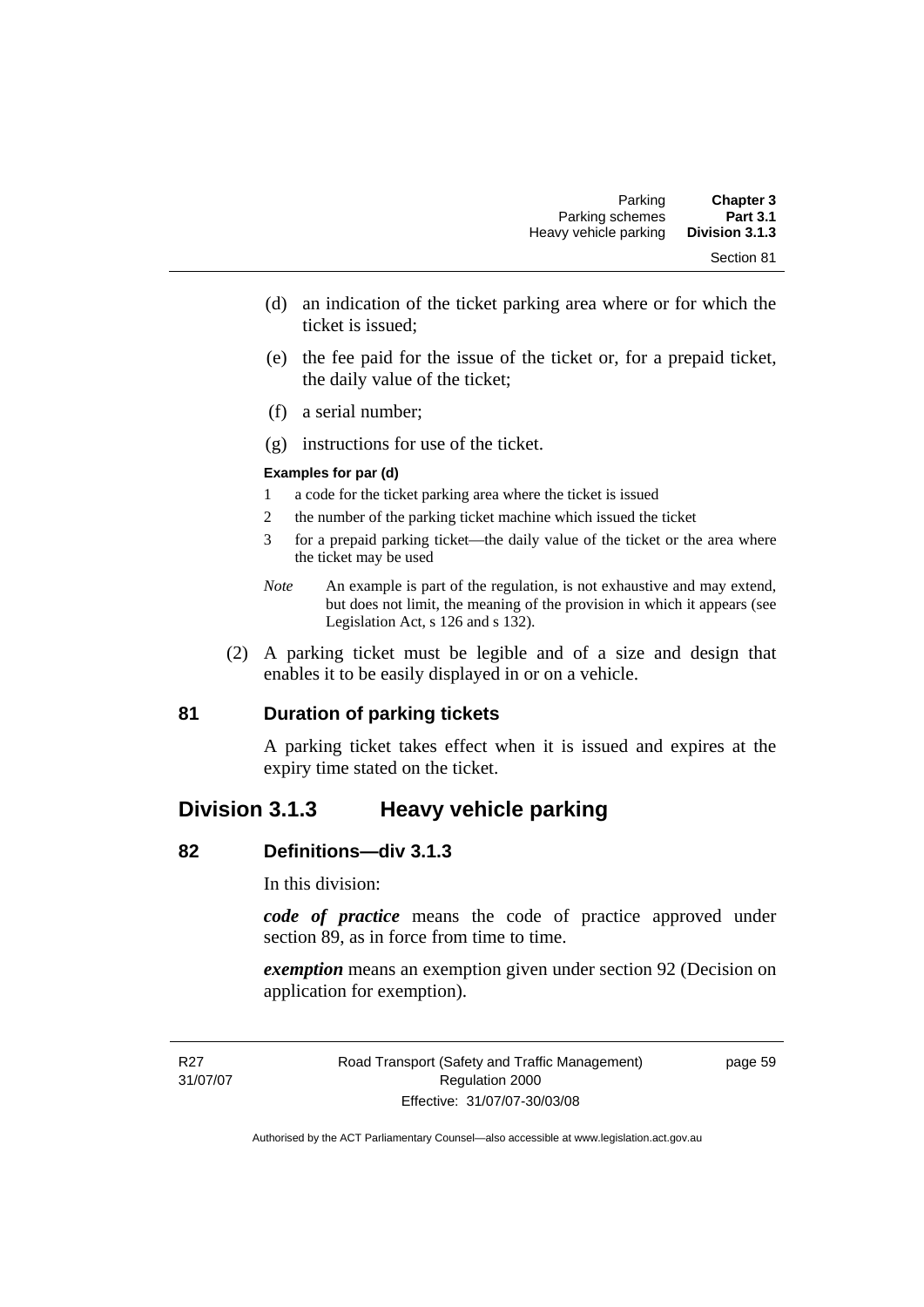**Chapter 3** Parking<br>**Part 3.1** Parking **Part 3.1 Parking schemes**<br>**Division 3.1.3 Heavy vehicle pay Division 3.1.3** Heavy vehicle parking

Section 83

*existing operator* means the holder of an existing operator's certificate.

*existing operator's certificate* means an existing operator's certificate issued under the *Motor Traffic Act 1936,* section 150R that was in force immediately before the commencement of this section and has not been cancelled under this division.

*heavy vehicle* means a vehicle, whether loaded or unloaded, that is longer than 7.5m, has a GVM over 4.5t, and is used for commercial purposes.

*land adjoining residential land*—see section 83.

*residential land* means land leased for residential purposes.

*stock truck* means a vehicle that has a GVM over 4.5t and is built or used to transport livestock.

#### **83 References in div 3.1.3 to land adjoining residential land**

A reference in this division to *land adjoining residential land* includes a reference to land that would, apart from an intervening road, adjoin that land.

#### **84 Vehicle parked partly on residential land**

For this division, a vehicle that is parked partly on residential land, and partly on adjoining land that is not residential land, is taken not to be parked on residential land.

#### **85 Parking of certain vehicles on residential land prohibited**

- (1) This section applies to a vehicle, whether loaded or unloaded, that is—
	- (a) a stock truck; or

R<sub>27</sub> 31/07/07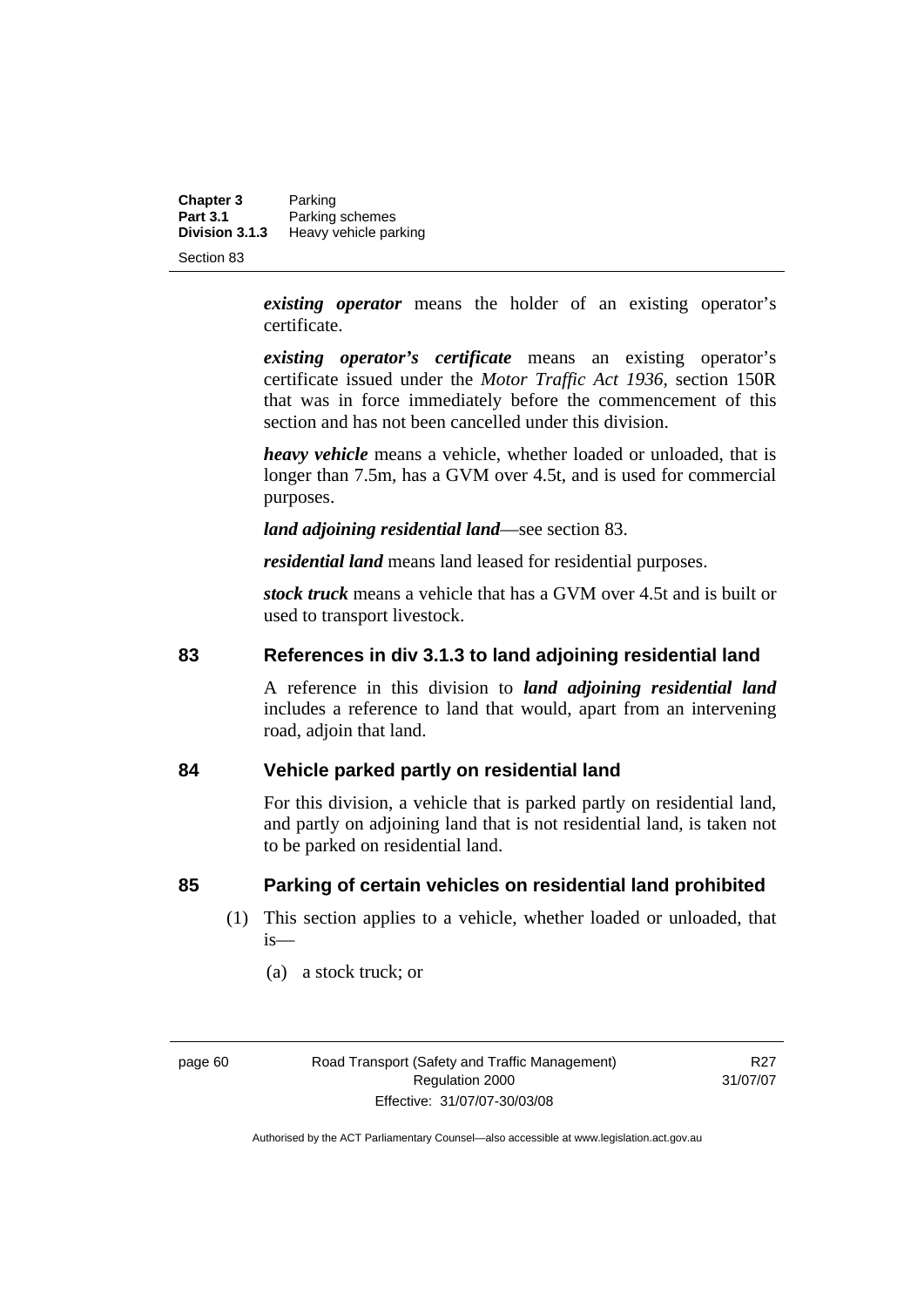- (b) a semitrailer with the load space permanently enclosed by rigid construction or with sides enclosed by nonrigid material and a rigid roof; or
- (c) higher than 3.6m and used for commercial purposes.
- (2) A person must not park a vehicle to which this section applies on residential land.

- (3) Subsection (2) does not apply to the vehicle—
	- $(a)$  if—
		- (i) the parking of the vehicle on the land is reasonably necessary to avoid a contravention of another provision of this regulation or another territory law; or
		- (ii) the vehicle is parked on the land to drop off, or pick up, people or goods or in the course of providing services; and
	- (b) the vehicle is not parked on the land for longer than is reasonable.

### **86 Parking of certain vehicles on land adjoining residential land prohibited**

- (1) This section applies to—
	- (a) a vehicle or combination, whether loaded or unloaded, that is longer than 7.5m; and
	- (b) a vehicle, whether loaded or unloaded, with a GVM over 4.5t.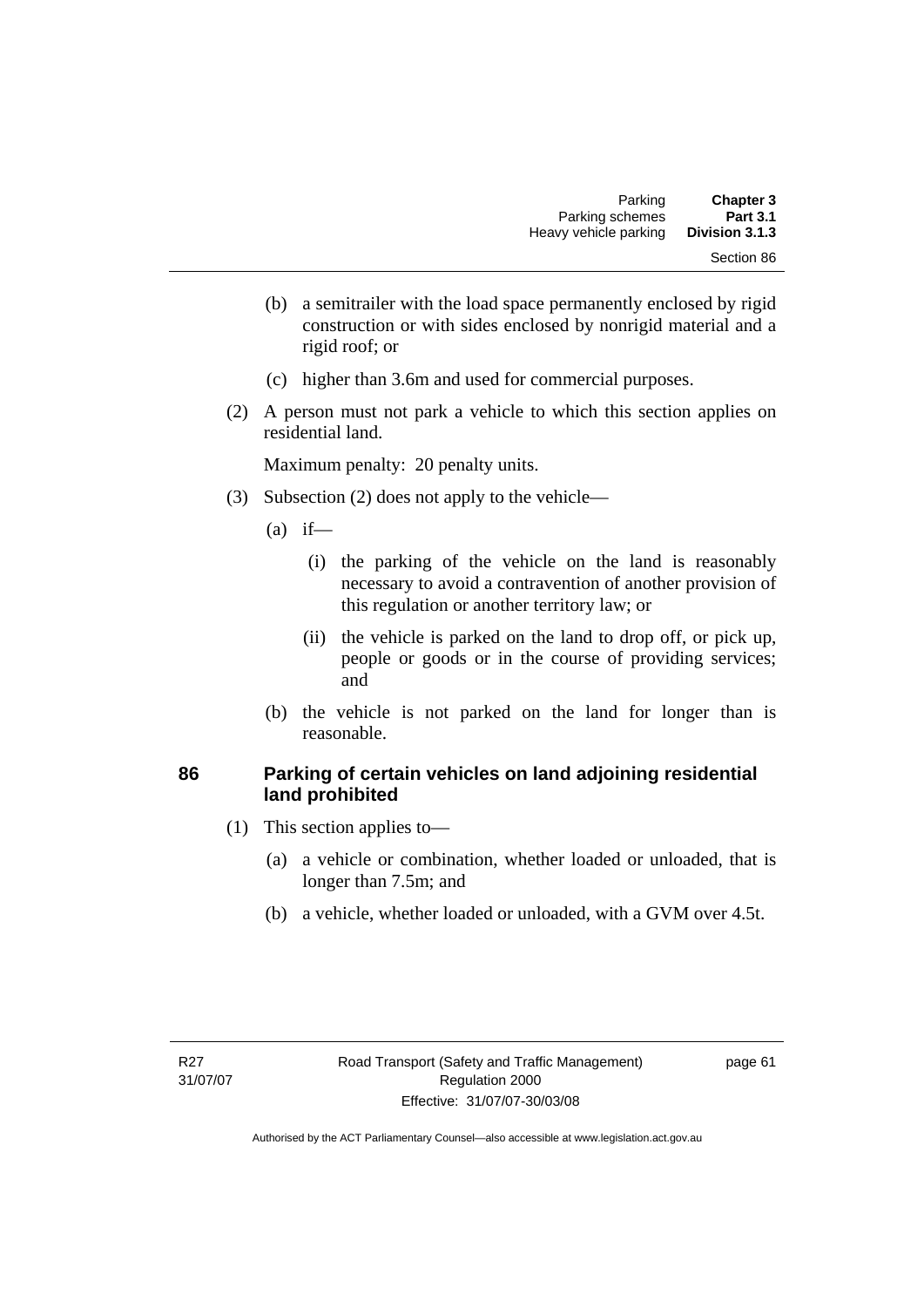| <b>Chapter 3</b><br><b>Part 3.1</b> | Parking<br>Parking schemes |
|-------------------------------------|----------------------------|
| Division 3.1.3                      | Heavy vehicle parking      |
| Section 87                          |                            |

 (2) A person must not park a vehicle or combination to which this section applies on land adjoining residential land for more than 1 hour.

Maximum penalty: 20 penalty units.

- (3) Subsection (2) does not apply to the vehicle or combination—
	- $(a)$  if—
		- (i) the parking of the vehicle on the land is reasonably necessary to avoid a contravention of another provision of this regulation or another territory law; or
		- (ii) the vehicle is parked on the land to drop off, or pick up, people or goods or in the course of providing services; and
	- (b) the vehicle is not parked on the land for longer than is reasonable.
- (4) Subsection (2) also does not apply to the vehicle or combination if the land where it is parked is residential land or land leased for commercial purposes.

#### **87 Parking of certain commercial vehicles on land with multi-unit developments**

- (1) This section applies to a vehicle, whether loaded or unloaded, that is used for commercial purposes and is longer than 6m, higher than 2.6m or has a GVM over 3.75t.
- (2) A person must not park a vehicle to which this section applies on residential land with a multi-unit development.

Maximum penalty: 20 penalty units.

R27 31/07/07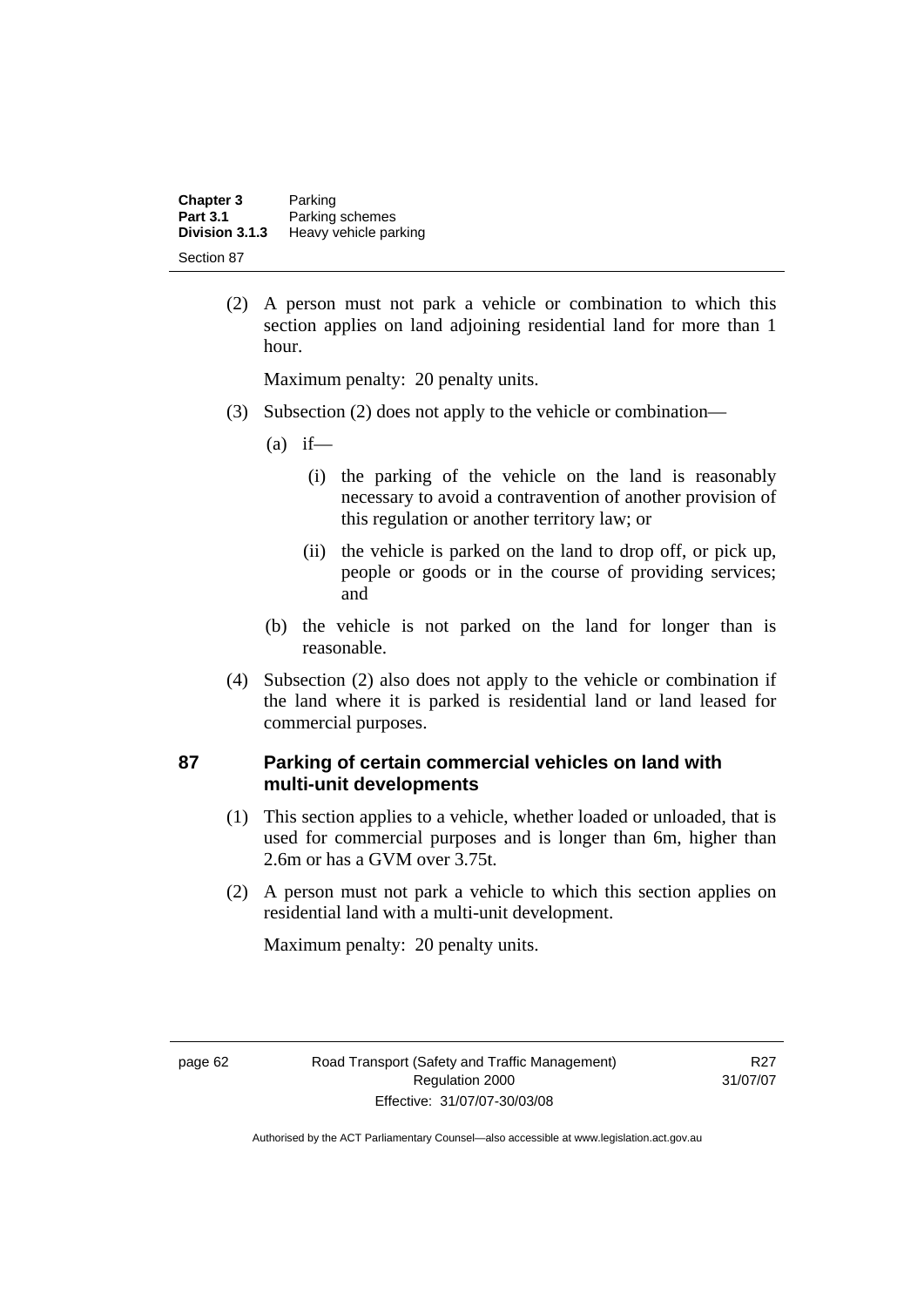(3) Subsection (2) does not apply to the vehicle or combination—

 $(a)$  if—

- (i) the parking of the vehicle on the land is reasonably necessary to avoid a contravention of another provision of this regulation or another territory law; or
- (ii) the vehicle is parked on the land to drop off, or pick up, people or goods or in the course of providing services; and
- (b) the vehicle is not parked on the land for longer than is reasonable.
- (4) In this section:

*multi-unit development*—see the territory plan, appendix 6 in force on 1 January 1997.

# **88 Daily infringement**

A person commits an offence against section 85 (Parking of certain vehicles on residential land prohibited), section 86 (Parking of certain vehicles on land adjoining residential land prohibited) or section 87 (Parking of certain commercial vehicles on land with multi-unit developments) in relation to each day when the person contravenes that section, including the day of a conviction for the contravention or any later day.

# **89 Codes of practice**

- (1) The Minister may, in writing, approve a code of practice about the parking of heavy vehicles on residential land.
- (2) Without limiting subsection (1), a code of practice may include provisions in relation to—

page 63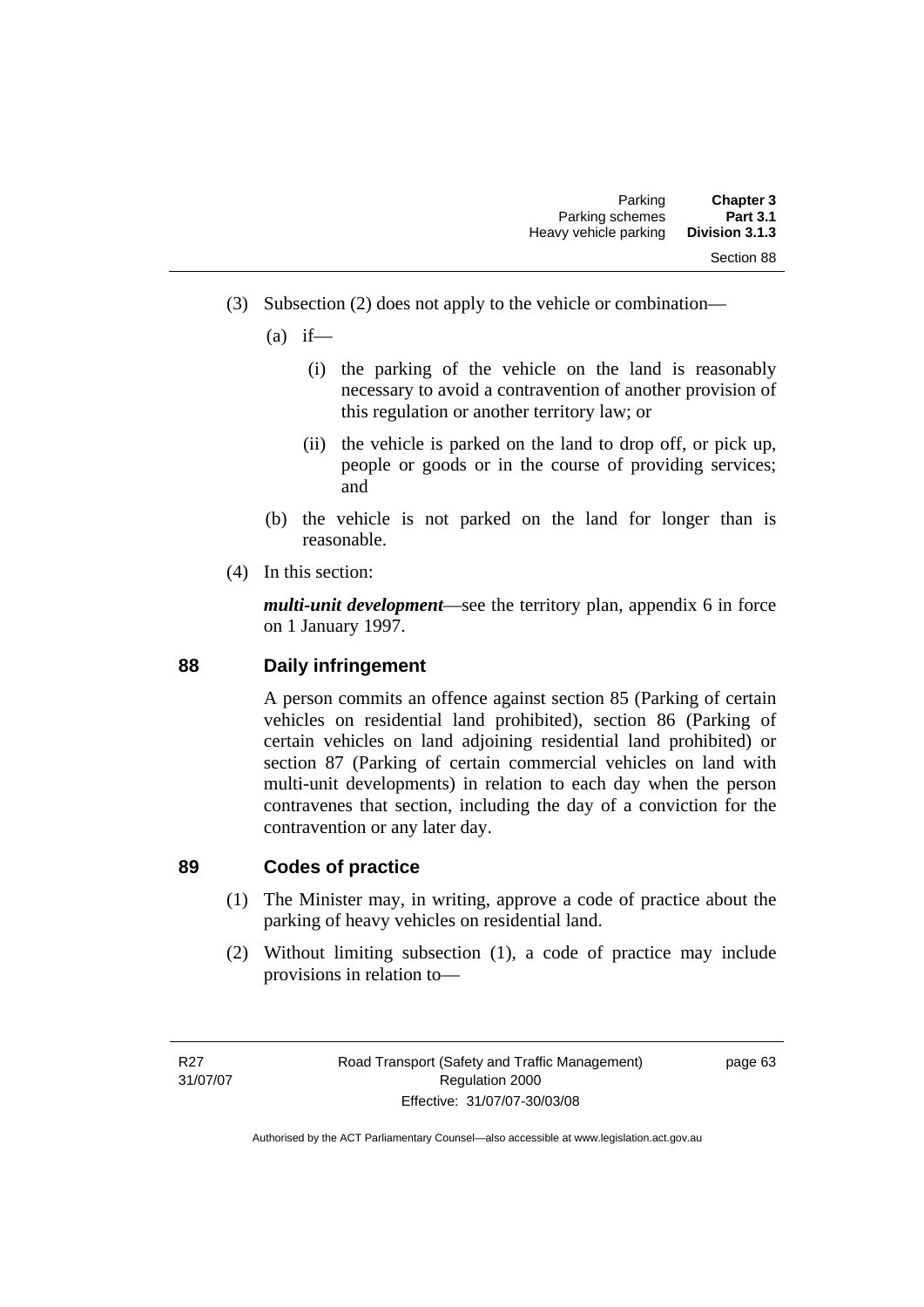| <b>Chapter 3</b> | Parking               |
|------------------|-----------------------|
| <b>Part 3.1</b>  | Parking schemes       |
| Division 3.1.3   | Heavy vehicle parking |
| Section 90       |                       |

- (a) requirements for the parking of heavy vehicles by existing operators; and
- (b) the number of heavy vehicles that may be parked on residential land at any time; and
- (c) the operation of heavy vehicles while on residential land.
- (3) A code of practice is a disallowable instrument.
	- *Note* A disallowable instrument must be notified, and presented to the Legislative Assembly, under the Legislation Act.

# **90 Notice of codes of practice etc**

- (1) The road transport authority must publish notice of the approval of each code of practice in a newspaper published and circulating in the ACT.
- (2) The notice must—
	- (a) be published on or before the day when the code of practice commences; and
	- (b) state when the code of practice commences; and
	- (c) contain a statement to the effect that—
		- (i) the code of practice can be inspected at a stated office or offices of the road transport authority during office hours; and
		- (ii) the code of practice is subject to disallowance by the Legislative Assembly under the Legislation Act.

R27 31/07/07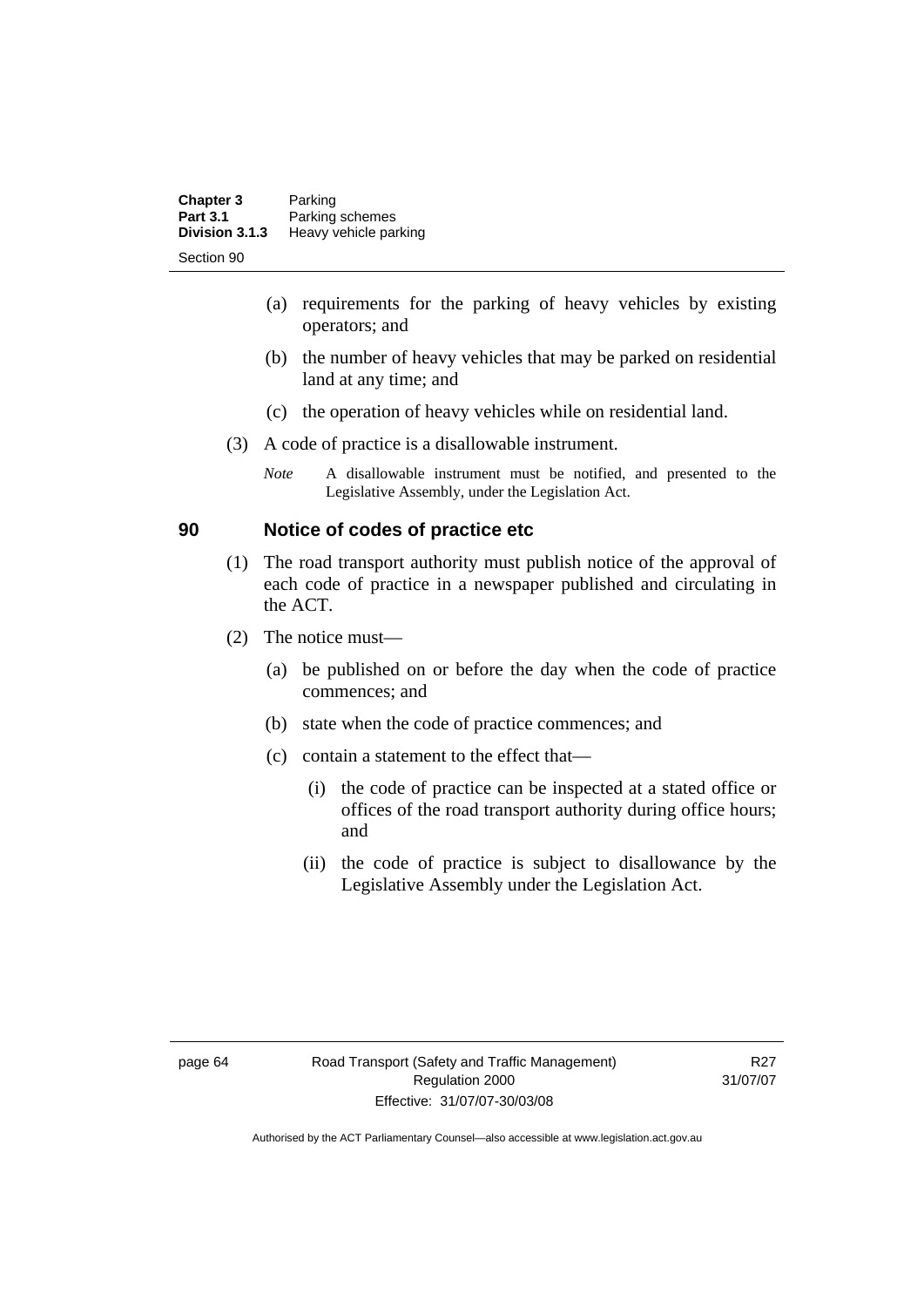### Section 91

# **91 Application for exemption**

- (1) A person who is the holder of an existing operator's certificate may apply to the road transport authority for an exemption from all provisions or stated provisions of the code of practice in relation to stated land of which the person is the occupier.
- (2) The applicant must give the applicant's existing operator's certificate to the road transport authority with the application.

### **92 Decision on application for exemption**

- (1) If the road transport authority receives an application for an exemption, the authority must—
	- (a) give the exemption for the period stated in the exemption; or
	- (b) give the exemption for the period, and subject to the conditions, stated in the exemption; or
	- (c) refuse to give the exemption.
- (2) Before making a decision on the application, the road transport authority must give notice of the application to—
	- (a) if land adjoining the land to which the application relates is occupied—the occupier and, if the occupier is not the lessee, the lessee of each parcel of adjoining land that is occupied; or
	- (b) if land adjoining the land to which the application relates is unoccupied—the lessee of each parcel of adjoining land that is unoccupied.
- (3) A notice under subsection (2) must—
	- (a) contain a description of the provisions of the code of practice from which exemption is sought; and

page 65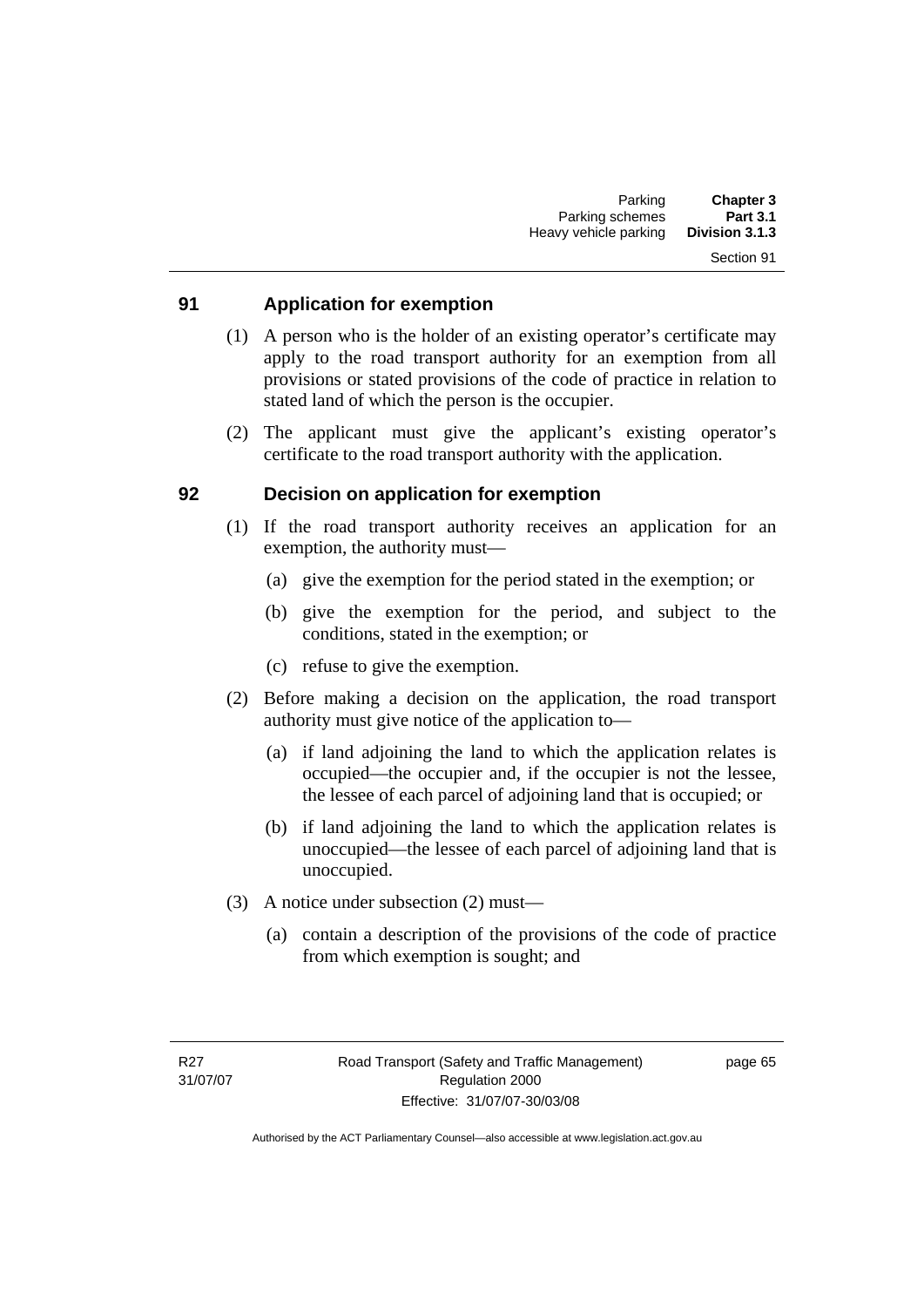| <b>Chapter 3</b> | Parking               |
|------------------|-----------------------|
| <b>Part 3.1</b>  | Parking schemes       |
| Division 3.1.3   | Heavy vehicle parking |
| Section 92       |                       |

- (b) invite the occupier or lessee to make submissions to the road transport authority, within 28 days after receiving the notice, why the exemption sought should not be given; and
- (c) contain a statement to the effect that, if a submission is not received by the road transport authority within that 28 days, the authority may give the exemption.
- (4) Without limiting how a notice under subsection (2) (a) may be given to the occupier or lessee of a parcel of land, the notice may be given by letter addressed to the occupier or lessee and sent by prepaid post to the address of the parcel.
- (5) In deciding whether to give the exemption, what period the exemption should be given for and what conditions the exemption should be subject to, the road transport authority must—
	- (a) take into account any submissions made under subsection (3); and
	- (b) have regard to whether and, if so, the extent to which, an occupier or lessee of adjoining land would be adversely affected by the decision.
- (6) For subsection (5) (b), in deciding whether an occupier or lessee of adjoining land would be adversely affected, the road transport authority must take into account—
	- (a) the period for which, and the provisions of the code of practice from which, exemption is sought; and
	- (b) the likely safety, noise and visual consequences of giving the exemption; and

R27 31/07/07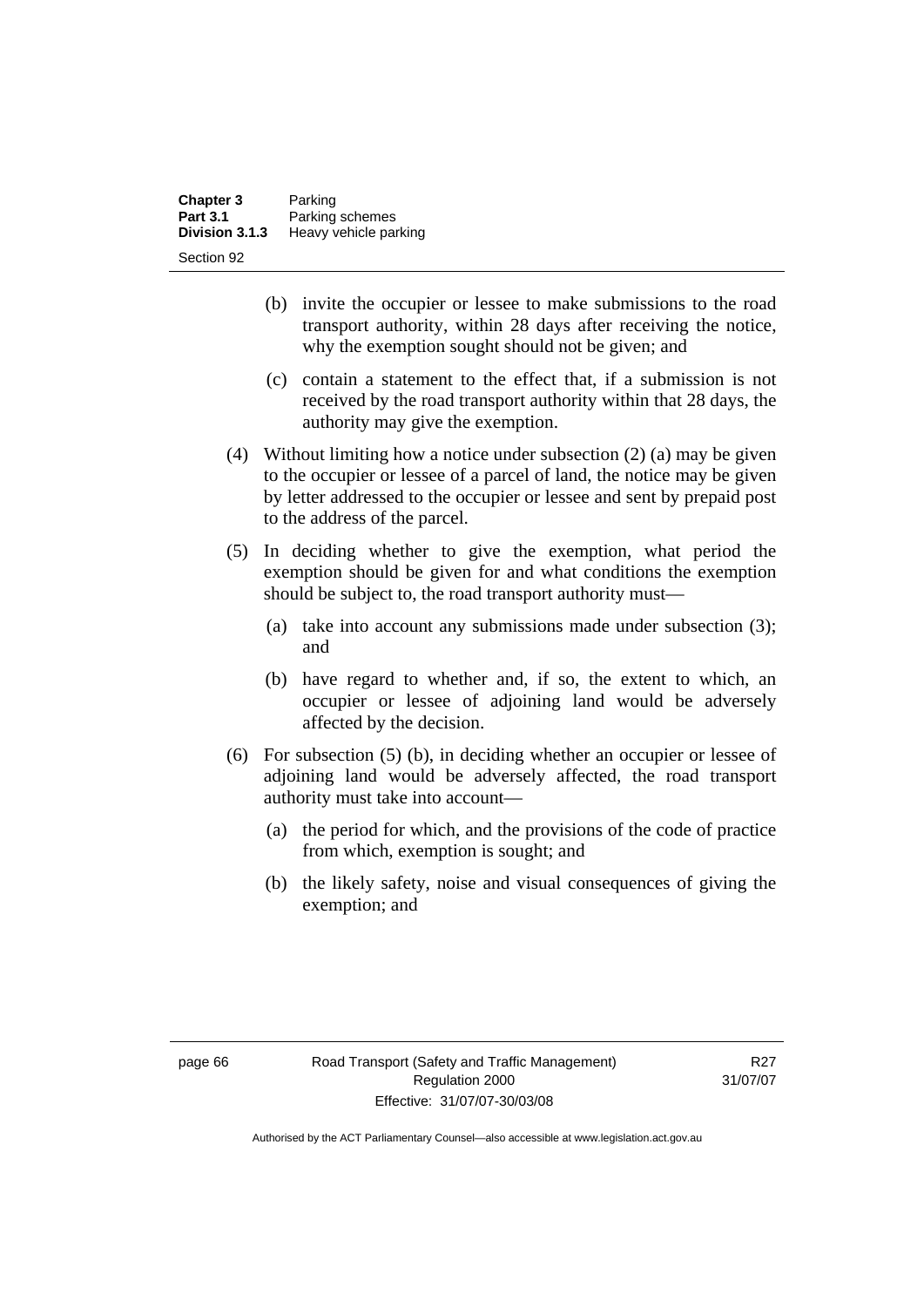- (c) any action taken by the applicant to reduce the safety, noise or visual impact on occupiers of adjoining land, including, for example, any landscaping, parking spaces, fencing, noise barriers and garaging arrangements on land occupied by the applicant.
- *Note* An example is part of the regulation, is not exhaustive and may extend, but does not limit, the meaning of the provision in which it appears (see Legislation Act, s 126 and s 132).
- (7) The road transport authority must not give the exemption if the authority believes on reasonable grounds that the applicant—
	- (a) has failed to comply with section 95 (Additional information by applicant); or
	- (b) made a statement that was false or misleading in a material particular in or in relation to the application.
- (8) If an exemption is given subject to conditions, the exemption applies only if all the conditions of the exemption are being complied with.

# **93 Endorsement of certificates**

- (1) If the road transport authority gives an exemption to the holder of an existing operator's certificate, the authority must endorse the certificate with the exemption.
- (2) The endorsement—
	- (a) must state—
		- (i) each provision of the code of practice from the holder is exempt; and
		- (ii) whether or not the exemption is subject to conditions; and
		- (iii) the vehicle or vehicles to which the exemption applies; and

page 67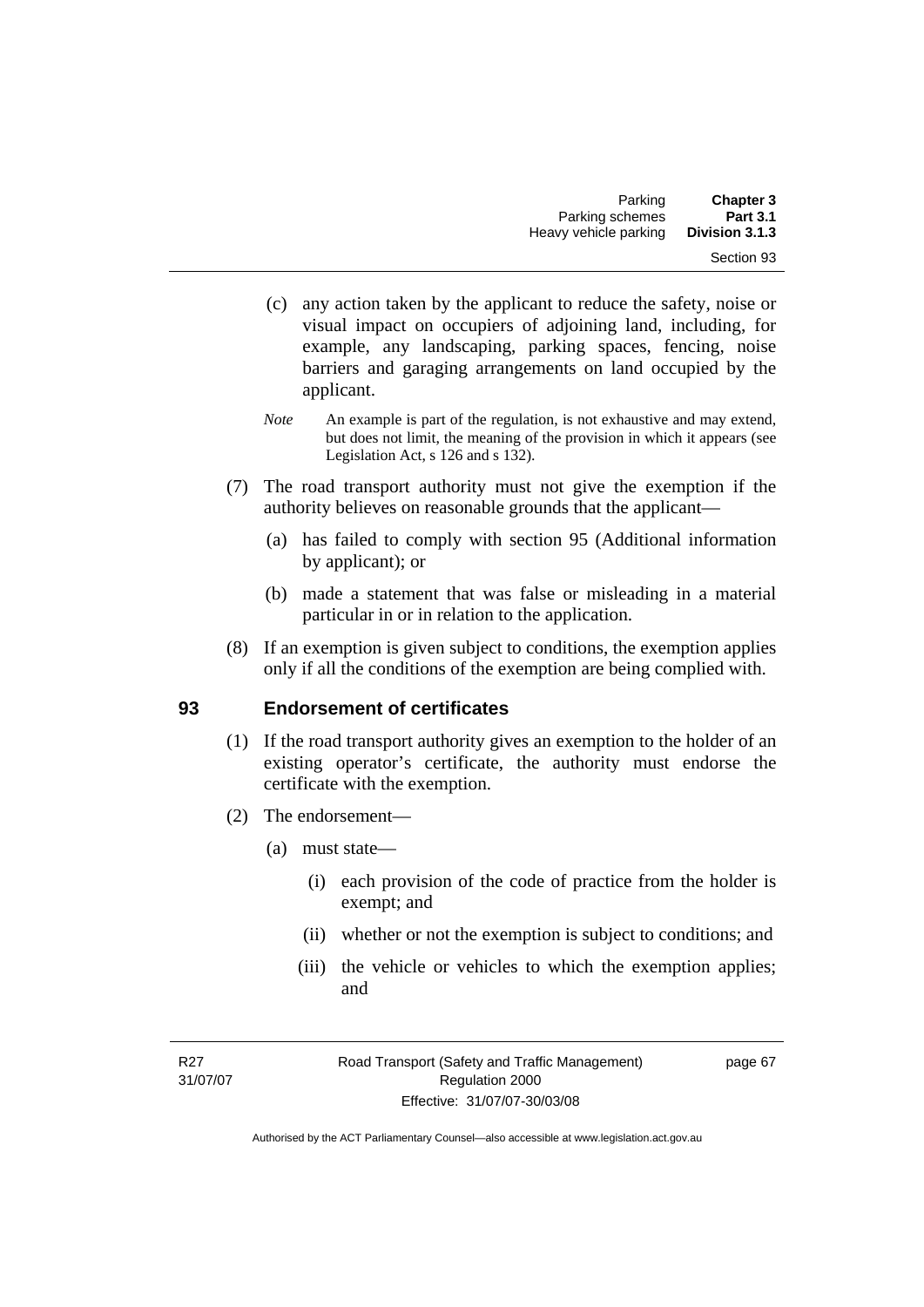| <b>Chapter 3</b> | Parking               |
|------------------|-----------------------|
| <b>Part 3.1</b>  | Parking schemes       |
| Division 3.1.3   | Heavy vehicle parking |
| Section 94       |                       |

- (iv) the residential land where the vehicle or vehicles may be parked under the exemption; and
- (v) the period for which the exemption is given; and
- (b) may include other information about the exemption the road transport authority considers appropriate.

### **94 Variation of conditions of exemptions**

- (1) The holder of an exemption may apply to the road transport authority for a stated variation of the conditions to which an exemption is subject.
- (2) If the road transport authority receives an application under subsection (1), the authority must—
	- (a) vary the conditions in the way sought in the application; or
	- (b) refuse to vary the conditions.
- (3) Section 92 (2) to (7) (Decision on application for exemption) applies, with all necessary changes, to an application under this section in the same way as it applies to an application for an exemption.

# **95 Additional information by applicant**

The road transport authority may, by notice given to an applicant for an exemption or variation of conditions to which an exemption is subject, require the applicant to provide any information or documents necessary for the authority to decide the application.

R<sub>27</sub> 31/07/07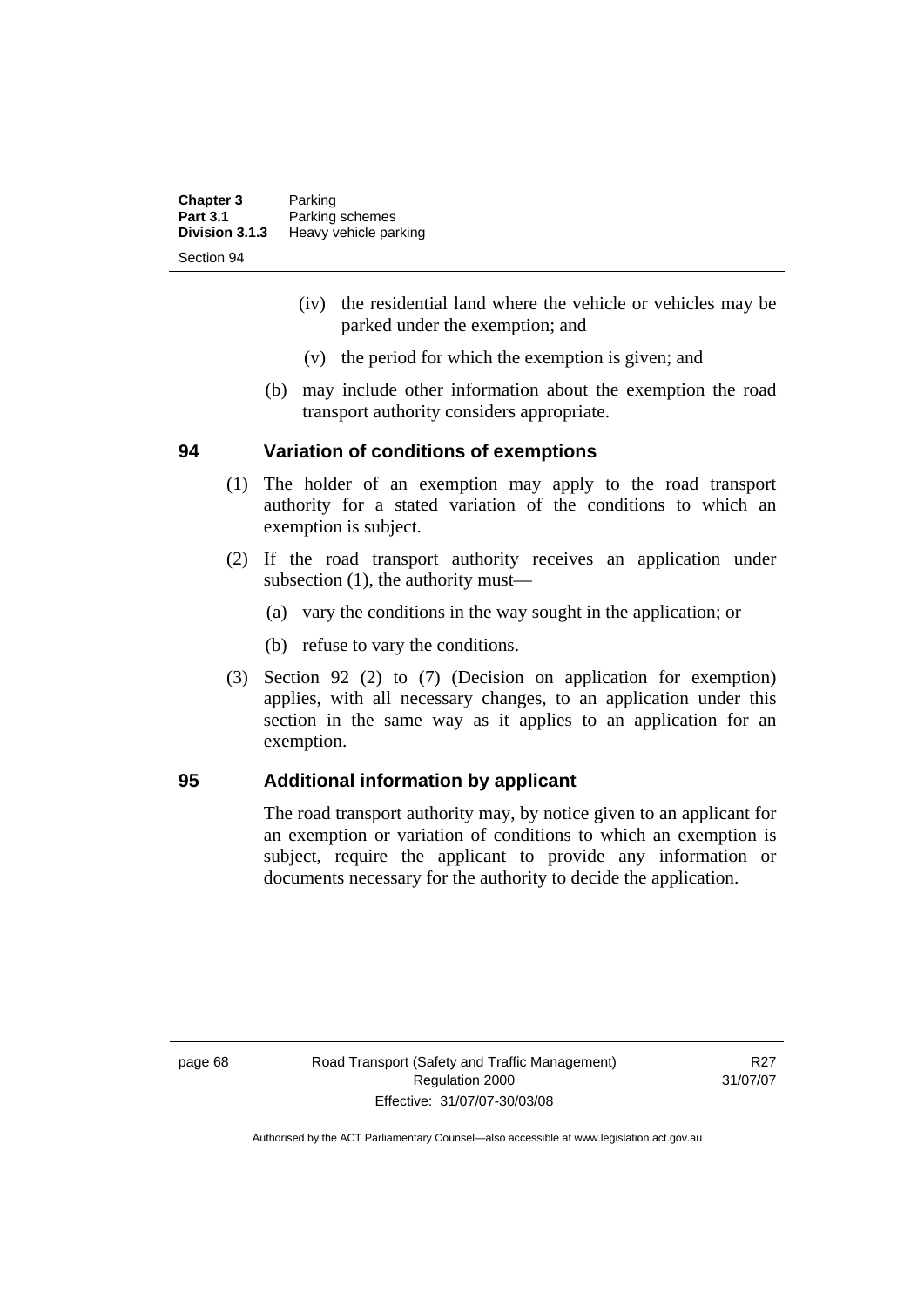# Section 96

### **96 Loss etc of existing operator's certificate**

 (1) If an existing operator's certificate is lost, stolen or destroyed the holder of the certificate must tell the road transport authority, in writing, within 14 days after becoming aware of that fact.

Maximum penalty: 5 penalty units.

 (2) If the road transport authority is satisfied that an existing operator's certificate has been lost, stolen or destroyed, the road transport authority must, on application by the holder of the certificate, give the holder a replacement certificate.

### **97 Cancellation of existing operator's certificate etc**

- (1) If the road transport authority has reasonable grounds for believing that—
	- (a) an existing operator's certificate was issued; or
	- (b) an exemption was given; or
	- (c) the conditions to which an exemption is subject were varied;

because information given by the holder of the certificate or exemption in or in relation to the application for the certificate, exemption or variation was false, misleading or incomplete in a material particular, the road transport authority must give the holder written notice under this subsection.

*Note* For how documents may be given, see the Legislation Act, pt 19.5.

- (2) The notice must—
	- (a) tell the holder of the road transport authority's belief; and
	- (b) state the grounds for the belief; and

page 69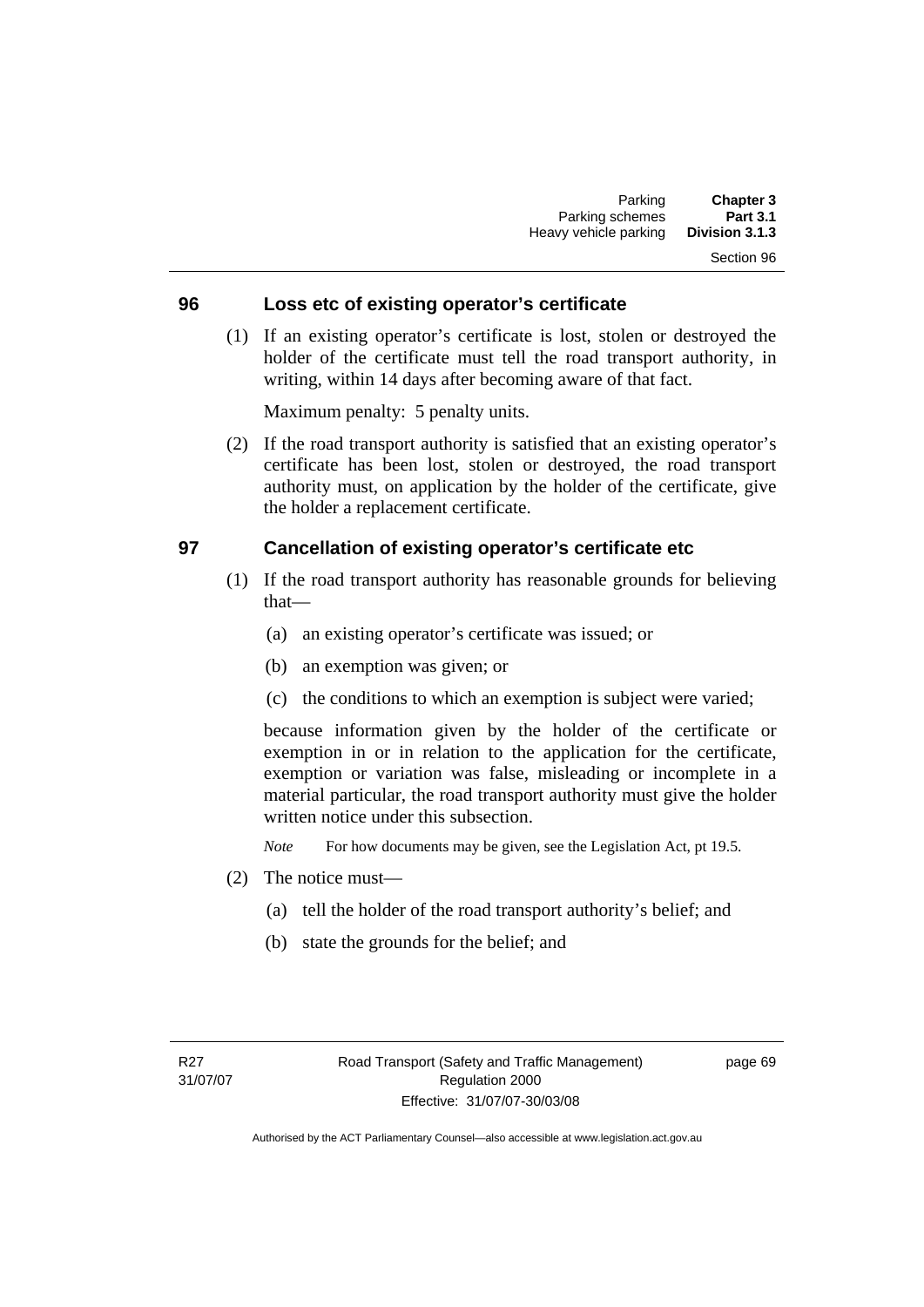| <b>Chapter 3</b> | Parking         |
|------------------|-----------------|
| <b>Part 3.1</b>  | Parking schemes |
| Division 3.1.4   | Miscellaneous   |
| Section 97A      |                 |

- (c) invite the holder to make representations to the authority, within 28 days after the holder receives the notice, why the certificate should not be cancelled, or the exemption or variation revoked.
- (3) If, after considering any representation made by the holder under subsection (2) (c), the road transport authority is satisfied that the authority's belief was correct, the authority must cancel the certificate or revoke the exemption or variation.
- (4) The road transport authority must also cancel an existing operator's certificate or revoke an exemption if the holder of the certificate or exemption asks the authority, in writing, to do so and gives the existing operator's certificate held by the holder to the authority.
- (5) If the road transport authority cancels an existing operator's certificate, or revokes an exemption, under subsection (3), the holder of the certificate or exemption must give his or her existing operator's certificate to the authority within 14 days after being told of the cancellation or revocation by the authority.

Maximum penalty: 20 penalty units.

 (6) If the road transport authority receives an existing operator's certificate under subsection (4) or (5) because an exemption held by the holder of the certificate is to be or is revoked, the authority must return the certificate to the holder after cancelling the endorsement of the exemption on the certificate.

# **Division 3.1.4 Miscellaneous**

# **97A Other powers to provide pay parking**

 (1) This part does not affect any other power of a parking authority to provide for parking on land within its area of operations.

R<sub>27</sub> 31/07/07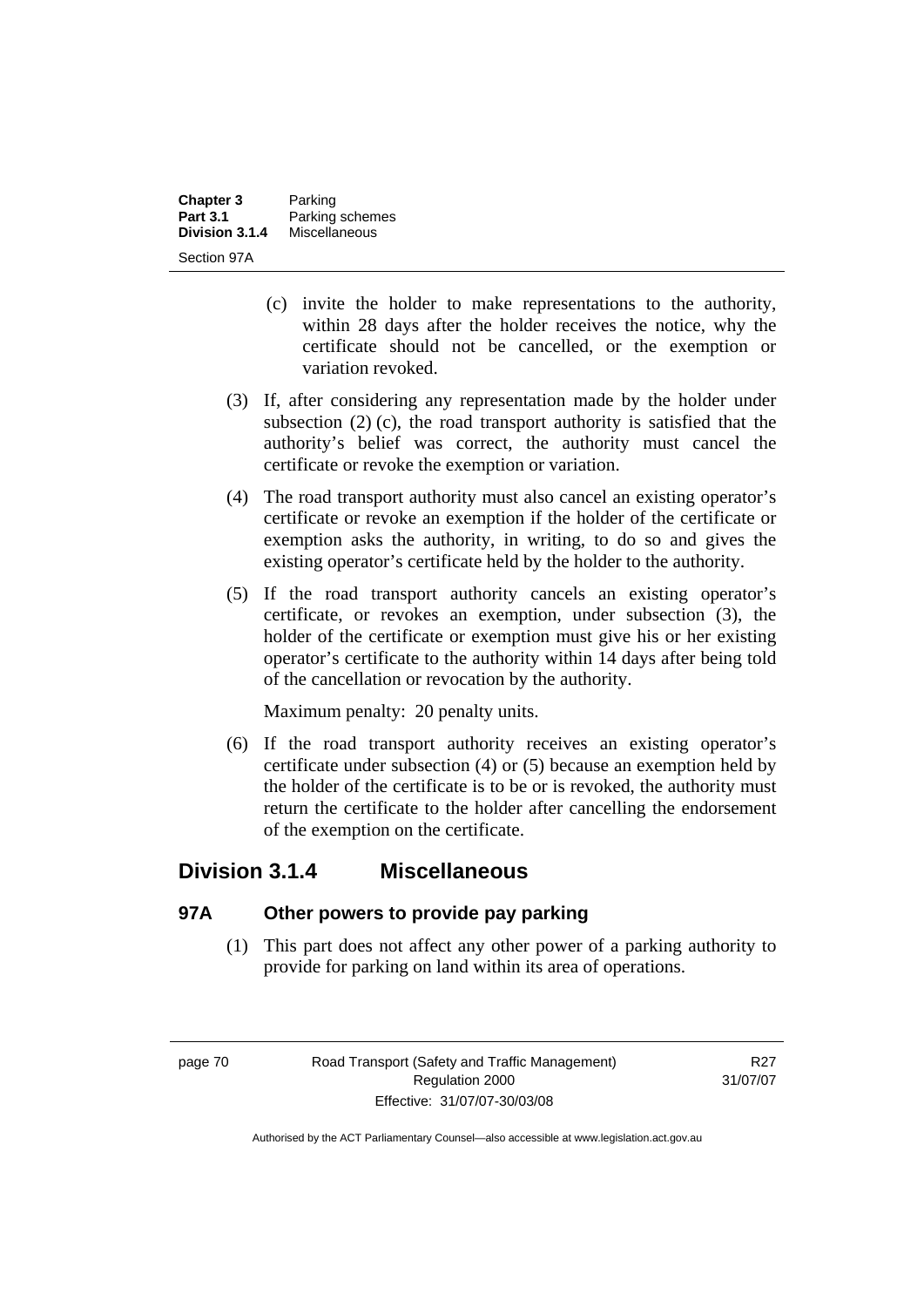- (2) A parking authority may exercise a power under this part in relation to land that it does not own only with the consent of the owner of the land.
- (3) Consent may be given subject to conditions, including conditions about the length and withdrawal of the consent.
- (4) Subject to the conditions of the consent, the consent may be withdrawn only after reasonable notice.
- (5) In this section:

*owner*, of land, includes lessee of land.

# **98 Overlapping schemes**

- (1) This part does not prevent the road transport authority or a parking authority from establishing and operating a pay parking scheme on the same length of road, or in the same area, where it is operating a different pay parking scheme.
- (2) The road transport authority or a parking authority may not recover the fee fixed for the parking of a vehicle in a metered space or ticket parking area if any other applicable parking fee has been paid for parking the vehicle in the space or area.

# **98A Income from ticket parking scheme**

- (1) All fees collected by a parking authority from the operation of a ticket parking scheme belong to the parking authority.
- (2) Any surplus arising from the operation of a ticket parking scheme may be applied at the discretion of the parking authority.

# **98B Costs of ticket parking scheme**

The costs of administering a ticket parking scheme operated by a parking authority under section 76A are to be borne by the parking authority.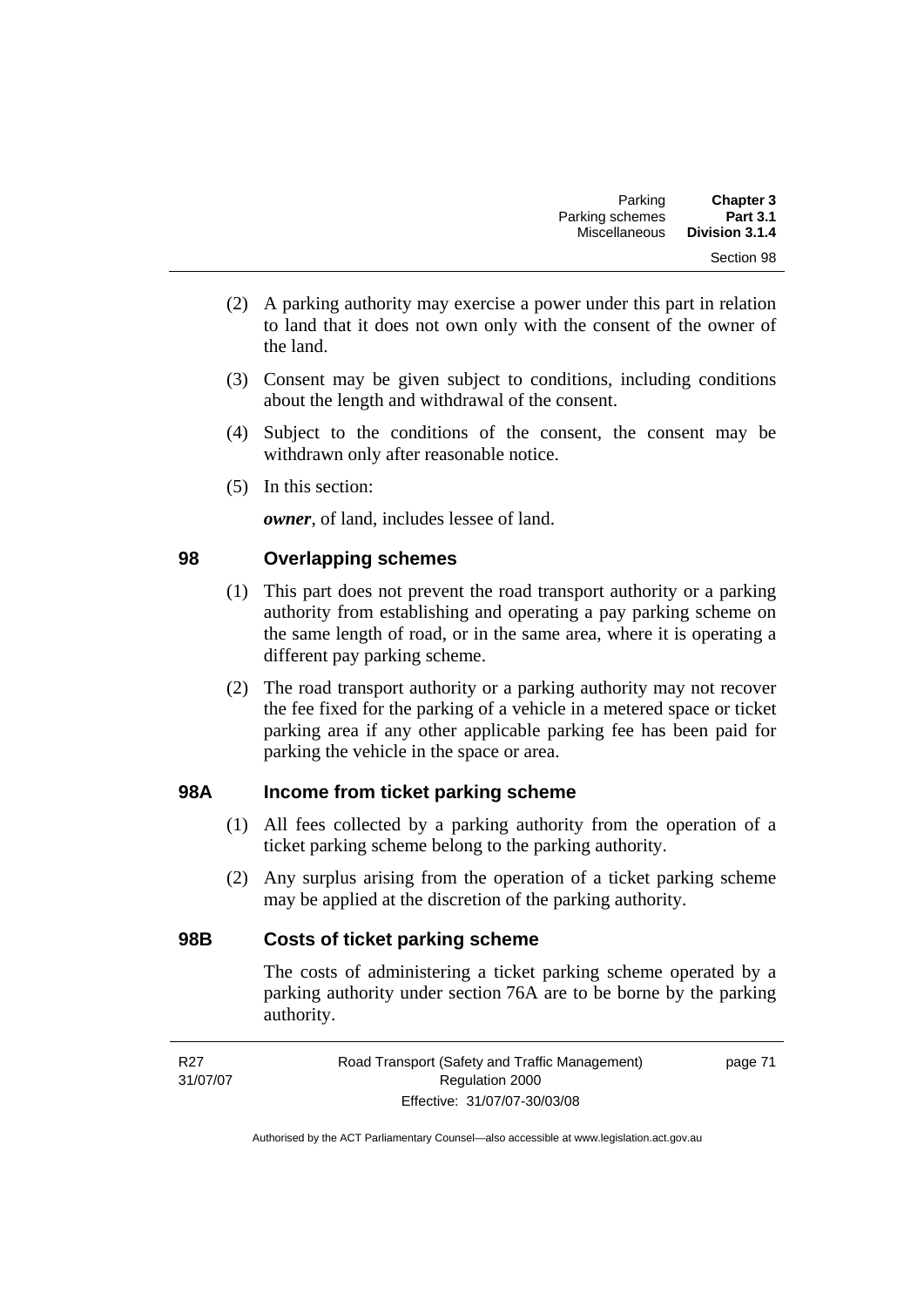**Chapter 3**<br>Part 3.1 **Chapter 3** Parking<br> **Part 3.1** Parking schemes<br> **Division 3.1.4** Miscellaneous **Division 3.1.4** Miscellaneous

Section 99

# **99 Trailers not separately chargeable**

A separate parking fee is not required to be paid for a trailer towed by another vehicle.

page 72 Road Transport (Safety and Traffic Management) Regulation 2000 Effective: 31/07/07-30/03/08

R27 31/07/07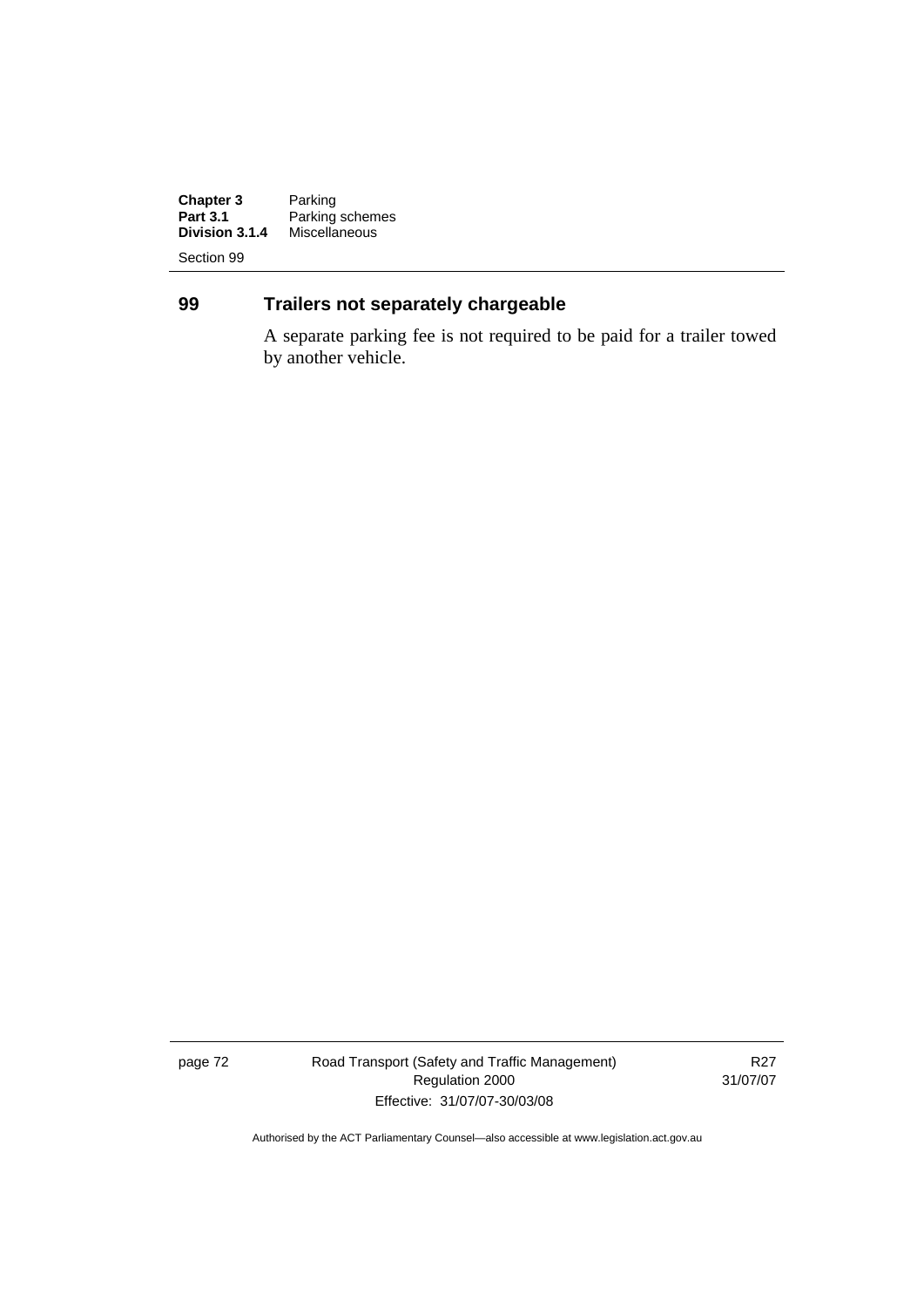Section 100

# **Part 3.2 Parking permits and mobility parking scheme authorities**

# **100 Parking permits**

- (1) The road transport authority may issue a permit (a *parking permit*) of a kind mentioned in subsection (2) authorising the parking of a vehicle, without charge, on a length of road or in an area designated by a *permit zone sign* for use by holders of that kind of parking permit.
- (2) The parking permit may be of 1 or more of the following kinds:
	- (a) a business parking permit;
	- (b) a commuter parking permit;
	- (c) a loading zone permit;
	- (d) a resident parking permit;
	- (e) a resident's visitor parking permit;
	- (f) a special event parking permit;
	- (g) any other kind declared by the road transport authority for this section.
- (3) The parking permit may be issued subject to conditions.
- (4) The parking permit—
	- (a) must state when it expires; and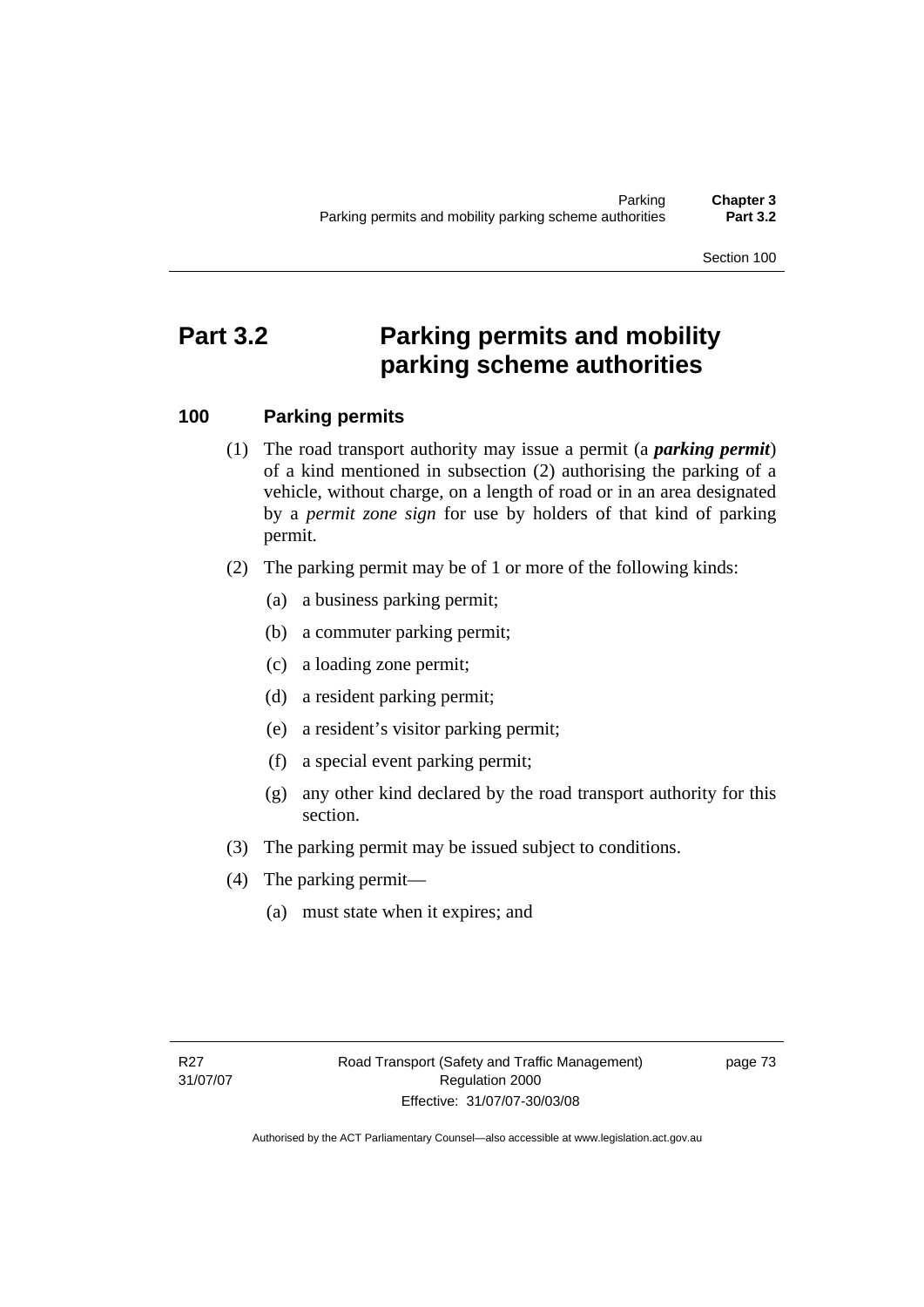### **Chapter 3** Parking<br>**Part 3.2** Parking Parking permits and mobility parking scheme authorities

#### Section 101

 (b) may state anything else that the road transport authority considers appropriate.

#### **Examples for par (b)**

- 1 the length of road or area to which the permit applies
- 2 any conditions to which the permit is subject
- 3 the maximum period which a vehicle may be parked in a designated area under the permit
- 4 the name or address of the person to whom it is issued
- *Note* An example is part of the regulation, is not exhaustive and may extend, but does not limit, the meaning of the provision in which it appears (see Legislation Act, s 126 and s 132).
- (5) The holder of a permit may surrender the permit by returning it to the road transport authority.
- (6) A declaration under subsection (2) (g) is a notifiable instrument.

*Note* A notifiable instrument must be notified under the Legislation Act.

### **101 Mobility parking scheme authorities**

- (1) The road transport authority may issue a mobility parking scheme authority—
	- (a) for use by a person with a disability; or
	- (b) for use by an entity for the transport of people with disabilities.
- (2) A mobility parking scheme authority may be issued subject to conditions.
- (3) A mobility parking scheme authority—
	- (a) must include a people with disabilities symbol; and
	- (b) must state when it expires; and

R27 31/07/07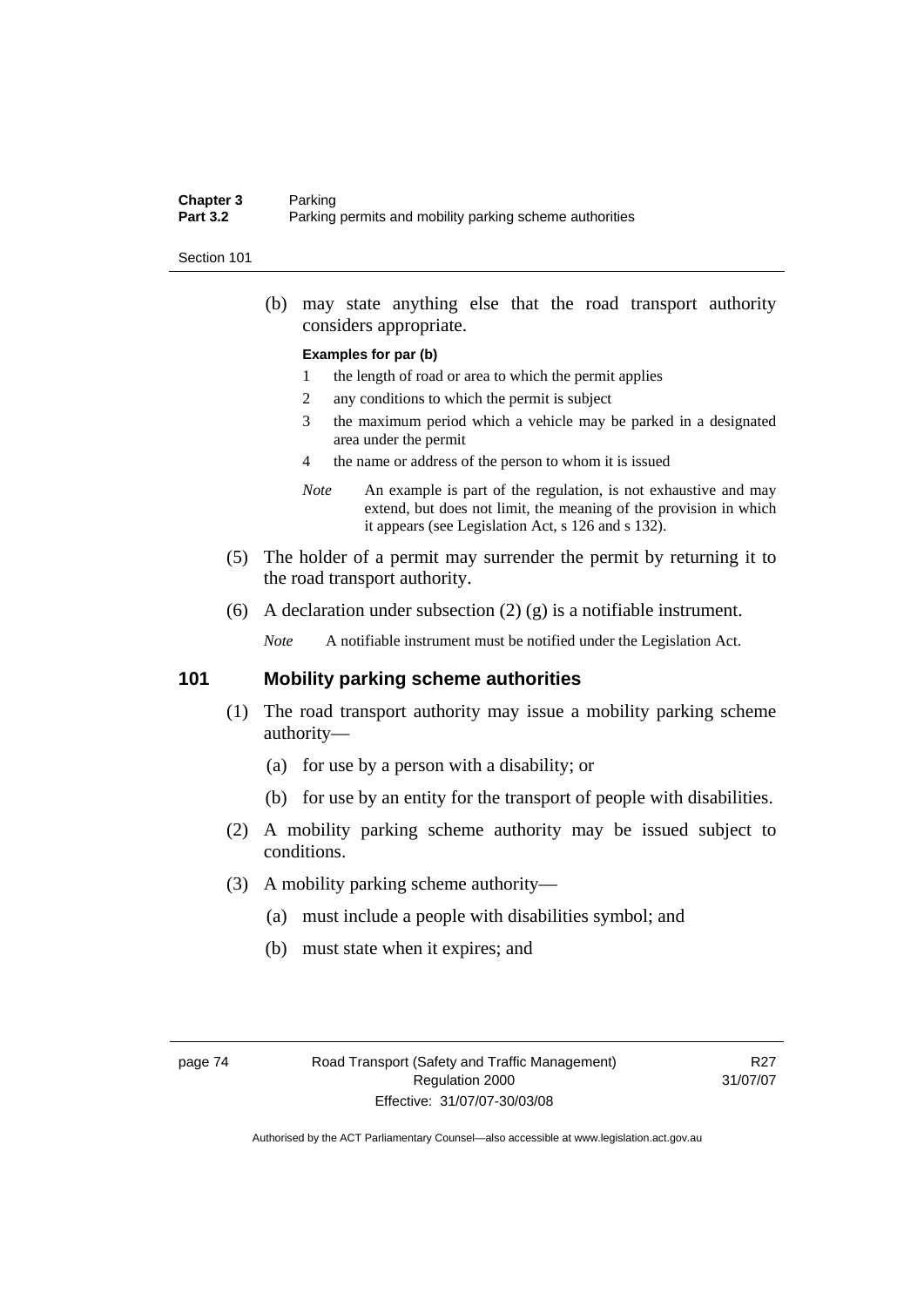- (c) may state anything else that the road transport authority considers appropriate.
- *Note 1 People with disabilities symbol* is defined in the ARR, dict.
- *Note 2* For parking by mobility parking scheme authority holders, see s 15 and ARR, r 206.

### **101A Parking permits and mobility parking scheme authorities—cancellation**

- (1) This section applies if the road transport authority proposes to cancel (the *proposed action*) a parking permit or mobility parking scheme authority.
- (2) The road transport authority must give the person to whom the parking permit or mobility parking scheme authority was issued a written notice stating—
	- (a) the proposed action; and
	- (b) an explanation for the proposed action; and
	- (c) that the person may, within 14 days after the day the person receives the notice, give a written response to the authority about the notice.
- (3) In deciding whether to take the proposed action, the road transport authority must consider any response given to the authority in accordance with the notice.
- (4) The road transport authority must give the person written notice of the authority's decision.
- (5) If the road transport authority decides to take the proposed action, the authority's decision takes effect the day after the day when notice of the decision is given to the person or, if the notice states a later date of effect, that date.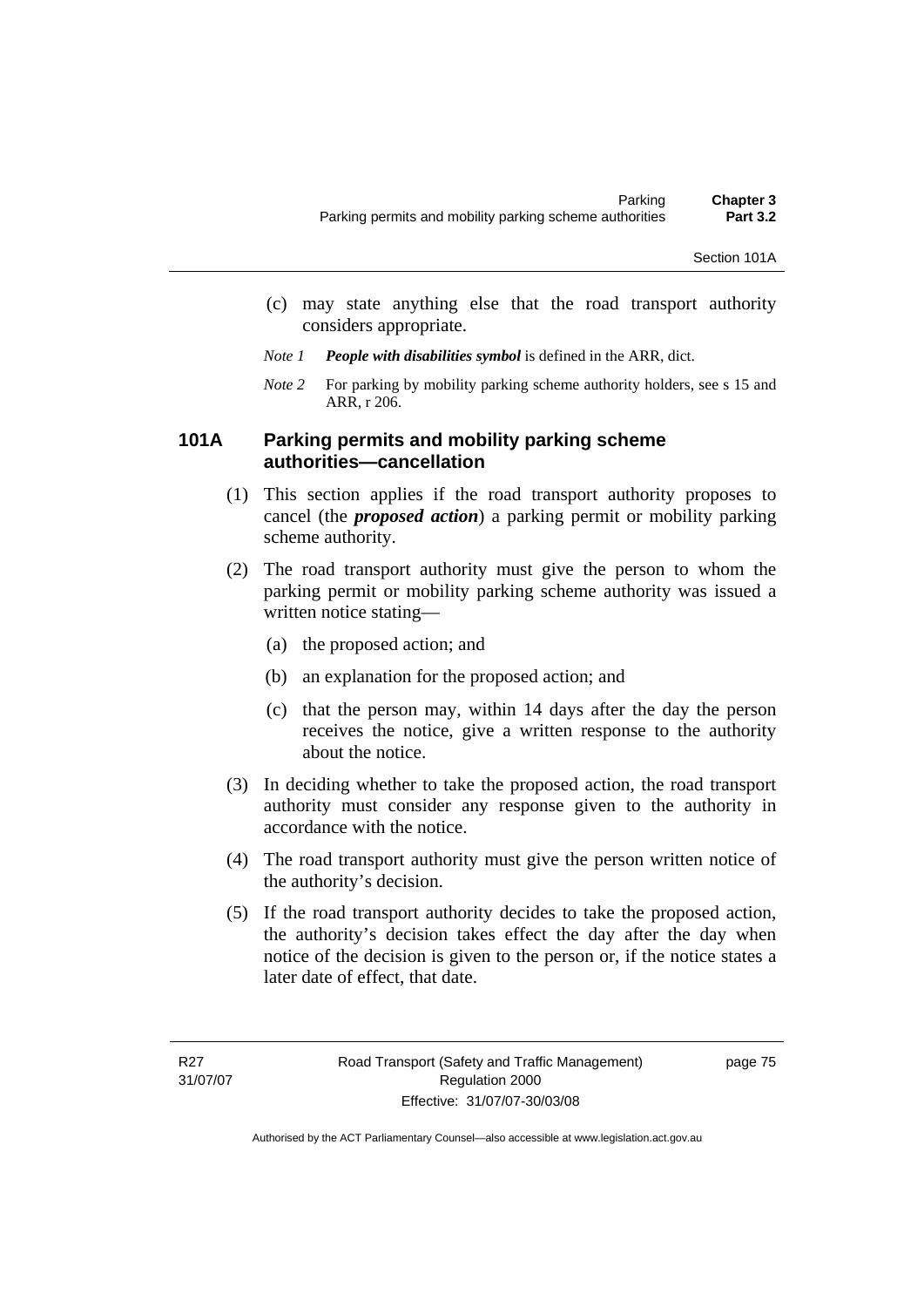**Chapter 3** Parking<br>**Part 3.2** Parking Parking permits and mobility parking scheme authorities

Section 101B

# **101B Parking permits and mobility parking scheme authorities—return when cancelled**

If a parking permit or mobility parking scheme authority is cancelled under section 101A, the person to whom the parking permit or mobility parking scheme authority was issued must return the permit or authority to the road transport authority as soon as practicable but no later than 21 days after the date of effect of the cancellation of the permit or authority.

Maximum penalty: 20 penalty units.

page 76 Road Transport (Safety and Traffic Management) Regulation 2000 Effective: 31/07/07-30/03/08

R27 31/07/07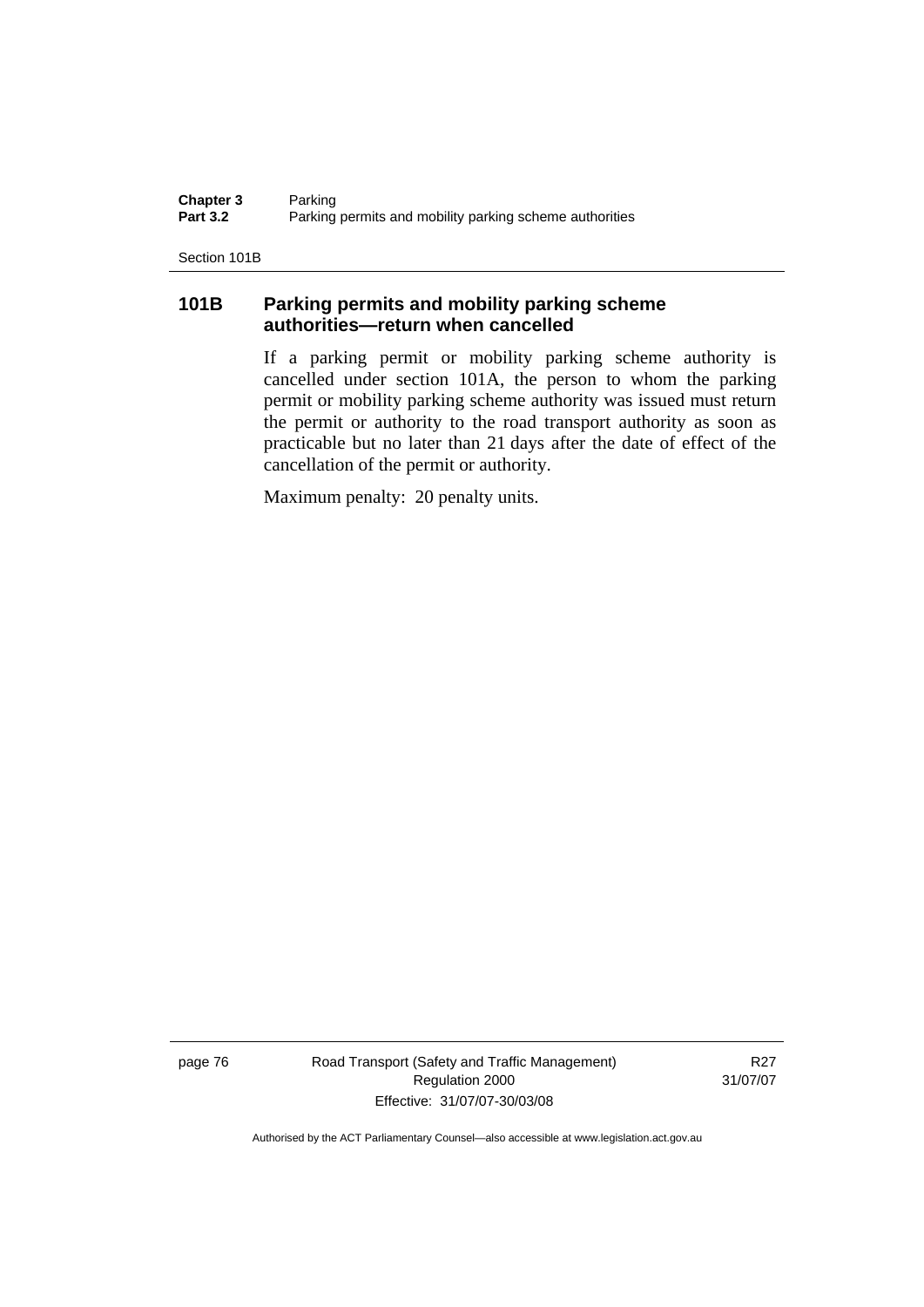### Section 101C

# **Part 3.3 Parking—other provisions**

### **101C Marking tyres by parking inspectors**

A police officer or authorised person may mark the tyres on a vehicle using crayon, chalk or a similar substance as far as is reasonably necessary for the purpose of enforcing a provision of an Act relating to the regulation or prohibition of the parking of vehicles.

*Note* A reference to an Act includes a reference to the statutory instruments made or in force under the Act, including a regulation (see Legislation Act, s 104).

Road Transport (Safety and Traffic Management) Regulation 2000 Effective: 31/07/07-30/03/08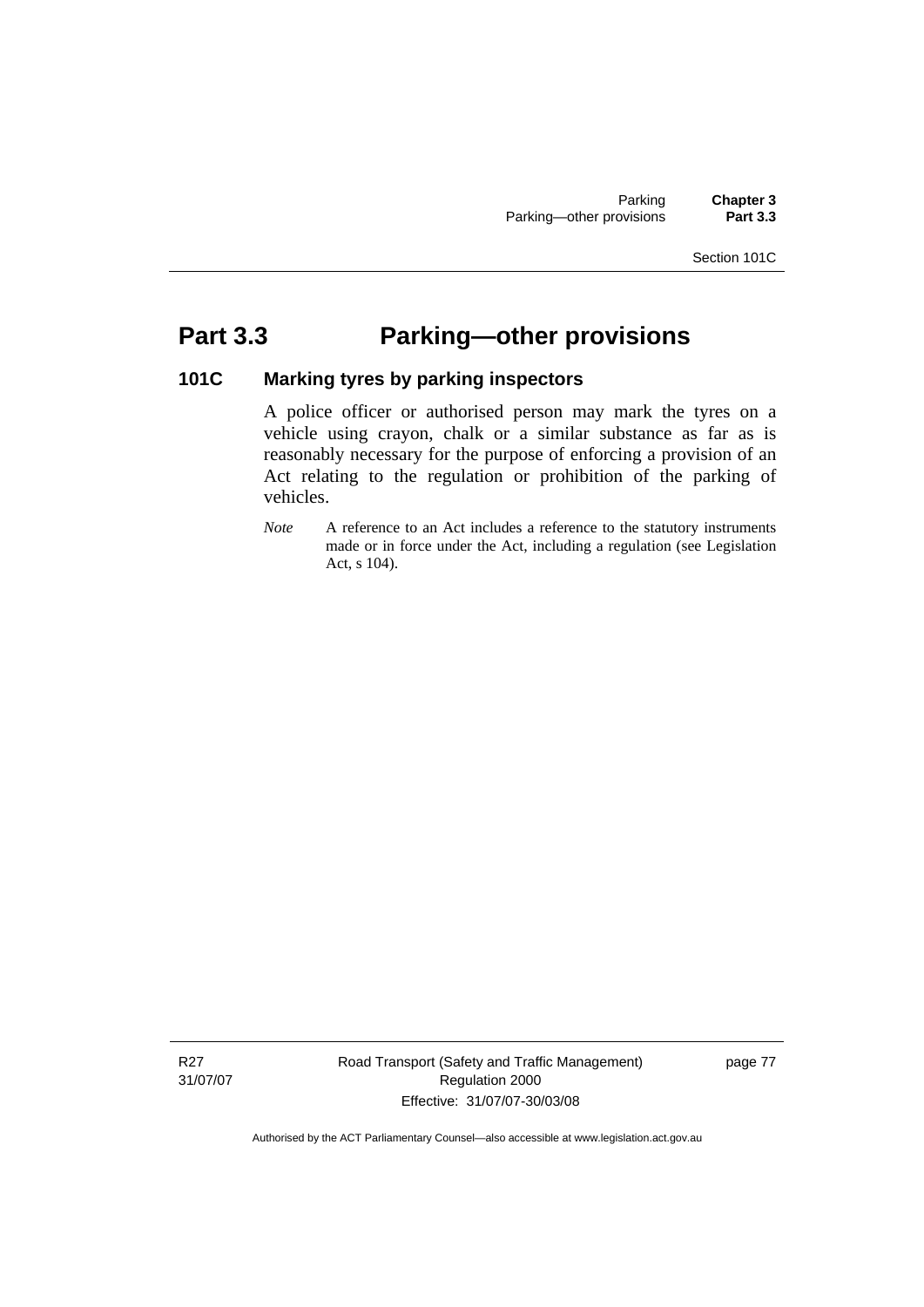Section 102

# **Chapter 4 Traffic offence detection devices**

# **102 Definitions—ch 4**

In this chapter:

*approved police speedometer* means a speedometer approved under section 103A (Approval of police vehicle speedometers).

*digital camera detection device* means a camera detection device known as—

- (a) Gatsometer Digital Radar Camera System (DRCS) that includes, as a component, a radar speed measuring device; or
- (b) LaserCam 2000 that includes, as a component, a laser speed measuring device; or
- (c) LaserCam NT that includes, as a component, a laser speed measuring device.

*fixed camera detection device* means a camera detection device known as—

- (a) Centaur 2000 that includes, as a component, a piezo strip speed measuring device; or
- (b) Gatsometer Digital Radar Camera System (DRCS) that includes, as a component, a radar speed measuring device; or
- (c) Gatsometer Traffic Camera Digital (GTC-D) that includes, as a component, a loop detector speed measuring device; or
- (d) Gatsometer Traffic Camera (GTC-GS11) that includes, as a component, a loop detector speed measuring device; or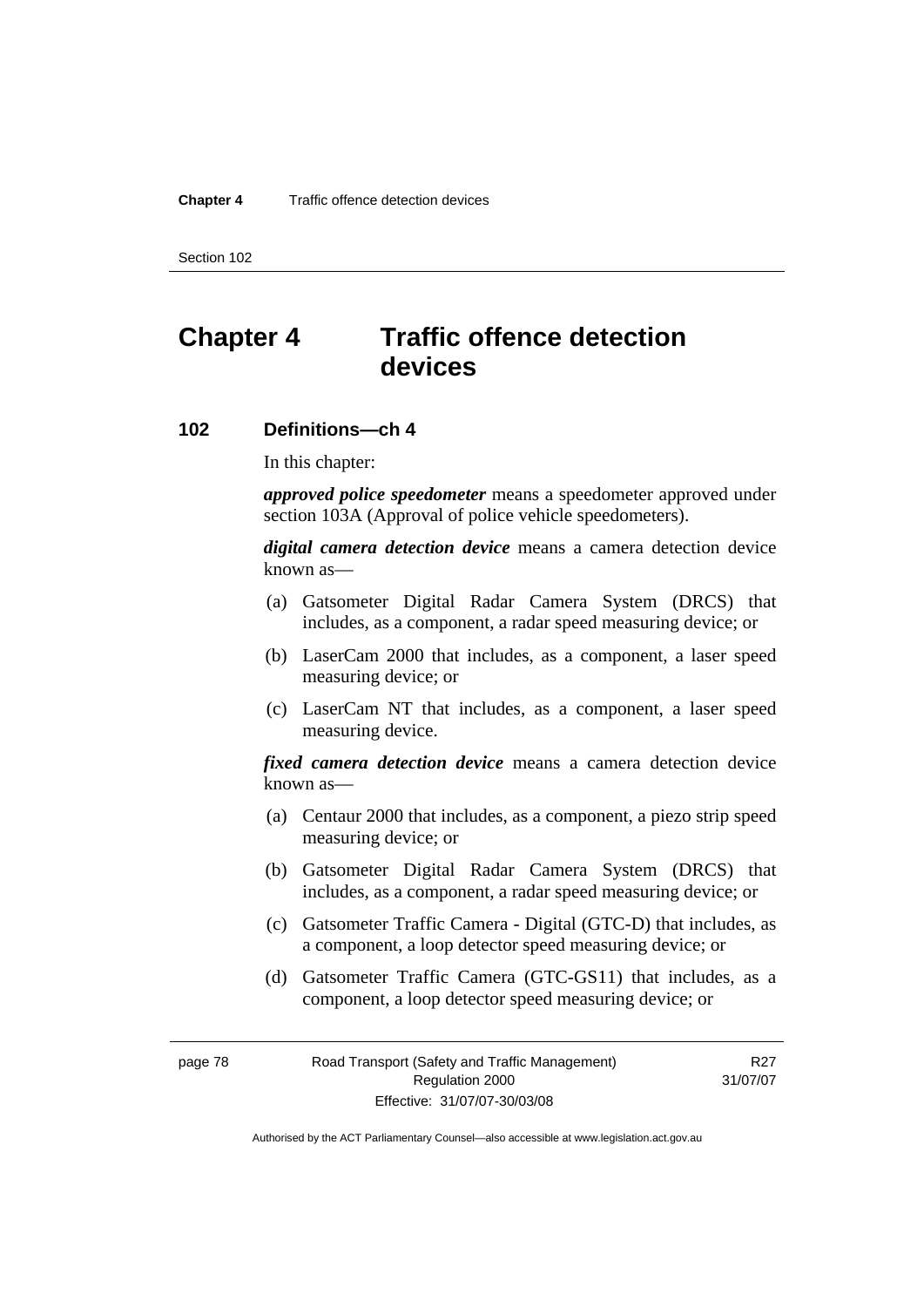(e) Gatsometer Multi Camera System (MCS) that includes, as a component, a loop detector speed measuring device.

*laser speed measuring device* means a speed measuring device known as—

- (a) Laser Technology Inc. LTI 20-20 Marksman; or
- (b) Laser Technology Inc. LTI 20-20 UltraLyte; or
- (c) Laser Technology Inc. LTI 20-20 UltraLyte LR; or
- (d) Laser Technology Inc. LTI 20-20 UltraLyte Compact.

*loop detector speed measuring device* means a speed measuring device known as the Gatsometer Loop Detector (GLD4-2S).

*piezo strip speed measuring device* means a speed measuring device known as Truvelo M4 MPC.

*radar speed measuring device* means a speed measuring device known as—

- (a) Applied Concepts Inc. Stalker Dual; or
- (b) Gatsometer Radar 24; or
- (c) Kustom Signals, Inc. Silver Eagle; or
- (d) Kustom Signals, Inc. Silver Eagle II.

*security checksum*, for an electronic file, means the number (whether numerals or numerals and letters) produced by the application of an algorithm to the contents of an electronic file or a copy of the file.

### *testing authority* means—

 (a) a department of electrical or electronic engineering at a university in Australia; or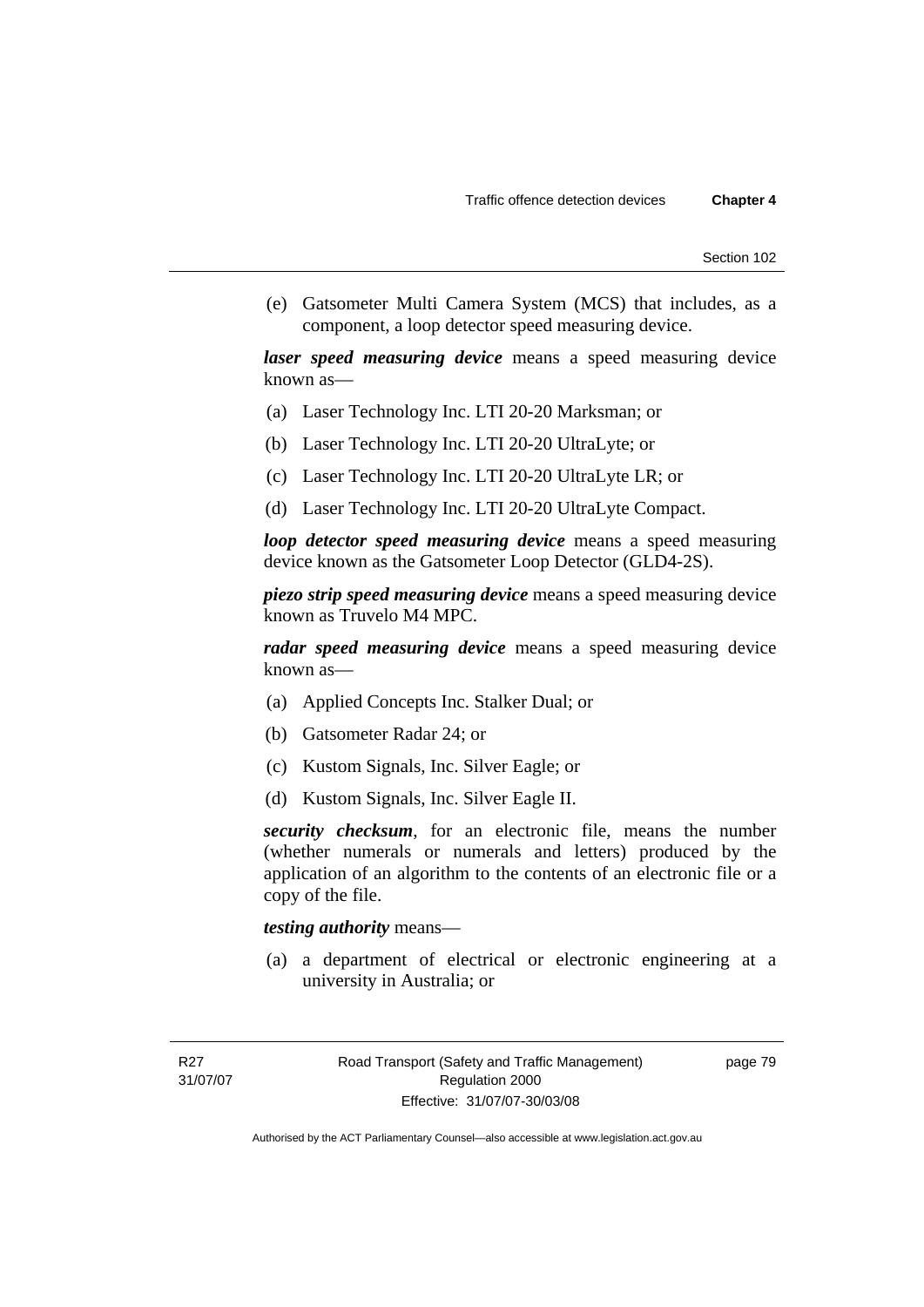Section 103

- (b) the National Measurement Institute under the *National Measurement Act 1960* (Cwlth); or
- (c) an entity that is accredited by the National Association of Testing Authorities to test laser speed measuring devices; or
- (d) Technical Services, Australian Federal Police, Canberra; or
- (e) for an approved police speedometer—an entity approved in writing by the chief police officer to test approved police speedometers.
- *Note* An entity includes an individual, see the Legislation Act, dict, pt 1, def of *entity*.

*WORM disk* means a storage device for electronic data in which the data, once written, cannot be erased or overwritten.

### **103 Approved traffic offence detection devices**

- (1) For the Act, dictionary, definition of *approved camera detection device*, each digital camera detection device and fixed camera detection device is approved.
- (2) For the Act, dictionary, definition of *approved speed measuring device*, each laser speed measuring device, loop detector speed measuring device, piezo strip speed measuring device, radar speed measuring device and approved police speedometer is approved.

### **103A Approval of police vehicle speedometers**

- (1) For section 102, definition of *approved police speedometer*, the chief police officer may, in writing, approve a kind of speedometer that is fitted to a motor vehicle driven by a police officer for measuring the speed at which vehicles are being driven.
- (2) An approval is a notifiable instrument.

*Note* A notifiable instrument must be notified under the Legislation Act.

page 80 Road Transport (Safety and Traffic Management) Regulation 2000 Effective: 31/07/07-30/03/08

R<sub>27</sub> 31/07/07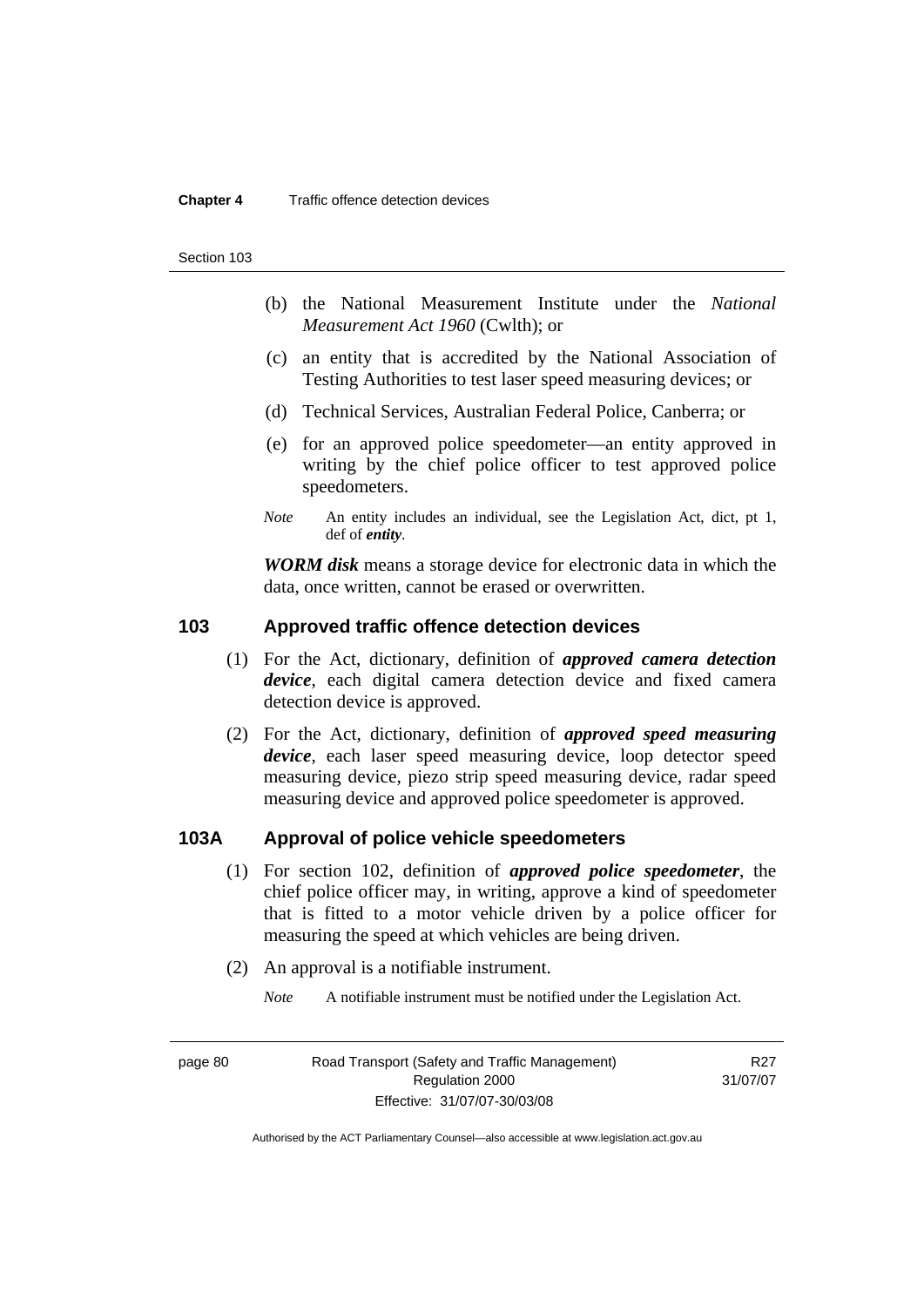### **104 Major testing of laser speed measuring devices**

- (1) The following devices must be tested in accordance with this section at least once every 12 months:
	- (a) a laser speed measuring device;
	- (b) the laser speed measuring device component of a digital camera detection device.
- (2) The test must be carried out—
	- (a) by a person approved under section 106 (Approved people testing and sealing); and
	- (b) in accordance with Australian Standard AS 4691.1-2, as in force on the commencement of this paragraph.
		- *Note 1* The text of an applied, adopted or incorporated law or instrument, whether applied as in force from time to time or at a particular time, is taken to be a notifiable instrument if the operation of the Legislation Act, s 47 (5) or (6) is not disapplied (see s 47 (7)).
		- *Note 2* A notifiable instrument must be notified under the Legislation Act.
- (3) The Legislation Act, section 47 (5) does not apply in relation to subsection (2) (b).
- (4) The test must show whether the device—
	- (a) is operating in accordance with the manufacturer's specifications; and
	- (b) is accurate within a tolerance of 2km/h.
- (5) For this section, it is sufficient for the laser speed measuring device component of a digital camera detection device to be tested separately from the other components of the device, and it is not necessary for the other components to be tested.

page 81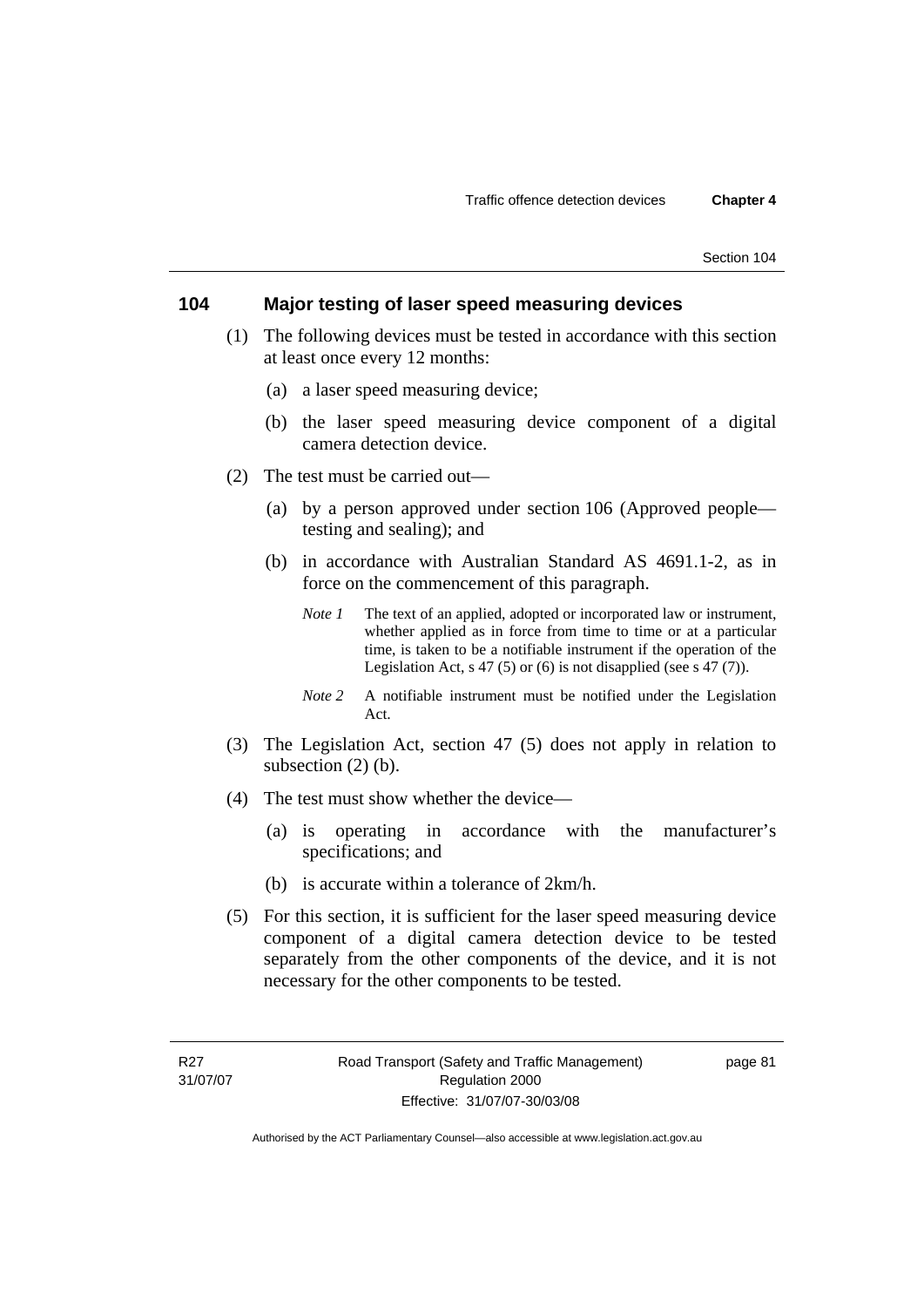Section 104A

### **104A Major testing of other traffic offence detection devices**

- (1) The following devices must be tested in accordance with this section:
	- (a) a radar speed measuring device that is not a component of a fixed camera detection device or a digital camera detection device;
	- (b) a radar speed measuring device component of a fixed camera detection device or a digital camera detection device;
	- (c) an approved police speedometer;
	- (d) the loop detector speed measuring device component of a fixed camera detection device;
	- (e) the piezo strip speed measuring device component of a fixed camera detection device.
- (2) The devices mentioned in subsection (1) must be tested at least once every 12 months.
- (3) The test must be carried out by a person approved under section 106 (Approved people—testing and sealing).
- (4) The test of a radar speed measuring device that is not a component of a fixed camera detection device, or a digital camera detection device, must show whether the device is operating in accordance with Australian Standard AS 2898.1-2, as in force on the commencement of this subsection.
	- *Note 1* The text of an applied, adopted or incorporated law or instrument, whether applied as in force from time to time or at a particular time, is taken to be a notifiable instrument if the operation of the Legislation Act, s 47 (5) or (6) is not disapplied (see s 47 (7)).
	- *Note 2* A notifiable instrument must be notified under the Legislation Act.
- (5) The Legislation Act, section 47 (5) does not apply in relation to AS 2898.1-2 under subsection (4).

page 82 Road Transport (Safety and Traffic Management) Regulation 2000 Effective: 31/07/07-30/03/08

R<sub>27</sub> 31/07/07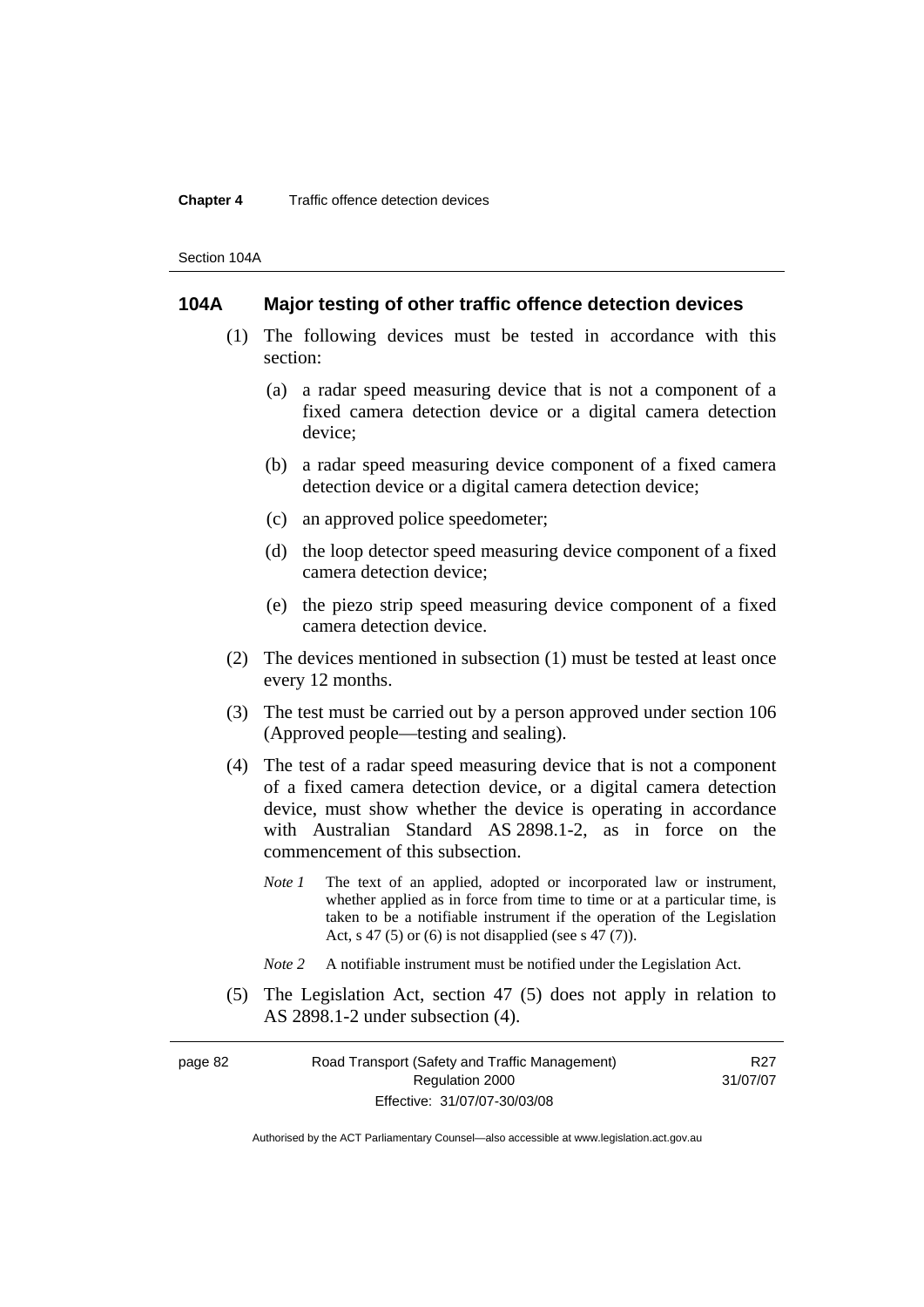- (6) The test of the radar speed measuring device component of a fixed camera detection device, or a digital camera detection device, must show whether the device—
	- (a) is operating in accordance with the manufacturer's specifications; and
	- (b) for speeds of 100km/h and under—is accurate within a tolerance of 2km/h; and
	- (c) for speeds over 100km/h—is accurate within a tolerance of 2%.
- (7) The test of an approved police speedometer must show whether the device is accurate within a tolerance of 2%.
- (8) The test of the loop detector speed measuring device component of a fixed camera detection device must show whether the speed measuring device—
	- (a) for speeds of 100km/h and under—is accurate within a tolerance of 2km/h; and
	- (b) for speeds over 100km/h—is accurate within a tolerance of 2%.
- (9) The test of the piezo strip speed measuring device component of a fixed camera detection device must show whether the speed measuring device—
	- (a) is operating in accordance with the manufacturer's specifications; and
	- (b) is accurate within a tolerance of 2km/h.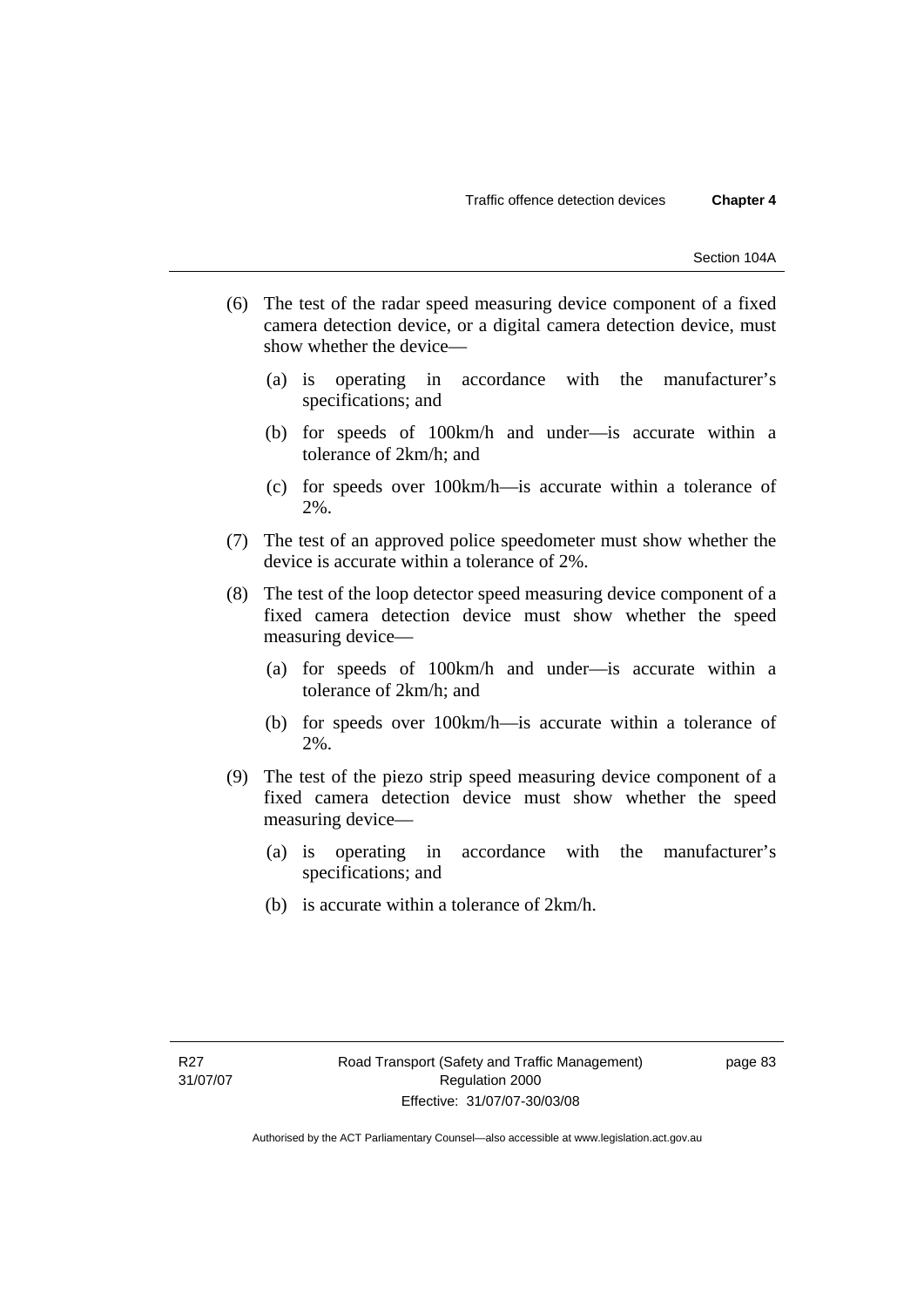Section 104B

# **104B Certification and sealing of traffic offence detection devices**

- (1) This section applies if a test of a traffic offence detection device under section 104 or section 104A establishes—
	- (a) a matter mentioned in section 104A (5) or (7) in relation to the device; or
	- (b) the matters mentioned in section 104 (4) or section 104A (3) in relation to the device.
- (2) The person who carried out the test must—
	- (a) sign a certificate to that effect; and
	- (b) if a seal on the device has been damaged or removed—seal the device.

# **105 Use of certain digital camera detection devices**

- (1) This section applies to the operation of a digital camera detection device that is located in a vehicle that can be moved from place to place to detect traffic offences.
- (2) The operator of a digital camera detection device that includes as a component a radar speed measuring device must ensure that the following operations are done in accordance with the manufacturer's instructions for the device:
	- (a) aligning the vehicle in which the device is located with the road;
	- (b) activating the device;
	- (c) operating the device.

R27 31/07/07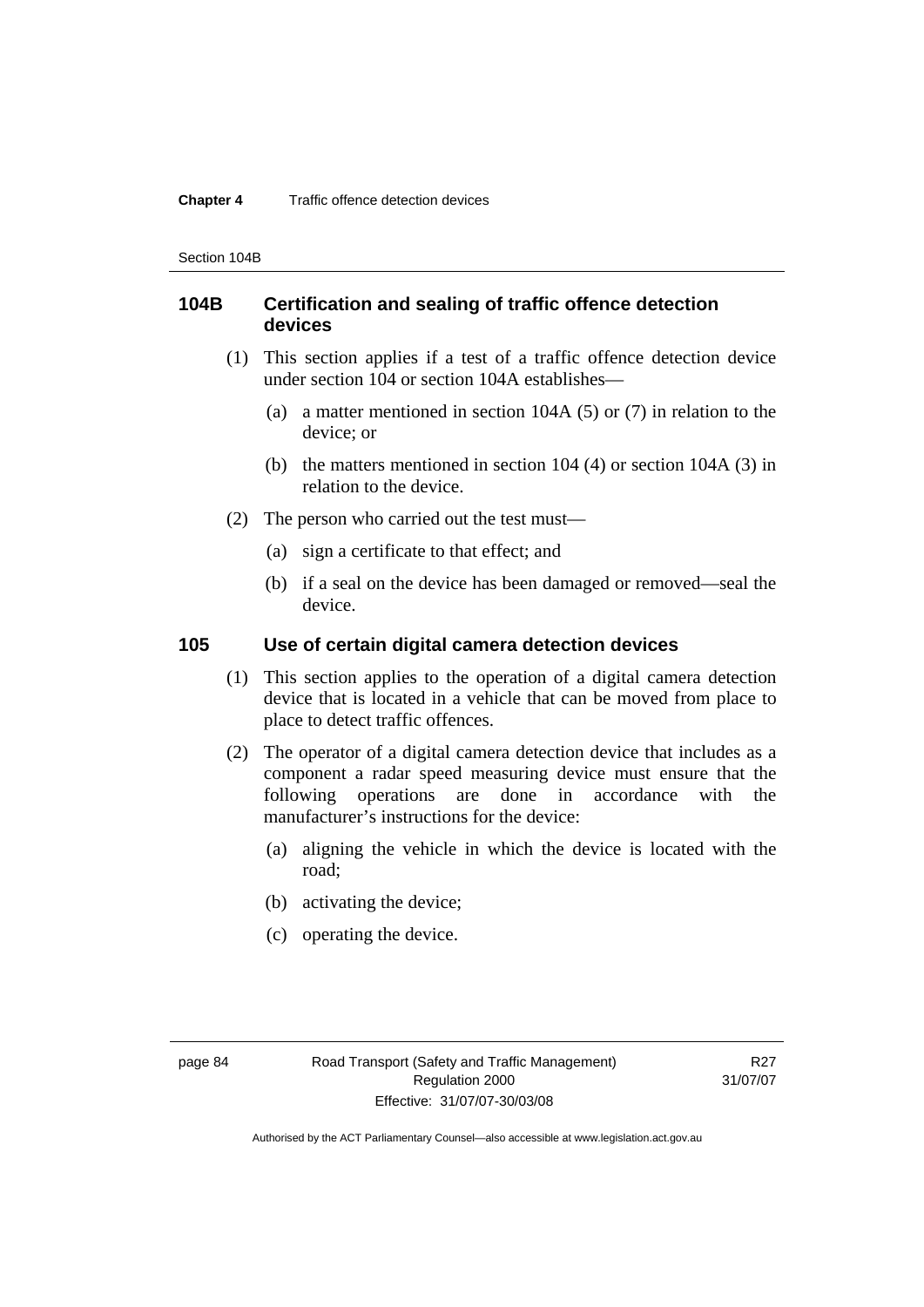- (3) The operator of a digital camera detection device that includes as a component a laser speed measuring device must ensure that the following operations are done in accordance with the manufacturer's instructions for the device:
	- (a) testing the laser speed measuring component of the device at the beginning and end of each shift of the operator by carrying out the following checks:
		- (i) an instrument confidence check;
		- (ii) a calibration verification check;
		- (iii) a scope alignment check;
	- (b) activating the device;
	- (c) operating the device.
- (4) To remove any doubt, if a device mentioned in subsection (3) is used at more than 1 place during a shift of the operator, the operator is not required to carry out the checks mentioned in subsection (3) (a) each time the device is activated at a different place.
- (5) If the requirements set out in this section are met, the device may operate unattended.
- (6) If a device is used by 2 or more operators, who are working together during a shift, the requirements set out in this section may be carried out by different operators.
- (7) In this section:

*operator* means a person approved to use a traffic offence detection device under section 107 (Approved people—use).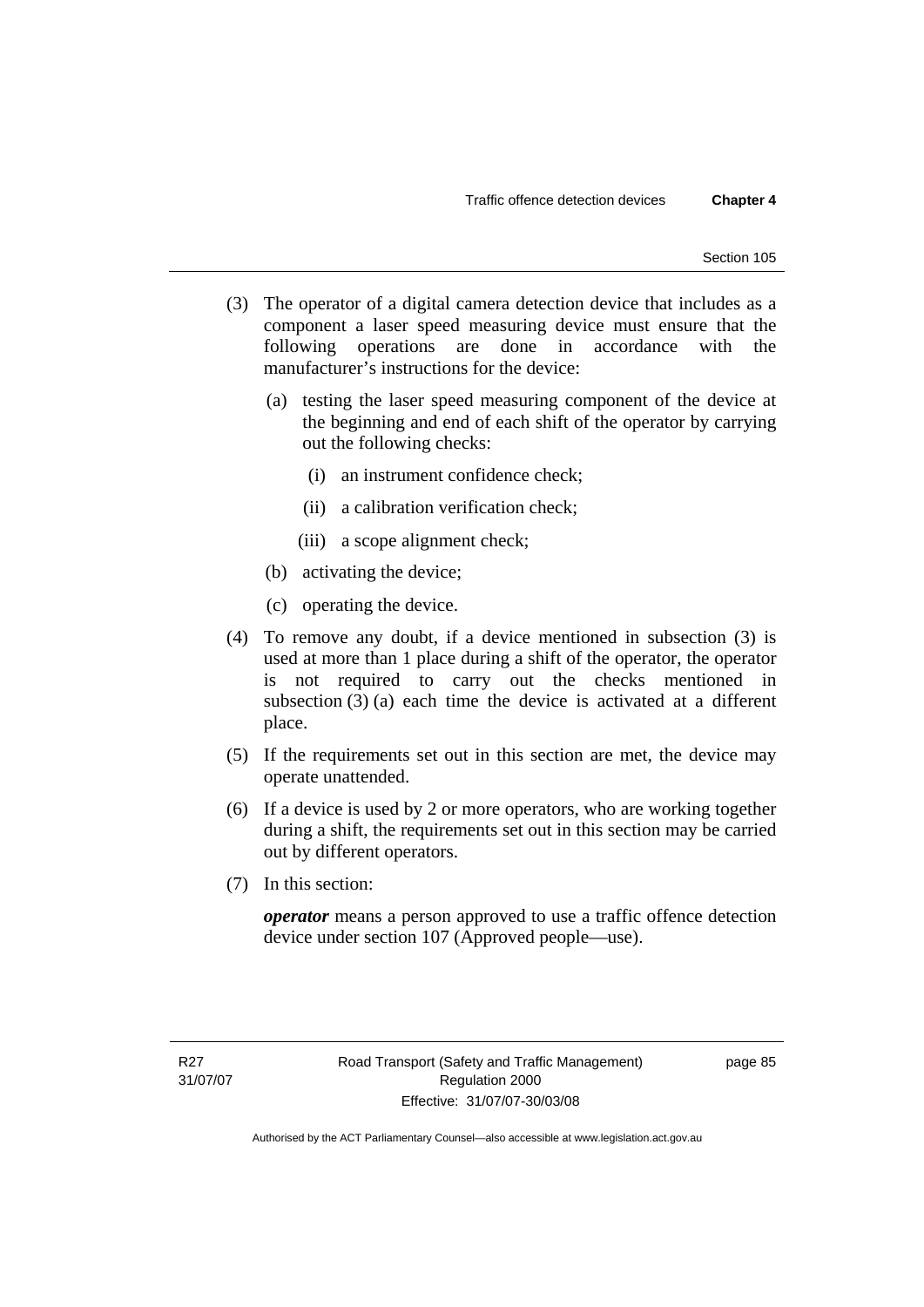Section 105A

# **105A Use of certain laser speed measuring devices**

- (1) This section applies to a laser speed measuring device, other than a device mentioned in section 105 (Use of certain digital camera detection devices).
- (2) The operator of the laser speed measuring device must ensure that the following operations are done in accordance with the manufacturer's instructions for the device:
	- (a) testing the device at the beginning and end of each shift of the operator by carrying out the following checks:
		- (i) an instrument confidence check;
		- (ii) a calibration verification check;
		- (iii) a scope alignment check;
	- (b) activating the device;
	- (c) operating the device.
- (3) To remove any doubt, if the device is used at more than 1 place during a shift of the operator, the operator is not required to carry out the checks mentioned in subsection (1) (a) each time the device is activated at a different place.
- (4) If the device is used by 2 or more operators who are working together during the shift, the tests mentioned in subsection (1) (a) and (d) may be carried out by different operators.
- (5) In this section:

*operator* means a person approved to use a traffic offence detection device under section 107 (Approved people—use).

R<sub>27</sub> 31/07/07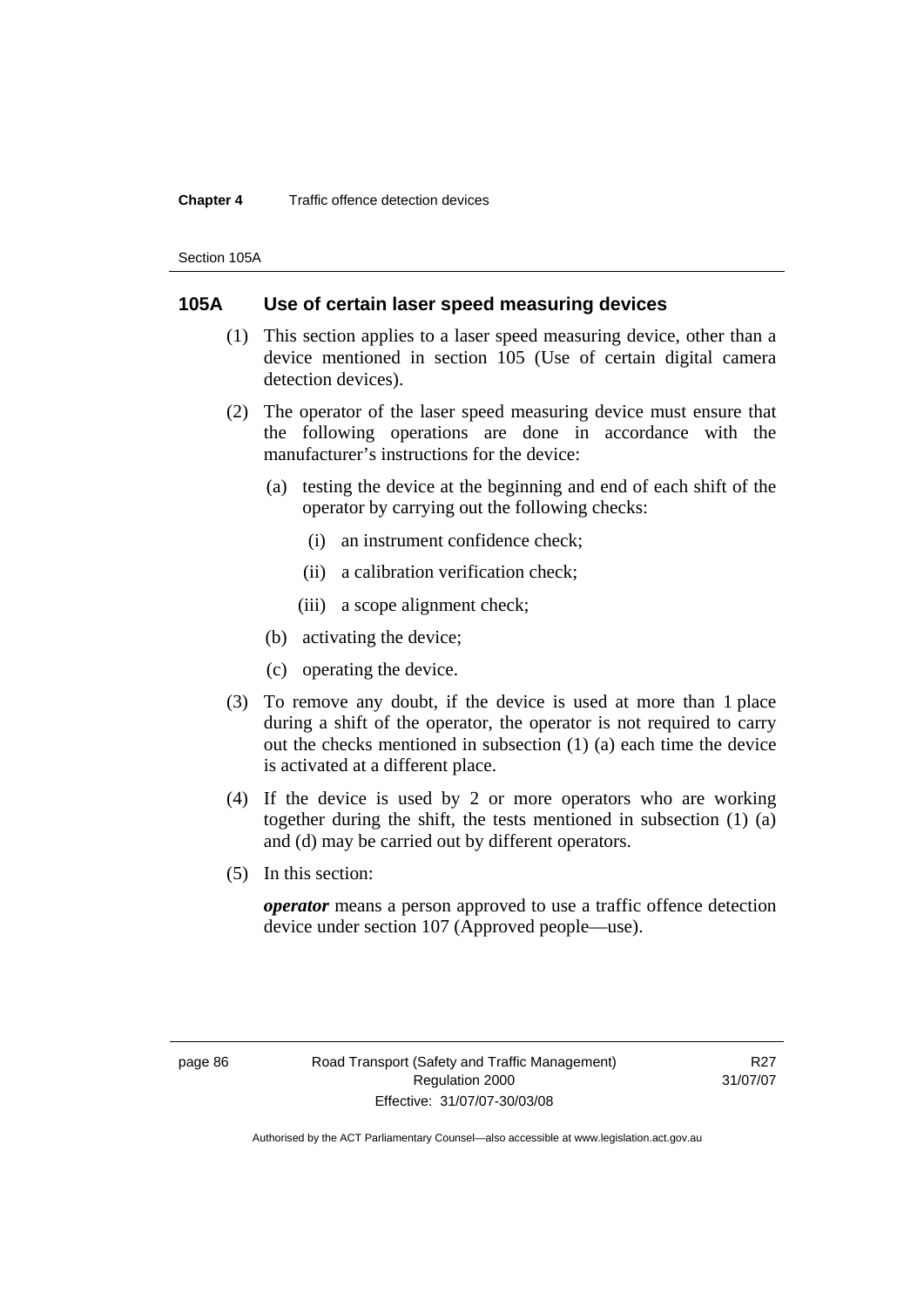# **105B Use of certain radar speed measuring devices**

- (1) This section applies to a radar speed measuring device, other than a device that is a component of—
	- (a) a digital camera detection device; or
	- (b) a fixed camera detection device.
- (2) The radar speed measuring device must be used by an operator in accordance with the manufacturer's instructions for the device.
- (3) The operator must test the device—
	- (a) at the beginning of each shift of the operator against an approved police speedometer; and
	- (b) at the end of each shift of the operator against the speedometer mentioned in paragraph (a); and
	- (c) if the operator's shift is longer than 9 hours—9 hours after the beginning of the shift against the speedometer mentioned in paragraph (a).
- (4) After each test, the device must be found to be accurate within a tolerance of 2 km/h.
- (5) To remove any doubt, if the device is used at more than 1 place during a shift of the operator, the operator is not required to carry out the checks mentioned in subsection (3) (a) each time the device is activated at a different place.
- (6) If the device is used by 2 or more operators who are working together during the shift, the tests mentioned in subsection (3) may be carried out by different operators.
- (7) In this section:

*operator* means a person approved to use a traffic offence detection device under section 107 (Approved people—use).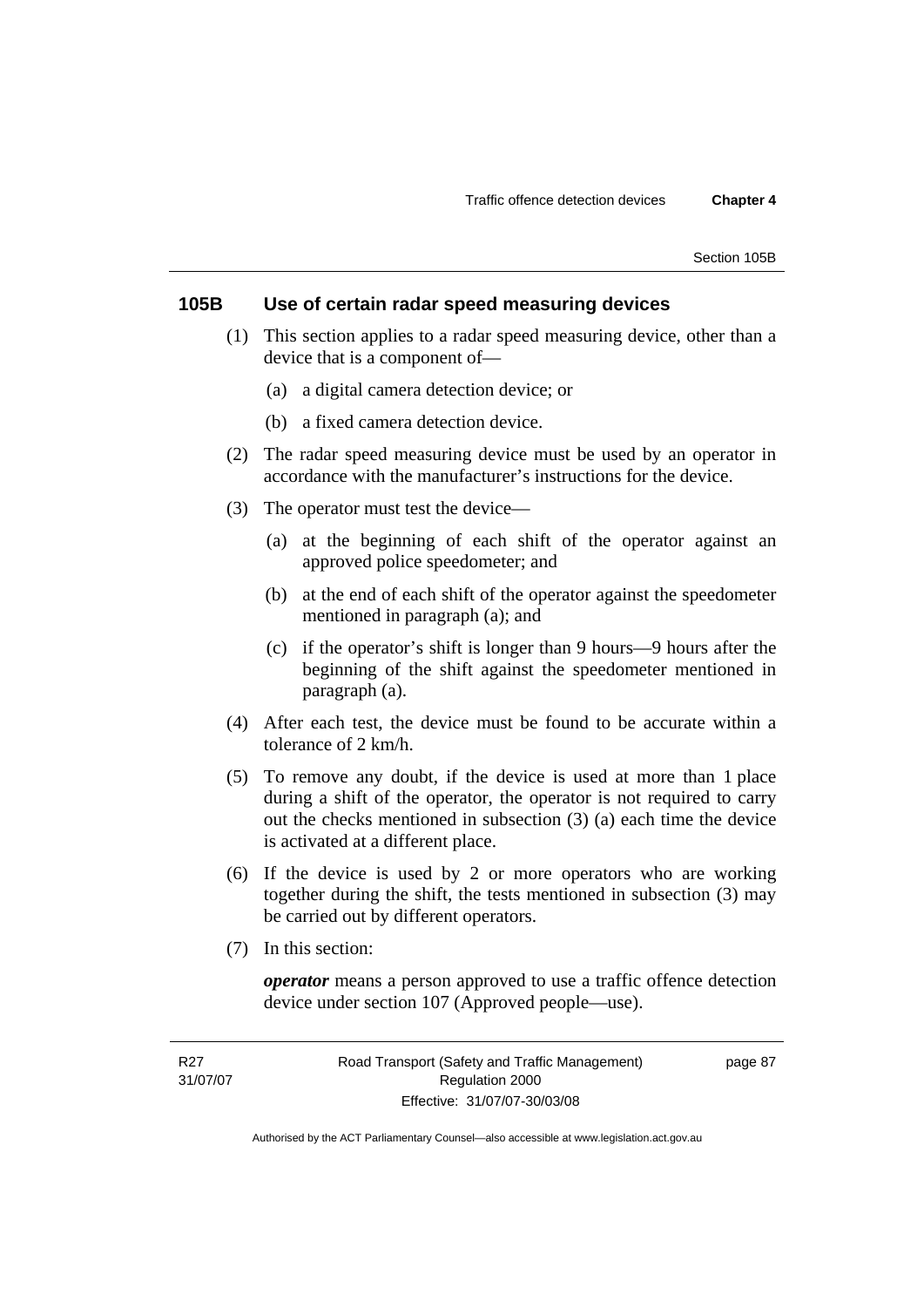Section 106

# **106 Approved people—testing and sealing**

Each person employed by a testing authority to test and seal traffic offence detection devices is approved to test and seal traffic offence detection devices.

# **107 Approved people—use**

- (1) Each police officer is approved to use any traffic offence detection device (other than a fixed camera detection device).
- (2) The road transport authority may approve a person who is not a police officer to use digital camera detection devices.
- (3) The road transport authority may only approve a person under subsection (2) if the authority is satisfied that the person has appropriate qualifications to operate, or experience in the operation of, digital camera detection devices.

# **107A Recording of camera detection device image files—Act, s 23 (2) (c) (ii)**

 (1) An electronic file created by a camera detection device must be recorded on a WORM disk or other storage medium for electronic data (the *recording medium*).

*Note Camera detection device*—see the Act, s 23.

- (2) The recording medium for a camera detection device may be—
	- (a) attached directly to, or located with, the device; or
	- (b) at a place other than the place where the device is located.

### **Example—par (b)**

If a motor vehicle goes through a red traffic light and an image of the vehicle is taken by a fixed camera detection device, the electronic file created by the device in relation to the offence is sent along a wire or optical fibre, or across a wireless network, to a recording device in a

page 88 Road Transport (Safety and Traffic Management) Regulation 2000 Effective: 31/07/07-30/03/08

R27 31/07/07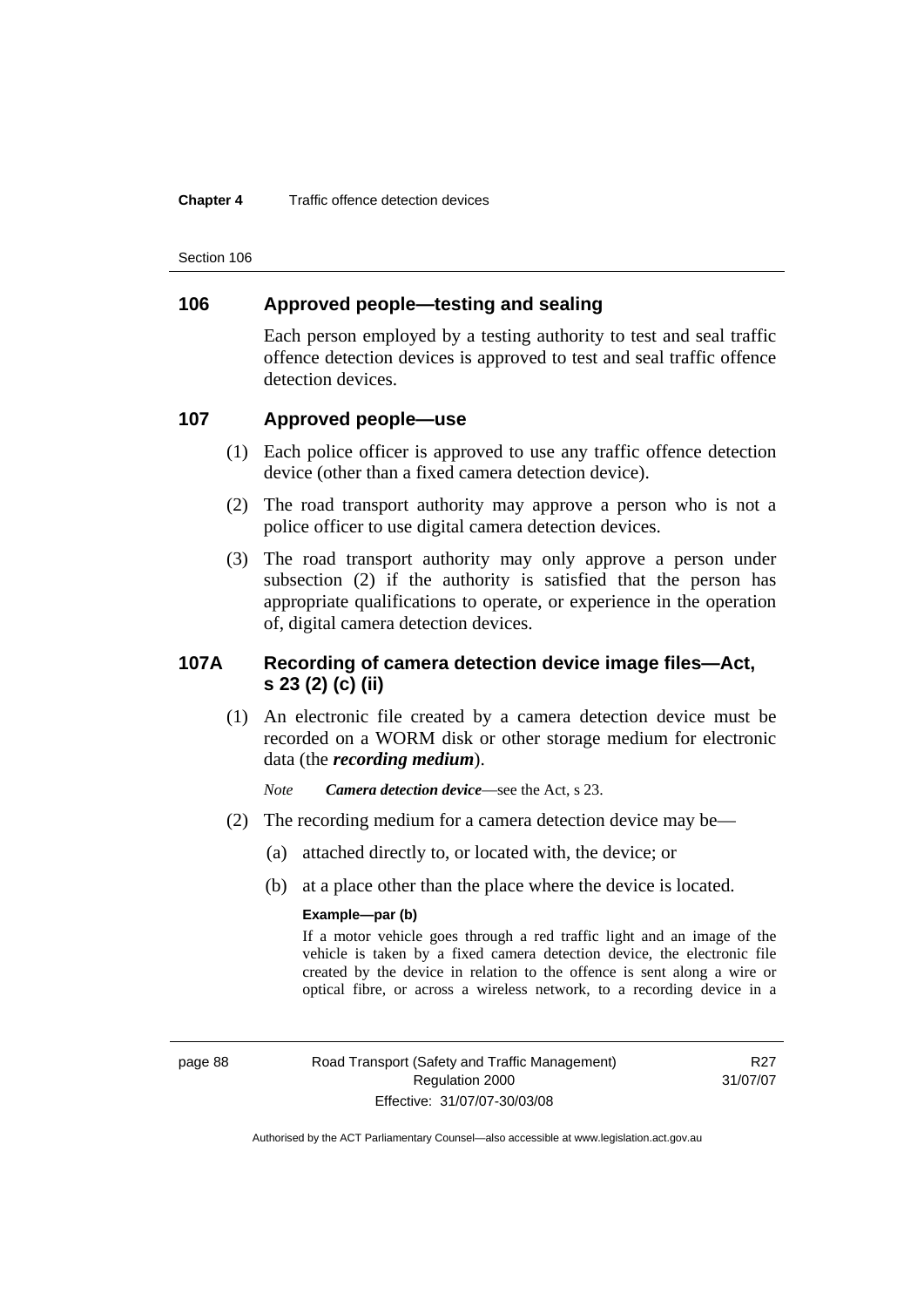building in another suburb and is stored at that building on a recording medium.

- *Note* An example is part of the regulation, is not exhaustive and may extend, but does not limit, the meaning of the provision in which it appears (see Legislation Act, s 126 and s 132).
- (3) If the recording medium for a camera detection device is at a place other than the place where the device is located—
	- (a) the device must produce a security checksum for each electronic file created by the device; and
	- (b) the device must encrypt the security checksum and the file; and
	- (c) the security checksum and the encrypted file must be recorded as soon as practicable on a recording medium.
- (4) However, subsection (3) does not prevent other security measures being taken in relation to a security checksum or an electronic file before it is recorded on the recording medium.

# **107B Verification of camera detection device image files—Act, s 23 (2) (c) (iii)**

- (1) This section applies if an electronic file that contains an image of a vehicle taken by a camera detection device is recorded on a recording medium that is at a place other than the place where the device is located.
- (2) Before the image of the vehicle is produced from the file, the accuracy of the file must be verified by using a computer to—
	- (a) recalculate the security checksum for the file; and
	- (b) confirm that the security checksum produced by the recalculation is identical to the checksum produced by the device for the file.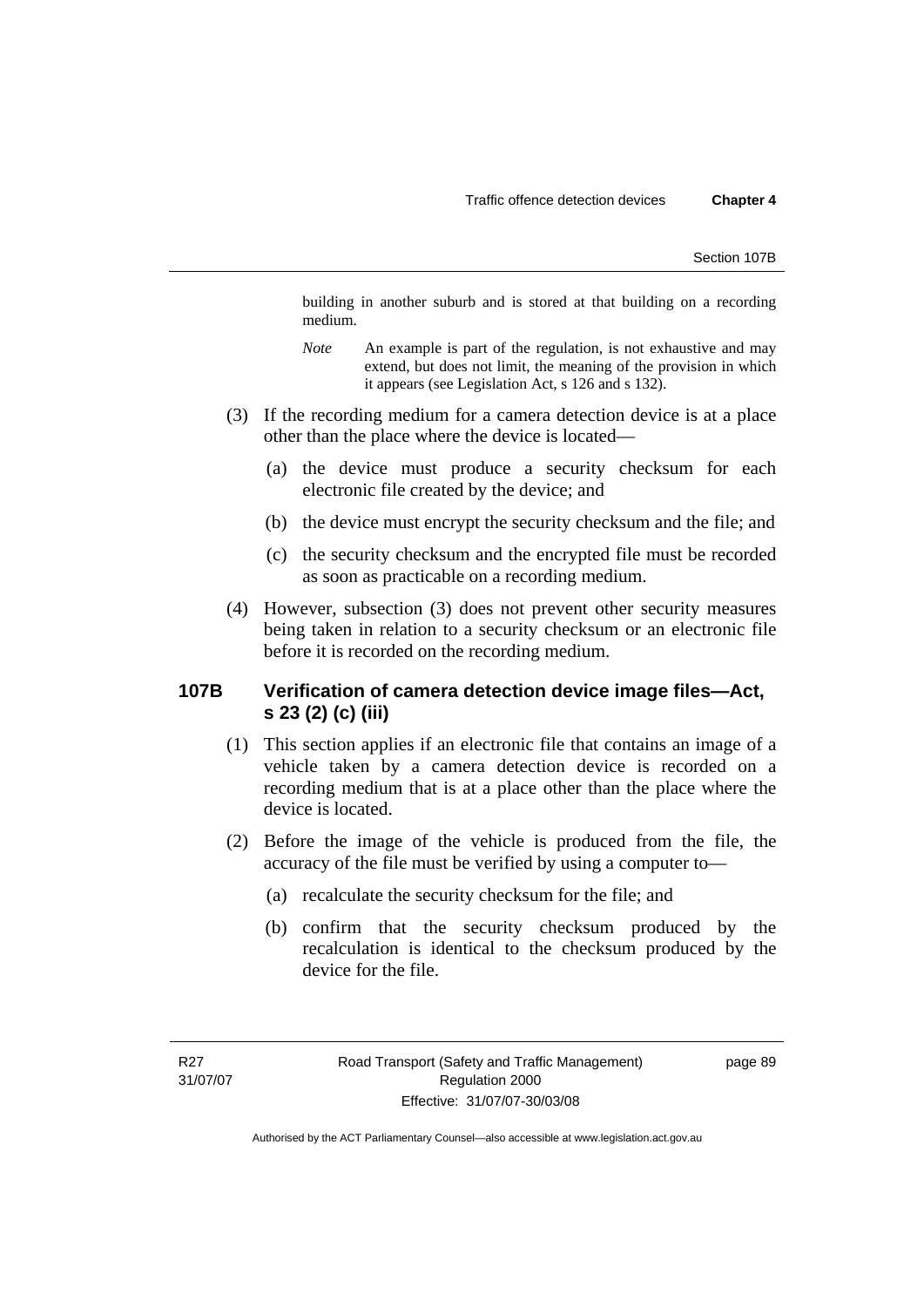Section 108

# **108 Meaning of vehicle image codes**

- (1) This section defines the meaning of codes and other information indicated on an image of a vehicle taken by an approved camera detection device.
	- *Note* Information etc that is indicated on an image includes information etc accompanying or reasonably associated with the image (see Act, dict, def of *indicated on*).
- (2) It is not necessary that all the codes and other information mentioned in this section be indicated on an image but if they do appear they have the meaning given in this section.
- (3) The characters (whether numbers, letters or both) in the field immediately after 'Device' is the code for—
	- (a) the laser speed measuring device component of the digital camera detection device that took the image; or
	- (b) the radar speed measuring device component of the digital camera detection device, or fixed camera detection device, that took the image; or
	- (c) the piezo strip speed measuring device component of the fixed camera detection device that took the image; or
	- (d) the loop detector speed measuring device component of the fixed camera detection device that took the image.

#### **Example**

'Device: 012409' indicates that the code for the laser speed measuring device component of the digital detection device, or piezo strip speed measuring device component of the fixed camera detection device, that took the image, is 012409.

R<sub>27</sub> 31/07/07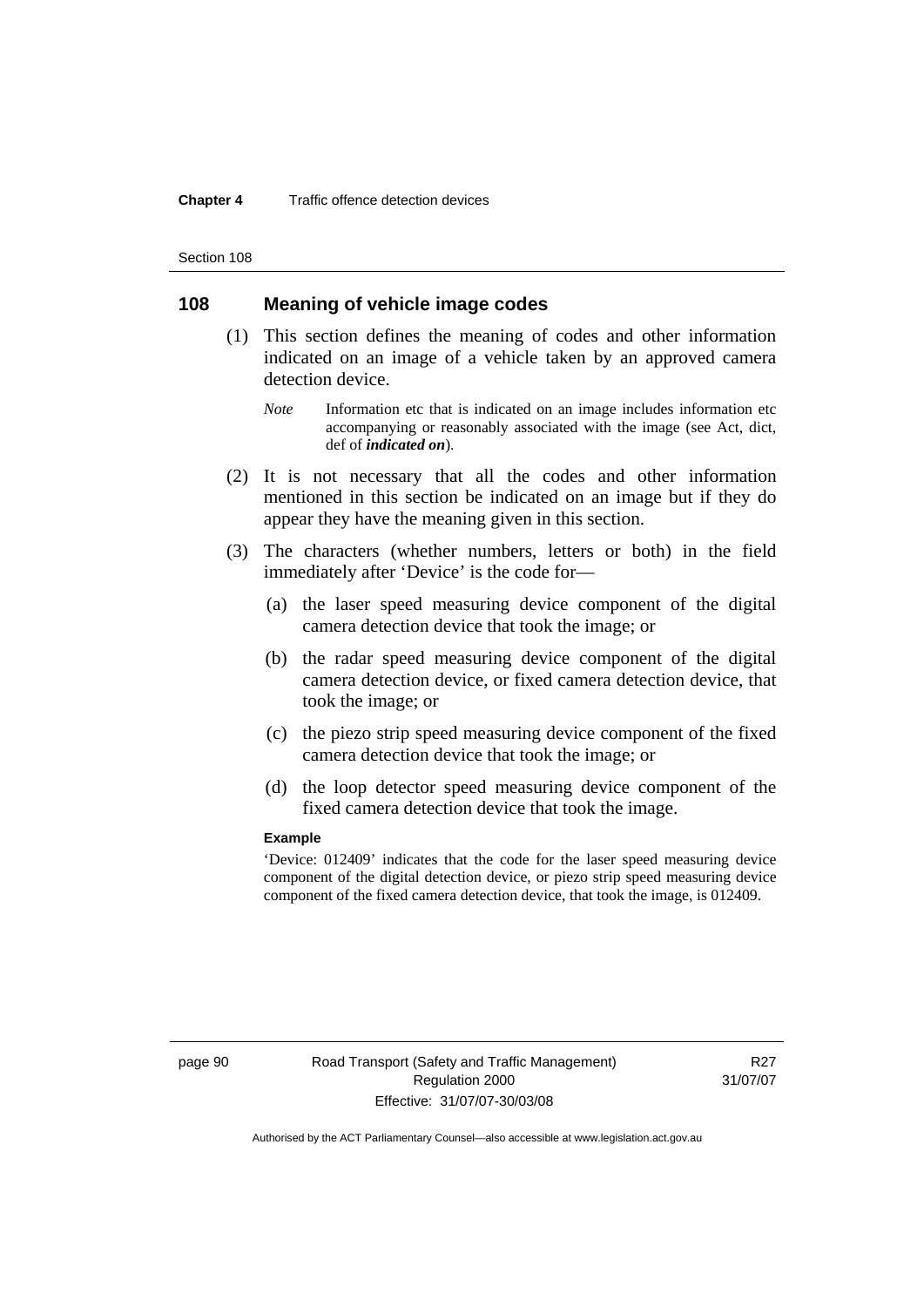(4) The characters (whether numbers, letters or both) in the field immediately after 'Location' or 'Loc' is the code for the place where the image was taken (the *location code*).

#### **Example**

'Location: sls0015' indicates that the code for the place where the image was taken is 0015 (see sch 1, part 1.1, item 15).

(5) A location code has the meaning given by schedule 1.

#### **Example**

The location code '0015' indicates that the image was taken at Kingsford Smith Drive between Kuringa Drive and Spalding Street (see sch 1, part 1.1, item 15).

 (6) For subsection (5) and schedule 1, if a road (however described) mentioned in an item of schedule 1 intersects with another road (however described) more than once, the word '(north)' or '(south)' is included after the name of the road to indicate the intersection relevant to the meaning of the location code.

#### **Example**

The location code '0003' means that the image was taken on Athllon Drive between Beasley Street '(south)' and Sulwood Drive (see sch 1, part 1.1, item 3). As Beasley Street intersects Athllon Drive more than once, the word 'south' indicates that the southern intersection is the relevant intersection.

 (7) The characters in the field immediately after 'Date' is the date when the image was taken, with the first 2 numbers indicating the day of the month, followed by an abbreviation for the month and the year.

### **Example**

'Date: 15/11/00' indicates that the image was taken on 15 November 2000.

page 91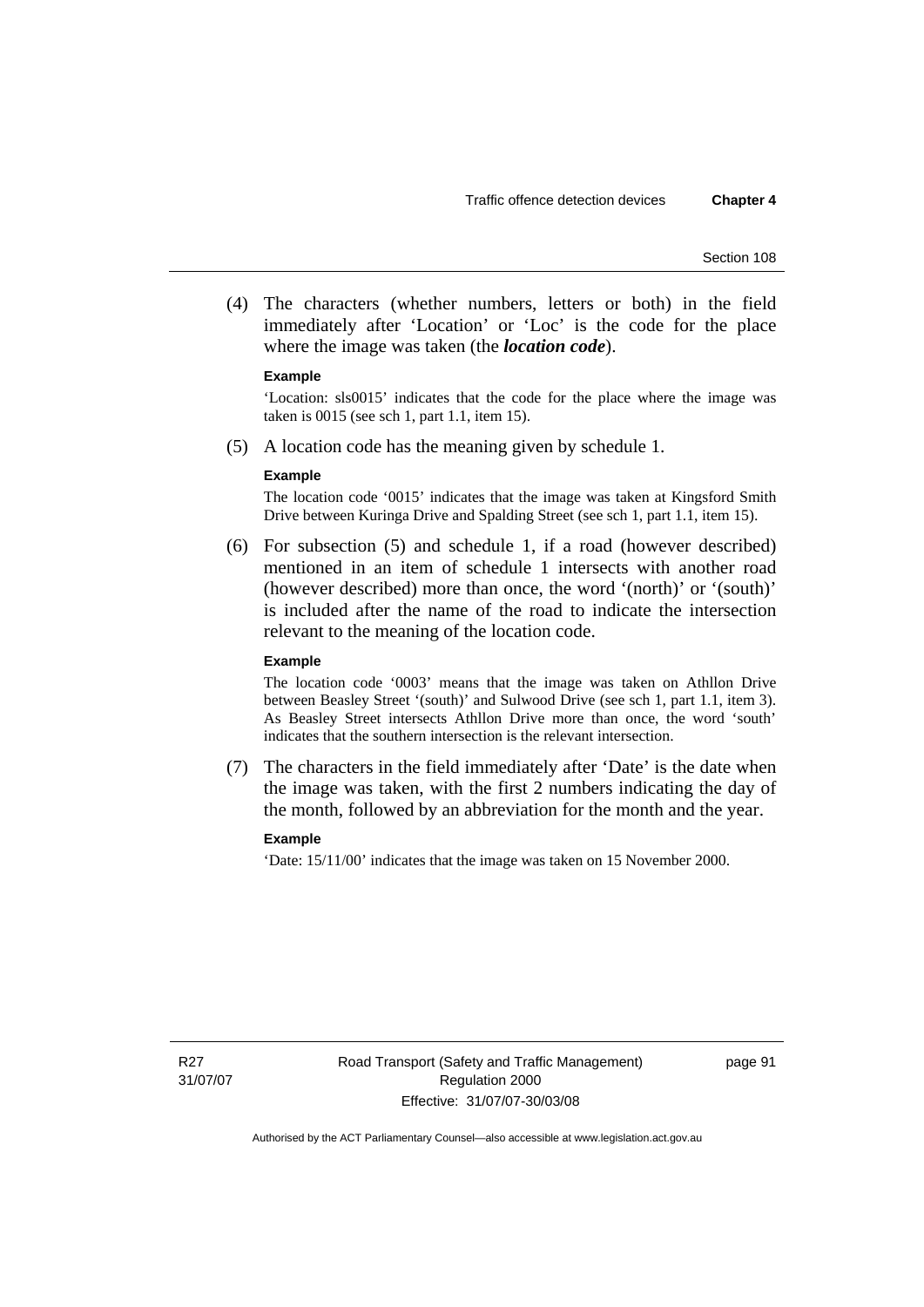#### Section 108

 (8) The numbers in the field immediately after 'Time' is the time when the image was taken, stated in the 24-hour clock system.

#### **Examples**

- 1 'Time: 11.07.00.23' indicates that the image was taken at 0.23 seconds after 11.07 am.
- 2 'Time: 13:53:10:07' indicates that the image was taken at 10.07 seconds after 1.53 pm.
- (9) The letter in the field immediately after 'Direction' or 'Dir' indicates—
	- (a) for an image taken by a digital camera detection device whether the general direction in which the vehicle was travelling was away from or towards the device, with 'A' indicating away from the device and 'T' indicating towards the device; or
	- (b) for an image taken by a fixed camera detection device—the general direction in which the vehicle was travelling when the image was taken, with 'N' indicating north, 's' indicating south, 'E' indicating east and 'W' indicating west.

### **Example for par (a)**

'Direction: A' indicates that when the image was taken the vehicle was generally travelling away from the digital camera detection device that took the image.

### **Example for par (b)**

'Direction: N' indicates that when the image was taken the vehicle was travelling in the general direction of north.

 (10) The characters in the field immediately after 'Lane' is the code for the lane in which the vehicle was travelling when the image was taken, with the following codes having the stated meaning:

'L1' means the lane next to the centre of the road

- 'L2' means the lane immediately to the left of L1
- 'L3' means the lane immediately to the left of L2

R<sub>27</sub> 31/07/07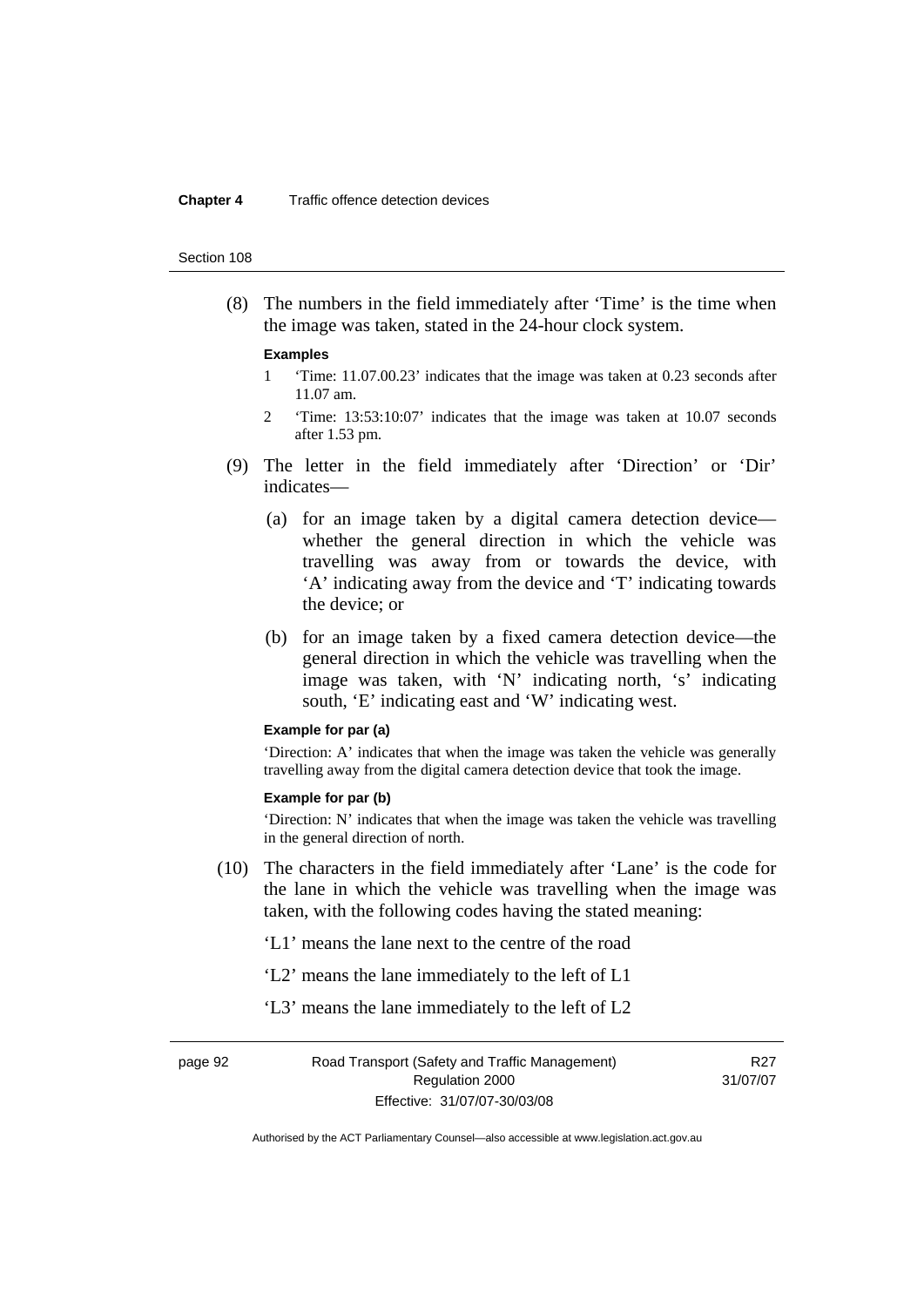Section 108

'L4' means the lane immediately to the left of L3.

### **Example**

'Lane: L1' indicates that the vehicle was travelling in the lane next to the centre of the road when the image was taken.

 (11) The number in the field immediately after 'Red time' is the time in seconds and part seconds (stated as a fraction) that a red traffic light or red traffic arrow facing the driver of the vehicle had been showing before the driver entered the intersection concerned.

#### **Example**

'Red time: 1.50' indicates that the red traffic light or red traffic arrow facing the driver of the vehicle had been showing for 1.5 seconds before the driver entered the intersection concerned.

 (12) The number in the field immediately after 'Speed li' is the speed limit applying to the driver of the vehicle for the length of road where the driver was driving when the image was taken.

### **Example**

'Speed li: 60' indicates that the speed limit applying to the driver of the vehicle for the length of road where the driver was driving when the image was taken is 60 km/h.

 (13) The number in the field immediately after 'Speed' is the speed in kilometres per hour at which the driver of the vehicle was driving when the image was taken.

### **Example**

'Speed: 82' indicates that the driver of the vehicle was driving at 82 km/h when the image was taken.

 (14) The characters (whether numbers, letters or both) in the field immediately after 'Operator' is the code for the person responsible for the use of the device when the image was taken.

### **Example**

'Operator: op002' indicates that the code for the person responsible for the device when the image was taken is operator 002.

R<sub>27</sub> 31/07/07 page 93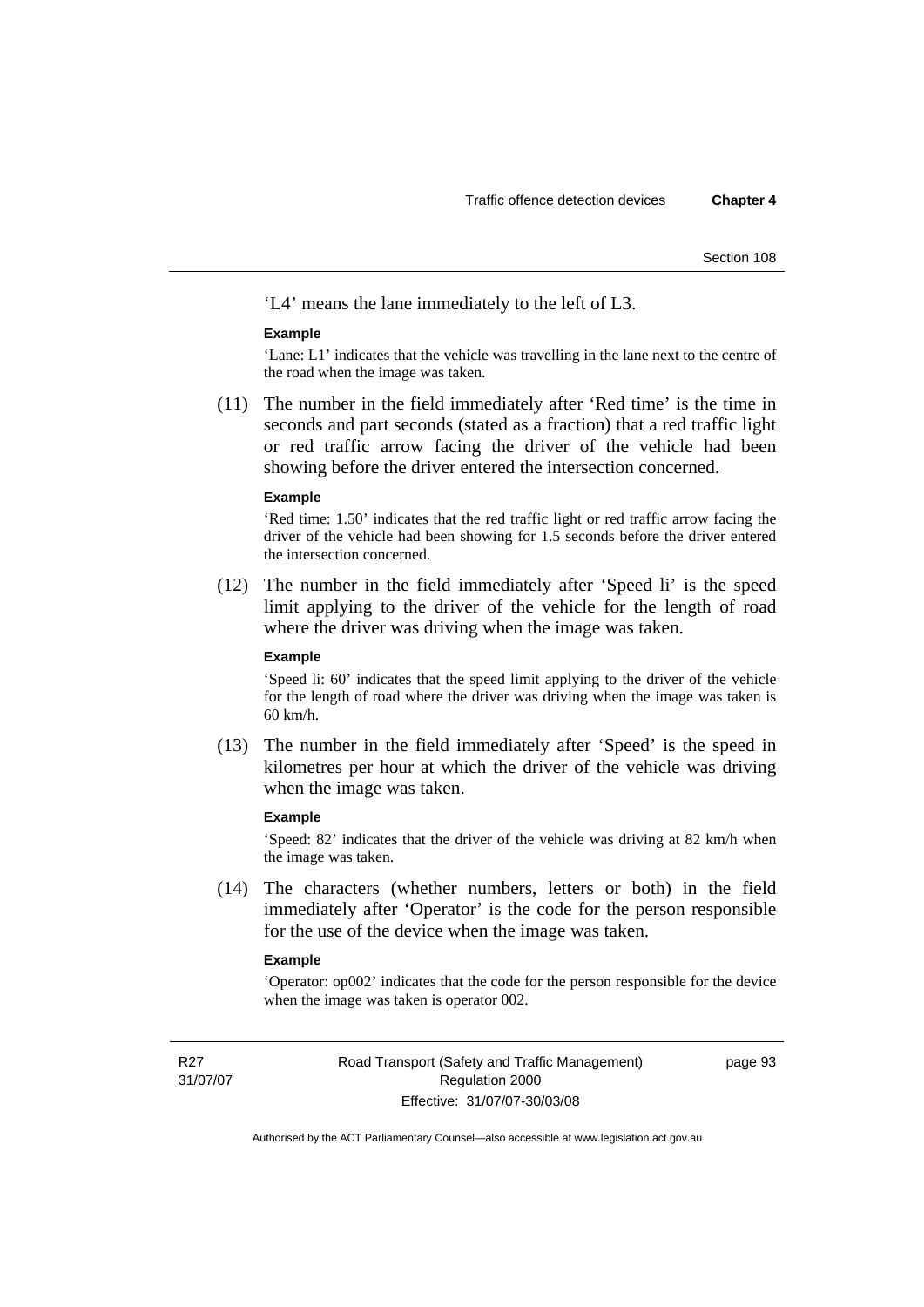### Section 108

 (15) The characters (whether numbers, letters or both) in the field immediately after 'Disk' is the code for the recording medium used to record the image of the vehicle.

### **Example**

'Disk: WD0022' indicates that the code for the WORM disk used to record the image was WD0022.

*Note* An example is part of the regulation, is not exhaustive and may extend, but does not limit, the meaning of the provision in which it appears (see Legislation Act, s 126 and s 132).

page 94 Road Transport (Safety and Traffic Management) Regulation 2000 Effective: 31/07/07-30/03/08

R27 31/07/07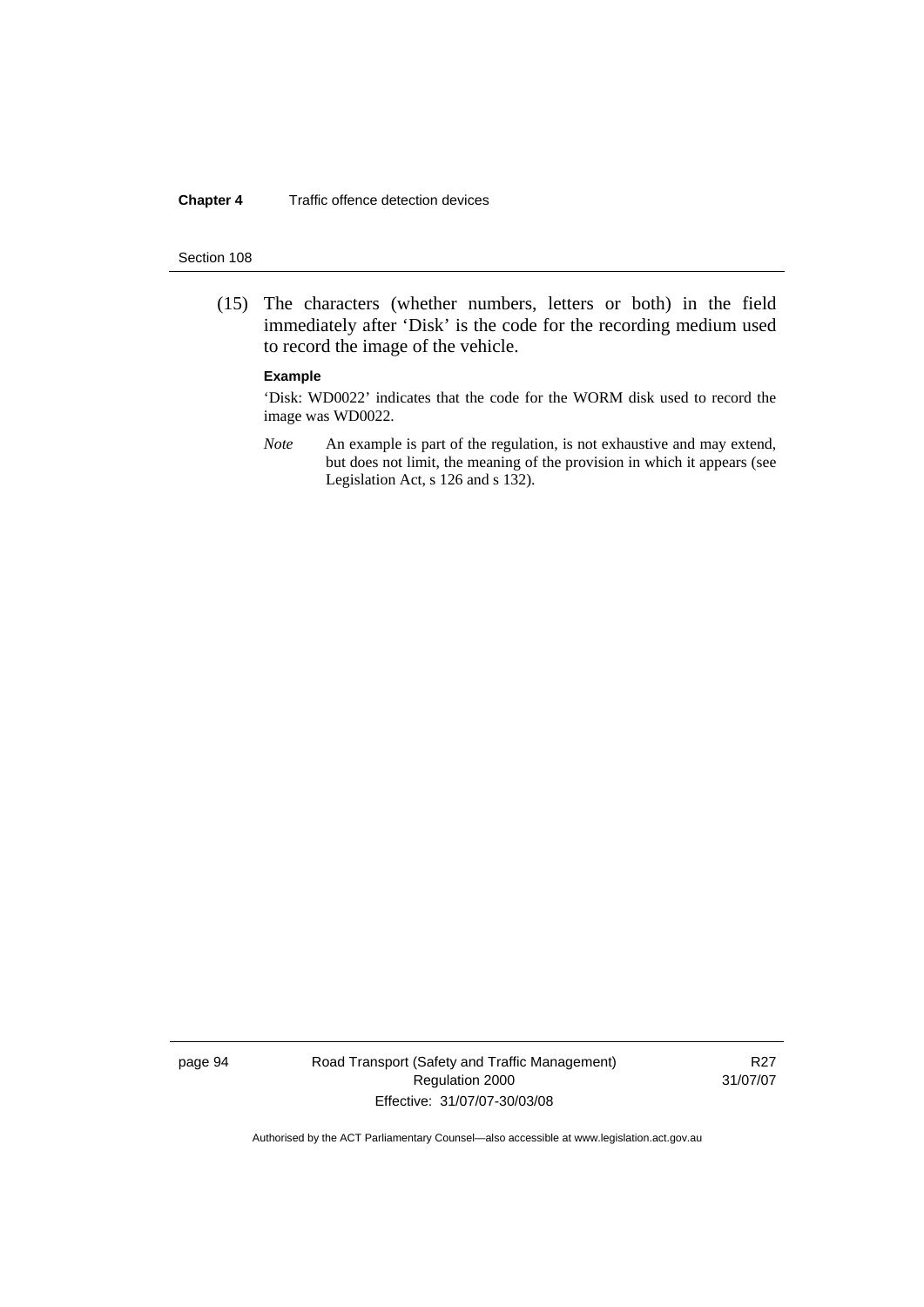# **Chapter 5 Miscellaneous**

# **109 Additional powers of police**

- (1) A police officer may request or signal the driver of a vehicle to stop the vehicle.
- (2) A person must not, without reasonable excuse, fail to comply with a request or signal made or given by a police officer under subsection  $(1)$ .

Maximum penalty: 20 penalty units.

 (3) A police officer may, during a temporary obstruction or danger to traffic or in an emergency, direct the responsible person for or driver of a vehicle parked in any part of a pay parking area to remove the vehicle or, if no-one appears to be in charge of the vehicle, remove the vehicle.

# **110 Prohibition on car minding**

- (1) The chief police officer may, by written notice given to a person, prohibit the person from—
	- (a) parking, minding, caring for, or taking charge of any motor vehicle or trailer (other than a motor vehicle or trailer of which the person is the driver) on a road; or
	- (b) offering his or her services for any such purpose.
- (2) A person who is given a notice under subsection (1) must comply with the notice.

Maximum penalty: 20 penalty units.

page 95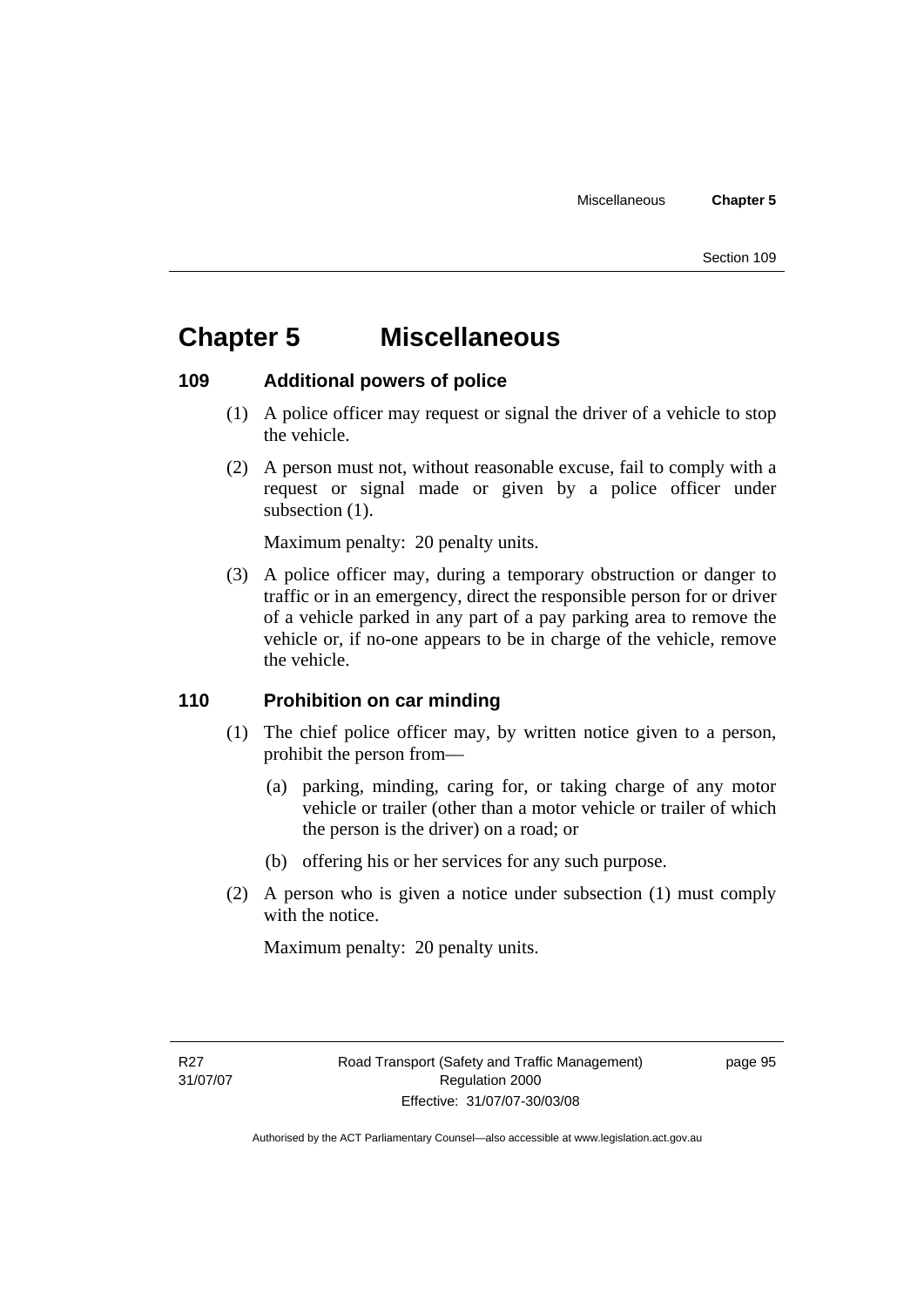### **Chapter 5** Miscellaneous

#### Section 111

- (3) This section does not authorise the chief police officer to prohibit the proprietor of a parking station or parking area—
	- (a) from parking, minding, caring for, or taking charge of a motor vehicle or trailer in or on the parking station or parking area; or
	- (b) from offering the proprietor's services for that purpose—
		- (i) whether by the display or publication of an advertisement in relation to the parking station or parking area or otherwise; and
		- (ii) whether the services are performed or offered to be performed by the proprietor or by an employee or agent of the proprietor.

### **111 Removal of unattended vehicles—Act, s 32 (1) (c)**

A police officer or authorised person may move an unattended vehicle from a road or road related area to a retention area if the vehicle is in—

- (a) a bus lane; or
- (b) a length of road to which a *clearway sign* applies; or
- (c) a transit lane.

## **112 Disposal of impounded vehicles—Act, s 10K**

- (1) This section applies to a vehicle impounded under the following provisions of the Act:
	- (a) section 10A (Impounding of vehicles used for menacing driving on court order before conviction etc);
	- (b) section 10B (Impounding or forfeiture of vehicles on conviction etc for certain offences);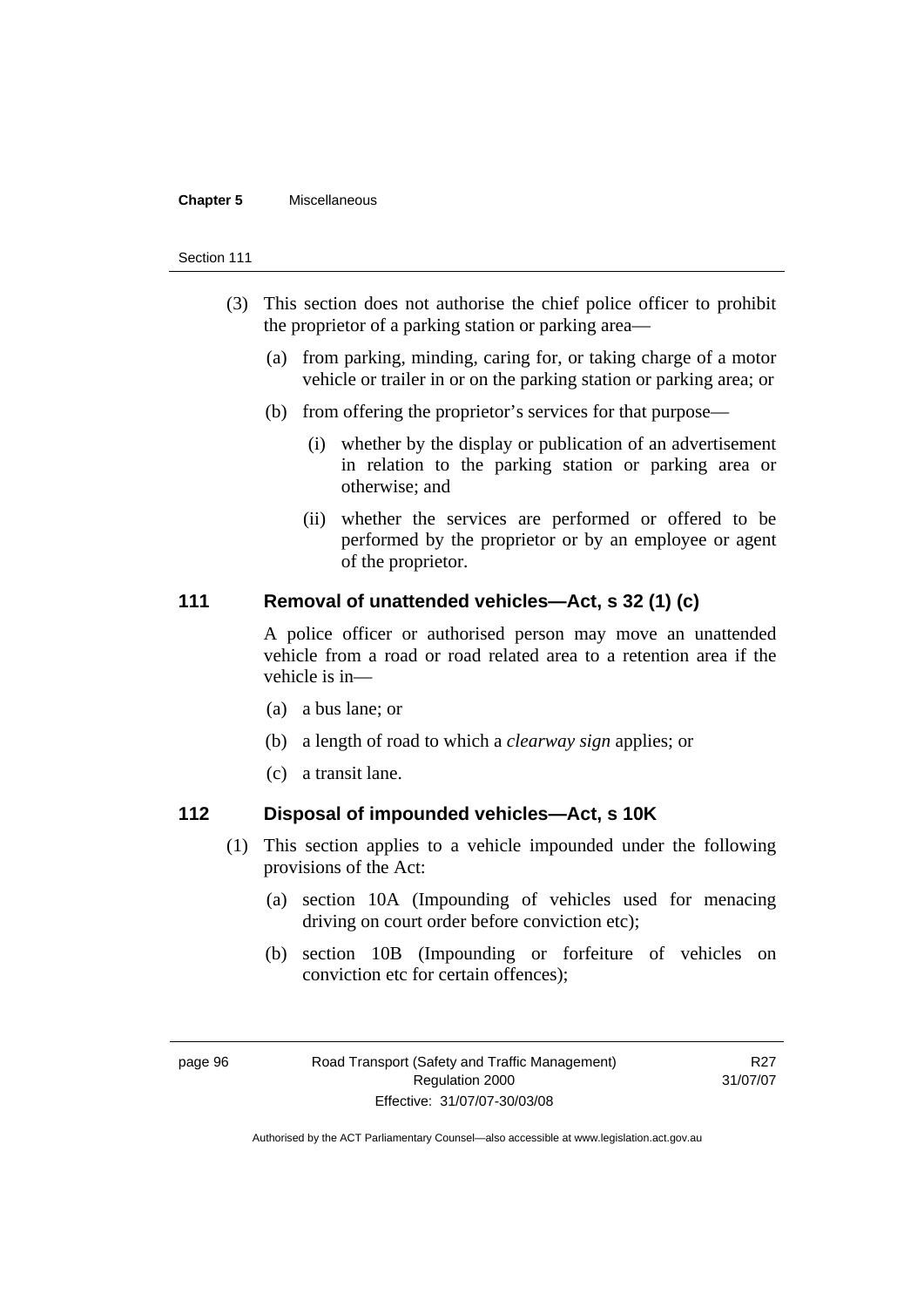Section 112

- (c) section 10C (Powers of police officers to seize and impound vehicles used in committing certain offences).
- (2) If a person has not applied to the chief police officer for the release of the vehicle at the end of the period of impoundment, the chief police officer must, by notice served on the registered operator of the vehicle and every person who has a registered interest in the vehicle, warn them that the vehicle may be offered for sale if the vehicle is not removed from the place of impoundment within 28 days after the day of service of the notice.
- (3) The vehicle may be offered for sale, by public auction or public tender, if the vehicle is not removed within 28 days after service of the notice or, if more than 1 notice is served under subsection (2), the later of the notices.
- (4) A person may apply to the chief police officer for payment to the person of the balance of the proceeds of sale of a vehicle within 1 year after the vehicle is sold in accordance with subsection (3).
- (5) The balance of the proceeds of sale may be paid to the person if the person satisfies the chief police officer that—
	- (a) the person was lawfully entitled to possession of the vehicle immediately before its sale; and
	- (b) there was a reasonable excuse for the person's failure to obtain release of the vehicle before it was sold.
- (6) In this section:

*balance of the proceeds of sale*, of a vehicle, means the proceeds of the sale of the vehicle less—

- (a) any fee or other amount payable under the *Road Transport (General) Act 1999* for the seizure, impounding and storage of the vehicle; and
- (b) the reasonable costs of or incidental to the sale.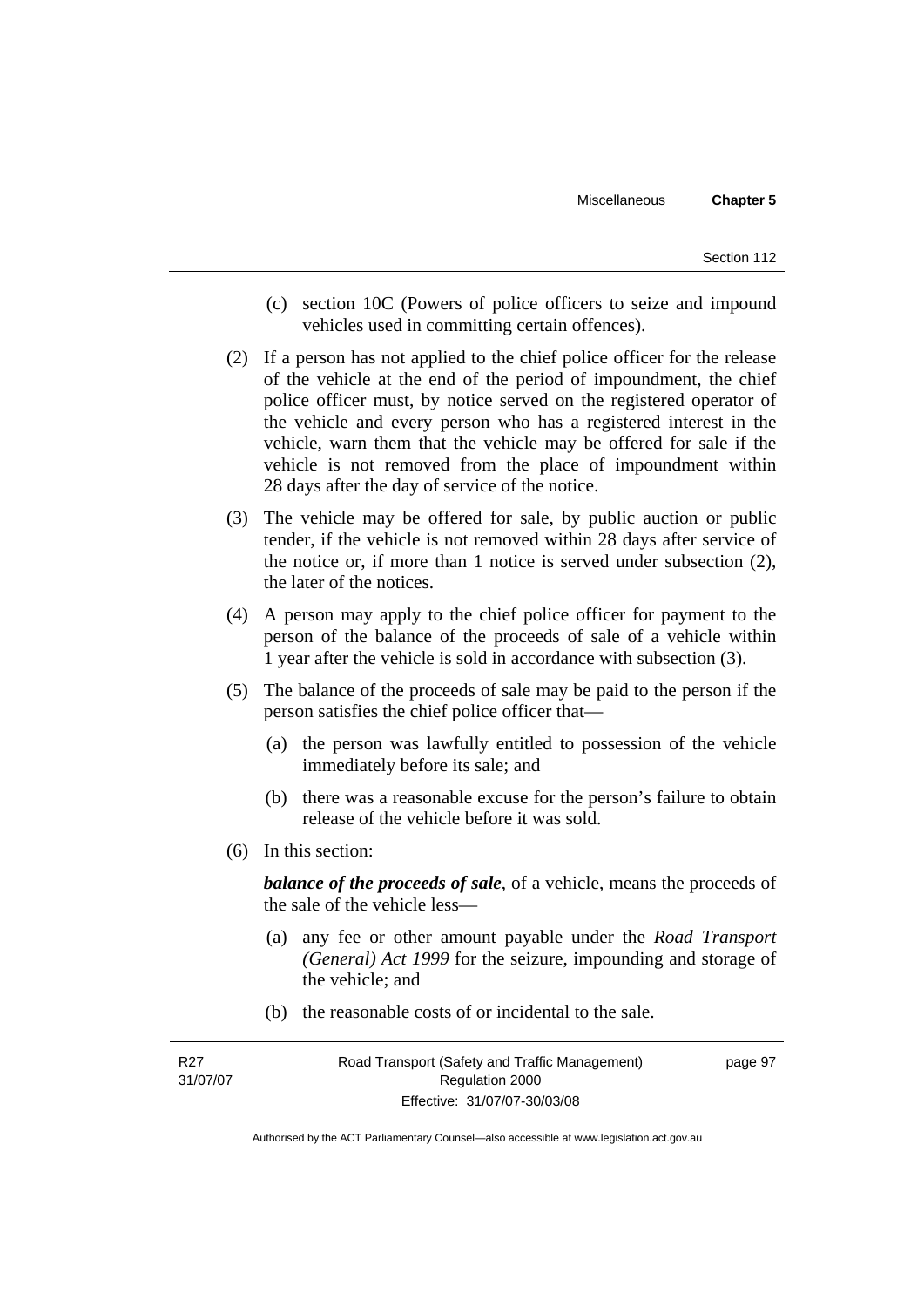### **Chapter 5** Miscellaneous

Section 112A

# **112A Disposal of forfeited vehicles—Act, s 10K**

A vehicle that has been forfeited to the Territory under the Act, section 10B (Impounding or forfeiture of vehicles on conviction etc for certain offences) may be offered for sale by public auction or public tender.

# **113 Responsible person to inspect driver licence**

 (1) Before permitting someone else to drive a motor vehicle, the responsible person for, or the person in charge of, the vehicle must require the person to produce his or her Australian driver licence or external driver licence and must inspect the licence.

Maximum penalty: 20 penalty units.

 (2) It is a defence to a prosecution of a person for an offence against subsection (1) if the person proves that the person had taken reasonable steps (other than those mentioned in the subsection) to ensure the person permitted to drive the motor vehicle was the holder of a current Australian driver licence or external driver licence.

# **114 Responsible person's consent**

The person in charge of a motor vehicle or trailer on a road must not, without reasonable excuse, permit anyone to use the vehicle without the consent of the responsible person for the vehicle.

Maximum penalty: 20 penalty units.

# **115 Standards for safe carriage of loads—Act, s 14 (2)**

The prescribed standards are the performance standards in the *Load Restraint Guide—Guidelines and Performance Standards for the Safe Carriage of Loads on Road Vehicles*, 2nd ed (2004) published by the National Transport Commission.

R<sub>27</sub> 31/07/07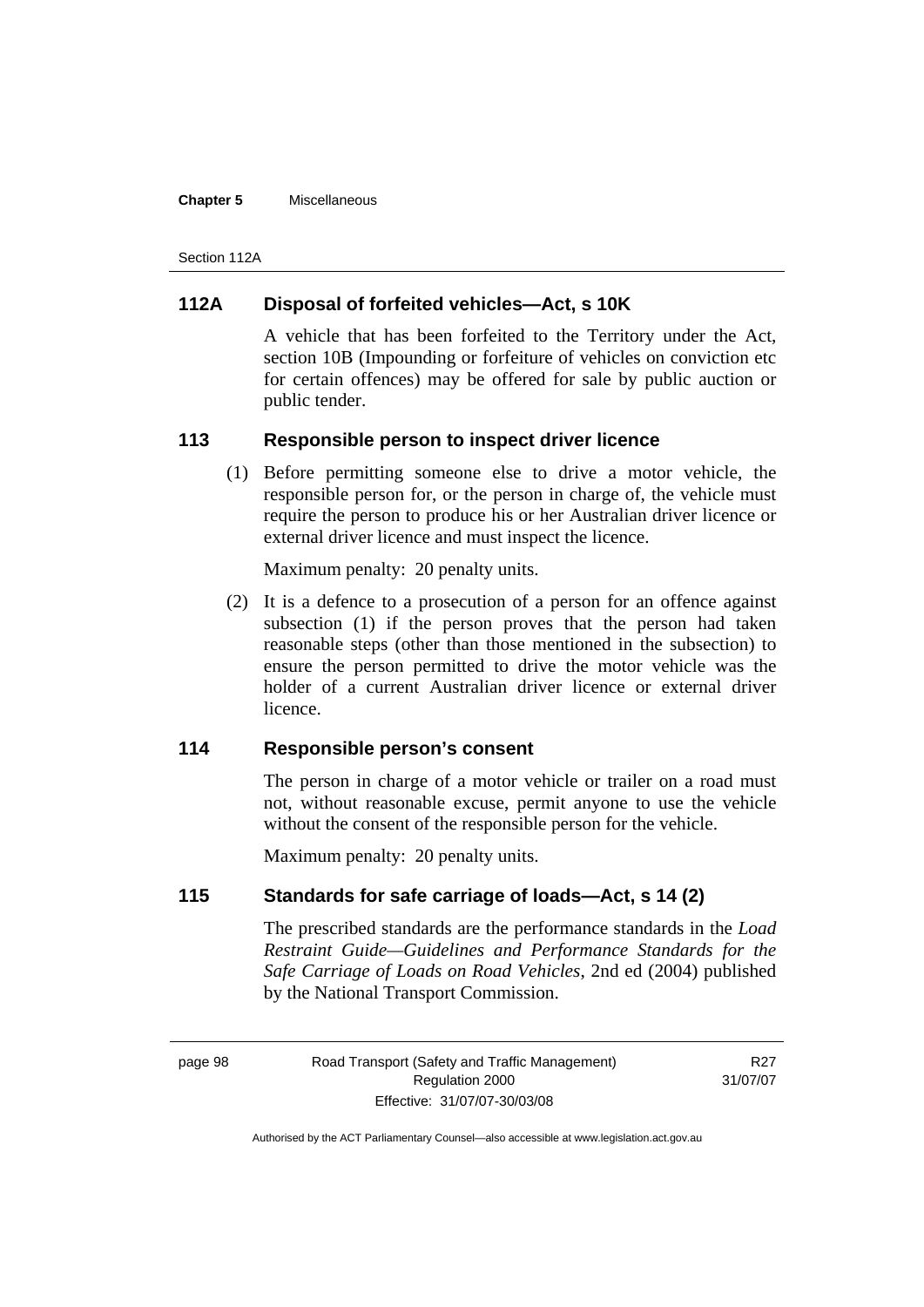# **Schedule 1 Meaning of location codes on images**

(see s 108)

# **Part 1.1 Digital camera detection devices**

**Table 1.1** 

| column 1<br>item            | column 2<br>location<br>code | column 3<br>place where image was taken                                       |
|-----------------------------|------------------------------|-------------------------------------------------------------------------------|
| $\mathbf{1}$                | 0001                         | Adelaide Avenue between Hopetoun Circuit and Kent Street                      |
| $\overline{2}$              | 0002                         | <b>Antill Street</b>                                                          |
| 3                           | 0003                         | Athllon Drive between Beasley Street (south) and Sulwood<br>Drive             |
| 4                           | 0004                         | Belconnen Way between Barry Drive and Coulter Drive                           |
| 5                           | 0005                         | Bowen Drive between Brisbane Avenue and Kings Avenue                          |
| 6                           | 0006                         | Coppins Crossing Road between Uriarra Road and William<br><b>Hovell Drive</b> |
| 7                           | 0007                         | Drakeford Drive between Sulwood Drive and Athllon Drive                       |
| 8                           | 0008                         | Erindale Drive between Sulwood Drive and Sternberg Crescent                   |
| 9                           | 0009                         | Florey Drive between Southern Cross Drive and Ginninderra<br>Drive            |
| 10                          | 0010                         | Ginninderra Drive between Tillyard Drive and Kingsford Smith<br>Drive         |
| 11                          | 0011                         | Ginninderra Drive between Ellenborough Street and Braybrook<br><b>Street</b>  |
| 12                          | 0012                         | Gungahlin Drive between Wells Station Drive and Gundaroo<br>Drive             |
| 13                          | 0013                         | Hindmarsh Drive between Dalrymple Street and Jerrabomberra<br>Avenue          |
| R <sub>27</sub><br>31/07/07 |                              | Road Transport (Safety and Traffic Management)<br>page 99<br>Regulation 2000  |

Effective: 31/07/07-30/03/08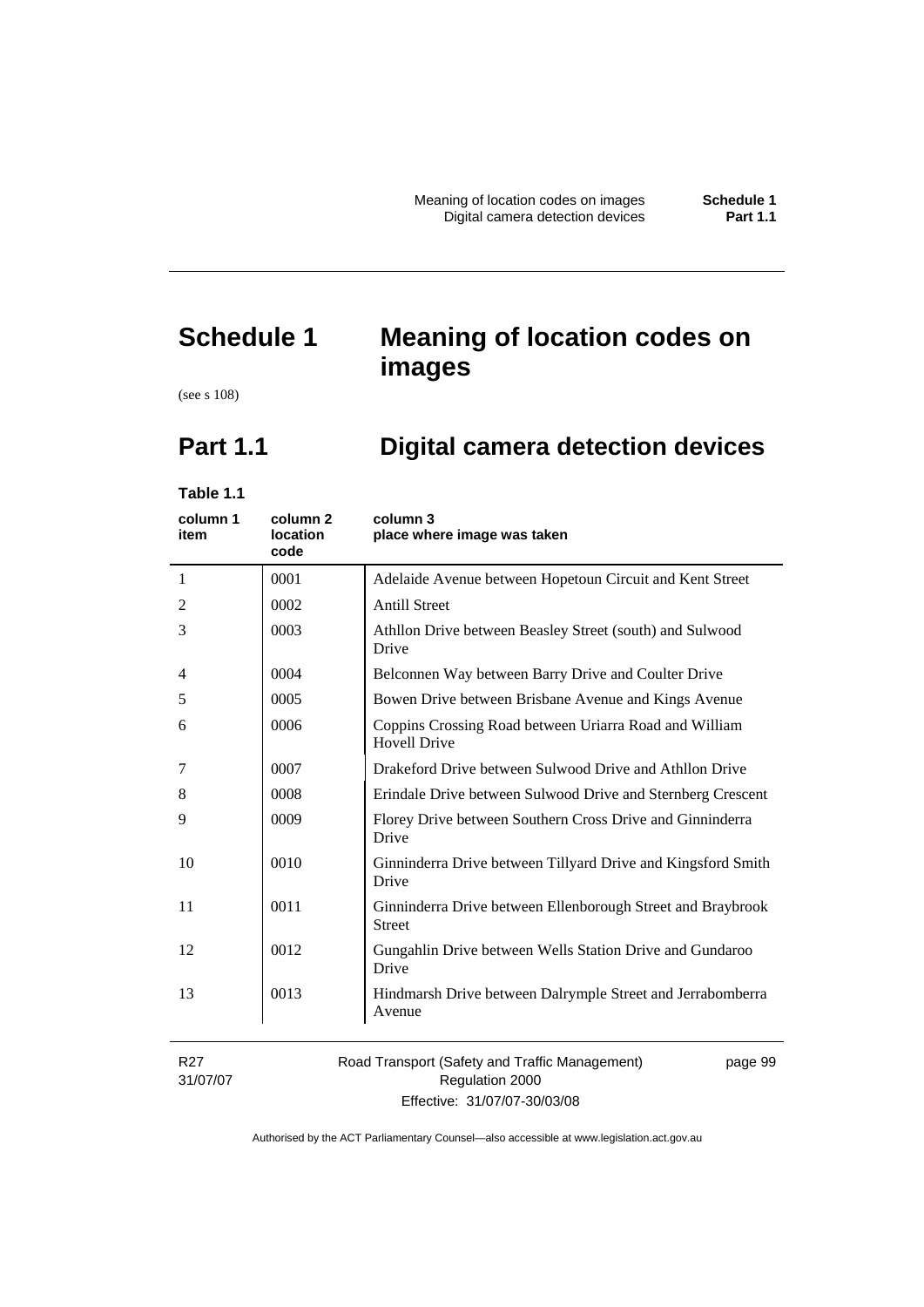| Schedule 1      | Meaning of location codes on images |
|-----------------|-------------------------------------|
| <b>Part 1.1</b> | Digital camera detection devices    |

| column 1<br>item | column 2<br><b>location</b><br>code | column 3<br>place where image was taken                                    |
|------------------|-------------------------------------|----------------------------------------------------------------------------|
| 14               | 0014                                | Hindmarsh Drive between Athllon Drive and Melrose Drive                    |
| 15               | 0015                                | Kingsford Smith Drive between Kuringa Drive and Spalding<br>Street         |
| 16               | 0016                                | Lady Denman Drive between Cotter Road and Barrenjoey Drive                 |
| 17               | 0017                                | Long Gully Road                                                            |
| 18               | 0018                                | Melrose Drive between Athllon Drive and Hindmarsh Drive                    |
| 19               | 0019                                | Monaro Highway between Canberra Avenue and Hindmarsh<br>Drive              |
| 20               | 0020                                | Monaro Highway between Hindmarsh Drive and Isabella Drive                  |
| 21               | 0021                                | Mugga Lane between Narrabundah Lane and Long Gully Road                    |
| 22               | 0022                                | Northbourne Avenue between Macarthur Avenue and Antill<br><b>Street</b>    |
| 23               | 0023                                | Parkes Way between Clunies Ross Street and Glenloch<br>Interchange         |
| 24               | 0024                                | Tuggeranong Parkway between Lakeside Interchange and<br><b>Cotter Road</b> |
| 25               | 0025                                | Tuggeranong Parkway between Hindmarsh Drive and Cotter<br>Road             |
| 26               | 0026                                | Tuggeranong Parkway between Hindmarsh Drive and Sulwood<br>Drive           |
| 27               | 0027                                | Yamba Drive between Mawson Drive and Beasley Street                        |
| 28               | 0028                                | Pocket Avenue                                                              |
| 29               | 0029                                | Owen Dixon Drive (excluding residential service road of same<br>name)      |
| 30               | 0030                                | <b>Taverner Street</b>                                                     |
| 31               | 0031                                | Springvale Drive                                                           |
| 32               | 0032                                | Kerrigan Street                                                            |
| 33               | 0033                                | Gladstone Street, Hall                                                     |

page 100 Road Transport (Safety and Traffic Management) Regulation 2000 Effective: 31/07/07-30/03/08

R27 31/07/07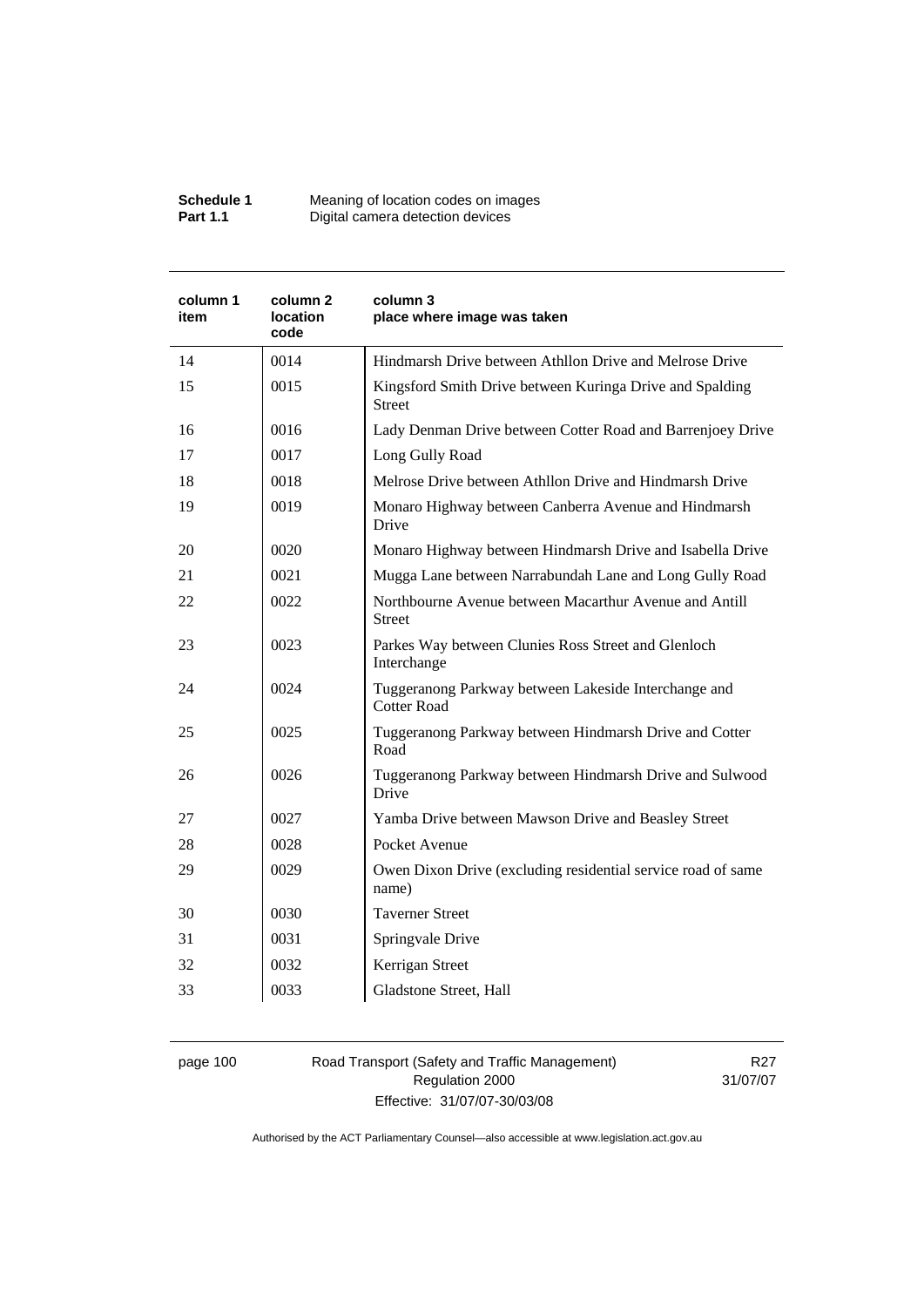Meaning of location codes on images **Schedule 1**  Digital camera detection devices **Part 1.1** 

| column 1<br>item | column 2<br>location<br>code | column 3<br>place where image was taken                             |
|------------------|------------------------------|---------------------------------------------------------------------|
| 34               | 0034                         | <b>Heysen Street</b>                                                |
| 35               | 0035                         | Mugga Way                                                           |
| 36               | 0036                         | <b>Badimara Street</b>                                              |
| 37               | 0037                         | Namatjira Drive                                                     |
| 38               | 0038                         | Empire Circuit between Grey Street and Canberra Avenue              |
| 39               | 0039                         | <b>Longmore Crescent</b>                                            |
| 40               | 0040                         | Maribyrnong Avenue                                                  |
| 41               | 0041                         | <b>Learmonth Drive</b>                                              |
| 42               | 0042                         | <b>Petterd Street</b>                                               |
| 43               | 0043                         | <b>Williamson Street</b>                                            |
| 44               | 0044                         | <b>Tillyard Drive</b>                                               |
| 45               | 0045                         | Dryandra Street between Fairfax Street and Archibald Street         |
| 46               | 0046                         | Newman Morris Circuit                                               |
| 47               | 0047                         | Chuculba Crescent                                                   |
| 48               | 0048                         | Livingston Avenue                                                   |
| 49               | 0049                         | Clive Steele Avenue                                                 |
| 50               | 0050                         | Darwinia Terrace                                                    |
| 51               | 0051                         | La Perouse Street                                                   |
| 52               | 0052                         | <b>Novar Street</b>                                                 |
| 53               | 0053                         | Goyder Street between Dalrymple Street and Jerrabomberra<br>Avenue  |
| 54               | 0054                         | Launceston Street between Hindmarsh Drive and Melrose Drive         |
| 55               | 0055                         | Athllon Drive between Hindmarsh Drive and Beasley Street<br>(south) |
| 56               | 0056                         | Athllon Drive between Sulwood Drive and Anketell Street<br>(north)  |

R27 31/07/07 Road Transport (Safety and Traffic Management) Regulation 2000 Effective: 31/07/07-30/03/08

page 101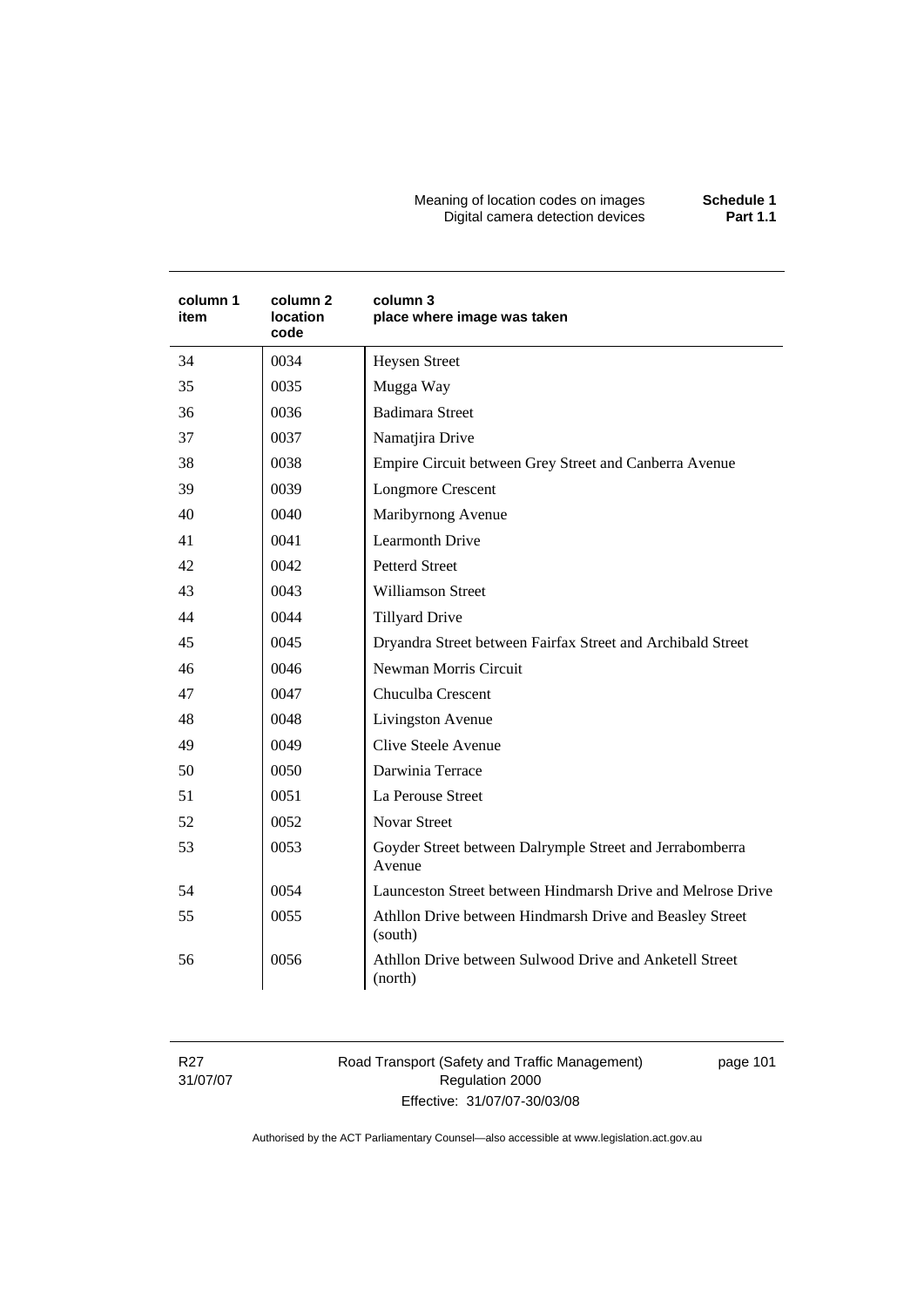| Schedule 1      | Meaning of location codes on images |
|-----------------|-------------------------------------|
| <b>Part 1.1</b> | Digital camera detection devices    |

| column 1<br>item | column <sub>2</sub><br><b>location</b><br>code | column 3<br>place where image was taken                                        |
|------------------|------------------------------------------------|--------------------------------------------------------------------------------|
| 57               | 0057                                           | Northbourne Avenue between Barry Drive and Macarthur<br>Avenue                 |
| 58               | 0058                                           | Northbourne Avenue between Antill Street and Barton Highway                    |
| 59               | 0059                                           | Belconnen Way between Coulter Drive and Kingsford Smith<br>Drive               |
| 60               | 0060                                           | Phillip Avenue between Majura Avenue and Federal Highway                       |
| 61               | 0061                                           | Barton Highway between Federal Highway and Kuringa Drive                       |
| 62               | 0062                                           | Drakeford Drive between Athllon Drive and Isabella Drive                       |
| 63               | 0063                                           | Hindmarsh Drive between Athllon Drive and Dalrymple Street                     |
| 64               | 0064                                           | Hindmarsh Drive between Jerrabomberra Avenue and Canberra<br>Avenue            |
| 65               | 0065                                           | <b>Barry Drive</b>                                                             |
| 66               | 0066                                           | Ginninderra Drive between Braybrook Street and Kingsford<br><b>Smith Drive</b> |
| 67               | 0067                                           | Ginninderra Drive between Tillyard Drive and Florey Drive                      |
| 68               | 0068                                           | Erindale Drive between Long Gully Road and Sulwood Drive                       |
| 69               | 0069                                           | Erindale Drive between Soward Way and Judkins Street                           |
| 70               | 0070                                           | Kuringa Drive between Owen Dixon Drive and Barton Highway                      |
| 71               | 0071                                           | Launceston Street between Bowes Street and Furzer Street                       |
| 72               | 0072                                           | Monaro Highway between Johnson Drive and Isabella Drive                        |
| 73               | 0073                                           | Mugga Lane between Hindmarsh Drive and Narrabundah Lane                        |
| 74               | 0074                                           | Mugga Lane between Long Gully Road and Monaro Highway                          |
| 75               | 0075                                           | Parkes Way between Clunies Ross Street and Edinburgh<br>Avenue                 |
| 76               | 0076                                           | Yamba Drive between Kitchener Street and Bateson Road                          |
| 77               | 0077                                           | Yarra Glen between Carruthers Street and Adelaide Avenue                       |
| 78               | 0078                                           | Canberra Avenue between Mildura Street and Monaro Highway                      |

page 102 Road Transport (Safety and Traffic Management) Regulation 2000 Effective: 31/07/07-30/03/08

R27 31/07/07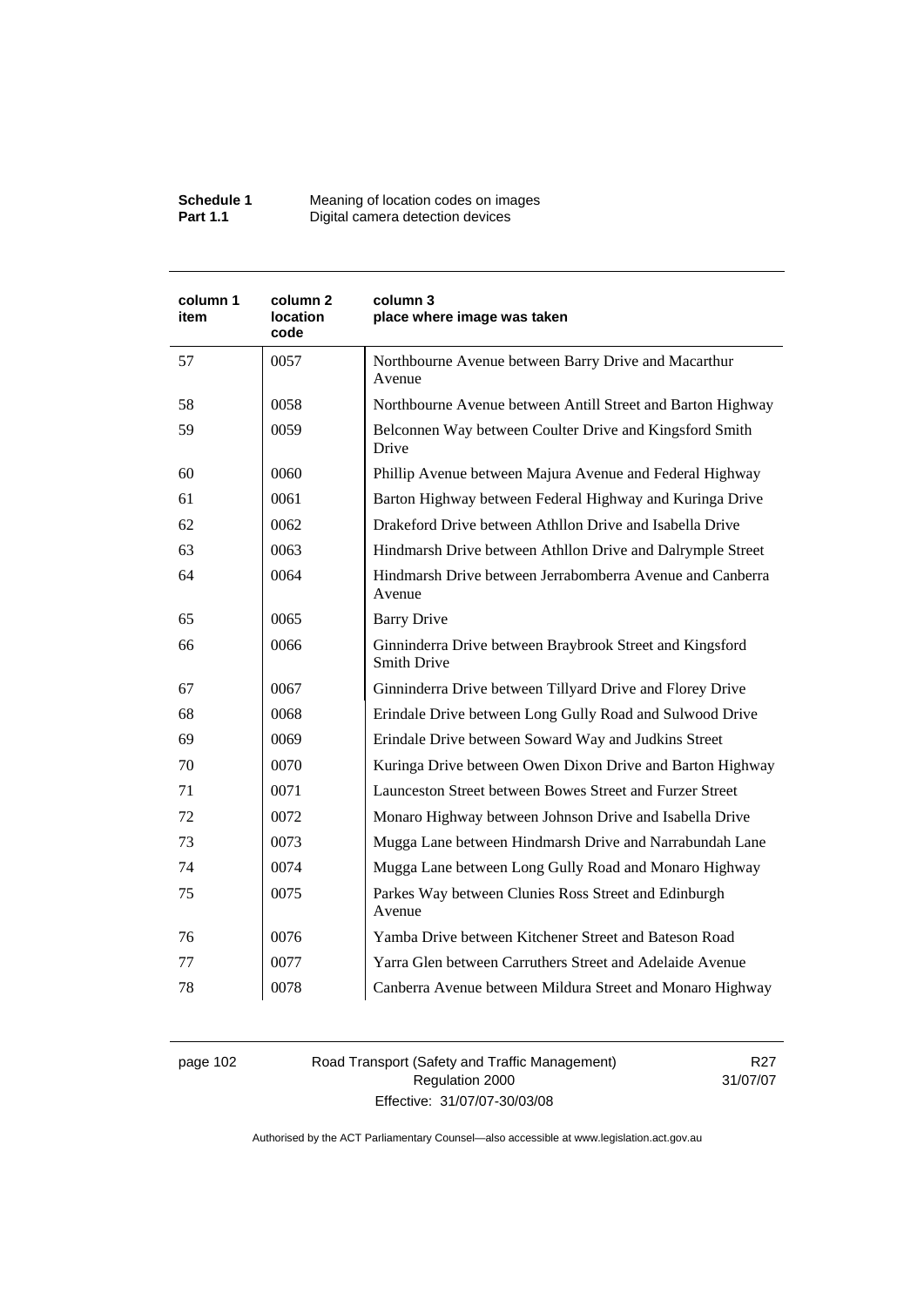#### Meaning of location codes on images **Schedule 1**  Digital camera detection devices **Part 1.1**

| 0079<br>Canberra Avenue between Harman Naval Station and Newcastle<br>79<br>Street<br>80<br>0080<br>Kings Avenue between Bowen Drive and Parkes Way<br>81<br>0081<br>William Hovell Drive between Bindubi Street and Coulter Drive<br>82<br>0082<br>William Hovell Drive between Coulter Drive and Drake<br><b>Brockman Drive</b><br>83<br>0083<br>Commonwealth Ave between King Edward Terrace and London<br>Circuit<br>0084<br>84<br>Gundaroo Drive between Burrowa Street and Gungahlin Drive<br>85<br>0085<br>Gundaroo Drive between Barton Highway and Nudurr Drive |  |
|--------------------------------------------------------------------------------------------------------------------------------------------------------------------------------------------------------------------------------------------------------------------------------------------------------------------------------------------------------------------------------------------------------------------------------------------------------------------------------------------------------------------------------------------------------------------------|--|
|                                                                                                                                                                                                                                                                                                                                                                                                                                                                                                                                                                          |  |
|                                                                                                                                                                                                                                                                                                                                                                                                                                                                                                                                                                          |  |
|                                                                                                                                                                                                                                                                                                                                                                                                                                                                                                                                                                          |  |
|                                                                                                                                                                                                                                                                                                                                                                                                                                                                                                                                                                          |  |
|                                                                                                                                                                                                                                                                                                                                                                                                                                                                                                                                                                          |  |
|                                                                                                                                                                                                                                                                                                                                                                                                                                                                                                                                                                          |  |
|                                                                                                                                                                                                                                                                                                                                                                                                                                                                                                                                                                          |  |
| 0086<br>Bindubi Street between Bandjalong Cres and Cross Street<br>86                                                                                                                                                                                                                                                                                                                                                                                                                                                                                                    |  |
| 87<br>0087<br>Clift Crescent between Hemmings Crescent and Rohan Street                                                                                                                                                                                                                                                                                                                                                                                                                                                                                                  |  |
| 0088<br>Cotter Road between Eucumbene Drive and Mount Stromlo<br>88<br>Road                                                                                                                                                                                                                                                                                                                                                                                                                                                                                              |  |
| 0089<br>89<br>Federal Highway between Antill Street and Majura Road                                                                                                                                                                                                                                                                                                                                                                                                                                                                                                      |  |
| 90<br>0090<br>Majura Road between Federal Highway and Fairbairn Avenue                                                                                                                                                                                                                                                                                                                                                                                                                                                                                                   |  |
| 91<br>0091<br>Ellenborough Street between Ginninderra Drive and<br>Maribyrnong Avenue                                                                                                                                                                                                                                                                                                                                                                                                                                                                                    |  |
| 0092<br>Northbourne Avenue between Barton Highway and Stirling<br>92<br>Avenue                                                                                                                                                                                                                                                                                                                                                                                                                                                                                           |  |
| 0093<br>Southern Cross Drive between Coulter Drive and Kingsford<br>93<br><b>Smith Drive</b>                                                                                                                                                                                                                                                                                                                                                                                                                                                                             |  |
| 0094<br>94<br>Southern Cross Drive between Kingsford Smith Drive and<br><b>Spofforth Street</b>                                                                                                                                                                                                                                                                                                                                                                                                                                                                          |  |
| 95<br>0095<br>Sulwood Drive between Erindale Drive and Tuggeranong<br>Parkway                                                                                                                                                                                                                                                                                                                                                                                                                                                                                            |  |
| 0096<br>Coulter Drive between Belconnen Way and Lachlan Street<br>96                                                                                                                                                                                                                                                                                                                                                                                                                                                                                                     |  |
| 0097<br>97<br>Eastern Valley Way between Belconnen Way and College<br>Street                                                                                                                                                                                                                                                                                                                                                                                                                                                                                             |  |

R27 31/07/07 Road Transport (Safety and Traffic Management) Regulation 2000 Effective: 31/07/07-30/03/08

page 103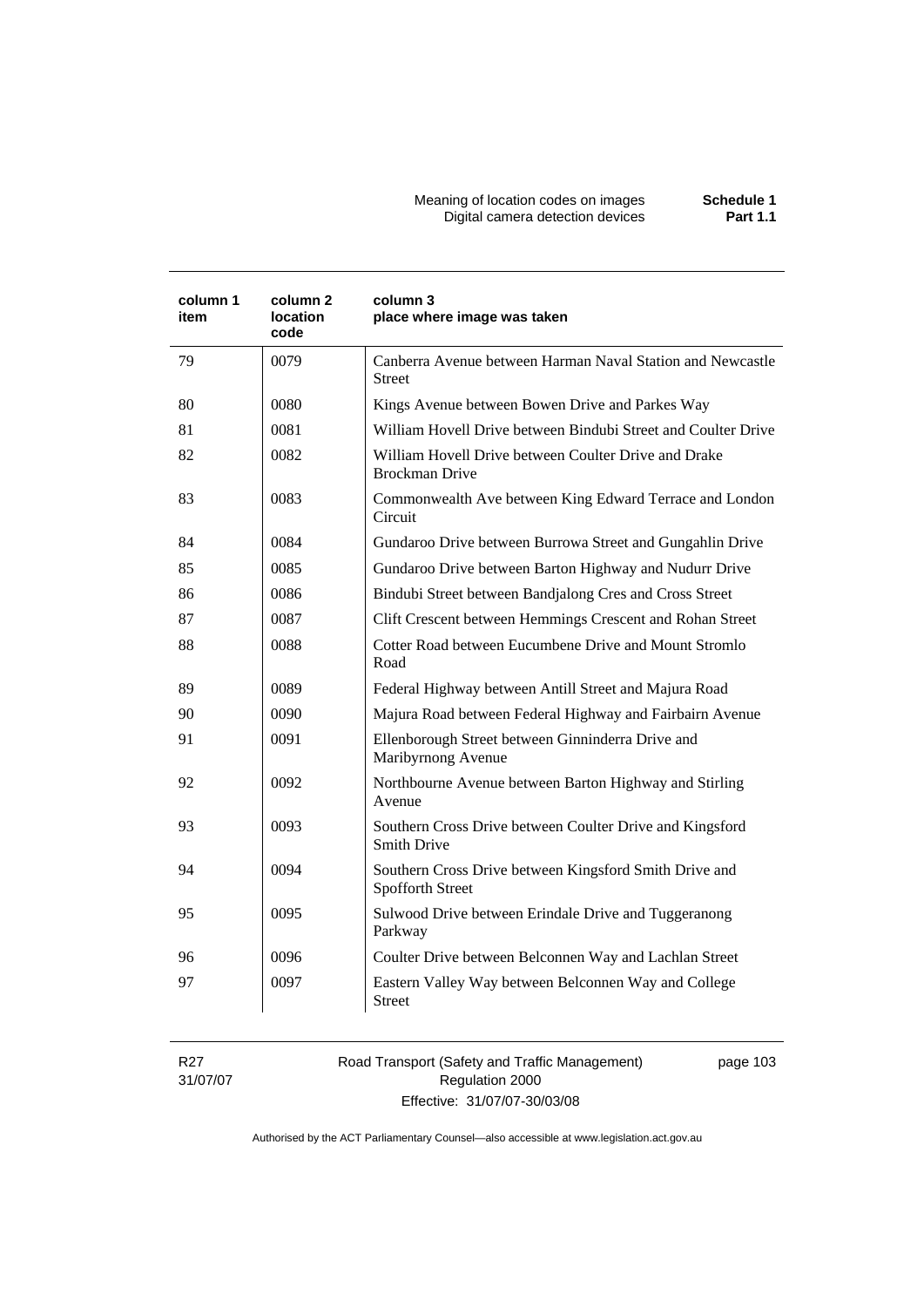| Schedule 1      | Meaning of location codes on images |
|-----------------|-------------------------------------|
| <b>Part 1.1</b> | Digital camera detection devices    |

| column 1<br>item | column <sub>2</sub><br>location<br>code | column 3<br>place where image was taken                                                |
|------------------|-----------------------------------------|----------------------------------------------------------------------------------------|
| 98               | 0098                                    | Haydon Drive between Belconnen Way and Ginninderra Drive                               |
| 99               | 0099                                    | Yamba Drive between Hindmarsh Drive and Wisdom Street                                  |
| 100              | 0100                                    | Jansz Crescent between La Perouse Street and Carnegie<br>Crescent                      |
| 101              | 0101                                    | Nemarang Crescent between the north and south intersections<br>with Badimara Street    |
| 102              | 0102                                    | Fairbairn Avenue between Anzac Parade and Pialligo Avenue                              |
| 103              | 0103                                    | Flinders Way between Mugga Way and Canberra Avenue                                     |
| 104              | 0104                                    | Mawson Drive between Athllon Drive and Yamba Drive                                     |
| 105              | 0105                                    | Stonehaven Crescent between Hopetoun Circuit and Strickland<br>Crescent                |
| 106              | 0106                                    | William Webb Drive between Ginninderra Drive and Owen<br>Dixon Drive                   |
| 107              | 0107                                    | Ross Smith Crescent between Chewings Street and Southern<br>Cross Drive                |
| 108              | 0108                                    | Spofforth Street between Drake Brockman Drive and Southern<br>Cross Drive              |
| 109              | 0109                                    | Ginninderra Drive between Florey Drive and Kerrigan Street                             |
| 110              | 0110                                    | Archdall Street between Ginnninderra Drive and Osburn Drive                            |
| 111              | 0111                                    | Limestone Avenue between Ainslie Avenue and Wakefield<br>Avenue                        |
| 112              | 0112                                    | Copland Drive between Ginninderra Drive and Owen Dixon<br>Drive                        |
| 113              | 0113                                    | Anketell Street between the north and south intersections with<br><b>Athllon Drive</b> |
| 114              | 0114                                    | Groom Street between Carruthers Street and Kent Street                                 |
| 115              | 0115                                    | Isabella Drive between Drakeford Drive and Monaro Highway                              |
| 116              | 0116                                    | Ashley Drive between Johnson Drive and Erindale Drive                                  |
| 117              | 0117                                    | Tharwa Drive between Drakeford Drive and Johnson Drive                                 |

page 104 Road Transport (Safety and Traffic Management) Regulation 2000 Effective: 31/07/07-30/03/08

R27 31/07/07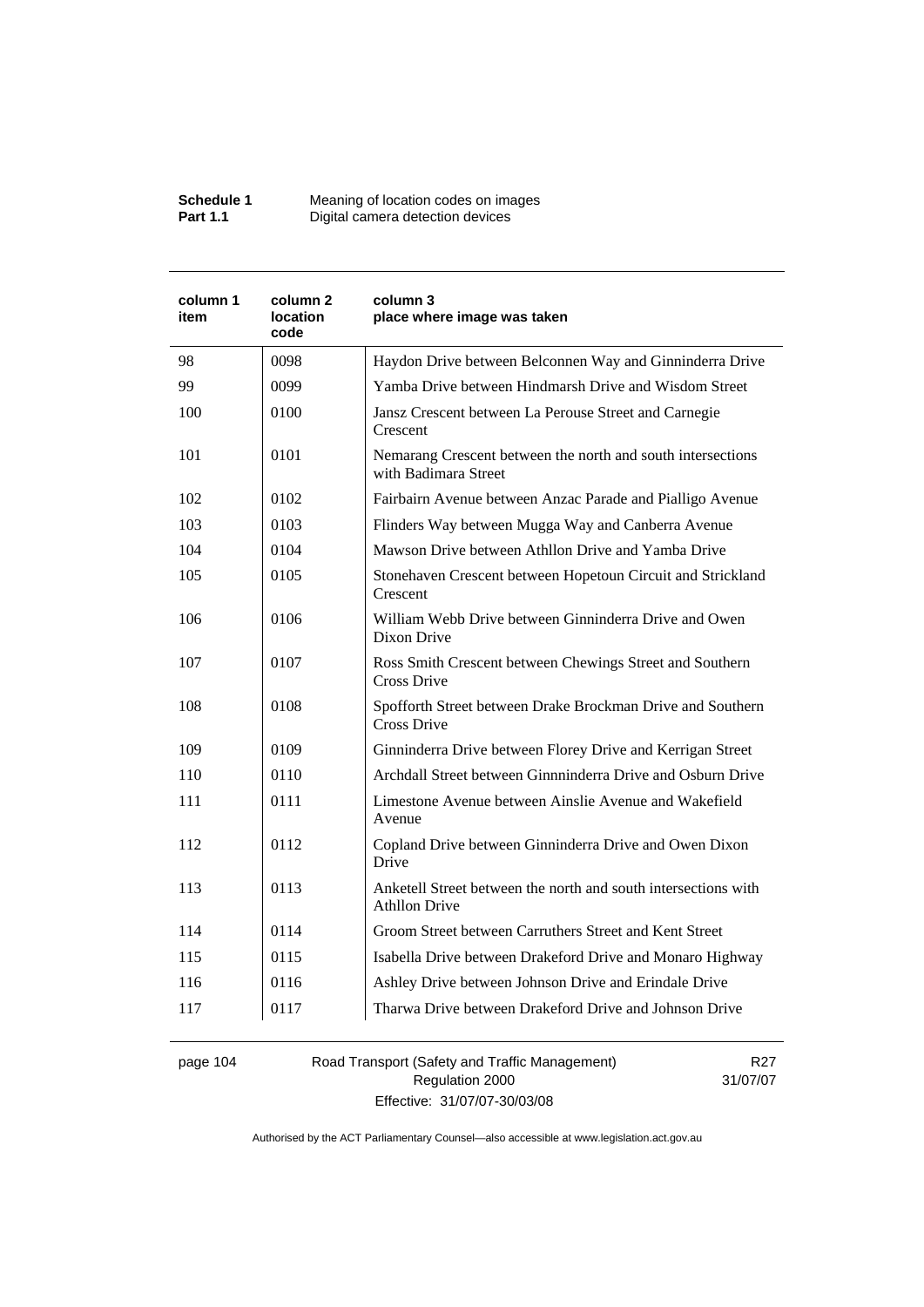### Meaning of location codes on images **Schedule 1**  Digital camera detection devices **Part 1.1**

| column 1<br>item | column 2<br>location<br>code | column 3<br>place where image was taken                                             |
|------------------|------------------------------|-------------------------------------------------------------------------------------|
| 118              | 0118                         | Tharwa Drive between Drakeford Drive and Knoke Avenue                               |
| 119              | 0119                         | Horse Park Drive between Federal Highway and Katherine<br>Avenue                    |
| 120              | 0120                         | Kalgoorlie Crescent between the east and west intersections<br>with Badimara Street |

Road Transport (Safety and Traffic Management) Regulation 2000 Effective: 31/07/07-30/03/08

page 105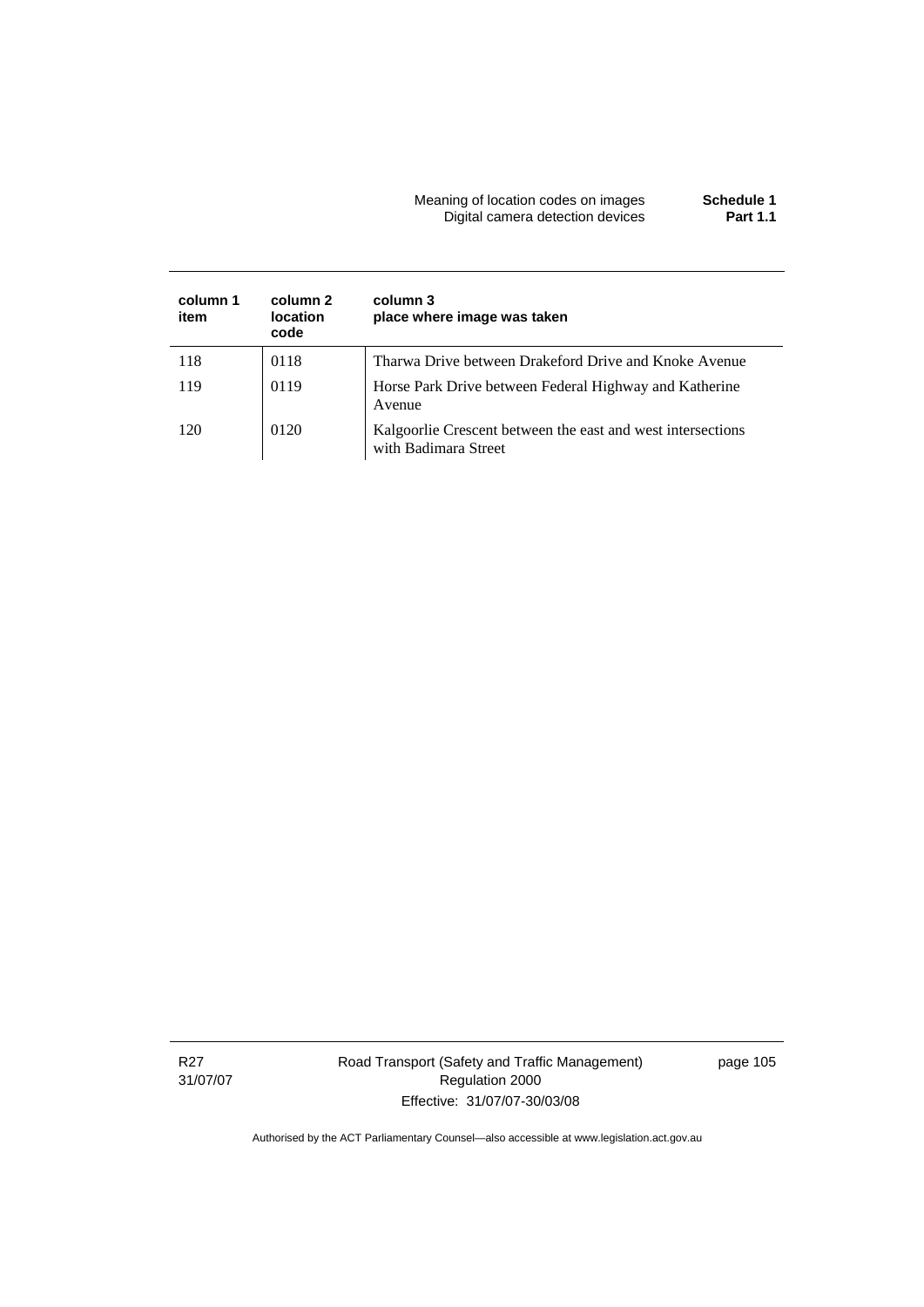**Schedule 1** Meaning of location codes on images **Part 1.2 Fixed camera detection devices** 

# **Part 1.2 Fixed camera detection devices**

# **Table 1.2**

| column 1<br>item | column 2<br>location<br>code | column 3<br>place where image was taken               |
|------------------|------------------------------|-------------------------------------------------------|
| 1                | 1001                         | Northbourne Avenue/London Circuit                     |
| 2                | 1002                         | Northbourne Avenue/Barry Drive/Cooyong Street         |
| 3                | 1003                         | Coulter Drive/Southern Cross Drive/Luxton Street      |
| 4                | 1004                         | Drakeford Drive/Boddington Crescent/Marconi Crescent  |
| 5                | 1005                         | Benjamin Way/Chan Street/Cameron Avenue               |
| 6                | 1006                         | Northbourne Avenue/Antill Street/Mouat Street         |
| 7                | 1007                         | Ginninderra Drive/Aikman Drive                        |
| 8                | 1008                         | Hindmarsh Drive/Tuggeranong Parkway                   |
| 9                | 1009                         | Kingsford Smith Drive/Southern Cross Drive            |
| 10               | 1010                         | Belconnen Way/Bindubi Street/Eastern Valley Way       |
| 11               | 1011                         | Ginninderra Drive/Coulter Drive                       |
| 12               | 1012                         | Ginninderra Drive/Baldwin Drive/Haydon Drive          |
| 13               | 1013                         | Macarthur Avenue/David Street/Wattle Street           |
| 14               | 1014                         | Benjamin Way/College Street                           |
| 15               | 1015                         | Barry Drive/North Road/McCaughey Street               |
| 16               | 1016                         | Ginninderra Drive/Copland Drive/John Cleland Crescent |
| 17               | 1017                         | Hindmarsh Drive/Ainsworth Street                      |
| 18               | 1018                         | Monaro Highway/Newcastle Street/Dairy Road            |
| 19               | 1019                         | Belconnen Way/Caswell Drive                           |
| 20               | 1020                         | <b>Barry Drive/Marcus Clarke Street</b>               |
| 21               | 1021                         | Hindmarsh Drive/Yamba Drive                           |
| 22               | 1022                         | Hindmarsh Drive/Ball Street                           |

page 106 Road Transport (Safety and Traffic Management) Regulation 2000 Effective: 31/07/07-30/03/08

R27 31/07/07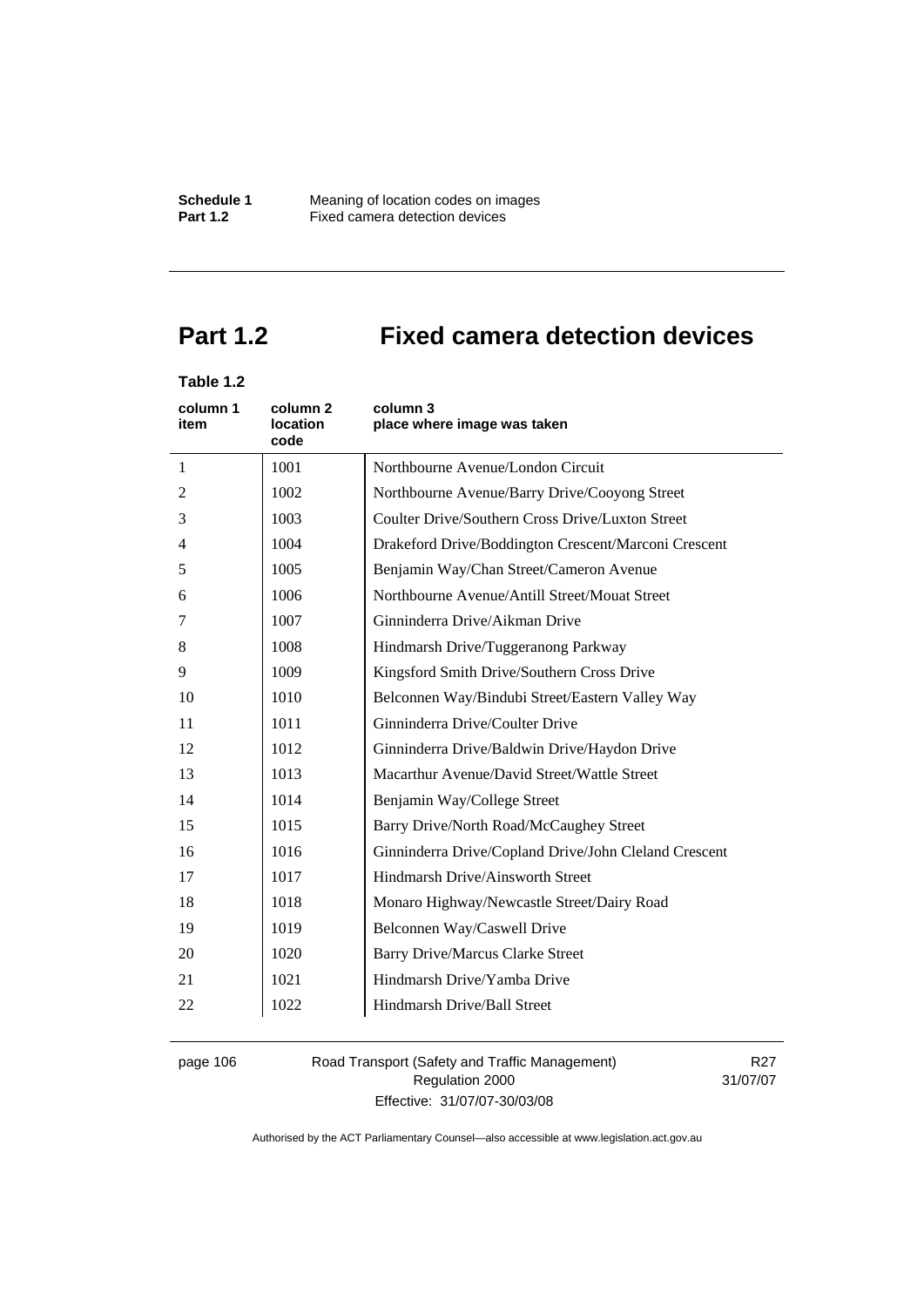Meaning of location codes on images **Schedule 1**  Fixed camera detection devices **Part 1.2** 

| column 1<br>item | column 2<br><b>location</b><br>code | column 3<br>place where image was taken                                  |
|------------------|-------------------------------------|--------------------------------------------------------------------------|
| 23               | 1023                                | Canberra Avenue/Hindmarsh Drive/Newcastle Street                         |
| 24               | 1024                                | Canberra Avenue/Captain Cook Crescent/Manuka Circle                      |
| 25               | 1025                                | Gungahlin Drive/Gundaroo Drive                                           |
| 26               | 1026                                | Barton Highway between Curran Drive and Gold Creek Road                  |
| 27               | 1027                                | Barton Highway between Gungahlin Drive and Ellenborough<br><b>Street</b> |
| 28               | 1028                                | Monaro Highway between Lanyon Drive and Sheppard Street                  |
| 29               | 1029                                | Monaro Highway between Mugga Lane and Isabella Drive                     |
| 30               | 1030                                | Federal Highway between Zelling Street and Antill Street                 |
| 31               | 1031                                | Federal Highway between Antill Street and Majura Road                    |
| 32               | 1032                                | Monaro Highway near Hindmarsh Drive overpass                             |
| 33               | 1033                                | Tuggeranong Parkway near Hindmarsh Drive underpass                       |
| 34               | 1034                                | Tuggeranong Parkway near Cotter Road overpass, northbound                |
| 35               | 1035                                | Tuggeranong Parkway near Cotter Road overpass, southbound                |

R27 31/07/07 Road Transport (Safety and Traffic Management) Regulation 2000 Effective: 31/07/07-30/03/08

page 107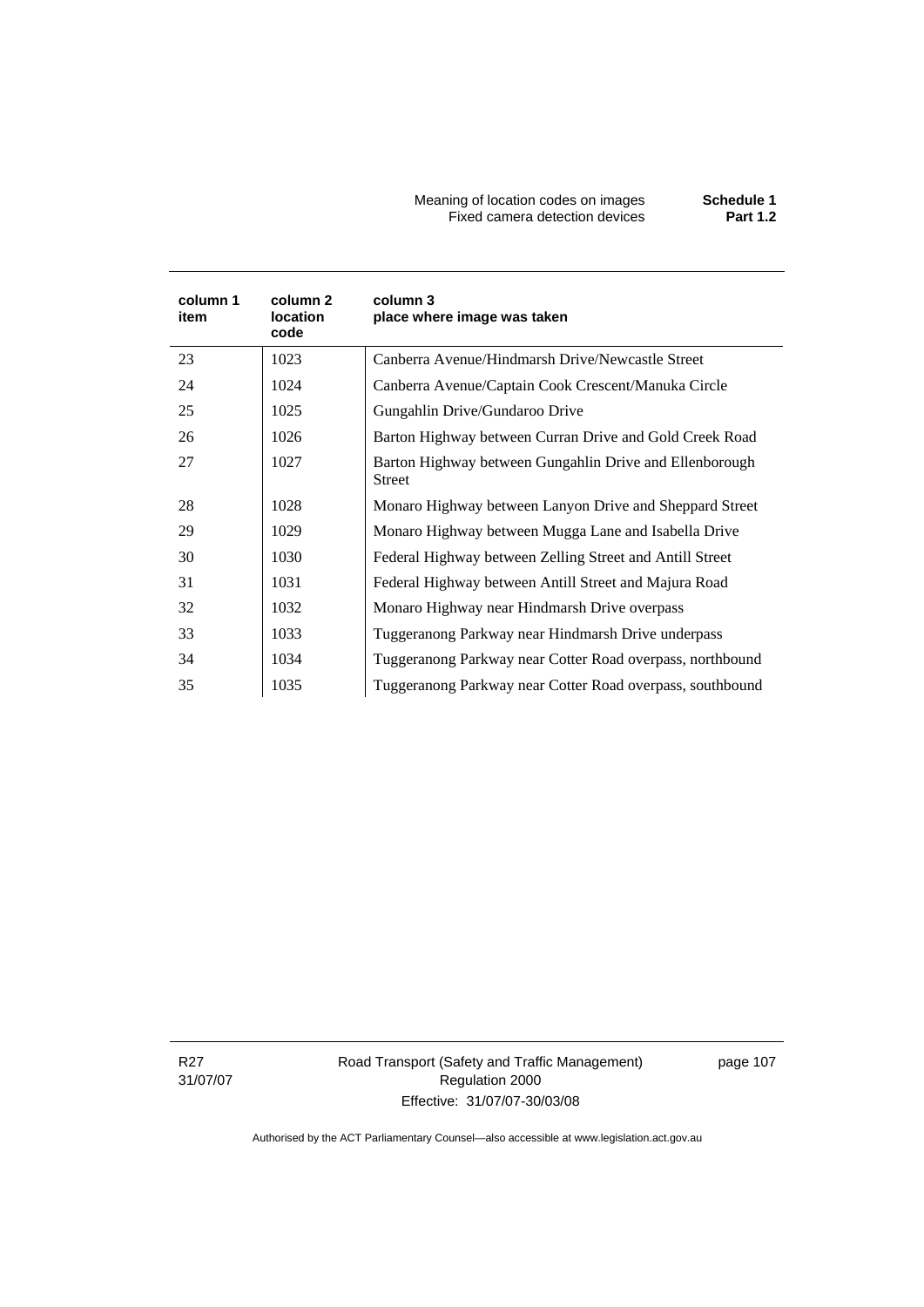# **Dictionary**

(see s 3)

*Note 1* The Legislation Act contains definitions and other provisions relevant to this regulation.

*Note 2* For example, the Legislation Act, dict, pt 1, defines the following terms:

- ambulance service
	- chief police officer
- contravene
- exercise
- fire brigade
- rural fire service
- SES
- the Territory.
- *Note 3* Terms used in this regulation have the same meaning that they have in the *Road Transport (Safety and Traffic Management) Act 1999* (see Legislation Act, s 148.) For example, the following terms are defined in the *Road Transport (Safety and Traffic Management) Act 1999*, dict:
	- camera detection device (see s 23)
	- indicated on
	- registered interest
	- road related area
	- speed measuring device
	- traffic offence detection device.

*approved child restraint* means a child restraint approved by the road transport authority under section 66 (1) (b).

*approved police speedometer*, for chapter 4 (Traffic offence detection devices)—see section 102.

*area*—see the Australian Road Rules, dictionary.

*area of operations*, for a parking authority, means the area of operations declared for the parking authority under section 75A.

| page 108 | Road Transport (Safety and Traffic Management) | R27      |
|----------|------------------------------------------------|----------|
|          | Regulation 2000                                | 31/07/07 |
|          | Effective: 31/07/07-30/03/08                   |          |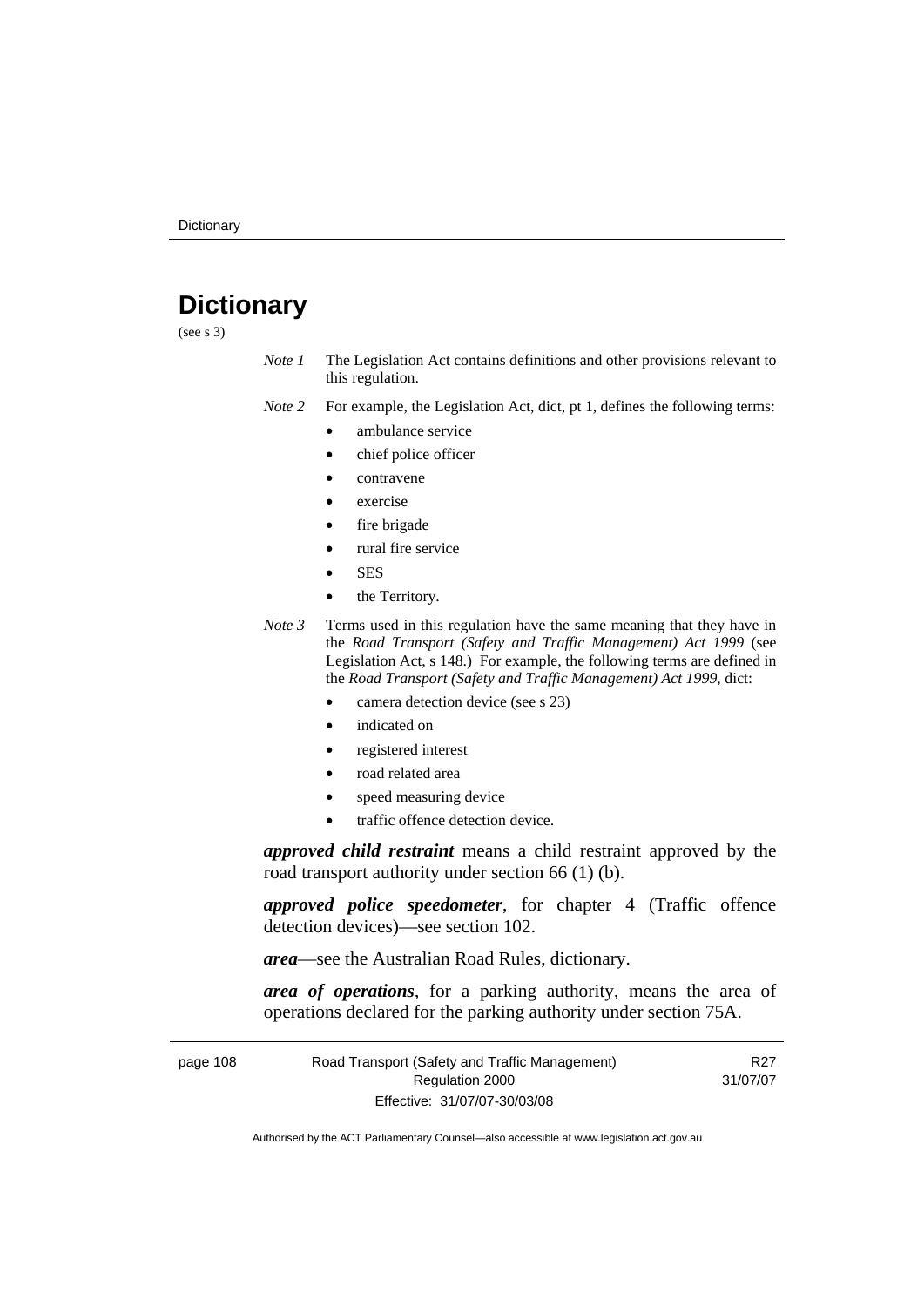*ARR* means Australian Road Rules.

*articulated vehicle* means a motor vehicle with—

- (a) 2 rigid sections, each of which has wheels; and
- (b) the rear section pivoted on, and part of the rear section (other than a pole, drawbar or similar device, or an accessory of the motor vehicle) superimposed on, the front section.

*Australian driver licence*—see the *Road Transport (Driver Licensing) Act 1999*, dictionary.

*Australian Road Rules*—see section 5.

*axle group*—see the *Road Transport (Vehicle Registration) Regulation 2000*, dictionary.

*B-double*—see the *Road Transport (Vehicle Registration) Regulation 2000*, dictionary.

*bicycle*—see the Australian Road Rules, dictionary.

**built-up area**, in relation to a length of road—see the Australian Road Rules, dictionary.

*bus*—see the Australian Road Rules, dictionary.

*bus lane*—see the Australian Road Rules, rule 154.

*camera detection device*—see the Act, section 23 (1) (Use of camera detection devices).

*centre of the road*—see the Australian Road Rules, dictionary.

*clearway sign*—see the Australian Road Rules, schedule 2, rule 314, rule 315 and rule 316.

*code of practice*, for division 3.1.3 (Heavy vehicle parking)—see section 82.

*combination*—see the *Road Transport (Vehicle Registration) Regulation 2000*, dictionary.

R<sub>27</sub> 31/07/07 Road Transport (Safety and Traffic Management) Regulation 2000 Effective: 31/07/07-30/03/08

page 109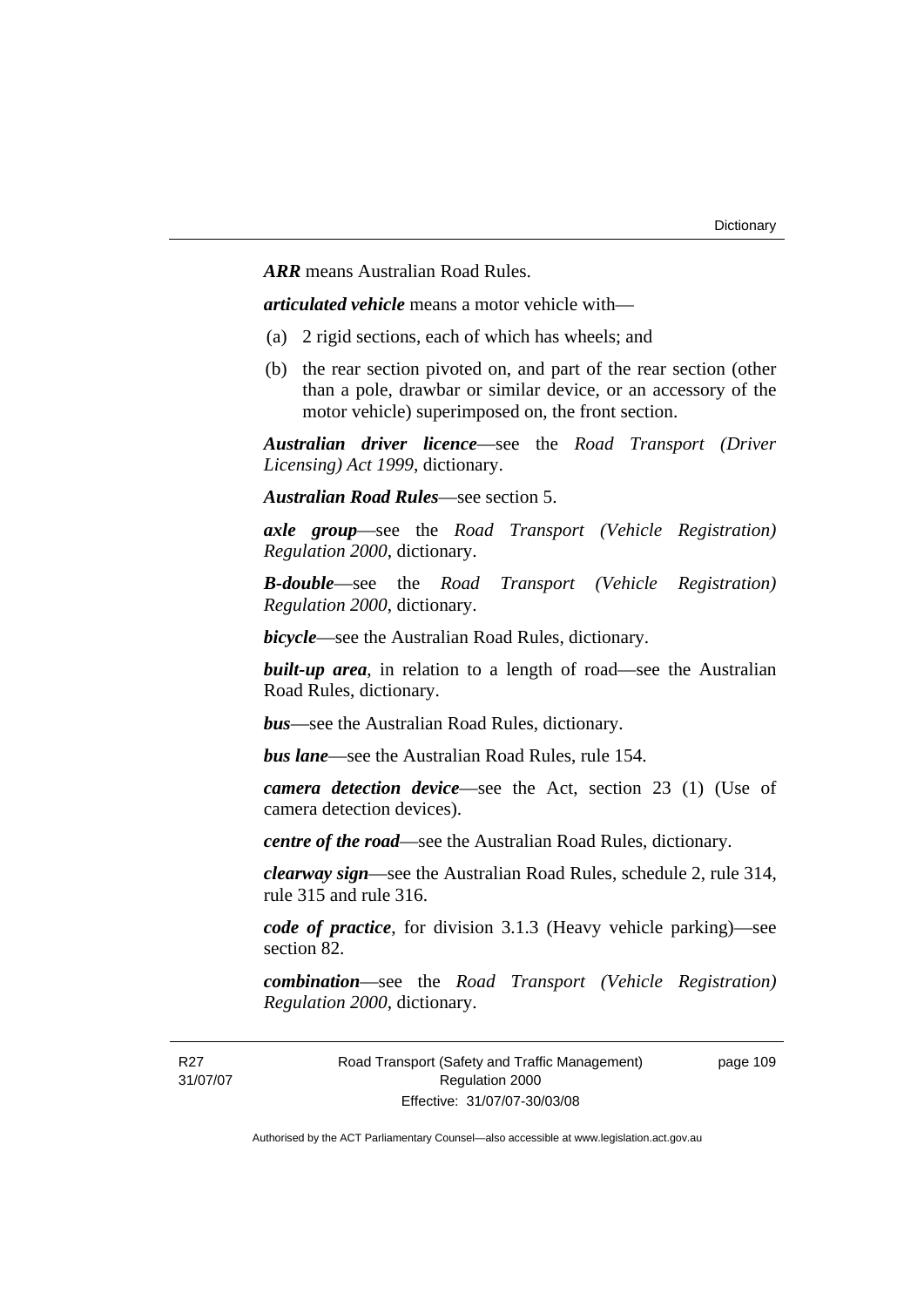*controlled parking hours*, in relation to a pay parking space, means the periods (as indicated by information on or with traffic signs applying to the space) when a vehicle may not be parked in the space unless the relevant parking fee has been paid.

*converter dolly*—see the *Road Transport (Vehicle Registration) Regulation 2000*, dictionary.

*crash*—see the Australian Road Rules, dictionary.

*demand responsive service vehicle*—see the *Road Transport (Public Passenger Services) Act 2001*, section 81.

*digital camera detection device*, for chapter 4 (Traffic offence detection devices)—see section 102.

*dog trailer*—see the *Road Transport (Vehicle Registration) Regulation 2000*, dictionary.

*do not overtake turning vehicle sign*—see the Australian Road Rules, schedule 4, rule 319 and rule 320.

*drawbar*—see the *Road Transport (Vehicle Registration) Regulation 2000*, dictionary.

*driver's vehicle*, for a driver*—*see the Australian Road Rules, dictionary.

*emergency stopping lane*—see the Australian Road Rules, rule 95.

*emergency vehicle* means any vehicle driven by a person who is—

- (a) an emergency worker; and
- (b) driving the vehicle in the course of his or her duties as an emergency worker.

*emergency worker*—see section 33 (1).

*exemption*, for division 3.1.3 (Heavy vehicle parking)—see section 82.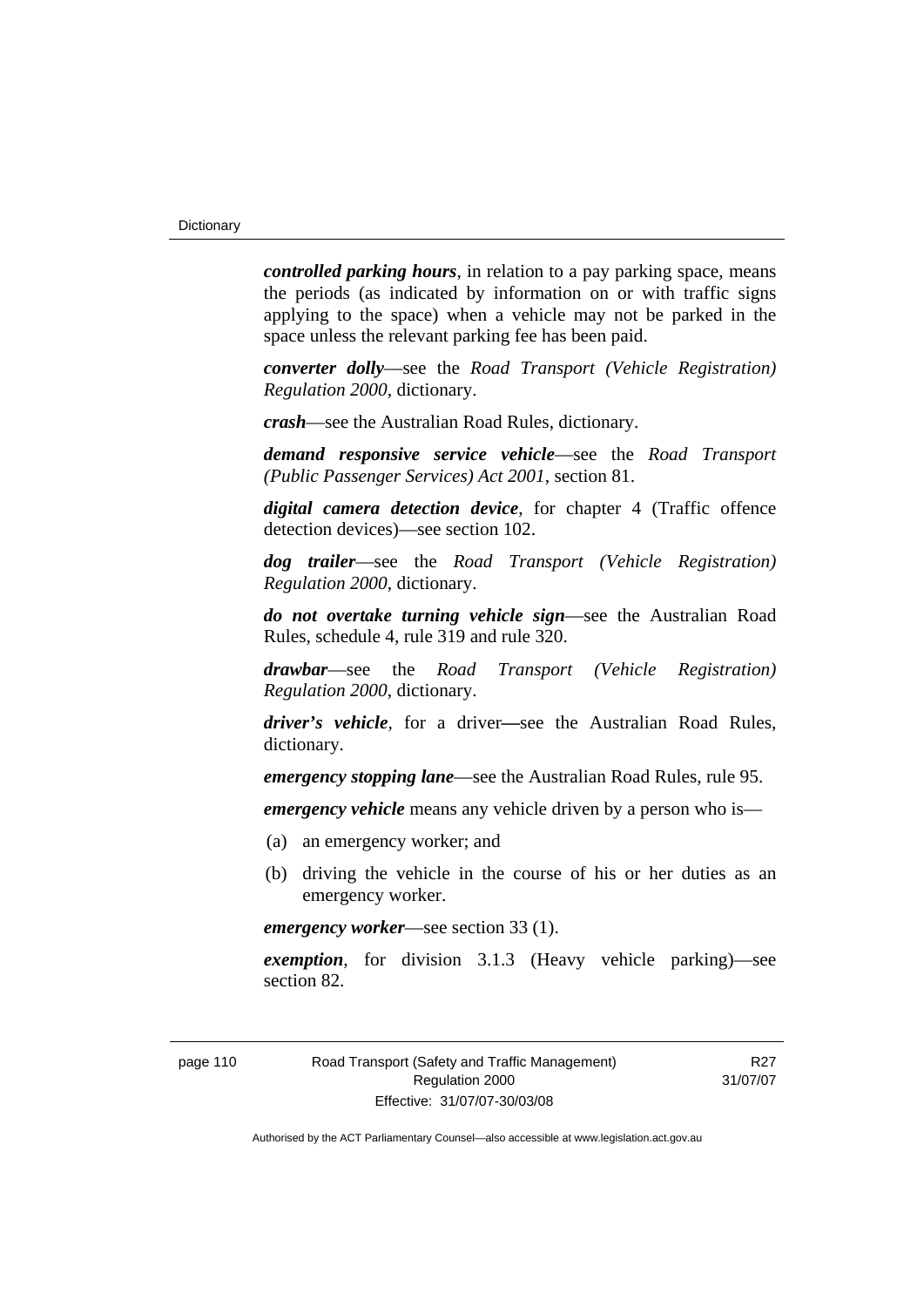*existing operator's certificate*, for division 3.1.3 (Heavy vehicle parking)—see section 82.

*external driver licence*—see the *Road Transport (Driver Licensing) Act 1999*, dictionary.

*fixed camera detection device*, for chapter 4 (Traffic offence detection devices)—see section 102.

*footpath*—see the Australian Road Rules, dictionary.

*give way*—see the Australian Road Rules, dictionary.

*GVM*—see the *Road Transport (Vehicle Registration) Act 1999*, dictionary.

*heavy vehicle*, for division 3.1.3 (Heavy vehicle parking)—see section 82.

*hire car*—see the *Road Transport (Public Passenger Services) Act 2001*, section 67.

*implement*—see the *Road Transport (Vehicle Registration) Regulation 2000*, dictionary.

*land adjoining residential land*, for division 3.1.3 (Heavy vehicle parking)—see section 82.

*laser speed measuring device*, for chapter 4 (Traffic offence detection devices)—see section 102.

*length*, of road—see the Australian Road Rules, dictionary.

*lift and tow trailer* means a trailer consisting of an axle group and a drawbar designed to support 1 axle group of a vehicle under tow.

*loading zone*—see the Australian Road Rules, rule 179.

*marked foot crossing*—see the Australian Road Rules, dictionary.

*metered parking area* means a length of road or area that is set aside as a metered parking area in accordance with section 73.

R<sub>27</sub> 31/07/07 page 111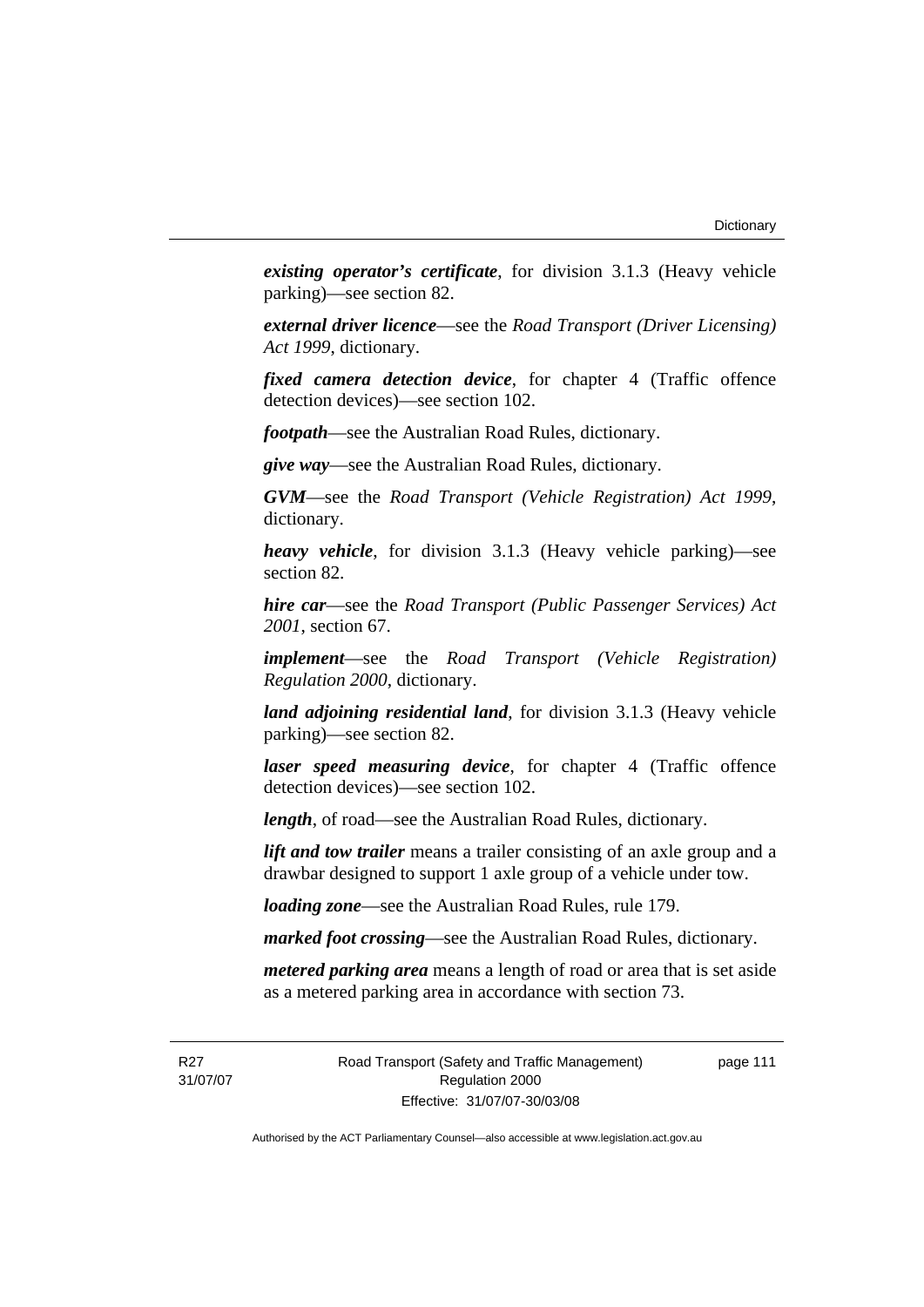*metered parking scheme* means a metered parking scheme under division 3.1.1.

*metered parking sign* means a *permissive parking sign* with the word 'meter' on or with the sign.

*metered parking space* means an area that is a metered parking space mentioned in section 75.

*mobility parking scheme authority* means an authority issued under section 101.

*motorbike*—see the Australian Road Rules, dictionary, definition of *motor bike*.

*motor vehicle*—see the Act, dictionary.

*Note Motor vehicle* is defined in identical terms in the Australian Road Rules, dict.

*multi-space parking meter* means a parking meter that applies to 2 or more metered parking spaces.

*nature strip*—see the Australian Road Rules, dictionary.

*night*—see the Australian Road Rules, dictionary.

*no parking sign*—see the Australian Road Rules, schedule 2, schedule 3, rule 314, rule 315 and rule 316.

*no trucks sign*—see the Australian Road Rules, schedule 2, rule 314, rule 315 and rule 316.

*oncoming vehicle*, for a driver—see the Australian Road Rules, dictionary.

*park*—see section 3B.

*parking authority* means a person declared to be a parking authority under section 75A.

*parking authority guidelines*—see section 75B (1).

*parking bay*—see the Australian Road Rules, dictionary.

page 112 Road Transport (Safety and Traffic Management) Regulation 2000 Effective: 31/07/07-30/03/08 R<sub>27</sub> 31/07/07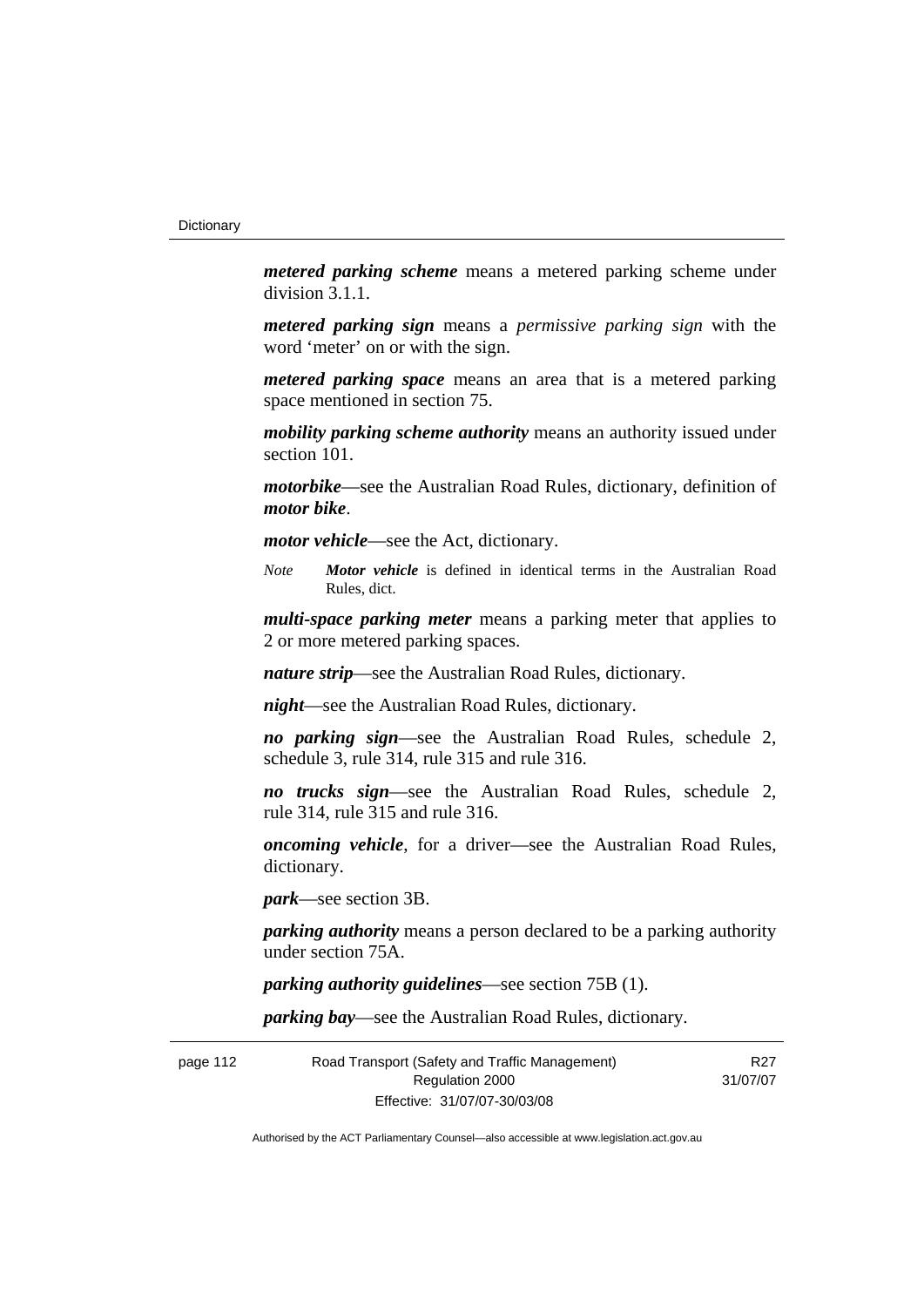*parking control sign*—see the Australian Road Rules, dictionary.

*parking meter* means a device designed to indicate, or capable of indicating, whether the relevant parking fee for the parking of a vehicle in a metered parking space has been paid, and includes the stand on which the device is erected.

*parking meter hood* means a hood or other cover designed to be fitted to a parking meter and to cover the part of the meter that would normally display a sign with the word 'expired' when the meter is not in operation.

*parking permit* means a parking permit issued under section 100.

*parking ticket* means a ticket issued by the road transport authority or a parking authority (by means of a parking ticket machine) for display in or on a vehicle as evidence of the prepayment of a parking fee.

*parking ticket machine* means a device designed to issue parking tickets, and includes the stand on which the device is erected.

*pay parking area* means a metered parking area or ticket parking area.

*pay parking device* means a parking meter or parking ticket machine.

*pay parking scheme* means a metered parking scheme or ticket parking scheme.

*pay parking sign* means a metered parking sign or ticket parking sign.

*pay parking space* means a metered parking space or ticket parking space.

*pedestrian*—see the Australian Road Rules, rule 18.

*permissive parking sign*—see the Australian Road Rules, schedule 2, schedule 3, rule 314, rule 315 and rule 316.

R<sub>27</sub> 31/07/07 Road Transport (Safety and Traffic Management) Regulation 2000 Effective: 31/07/07-30/03/08

page 113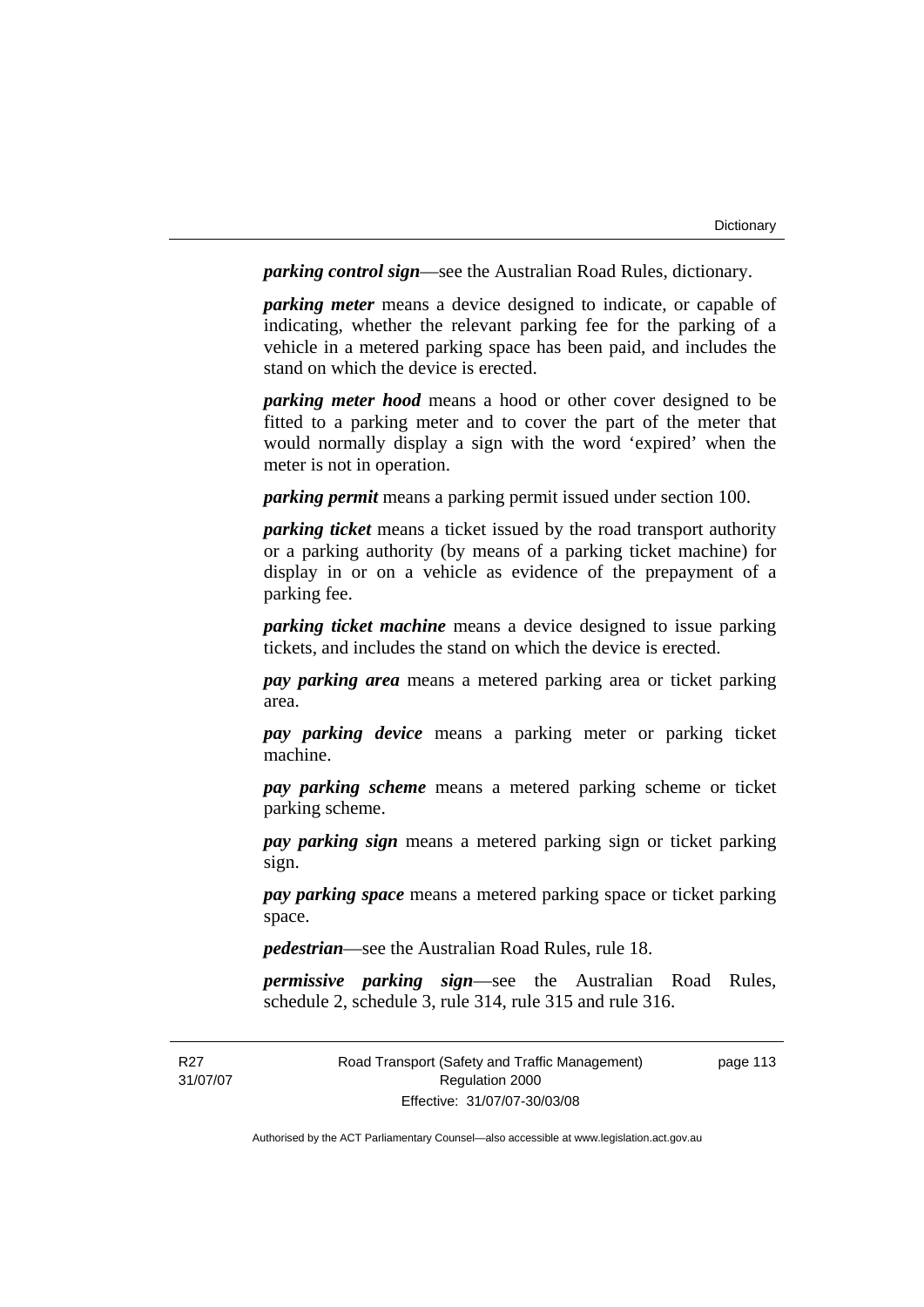*person with a disability* means a person—

- (a) who cannot walk because of permanent or temporary loss of the use of 1 or both legs or another permanent medical or physical condition; or
- (b) whose physical condition is detrimentally affected by walking 100m; or
- (c) who needs to use a walking frame, crutches, callipers, a scooter, a wheelchair or a similar mobility aid.

*piezo strip speed measuring device*, for chapter 4 (Traffic offence detection devices)—see section 102.

*police vehicle* means any vehicle driven by a person who is—

- (a) a police officer; and
- (b) driving the vehicle in the course of his or her duties as a police officer.

*postal vehicle*—see the Australian Road Rules, dictionary.

*prime mover*—see the *Road Transport (Vehicle Registration) Regulation 2000*, dictionary.

*public bus*—see the *Road Transport (Public Passenger Services) Act 2001*, dictionary.

*radar speed measuring device*, for chapter 4 (Traffic offence detection devices)—see section 102.

*recording medium*, for chapter 4 (Traffic offence detection devices)—see section 107B (1).

*red traffic arrow*—see the Australian Road Rules, dictionary.

*red traffic light*—see the Australian Road Rules, dictionary.

*registered operator*—see the *Road Transport (Vehicle Registration) Act 1999*, dictionary.

page 114 Road Transport (Safety and Traffic Management) Regulation 2000 Effective: 31/07/07-30/03/08

R27 31/07/07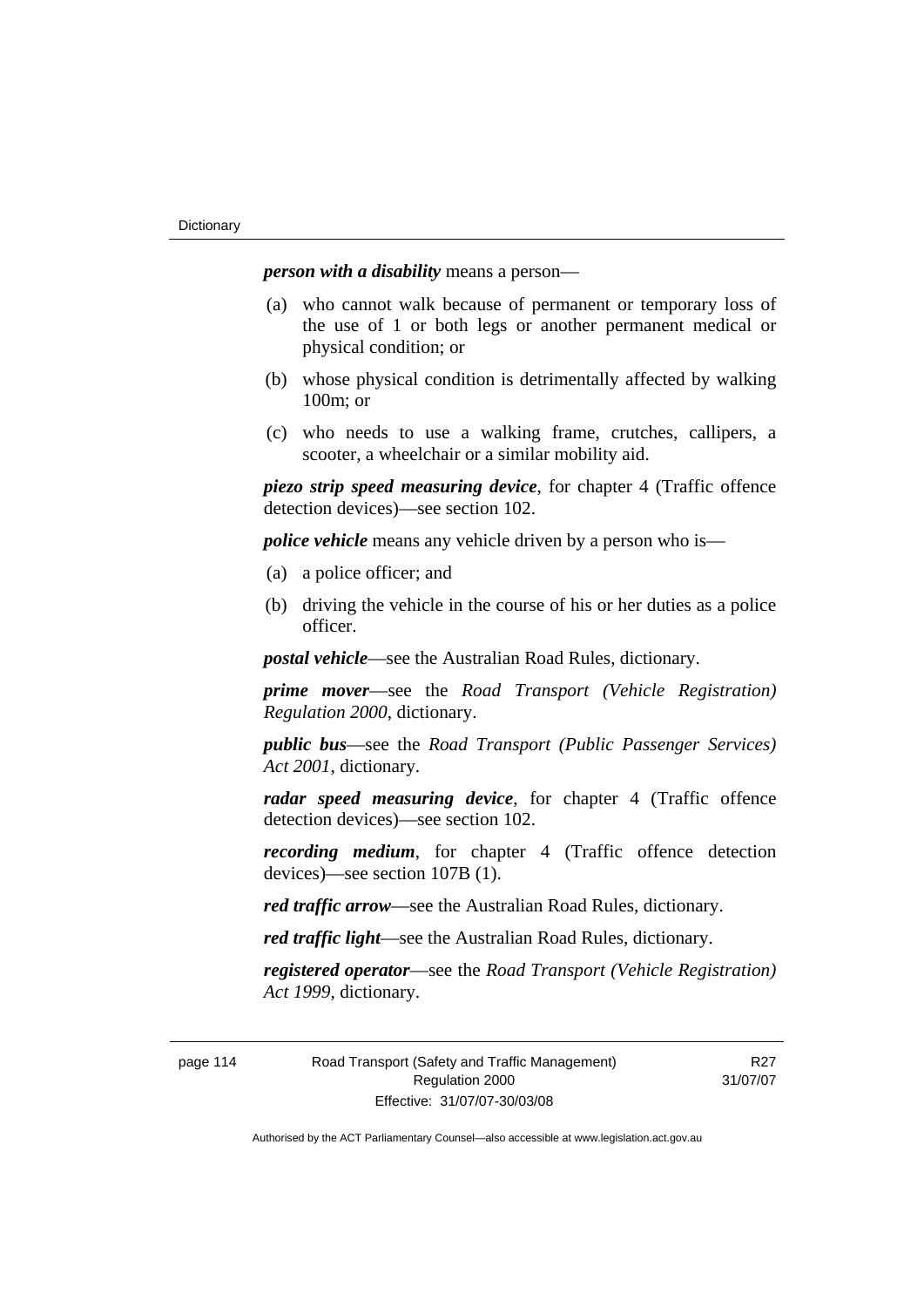*relevant parking fee*, for parking a vehicle in a pay parking space, means the fee for parking the vehicle in the space, for the day and time when the vehicle is parked in the space, as indicated on or with the parking meter or parking ticket machine applying to the space.

*residential land*, for division 3.1.3 (Heavy vehicle parking)—see section 82.

*ride*—see the Australian Road Rules, dictionary.

*rider*—see the Australian Road Rules, rule 17.

*road*—see section 3A.

*road marking*—see the Australian Road Rules, dictionary.

*road train*—see the *Road Transport (Vehicle Registration) Regulation 2000*, dictionary.

*road user*—see the Australian Road Rules, rule 14.

*security checksum*, for chapter 4 (Traffic offence detection devices)—see section 102.

*semitrailer*—see the *Road Transport (Vehicle Registration) Regulation 2000*, dictionary.

*stock truck*, for division 3.1.3 (Heavy vehicle parking)—see section 82.

*stop*—see section 3B.

*taxi*—see the *Road Transport (Public Passenger Services) Act 2001*, section 45.

*testing authority*, for chapter 4 (Traffic offence detection devices) see section 102.

# *ticket parking area*—

 (a) means a length of road or area that is set aside as a ticket parking area under section 76 (2) (a) or section 76A (2) (a); but

R<sub>27</sub> 31/07/07 page 115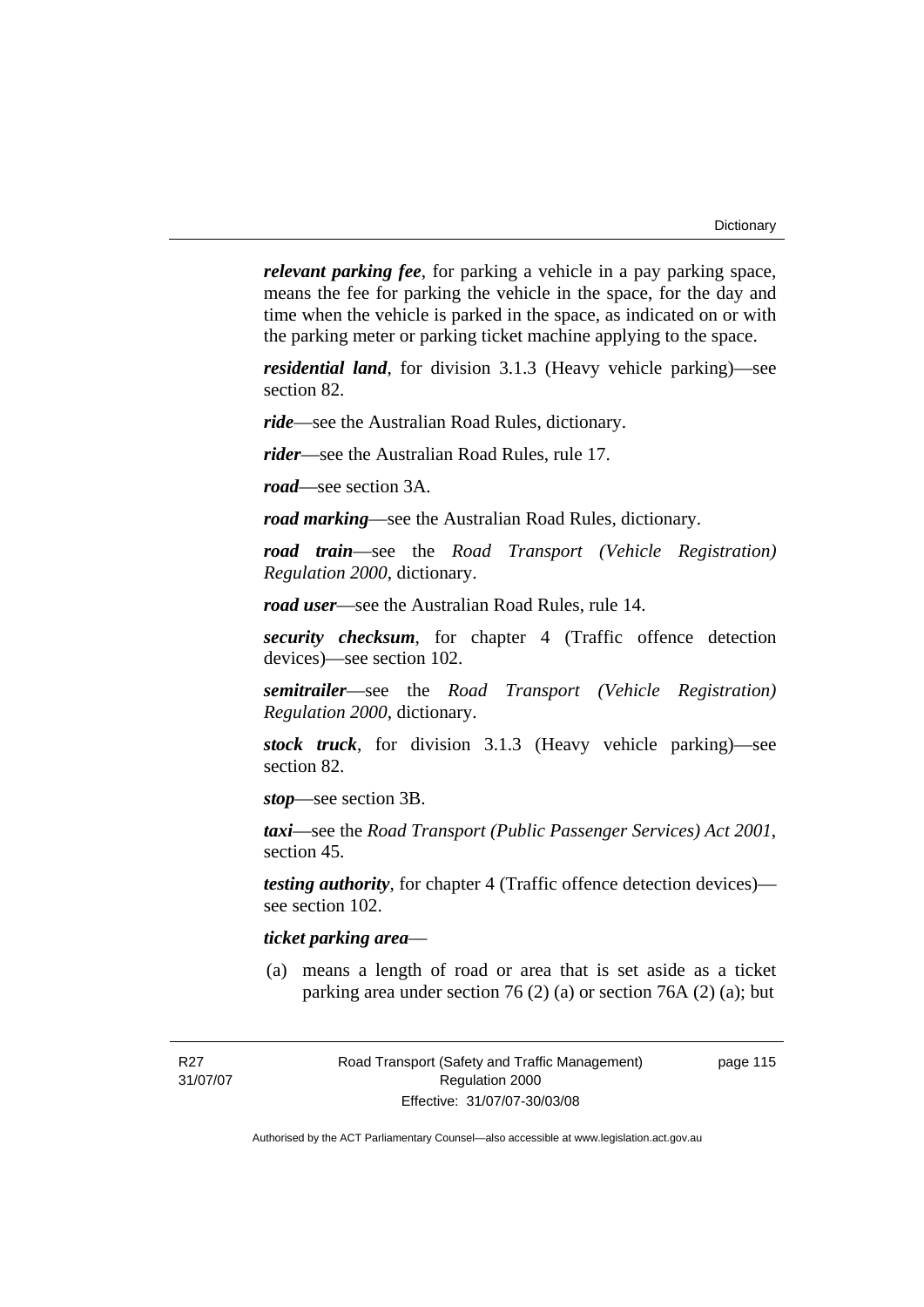(b) does not include a length of road or area that, under section 77 (2), is not taken to be included in the length of road or area set aside.

*ticket parking scheme* means a ticket parking scheme under division 3.1.2.

*ticket parking sign* means a *permissive parking sign* with the word 'ticket' on or with the sign.

*ticket parking space* means a ticket parking space under section 78.

*tow truck*—see the *Road Transport (Vehicle Registration) Regulation 2000*, dictionary.

*towing attachment* means a device fitted to a vehicle to which the drawbar of a trailer may be attached.

*tractor*—see the *Road Transport (Vehicle Registration) Regulation 2000*, dictionary.

*traffic control device*—see the Australian Road Rules, dictionary.

*traffic-related item*—see the Australian Road Rules, dictionary.

*traffic sign*—see the Australian Road Rules, dictionary.

*traffic signals*—see the Australian Road Rules, dictionary.

*trailer*—see the Act, dict.

*Note Trailer* is defined in identical terms in the Australian Road Rules, dict.

*transit lane*—see the Australian Road Rules, rule 156.

*truck lane*—see the Australian Road Rules, rule 157.

*use* a vehicle includes drive, park or stop the vehicle.

*vehicle*—see the Australian Road Rules, rule 15.

*wheeled recreational device*—see the Australian Road Rules, dictionary.

page 116 Road Transport (Safety and Traffic Management) Regulation 2000 Effective: 31/07/07-30/03/08

R27 31/07/07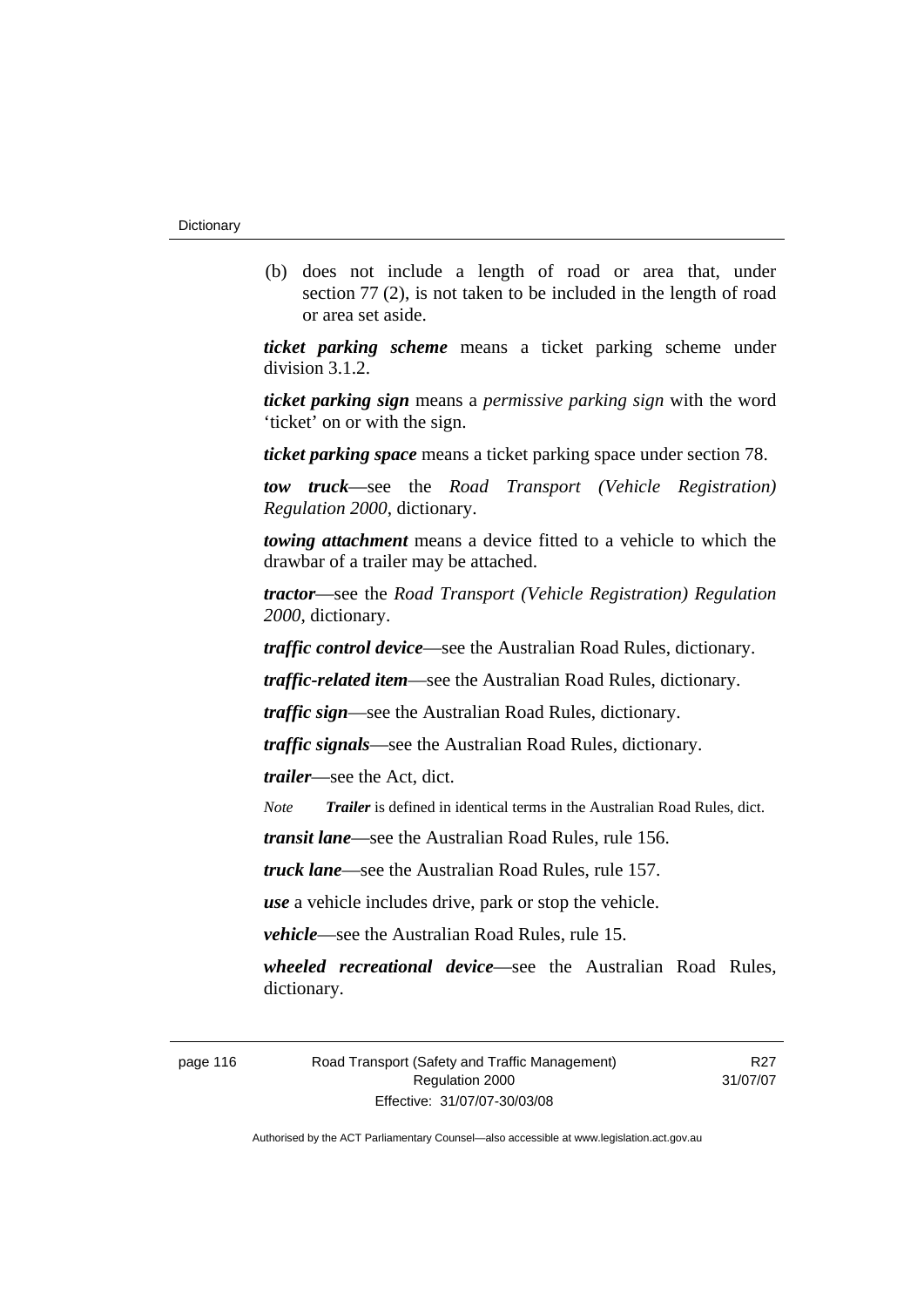*wheeled toy*—see the Australian Road Rules, dictionary.

*with*, for information about the application of a traffic control device—see the Australian Road Rules, dictionary.

*WORM disk*, for chapter 4 (Traffic offence detection devices)—see section 102.

Road Transport (Safety and Traffic Management) Regulation 2000 Effective: 31/07/07-30/03/08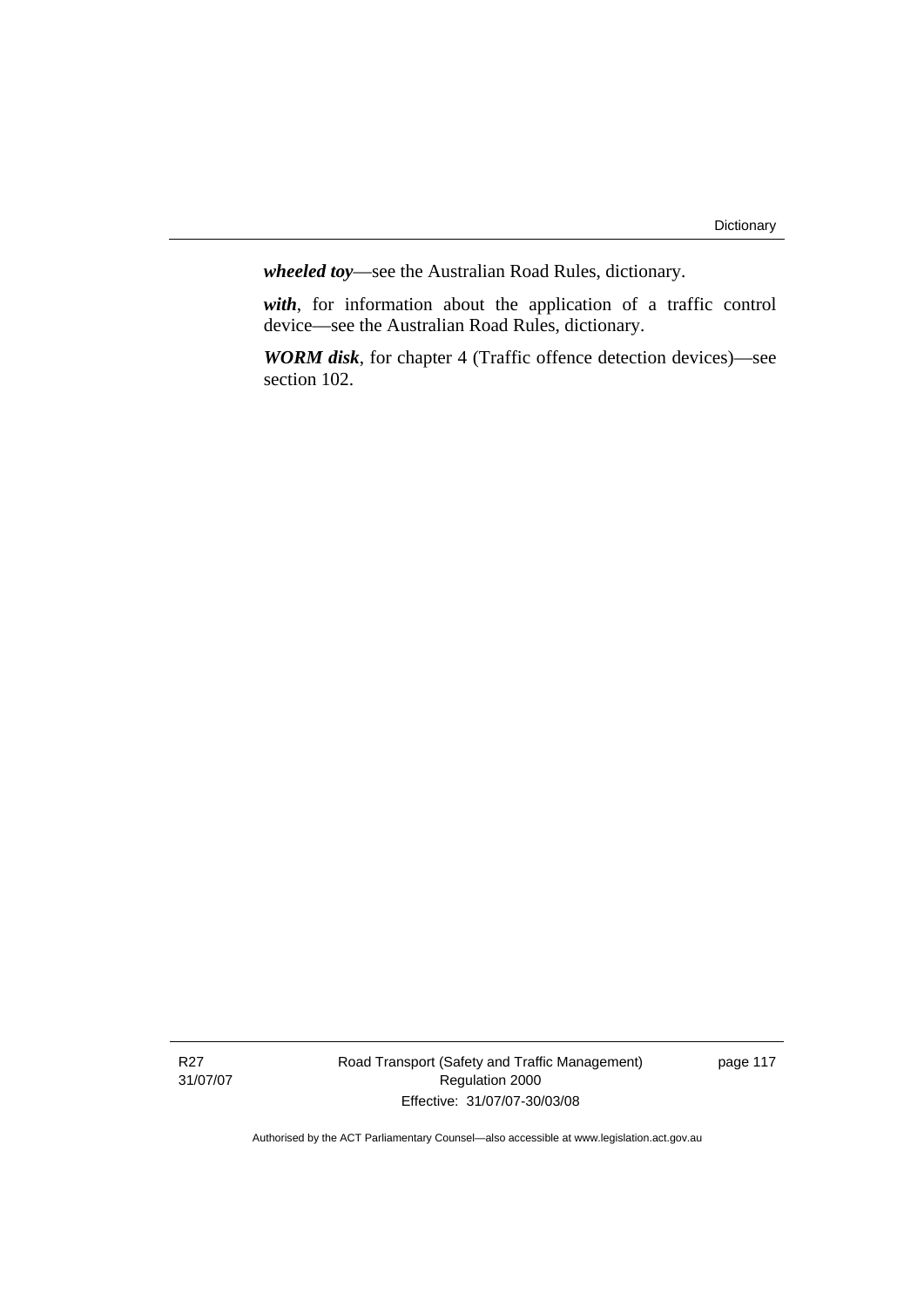1 About the endnotes

# **Endnotes**

# **1 About the endnotes**

Amending and modifying laws are annotated in the legislation history and the amendment history. Current modifications are not included in the republished law but are set out in the endnotes.

Not all editorial amendments made under the *Legislation Act 2001*, part 11.3 are annotated in the amendment history. Full details of any amendments can be obtained from the Parliamentary Counsel's Office.

Uncommenced amending laws and expiries are listed in the legislation history and the amendment history. These details are underlined. Uncommenced provisions and amendments are not included in the republished law but are set out in the last endnote.

If all the provisions of the law have been renumbered, a table of renumbered provisions gives details of previous and current numbering.

The endnotes also include a table of earlier republications.

| $am = amended$                               | $ord = ordinance$                         |
|----------------------------------------------|-------------------------------------------|
| $amdt = amendment$                           | $orig = original$                         |
| $ch = chapter$                               | par = paragraph/subparagraph              |
| $def = definition$                           | $pres = present$                          |
| $dict = dictionary$                          | $prev = previous$                         |
| $disallowed = disallowed by the Legislative$ | $(\text{prev}) = \text{previously}$       |
| Assembly                                     | $pt = part$                               |
| $div = division$                             | $r = rule/subrule$                        |
| $exp = expires/expired$                      | $renum = renumbered$                      |
| $Gaz = gazette$                              | $reloc = relocated$                       |
| $hdg =$ heading                              | $R[X]$ = Republication No                 |
| $IA = Interpretation Act 1967$               | $RI = reissue$                            |
| $ins = inserted/added$                       | $s = section/subsection$                  |
| $LA =$ Legislation Act 2001                  | $sch = schedule$                          |
| $LR =$ legislation register                  | $sdiv = subdivision$                      |
| $LRA =$ Legislation (Republication) Act 1996 | $sub = substituted$                       |
| $mod = modified/modification$                | $SL = Subordinate$ Law                    |
| $o = order$                                  | underlining = whole or part not commenced |
| $om = omitted/repealed$                      | or to be expired                          |
|                                              |                                           |

# **2 Abbreviation key**

page 118 Road Transport (Safety and Traffic Management) Regulation 2000 Effective: 31/07/07-30/03/08

R27 31/07/07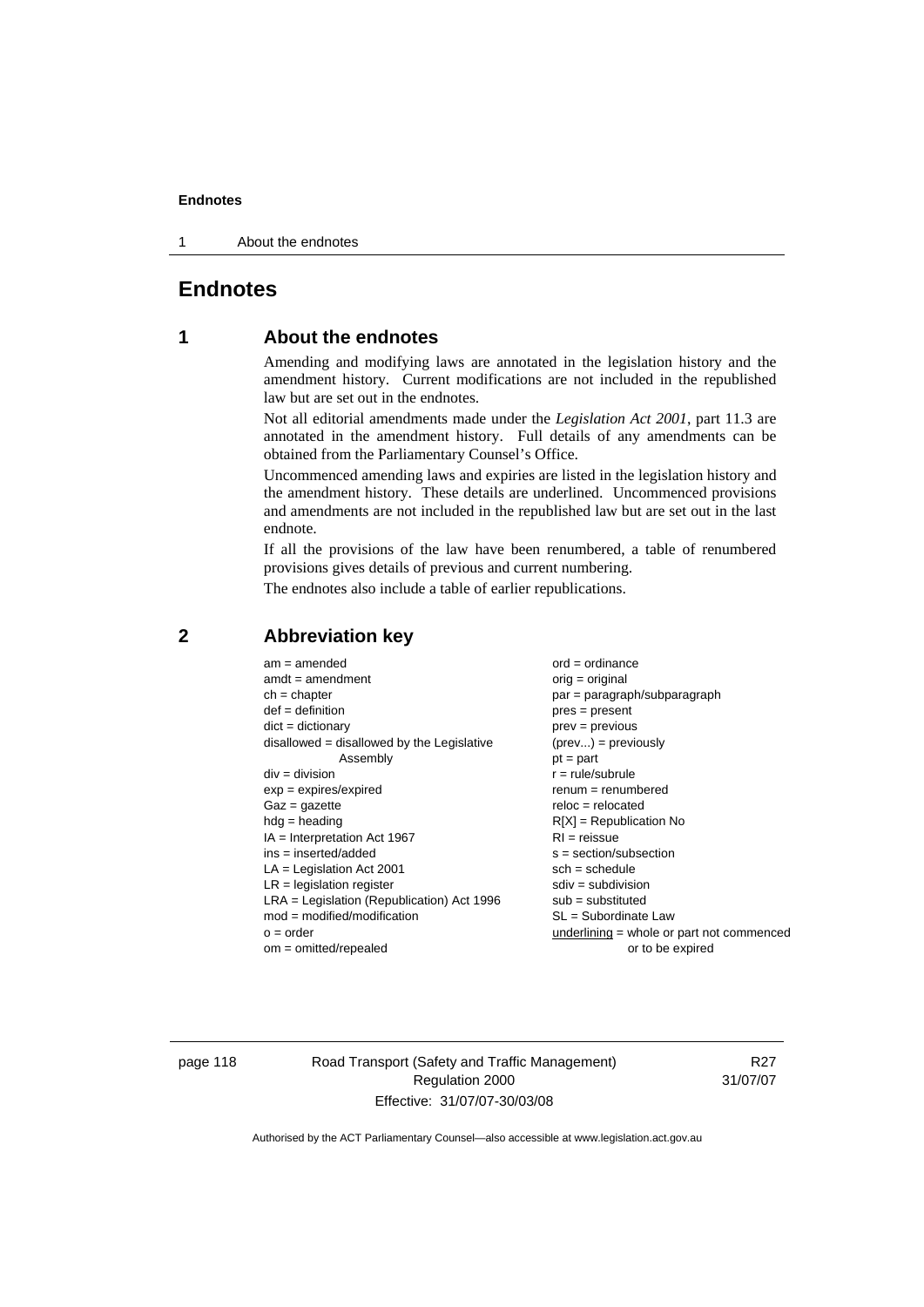# **3 Legislation history**

This regulation was originally the *Road Transport (Safety and Traffic Management) Regulations 2000*. It was renamed under the *Legislation Act 2001*.

# **Road Transport (Safety and Traffic Management) Regulation 2000 SL 2000 No 10**

- notified 29 February 2000 (Gaz 2000 No S6)
- s 1, s 2 commenced 29 February 2000 (IA 10B)
- remainder commenced 1 March 2000 (s 2 and Gaz 2000 No S5)

#### as amended by

#### **Legislative Assembly AR2000-2**

notified 18 May 2000 (Gaz 2000 No 20 p 505) commenced 18 May 2000 (SLA s 6 (13))

# **Road Transport (Safety and Traffic Management) Regulations Amendment SL 2000 No 21 pt 2**

notified 18 May 2000 (Gaz 2000 No 20) commenced 18 May 2000 (s 1)

### **Road Transport Legislation Regulations Amendment SL 2000 No 33 pt 2**

notified 2 August 2000 (Gaz 2000 No S41) commenced 2 August 2000 (s 1)

### **Road Transport Legislation Regulations Amendment SL 2000 No 52 pt 2**

notified 14 December 2000 (Gaz 2000 No 50) commenced 14 December 2000 (s 1)

#### **Road Transport Legislation Amendment Act 2001 No 27 sch 4**

notified 24 May 2001 (Gaz 2001 No 21) s 1, s 2 commenced 24 May 2001 (IA s 10B) sch 4 commenced 24 May 2001 (s 2)

# **Road Transport (Safety and Traffic Management) Amendment Act 2001 No 29 pt 3**

notified 24 May 2001 (Gaz 2001 No 21) commenced 24 May 2001 (s 2)

R<sub>27</sub> 31/07/07 Road Transport (Safety and Traffic Management) Regulation 2000 Effective: 31/07/07-30/03/08

page 119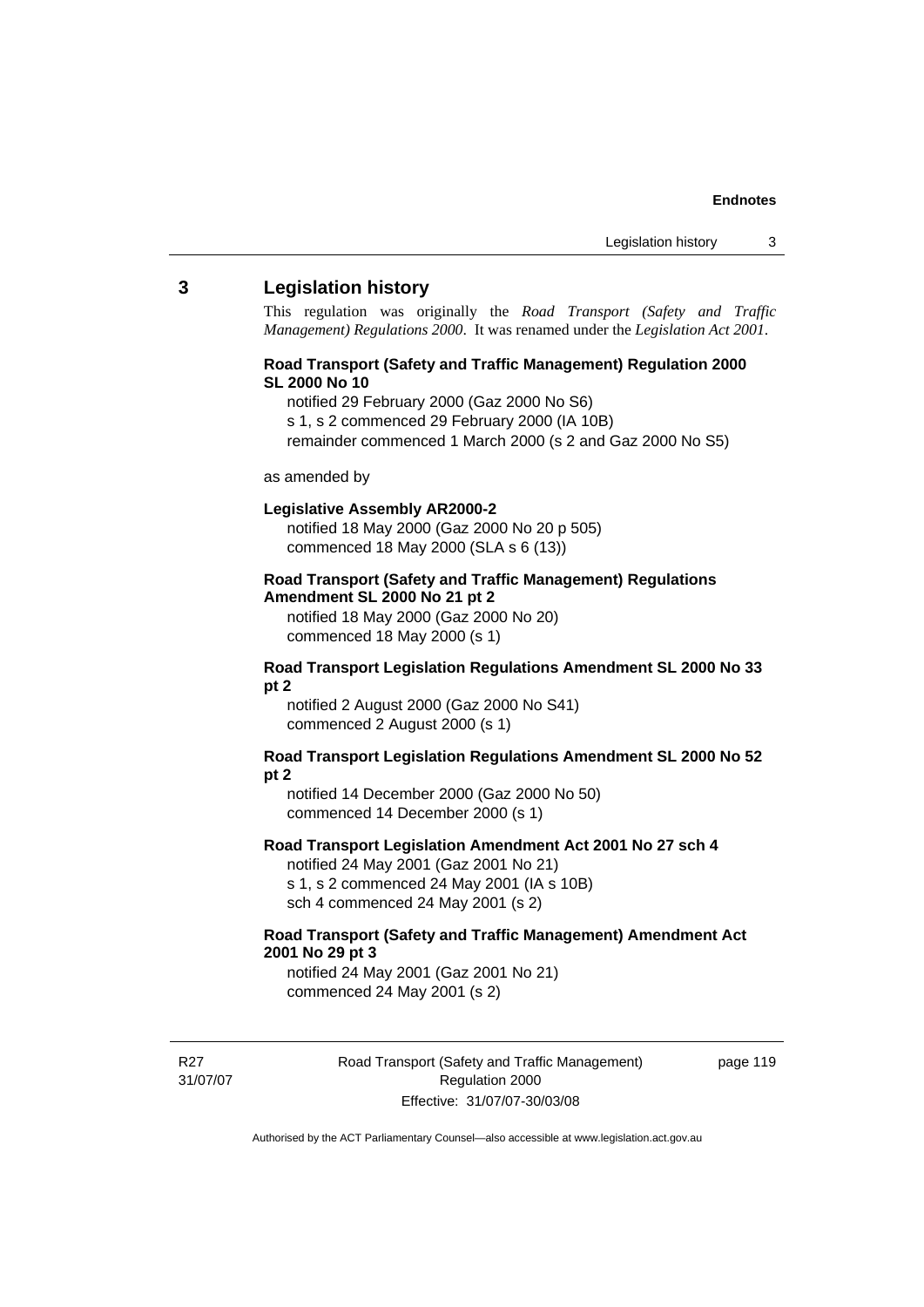3 Legislation history

# **Legislation (Consequential Amendments) Act 2001 No 44 pt 348**

notified 26 July 2001 (Gaz 2001 No 30) s 1, s 2 commenced 26 July 2001 (IA s 10B) pt 348 commenced 12 September 2001 (s 2 and see Gaz 2001 No S65)

# **Statute Law Amendment Act 2001 No 56 pt 3.46**

notified 5 September 2001 (Gaz 2001 No S 65) s 1, s 2 commenced 5 September 2001 (IA s 10B) pt 3.46 commenced 12 September 2001 (amdt 3.475)

# **Road Transport (Safety and Traffic Management) Regulations Amendment 2001 SL 2001 No 32**

notified 11 September 2001 (Gaz 2001 No S69) commenced 11 September 2001 (s 1)

# **Road Transport (Public Passenger Services) Act 2001 No 62 pt 1.12**

notified 10 September 2001 (Gaz 2001 No S66) s 1, s 2 commenced 10 September 2001 (IA s 10B)

pt 1.12 commenced 1 December 2001 (s 2 and CN 2001 No 2)

# **Road Transport Legislation Amendment Regulations 2002 SL No 2 pt 5**

notified LR 27 February 2002 s 1, s 2 commenced 27 February 2002 (LA s 75) pt 5 commenced 1 March 2002 (s 2 and see CN 2002 No 2)

# **Road Transport (Safety and Traffic Management) Amendment Regulations 2002 SL No 7**

notified LR 15 April 2002 commenced 16 April 2002 (s 2)

# **Statute Law Amendment Act 2002 No 30 pt 3.73**

notified LR 16 September 2002

s 1, s 2 taken to have commenced 19 May 1997 (LA s 75 (2)) pt 3.73 commenced 17 September 2002 (s 2 (1))

page 120 Road Transport (Safety and Traffic Management) Regulation 2000 Effective: 31/07/07-30/03/08

R27 31/07/07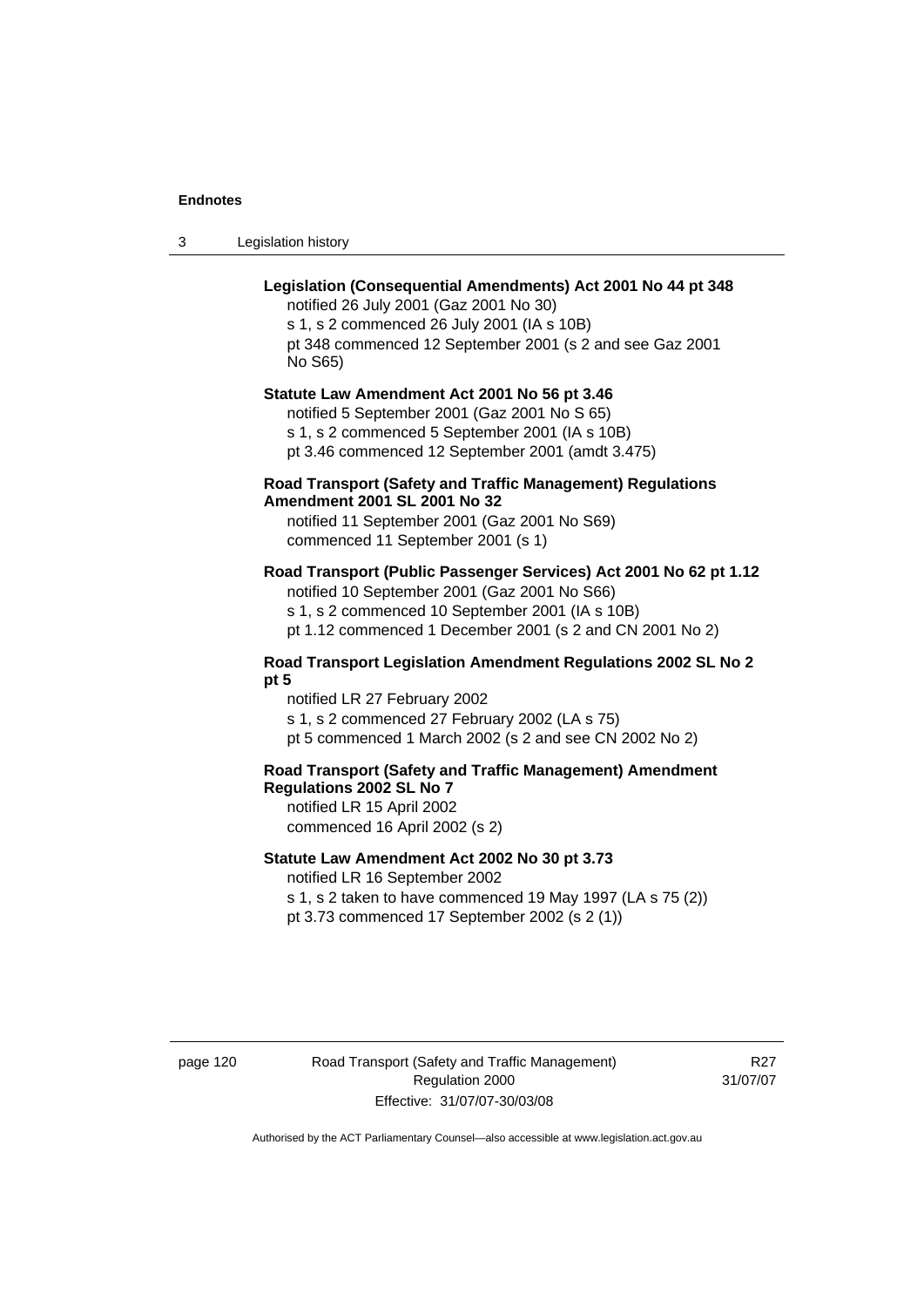# **Road Transport Legislation Amendment Regulations 2002 (No 2) SL2002-31 pt 5**

notified LR 31 October 2002 s 1, s 2 commenced 31 October 2002 (LA s 75 (1)) pt 5 commenced 1 November 2002 (s 2 (1))

#### **Criminal Code 2002 No 51 pt 1.20**

notified LR 20 December 2002

s 1, s 2 commenced 20 December 2002 (LA s 75) pt 1.20 commenced 1 January 2003 (s 2 (1))

# **Urban Services (Application of Criminal Code) Amendment**

#### **Regulations 2002 SL2003-1 pt 4**

notified LR 9 January 2003 s 1, s 2 commenced 9 January 2003 (LA s 75 (1))

pt 4 commenced 10 January 2003 (s 2 (3) and see LA s 73 (3) (b))

# **Road Transport (Safety and Traffic Management) Amendment Regulations 2003 (No 1) SL2003-12**

notified LR 22 May 2003 s 1, s 2 commenced 22 May 2003 (LA s 75 (1)) remainder commenced 1 June 2003 (s 2 and CN2003-3)

# **Road Transport (Safety and Traffic Management) Amendment Regulations 2003 (No 2) SL2003-14**

notified LR 10 June 2003 s 1, s 2 commenced 10 June 2003 (LA s 75 (1)) remainder commenced 11 June 2003 (s 2)

# **Dangerous Substances Act 2004 A2004-7 sch 1 pt 1.8**

notified LR 19 March 2004 s 1, s 2 commenced 19 March 2004 (LA s 75 (1)) sch 1 pt 1.8 commenced 5 April 2004 (s 2 and CN2004-6)

# **Road Transport Legislation (Australian Road Rules) Amendment Regulations 2004 (No 1) SL2004-16 pt 3**

notified LR 24 May 2004 s 1, s 2 commenced 24 May 2004 (LA s 75 (1)) pt 3 commenced 19 July 2004 (s 2 and CN2004-10)

R<sub>27</sub> 31/07/07 Road Transport (Safety and Traffic Management) Regulation 2000 Effective: 31/07/07-30/03/08

page 121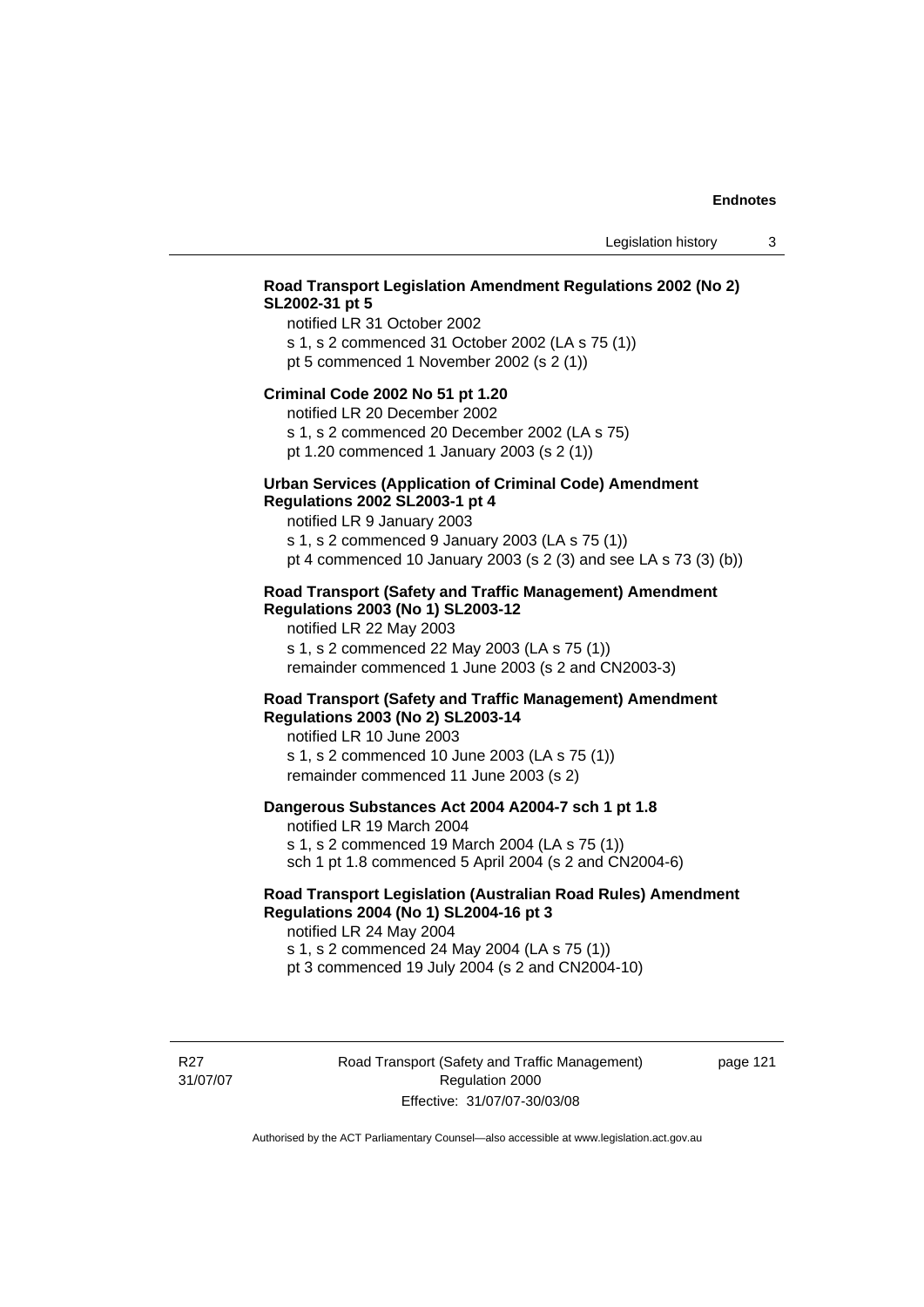3 Legislation history

# **Emergencies Act 2004 A2004-28 sch 3 pt 3.20**

notified LR 29 June 2004 s 1, s 2 commenced 29 June 2004 (LA s 75 (1)) sch 3 pt 3.20 commenced 1 July 2004 (s 2 (1) and CN2004-11)

### **Road Transport Legislation Amendment Regulations 2004 (No 1) SL2004-47 pt 5**

notified LR 9 September 2004

s 1, s 2 commenced 9 September 2004 (LA s 75 (1))

pt 5 commenced 10 September 2004 (s 2)

# **Road Transport Legislation (Hire Cars) Amendment Regulation 2005 (No 1) SL2005-4 sch 2 pt 2.4**

notified LR 7 March 2005

s 1, s 2 commenced 7 March 2005 (LA s 75 (1)) sch 2 pt 2.4 commenced 9 March 2005 (s 2 and see Road Transport (Public Passenger Services) (Hire Cars) Amendment Act 2004 A2004-69, s 2 and LA s 79)

#### **Road Transport (Safety and Traffic Management) Amendment Regulation 2005 (No 1) SL2005-7**

notified LR 8 April 2005 s 1, s 2 commenced 8 April 2005 (LA s 75 (1)) remainder commenced 9 April 2005 (s 2)

### **Road Transport (Safety and Traffic Management) Amendment Regulation 2005 (No 2) SL2005-22**

notified LR 15 September 2005 s 1, s 2 commenced 15 September 2005 (LA s 75 (1)) remainder commenced 16 September 2005 (s 2)

# **Statute Law Amendment Act 2005 (No 2) A2005-62 sch 1 pt 1.4**  notified LR 21 December 2005

s 1, s 2 commenced 21 December 2005 (LA s 75 (1)) sch 1 pt 1.4 commenced 11 January 2006 (s 2 (1))

# **Road Transport (Safety and Traffic Management) Amendment Regulation 2006 (No 1) SL2006-4**

notified LR 16 January 2006 s 1, s 2 commenced 16 January 2006 (LA s 75 (1)) remainder commenced 17 January 2006 (s 2)

# page 122 Road Transport (Safety and Traffic Management) Regulation 2000 Effective: 31/07/07-30/03/08

R27 31/07/07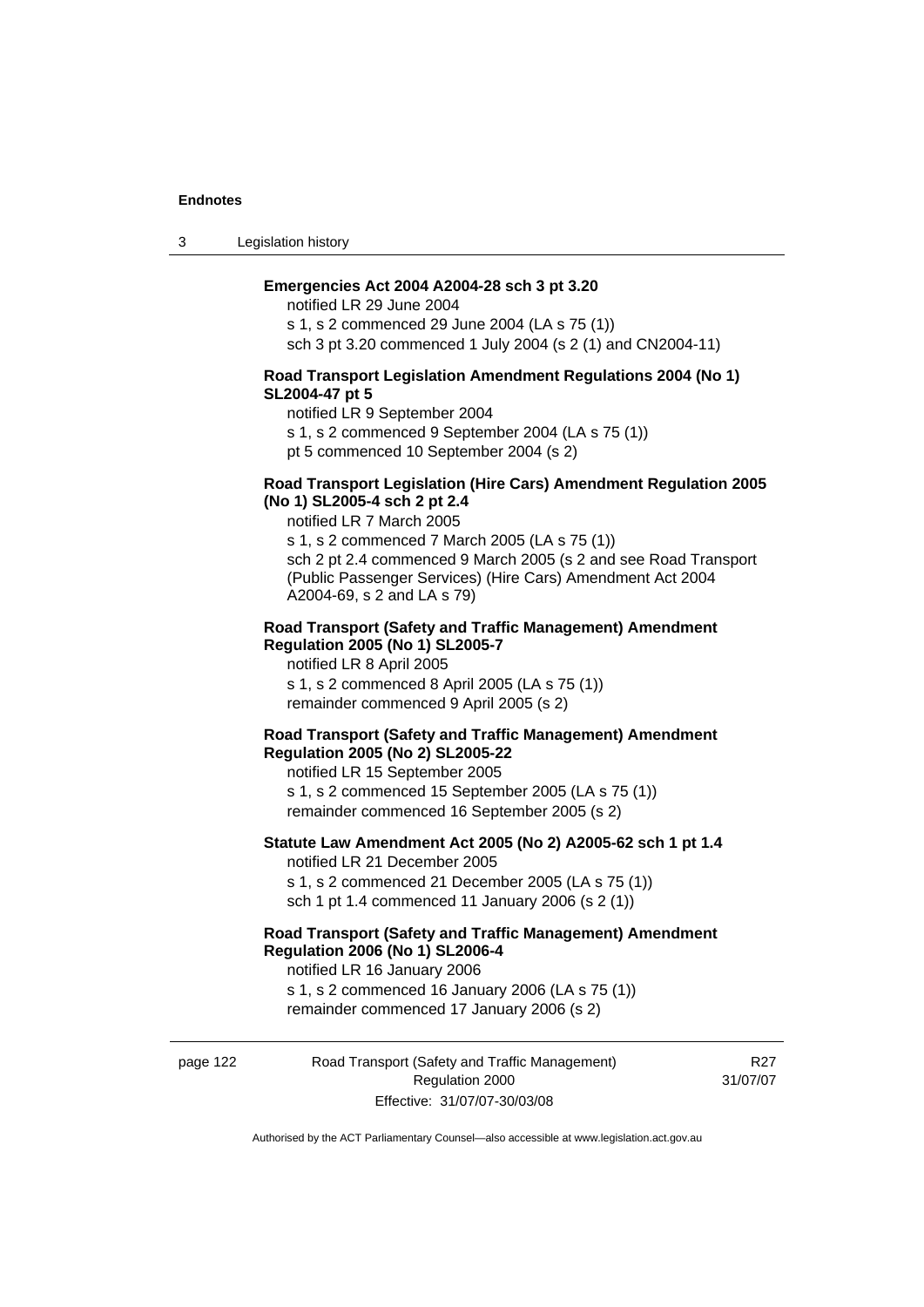# **Road Transport (Public Passenger Services) Amendment Regulation 2006 (No 1) SL2006-32 sch 1 pt 1.5**

notified LR 26 June 2006 s 1, s 2 commenced 26 June 2006 (LA s 75 (1)) sch 1 pt 1.5 commenced 3 July 2006 (s 2 (2))

### **Road Transport (Safety and Traffic Management) Amendment Regulation 2006 (No 2) SL2006-51**

notified LR 4 December 2006

s 1, s 2 commenced 4 December 2006 (LA s 75 (1)) remainder commenced 5 December 2006 (s 2)

# **Road Transport (Safety and Traffic Management) Amendment Regulation 2007 (No 1) SL2007-20**

notified LR 30 July 2007 s 1, s 2 commenced 30 July 2007 (LA s 75 (1)) remainder commenced 31 July 2007 (s 2)

# **4 Amendment history**

**Name of regulation** 

s 1 am R18 LA

**Dictionary** 

s 2 om Act 2001 No 27 amdt 4.24 ins SL2005-22 amdt 1.1

#### **Dictionary—application to Australian Road Rules**

| s 3 hda | bracketed note exp 17 September 2002 (s 4 (3)) |
|---------|------------------------------------------------|
| s 3     | am Act 2001 No 44 amdt 1.3793                  |
|         | sub SL2005-22 amdt 1.1                         |

*Road* **includes road related area**  s 3A ins SL2005-22 amdt 1.1

**Meaning of** *park* **and** *stop* s 3B ins SL2005-22 amdt 1.1

#### **Notes**

| s 4 hda | bracketed note exp 17 September 2002 (s 4 (3))           |
|---------|----------------------------------------------------------|
| s 4     | am Act 2001 No 44 amdt 1.3794; Act 2002 No 30 amdt 3.769 |
|         | $(2)$ , $(3)$ exp 17 September 2002 (s $(4 \, (3))$      |

**Offences against regulation—application of Criminal Code etc**  $s$  4A  $\qquad$  ins SI 2003-1 s 16  $ins$  SL 2003-1 s 16

R<sub>27</sub> 31/07/07 Road Transport (Safety and Traffic Management) Regulation 2000 Effective: 31/07/07-30/03/08

page 123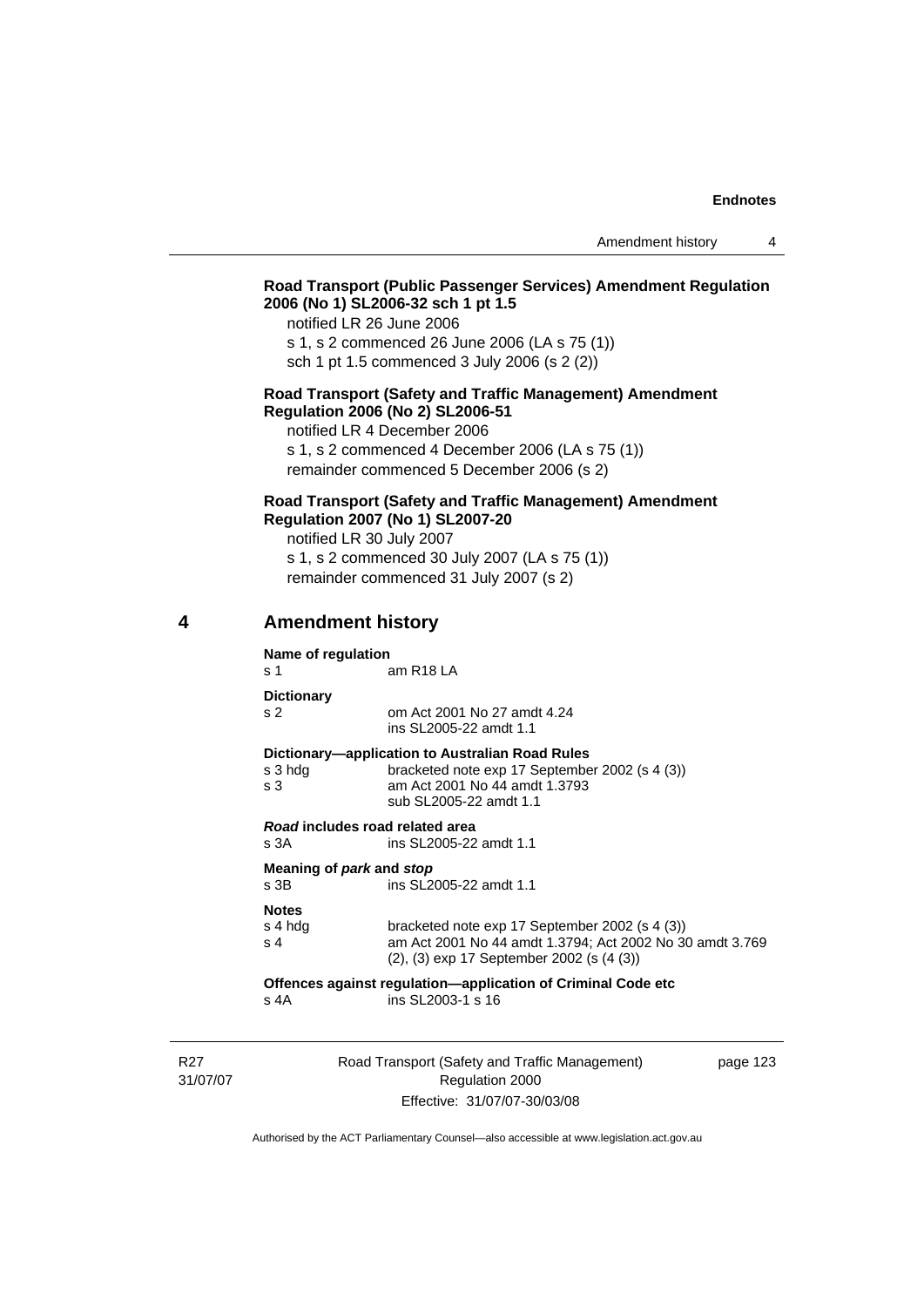| 4 | Amendment history                                                                                                                                                                                                                   |
|---|-------------------------------------------------------------------------------------------------------------------------------------------------------------------------------------------------------------------------------------|
|   | Offences against regulation are strict liability offences<br>ins SL2003-1 s 16<br>s 4B                                                                                                                                              |
|   | General defence of accident or reasonable effort<br>s 4C<br>ins SL2003-1 s 16                                                                                                                                                       |
|   | <b>What are the Australian Road Rules</b><br>s 5 hdg<br>bracketed note exp 17 September 2002 (s 4 (3))<br>s 5<br>sub SL2004-16 s 25<br>am SL2005-22 amdt 1.2                                                                        |
|   | Incorporation of Australian Road Rules into ACT law<br>s 6 hdg<br>bracketed note exp 17 September 2002 (s 4 (3))                                                                                                                    |
|   | General<br>div 2.2.1 note 2<br>am 2000 No 52 s 3; 2001 No 32 s 3; 2002 No 31 s 22;<br>SL2003-12 s 4; SL2004-16 ss 26-30<br>sub SL2005-22 s 4<br>am SL2006-32 amdt 1.92; items renum R24 LA<br>div 2.2.1 note 3<br>sub SL2005-22 s 4 |
|   | References to another law of this jurisdiction etc<br>bracketed note exp 17 September 2002 (s 4 (3))<br>s 7 hdg<br>s <sub>7</sub><br>am Act 2001 No 44 amdt 1.3795, amdt 1.3796                                                     |
|   | ARR r 10 (2)-penalties for offences<br>s 8 hdg<br>bracketed note exp 17 September 2002 (s 4 (3))                                                                                                                                    |
|   | ARR r 25 (2)-default speed-limit in built-up area<br>s 8A<br>ins SL2003-12 s 5<br>om SL2004-16 s 31                                                                                                                                 |
|   | ARR r 95-emergency stopping lane only signs<br>bracketed note exp 17 September 2002 (s 4 (3))<br>s 9 hdg<br>am SL2005-22 amdt 1.3<br>s 9                                                                                            |
|   | ARR r 104-no truck signs<br>bracketed note exp 17 September 2002 (s 4 (3))<br>s 10 hdg<br>s 10<br>am SL2005-22 amdt 1.4                                                                                                             |
|   | ARR r 158 (2) (c)-other vehicles permitted to travel in bus lanes<br>$s$ 12 hdg<br>bracketed note exp 17 September 2002 (s 4 (3))<br>sub 2002 No 31 s 23; SL2005-4 amdt 2.38<br>s 12<br>am SL2006-32 amdt 1.93                      |
|   | ARR r 170 (1)-driver not to stop in intersection unless permitted<br>ins SL2004-16 s 32<br>s 12A                                                                                                                                    |
|   | ARR r 179 (1) (c)-stopping in a loading zone-goods and permit vehicles<br>bracketed note exp 17 September 2002 (s 4 (3))<br>$s$ 13 hdg<br>s 13<br>sub SL2005-22 s 5                                                                 |
|   |                                                                                                                                                                                                                                     |

page 124 Road Transport (Safety and Traffic Management) Regulation 2000 Effective: 31/07/07-30/03/08

R27 31/07/07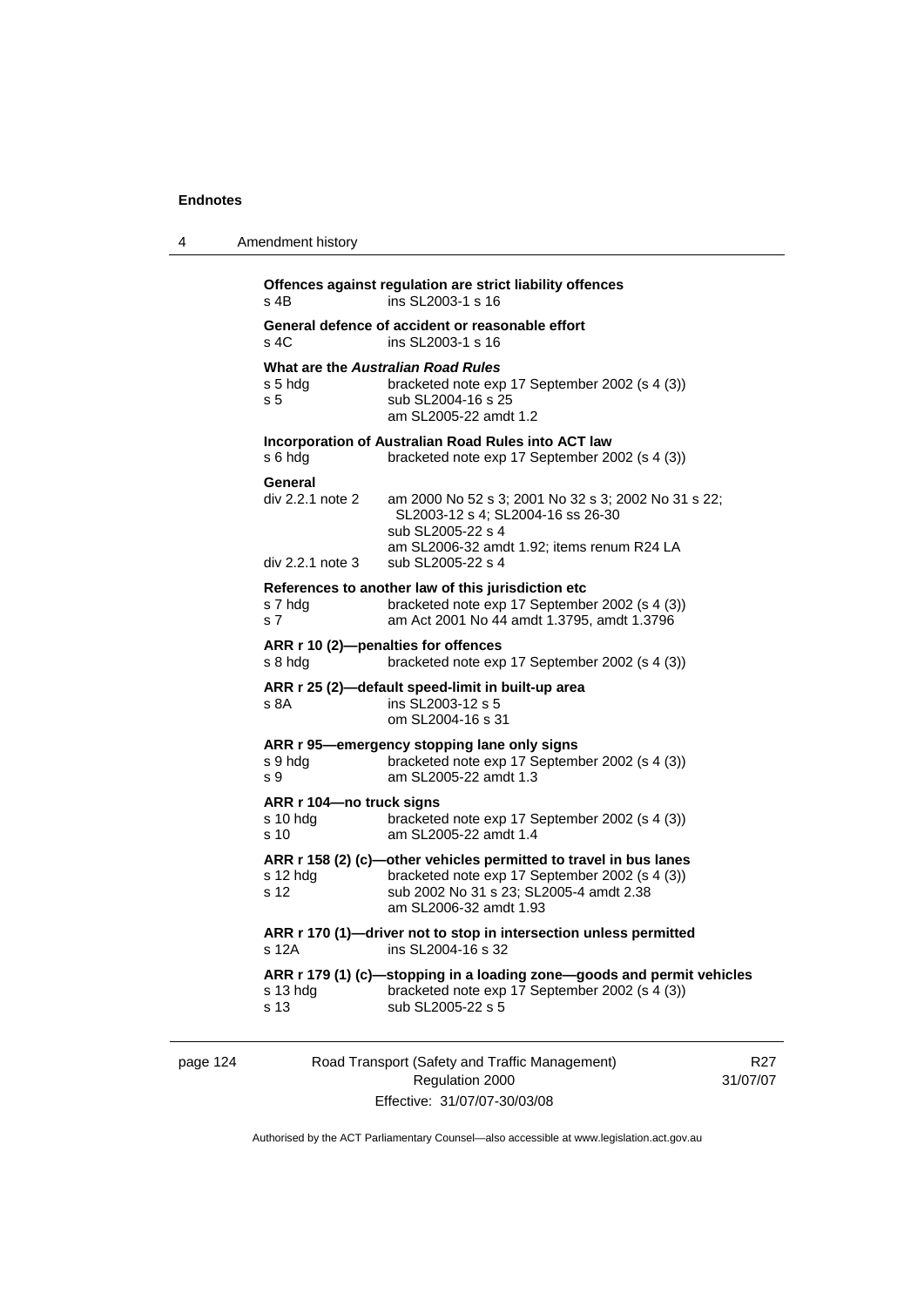Amendment history 4

```
ARR r 179 (1) (c) and (2) (c)—stopping in loading zone—taxis 
s 13A ins SL2005-22 s 5
ARR r 183—stopping in a bus zone 
s 13B ins SL2006-32 amdt 1.94
ARR r 195—stopping at or near a bus stop 
s 13C ins SL2006-32 amdt 1.94 
ARR r 199 (2)—stopping near postbox 
s 14 hdg bracketed note exp 17 September 2002 (s 4 (3))
ARR r 206 (2) (b), (c)—time extension for people with disabilities permit 
s 15 hdg bracketed note exp 17 September 2002 (s 4 (3))
                  sub SL2005-22 amdt 1.5 
ARR r 207 (2) (a)—fees for parking in pay parking spaces 
s 16 hdg bracketed note exp 17 September 2002 (s 4 (3)) 
ARR r 213 (5)—making a motor vehicle secure—exception 
s 16A ins Legislative Assembly AR2000-2 (see Gaz 2000 No 20) 
                  am SL2004-16 s 33 
                  sub SL2005-22 amdt 1.6 
ARR r 216 (3)—towing a vehicle at night or in hazardous weather conditions 
s 18 hdg bracketed note exp 17 September 2002 (s 4 (3)) 
ARR r 225—use of radar detectors 
s 22 hdg bracketed note exp 17 September 2002 (s 4 (3)) 
ARR r 236 (6)—hitchhiking, roadside commerce etc permitted 
s 22A ins SL2004-16 s 34 
ARR r 240 (2)—wheeled recreational devices and toys not to be used on 
certain roads 
s 23 hdg bracketed note exp 17 September 2002 (s 4 (3)) 
ARR r 248—bicycle rider may ride across marked foot crossing if authorised 
s 23A ins 2000 No 21 s 3 
                  om SL2004-16 s 35 
ARR r 266 (3) (b)—wearing of seatbelts by passengers under 16 years old 
s 23B ins 2001 No 32 s 4 
                  am 2002 No 2 s 28; Act 2002 No 51 amdt 1.38; SL2005-4 
                  amdt 2.39, amdt 2.40; SL2006-32 amdt 1.95 
ARR r 266 (7)—wearing of seatbelts by passengers under 16 years old 
s 24 hdg bracketed note exp 17 September 2002 (s 4 (3)) 
ARR r 267 (3)—certificates of exemption from wearing seatbelts 
s 25 hdg bracketed note exp 17 September 2002 (s 4 (3))
```
R27 31/07/07 Road Transport (Safety and Traffic Management) Regulation 2000 Effective: 31/07/07-30/03/08

page 125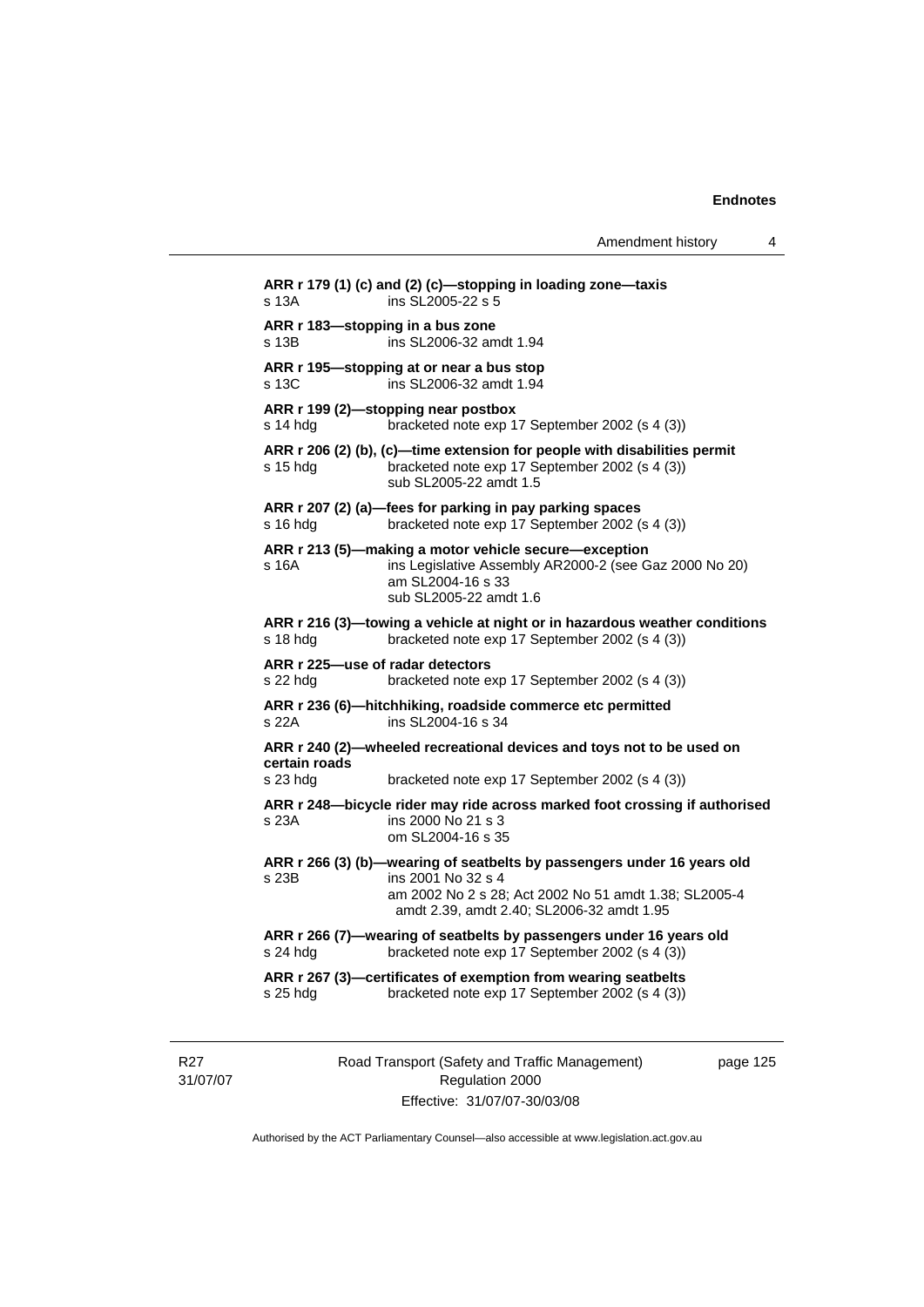4 Amendment history

| s 26 hdg                                                | ARR r 270 (3)-wearing motorbike helmets<br>bracketed note exp 17 September 2002 (s 4 (3))                                                                                                                                                                                                                                                                                                                                                                                       |
|---------------------------------------------------------|---------------------------------------------------------------------------------------------------------------------------------------------------------------------------------------------------------------------------------------------------------------------------------------------------------------------------------------------------------------------------------------------------------------------------------------------------------------------------------|
| s 27 hdg                                                | ARR r 271 (6)-riding on motorbikes<br>bracketed note exp 17 September 2002 (s 4 (3))                                                                                                                                                                                                                                                                                                                                                                                            |
| s 27A                                                   | ARR r 280 (2) (a)-other vehicles to which B light rules apply<br>ins 2002 No 31 s 24<br>sub SL2005-4 amdt 2.41; SL2006-32 amdt 1.96                                                                                                                                                                                                                                                                                                                                             |
| s 28 hdg                                                | ARR r 287 (3) (e), (4)-duties of participants in crashes<br>bracketed note exp 17 September 2002 (s 4 (3))                                                                                                                                                                                                                                                                                                                                                                      |
| s 29 hda<br>s 29                                        | ARR r 289 (1) (g)-driving on nature strip<br>bracketed note exp 17 September 2002 (s 4 (3))<br>am SL2004-16 s 36; pars renum R16 LA (see<br>SL2004-16 s 37); SL2005-22 amdt 1.7                                                                                                                                                                                                                                                                                                 |
| s 30                                                    | ARR r 298-driving with a person in or on trailer<br>am SL2005-22 amdt 1.8                                                                                                                                                                                                                                                                                                                                                                                                       |
| ARR r 313-postal workers<br>s 32 hdg                    | bracketed note exp 17 September 2002 (s 4 (3))                                                                                                                                                                                                                                                                                                                                                                                                                                  |
| s 33 hdg<br>s 33                                        | ARR dict-definitions for dictionary<br>bracketed note exp 17 September 2002 (s 4 (3))<br>am SL2005-22 amdt 1.9<br>def emergency worker am A2004-28 amdt 3.61<br>def hire car ins SL2005-4 amdt 2.43<br>def police officer sub Act 2001 No 56 amdt 3.475<br>def private hire car om SL2005-4 amdt 2.44<br>def <i>public bus</i> sub Act 2001 No 62 amdt 1.38<br>def restricted hire vehicle om SL2005-4 amdt 2.44<br>def <i>taxi</i> sub 2002 No 2 s 29<br>am SL2005-4 amdt 2.42 |
| div 2.2.3 hdg                                           | <b>Offences against the Australian Road Rules</b><br>om SL2003-1 s 17                                                                                                                                                                                                                                                                                                                                                                                                           |
| <b>Application of Criminal Code</b><br>s 34 hdg<br>s 34 | bracketed note exp 17 September 2002 (s 4 (3))<br>sub Act 2002 No 51 amdt 1.39<br>om SL2003-1 s 17                                                                                                                                                                                                                                                                                                                                                                              |
| s 35 hdg<br>s 35                                        | Offences are strict liability offences<br>bracketed note exp 17 September 2002 (s 4 (3))<br>am Act 2002 No 51 amdt 1.40<br>om SL2003-1 s 17                                                                                                                                                                                                                                                                                                                                     |

| page | 126 |
|------|-----|
|      |     |

Road Transport (Safety and Traffic Management) Regulation 2000 Effective: 31/07/07-30/03/08

R27 31/07/07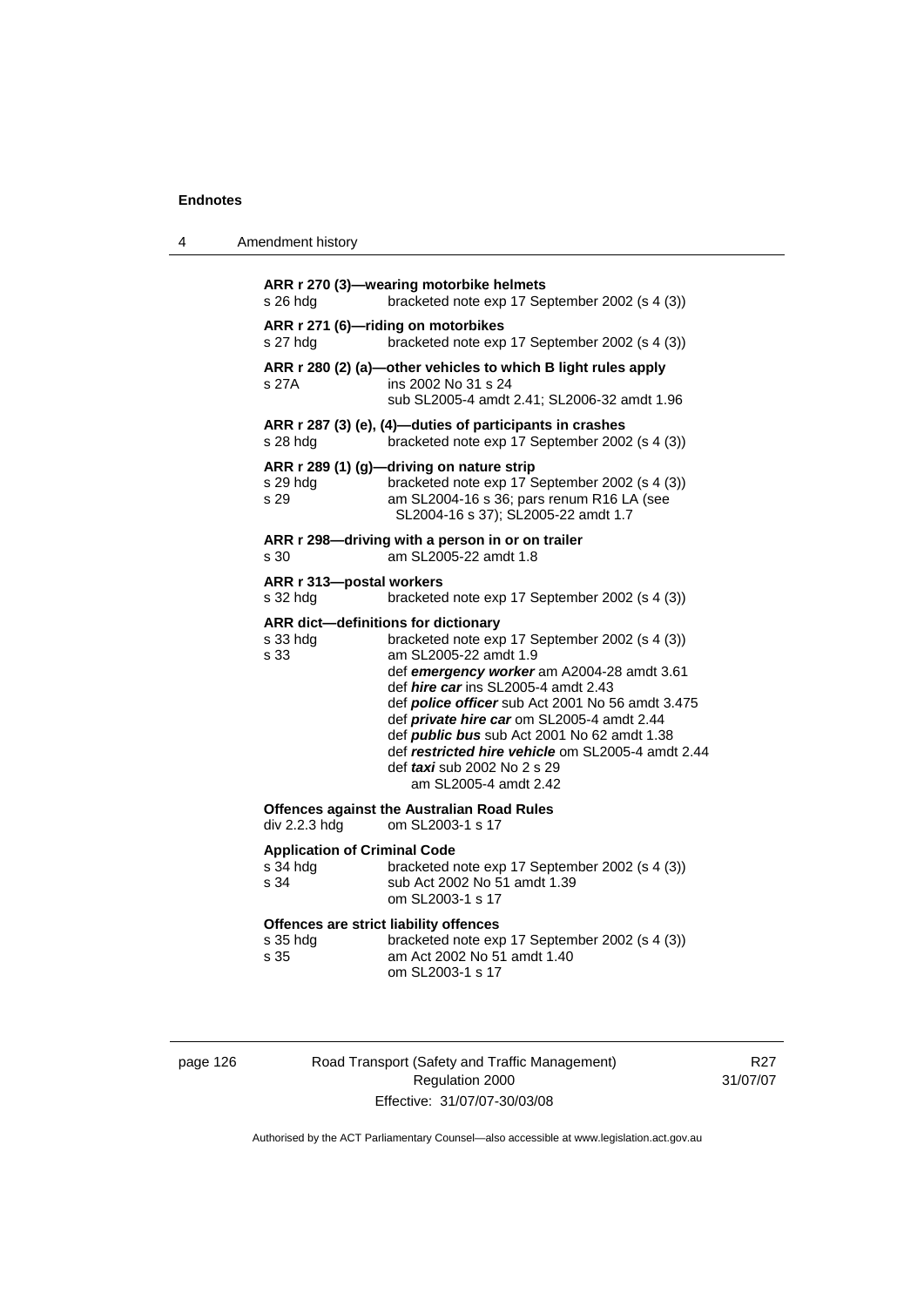| s 36 hdg<br>s 36                                  | bracketed note exp 17 September 2002 (s 4 (3))<br>am Act 2002 No 51 amdt 1.41<br>om SL2003-1 s 17                    |
|---------------------------------------------------|----------------------------------------------------------------------------------------------------------------------|
| s 37 hdg                                          | Making unnecessary engine noise<br>bracketed note exp 17 September 2002 (s 4 (3))                                    |
| Emission of waste oil or grease<br>s 38 hdg       | bracketed note exp 17 September 2002 (s 4 (3))                                                                       |
| Safety of persons on trailers<br>s 39 hdg<br>s 39 | bracketed note exp 17 September 2002 (s 4 (3))<br>am SL2005-22 amdt 1.10, amdt 1.11                                  |
| s 40 hda                                          | Passengers in sidecars to be seated<br>bracketed note exp 17 September 2002 (s 4 (3))                                |
| s 41 hda                                          | Number of vehicles that may be drawn<br>bracketed note exp 17 September 2002 (s 4 (3))                               |
| Towing by vehicles under 4.5t<br>s 42 hda         | bracketed note exp 17 September 2002 (s 4 (3))                                                                       |
| $s$ 43 hdg                                        | Lights on motor vehicles generally<br>bracketed note exp 17 September 2002 (s 4 (3))                                 |
| <b>Metered parking</b><br>div 2.3.5 hdg           | sub SL2005-22 s 6                                                                                                    |
| s 44 hdg<br>s 44                                  | Metered parking-parking in spaces<br>bracketed note exp 17 September 2002 (s 4 (3))<br>sub SL2005-22 s 7             |
| Metered parking-parking fees<br>s 44A             | ins SL2005-22 s 7                                                                                                    |
| s 44B                                             | Metered parking-maximum length of stay<br>ins SL2005-22 s 7                                                          |
| s 45 hda<br>s 45                                  | Metered parking-exceptions to s 44A and s 44B<br>bracketed note exp 17 September 2002 (s 4 (3))<br>sub SL2005-22 s 7 |
| s 46 hdg                                          | Temporary closure of metered parking spaces<br>bracketed note exp 17 September 2002 (s 4 (3))                        |
| <b>Misuse of parking meters</b><br>s 47 hdg       | bracketed note exp 17 September 2002 (s 4 (3))                                                                       |
|                                                   | Interfering with parking meters etc                                                                                  |

R27 31/07/07 Road Transport (Safety and Traffic Management) Regulation 2000 Effective: 31/07/07-30/03/08

page 127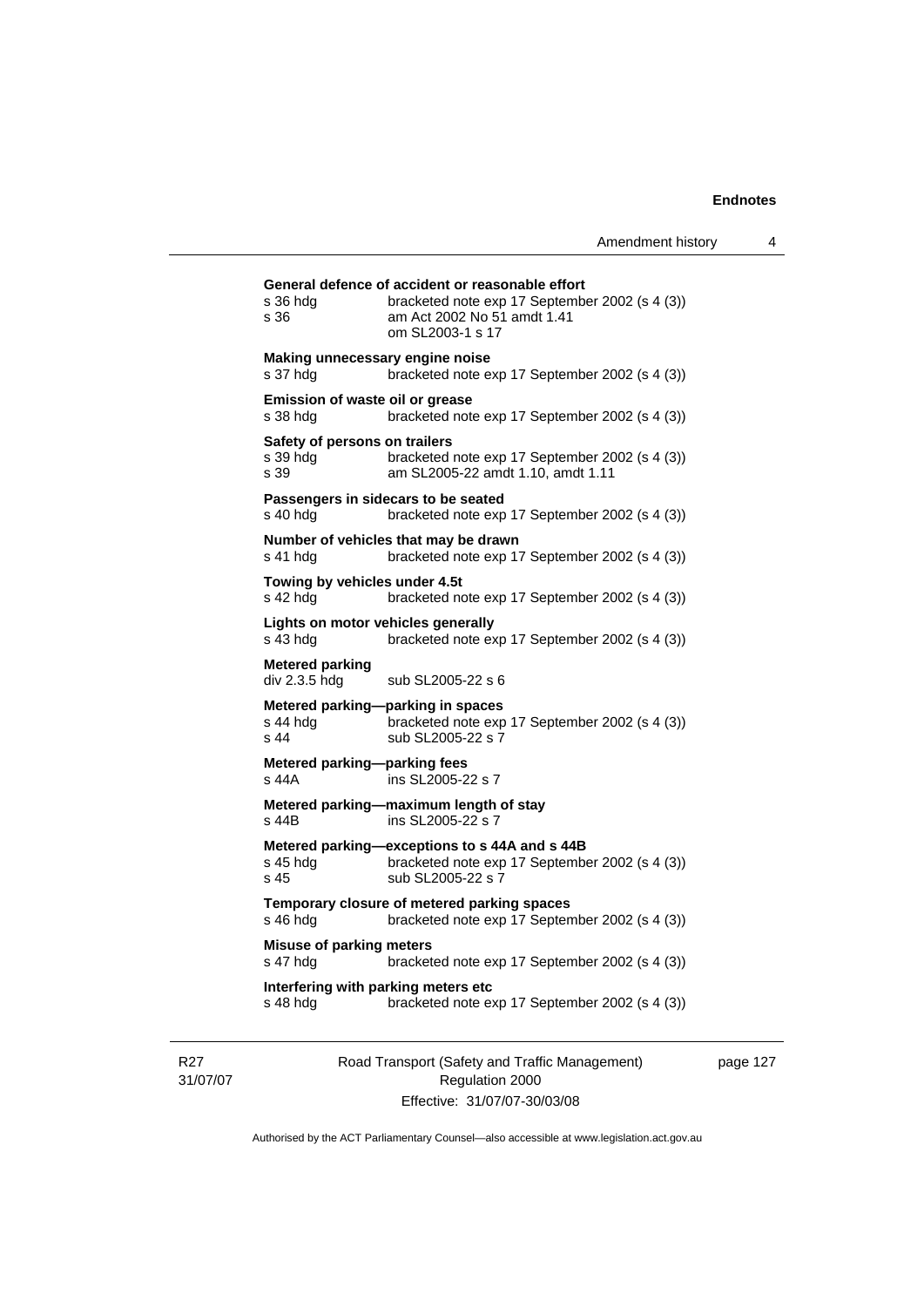4 Amendment history

```
Ticket parking 
                 orig div 2.3.6 hdg renum as div 2.3.8 hdg
                  ins by SL2005-22 s 8 
Ticket parking—parking in spaces 
s 49 hdg bracketed note exp 17 September 2002 (s 4 (3)) 
s 49 sub SL2005-22 s 8 
Ticket parking—display of tickets 
s 49A ins SL2005-22 s 8 
Ticket parking—maximum length of stay 
s 49B ins SL2005-22 s 8 
Ticket parking—exceptions to s 49A and s 49B 
s 50 hdg bracketed note exp 17 September 2002 (s 4 (3)) 
s 50 sub SL2005-22 s 8 
Temporary closure of ticket parking spaces and areas 
s 51 hdg bracketed note exp 17 September 2002 (s 4 (3)) 
                  sub SL2005-22 amdt 1.12 
s 51 am 2002 No 7 s 4, s 5; regs renum R6 LA (see 2002 No 7 s 6) 
Use of false or damaged parking tickets etc 
s 52 hdg bracketed note exp 17 September 2002 (s 4 (3)) 
s 52 sub SL2005-22 s 9
Misuse of parking ticket machines 
s 53 hdg bracketed note exp 17 September 2002 (s 4 (3))<br>s 53 sub SL2005-22 s 9
                 sub SL2005-22 s 9
Interfering with parking ticket machines etc 
s 54 hdg bracketed note exp 17 September 2002 (s 4 (3))
Interfering with parking tickets 
s 55 hdg bracketed note exp 17 September 2002 (s 4 (3)) 
s 55 sub SL2005-22 s 10
Other ACT road rules about stopping and parking 
div 2.3.7 hdg ins SL2005-22 s 10
Unauthorised use of parking permits and mobility parking scheme 
authorities 
s 56 hdg bracketed note exp 17 September 2002 (s 4 (3)) 
s 56 am Act 2002 No 30 amdt 3.770 
                  sub SL2005-22 s 10 
Interfering with parking permits and mobility parking scheme authorities 
s 56A ins SL2005-22 s 10
```
page 128 Road Transport (Safety and Traffic Management) Regulation 2000 Effective: 31/07/07-30/03/08

R27 31/07/07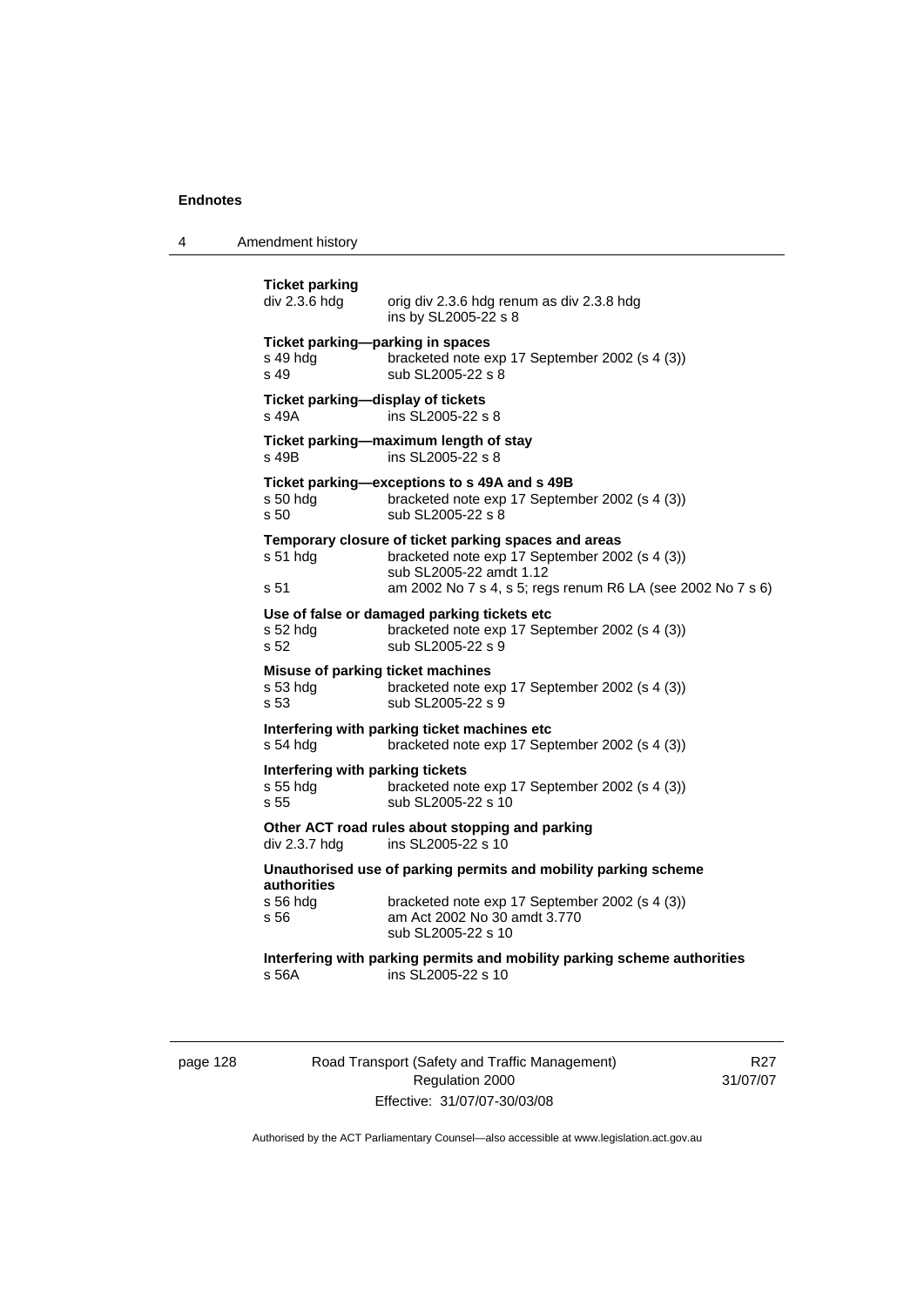|                             | s 57                                                     | No stopping on a road with a red kerb<br>am 2001 No 32 s 5<br>exp 1 December 2002 (s 57 (2))                                                                     |          |
|-----------------------------|----------------------------------------------------------|------------------------------------------------------------------------------------------------------------------------------------------------------------------|----------|
|                             | s 57A hdg<br>s 57A                                       | Stopping public buses in bus zones and at bus stops<br>bracketed note exp 17 September 2002 (s 4 (3))<br>ins 2000 No 33 s 3<br>am 2001 Act No 62 amdts 1.39-1.41 |          |
|                             | s 58 hda<br>s 58                                         | Stopping in an emergency etc or to comply with another law<br>bracketed note exp 17 September 2002 (s 4 (3))<br>am SL2005-22 s 11, s 12                          |          |
|                             | <b>Other ACT road rules</b><br>div 2.3.8 hdg             | (prev div 2.3.6 hdg) ins SL2005-22 s 13                                                                                                                          |          |
|                             | <b>Carrying dangerous substances</b><br>s 59 hdg<br>s 59 | bracketed note exp 17 September 2002 (s 4 (3))<br>sub A2004-7 amdt 1.14<br>am A2004-7 amdt 1.15, amdt 1.16                                                       |          |
|                             | $s$ 60 hdg                                               | Interrupting funeral processions etc<br>bracketed note exp 17 September 2002 (s 4 (3))                                                                           |          |
|                             | Driving on roads closed to traffic<br>$s61$ hdg          | bracketed note exp 17 September 2002 (s 4 (3))                                                                                                                   |          |
|                             | s 62 hdg                                                 | Use of wheeled recreational devices and wheeled toys on roads<br>bracketed note exp 17 September 2002 (s 4 (3))                                                  |          |
|                             | traffic control device<br>s 63 hdg<br>s 63               | Devices that are prescribed traffic control devices-Act, dict, def prescribed<br>bracketed note exp 17 September 2002 (s 4 (3))<br>sub SL2005-22 s 14            |          |
|                             | $s$ 64 hdg                                               | Preventing prescribed traffic control devices being clearly visible<br>bracketed note exp 17 September 2002 (s 4 (3))                                            |          |
|                             | $s$ 65 hdg                                               | Use of do not overtake turning vehicle sign<br>bracketed note exp 17 September 2002 (s 4 (3))                                                                    |          |
|                             | s 66                                                     | Approvals etc by road transport authority<br>am Act 2001 No 44 amdt 1.3797, amdt 1.3798                                                                          |          |
|                             | s 68 hdg                                                 | Defence of complying with direction of police officer or authorised person<br>bracketed note exp 17 September 2002 (s 4 (3))                                     |          |
|                             | s 69 hdg                                                 | <b>Exemption for driver of police vehicles</b><br>bracketed note exp 17 September 2002 (s 4 (3))                                                                 |          |
|                             | s 70 hdg                                                 | <b>Exemption for driver of emergency vehicles</b><br>bracketed note exp 17 September 2002 (s 4 (3))                                                              |          |
| R <sub>27</sub><br>31/07/07 |                                                          | Road Transport (Safety and Traffic Management)<br>Regulation 2000<br>Effective: 31/07/07-30/03/08                                                                | page 129 |

Authorised by the ACT Parliamentary Counsel—also accessible at www.legislation.act.gov.au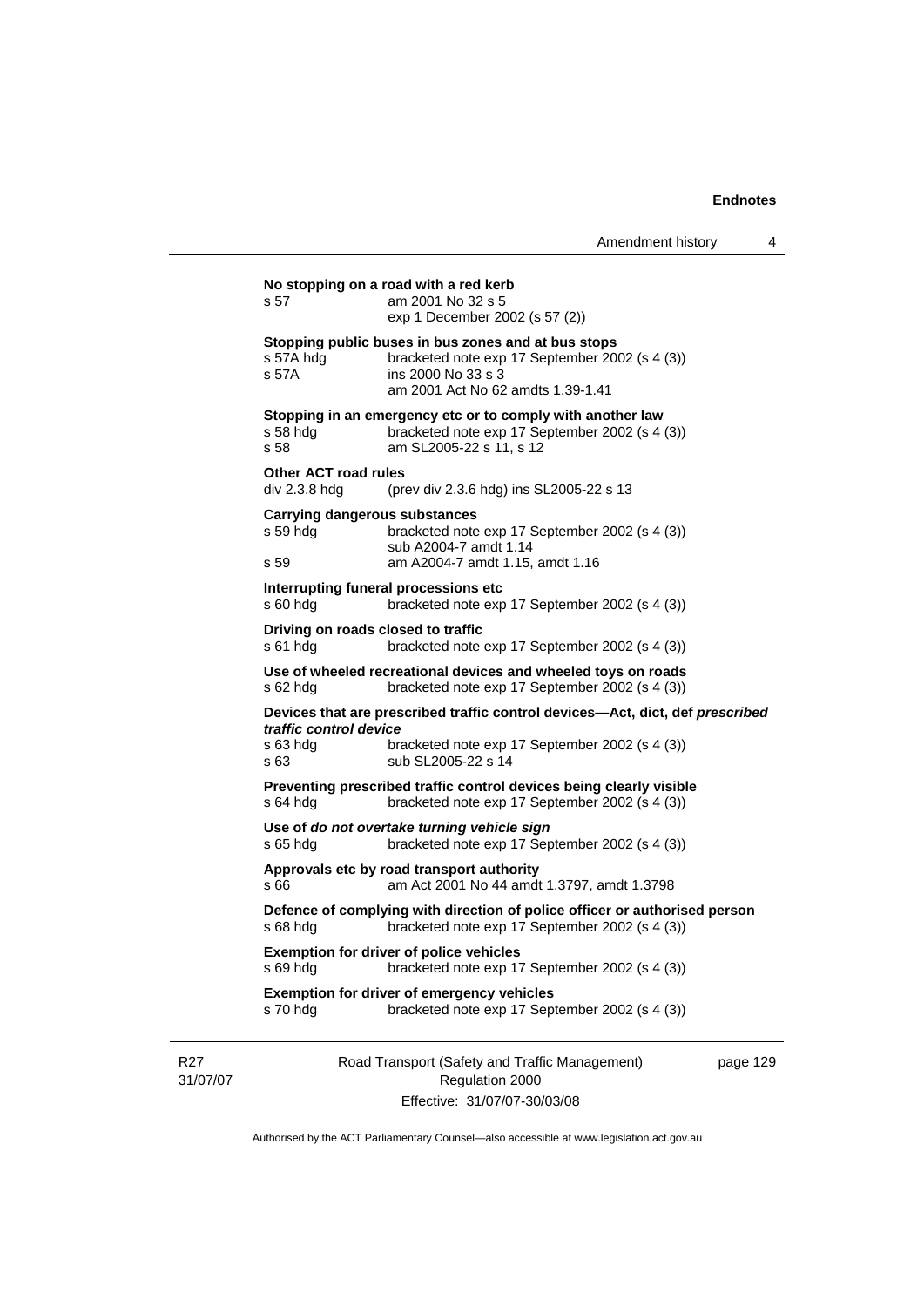4 Amendment history

| ins 2001 No 32 s 6<br><b>Metered parking schemes</b><br>bracketed note exp 17 September 2002 (s 4 (3))<br><b>Metered parking areas</b><br>bracketed note exp 17 September 2002 (s 4 (3))<br>am SL2005-22 amdt 1.13<br>bracketed note exp 17 September 2002 (s 4 (3))<br><b>Metered parking spaces</b><br>bracketed note exp 17 September 2002 (s 4 (3))<br>am SL2005-22 s 16<br><b>Parking authorities</b><br>ins 2002 No 7 s 8<br><b>Parking authority guidelines</b> |
|------------------------------------------------------------------------------------------------------------------------------------------------------------------------------------------------------------------------------------------------------------------------------------------------------------------------------------------------------------------------------------------------------------------------------------------------------------------------|
|                                                                                                                                                                                                                                                                                                                                                                                                                                                                        |
|                                                                                                                                                                                                                                                                                                                                                                                                                                                                        |
|                                                                                                                                                                                                                                                                                                                                                                                                                                                                        |
|                                                                                                                                                                                                                                                                                                                                                                                                                                                                        |
|                                                                                                                                                                                                                                                                                                                                                                                                                                                                        |
|                                                                                                                                                                                                                                                                                                                                                                                                                                                                        |
| bracketed note exp 17 September 2002 (s 4 (3))<br>ins 2002 No 7 s 8                                                                                                                                                                                                                                                                                                                                                                                                    |
| Ticket parking schemes-road transport authority<br>sub 2002 No 7 s 9<br>bracketed note exp 17 September 2002 (s 4 (3))<br>am SL2005-22 s 17                                                                                                                                                                                                                                                                                                                            |
| Ticket parking schemes-parking authorities<br>bracketed note exp 17 September 2002 (s 4 (3))<br>sub SL2005-22 amdt 1.14<br>ins 2002 No 7 s 10                                                                                                                                                                                                                                                                                                                          |
| <b>Ticket parking areas</b><br>bracketed note exp 17 September 2002 (s 4 (3))<br>am SL2005-22 amdt 1.15, amdt 1.16<br>(3), (4) exp 1 December 2006 (s 77 (4))                                                                                                                                                                                                                                                                                                          |
| <b>Ticket parking spaces</b><br>bracketed note exp 17 September 2002 (s 4 (3))                                                                                                                                                                                                                                                                                                                                                                                         |
| bracketed note exp 17 September 2002 (s 4 (3))                                                                                                                                                                                                                                                                                                                                                                                                                         |

page 130 Road Transport (Safety and Traffic Management) Regulation 2000 Effective: 31/07/07-30/03/08

R27 31/07/07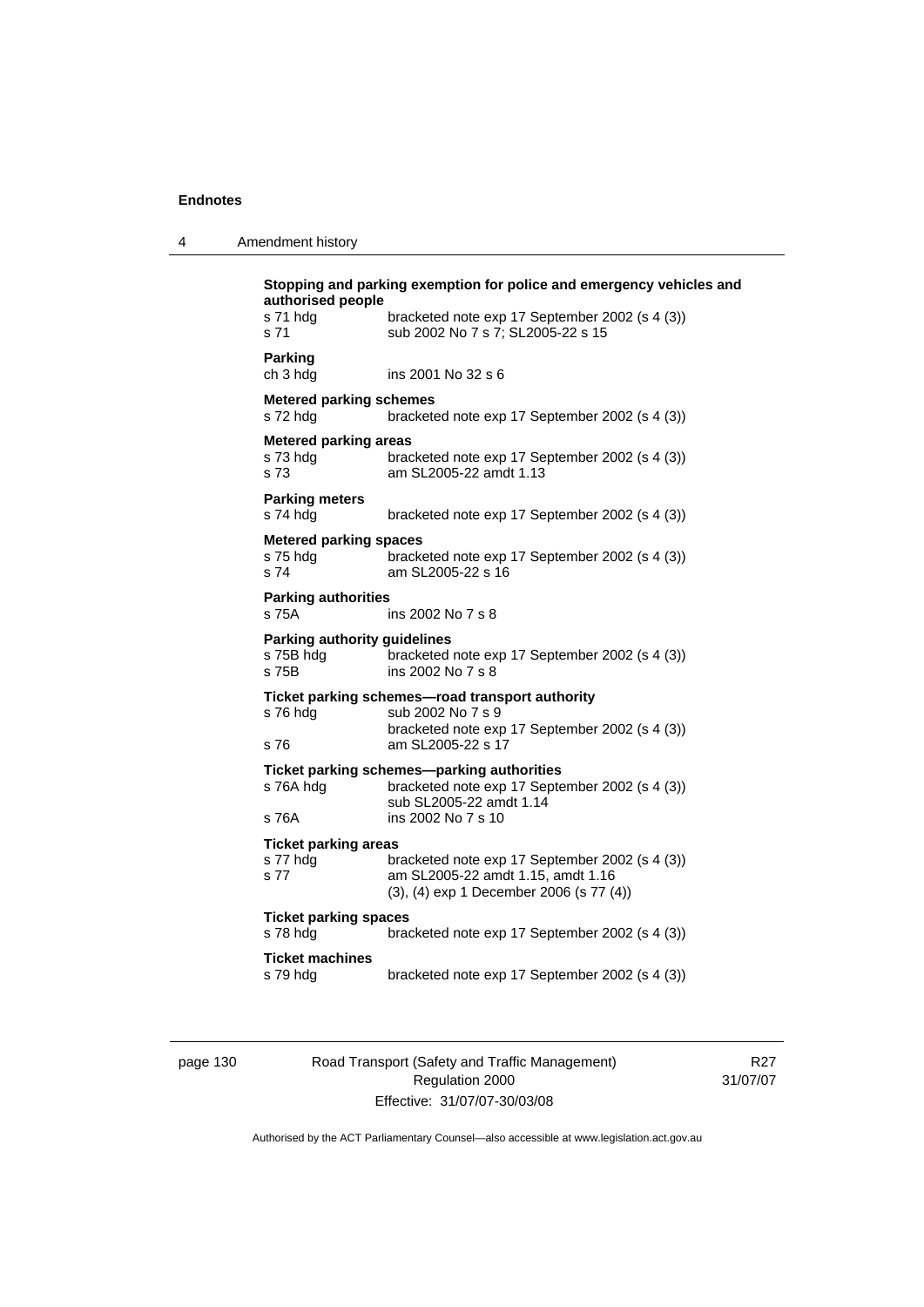|                             | <b>Parking tickets</b><br>s 80 hdg<br>s 80          | bracketed note exp 17 September 2002 (s 4 (3))<br>am 2002 No 7 s 11; SL2005-22 ss 18-20                                                                                            |          |
|-----------------------------|-----------------------------------------------------|------------------------------------------------------------------------------------------------------------------------------------------------------------------------------------|----------|
|                             | <b>Duration of parking tickets</b><br>s 81 hdg      | bracketed note exp 17 September 2002 (s 4 (3))                                                                                                                                     |          |
|                             | <b>Definitions—div 3.1.3</b><br>s 82 hdg            | bracketed note exp 17 September 2002 (s 4 (3))                                                                                                                                     |          |
|                             | s 83 hdg                                            | References in div 3.1.3 to land adjoining residential land<br>bracketed note exp 17 September 2002 (s 4 (3))                                                                       |          |
|                             | s 84 hdg                                            | Vehicle parked partly on residential land<br>bracketed note exp 17 September 2002 (s 4 (3))                                                                                        |          |
|                             | s 85 hdg<br>s 85                                    | Parking of certain vehicles on residential land prohibited<br>bracketed note exp 17 September 2002 (s 4 (3))<br>am SL2005-22 amdt 1.17                                             |          |
|                             | s 86 hdg<br>s 86                                    | Parking of certain vehicles on land adjoining residential land prohibited<br>bracketed note exp 17 September 2002 (s 4 (3))<br>am SL2005-22 amdt 1.17                              |          |
|                             | s 87 hdg<br>s 87                                    | Parking of certain commercial vehicles on land with multi-unit developments<br>bracketed note exp 17 September 2002 (s 4 (3))<br>am Act 2002 No 30 amdt 3.771; SL2005-22 amdt 1.17 |          |
|                             | Daily infringement<br>s 88 hdg                      | bracketed note exp 17 September 2002 (s 4 (3))                                                                                                                                     |          |
|                             | <b>Codes of practice</b><br>s 89 hdg<br>s 89        | bracketed note exp 17 September 2002 (s 4 (3))<br>am Act 2001 No 44 amdt 1.3799, amdt 1.3800                                                                                       |          |
|                             | Notice of codes of practice etc<br>s 90 hdg<br>s 90 | bracketed note exp 17 September 2002 (s 4 (3))<br>am Act 2001 No 44 amdts 1.3801-1.3803<br>def the code of practice om Act 2001 No 44 amdt 1.3803                                  |          |
|                             | <b>Application for exemption</b><br>s 91 hdg        | bracketed note exp 17 September 2002 (s 4 (3))                                                                                                                                     |          |
|                             | s 92 hdg<br>s 92                                    | Decision on application for exemption<br>bracketed note exp 17 September 2002 (s 4 (3))<br>am SL2005-22 s 21                                                                       |          |
|                             | <b>Endorsement of certificates</b><br>s 93 hdg      | bracketed note exp 17 September 2002 (s 4 (3))                                                                                                                                     |          |
|                             | s 94 hdg                                            | Variation of conditions of exemptions<br>bracketed note exp 17 September 2002 (s 4 (3))                                                                                            |          |
| R <sub>27</sub><br>31/07/07 |                                                     | Road Transport (Safety and Traffic Management)<br>Regulation 2000                                                                                                                  | page 131 |
|                             |                                                     | Effective: 31/07/07-30/03/08                                                                                                                                                       |          |

Authorised by the ACT Parliamentary Counsel—also accessible at www.legislation.act.gov.au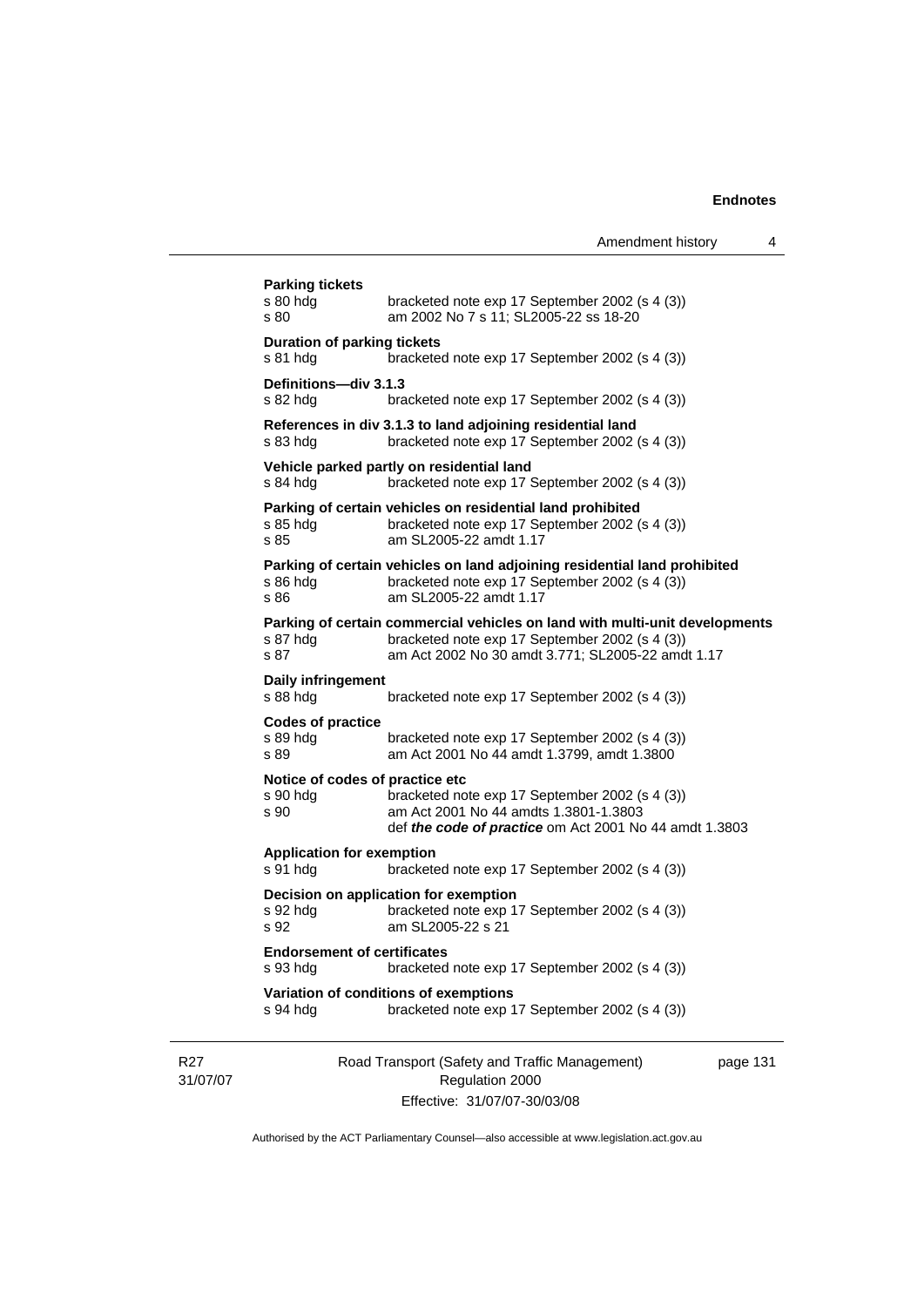| 4 | Amendment history |
|---|-------------------|
|---|-------------------|

```
Additional information by applicant 
s 95 hdg bracketed note exp 17 September 2002 (s 4 (3)) 
Loss etc of existing operator's certificate 
s 96 hdg bracketed note exp 17 September 2002 (s 4 (3)) 
Cancellation of existing operator's certificate etc 
s 97 hdg bracketed note exp 17 September 2002 (s 4 (3)) 
s 97 am Act 2002 No 30 amdt 3.772 
Other powers to provide pay parking 
s 97A hdg bracketed note exp 17 September 2002 (s 4 (3))
s 97A ins 2002 No 7 s 12 
Overlapping schemes 
s 98 hdg bracketed note exp 17 September 2002 (s 4 (3))
s 98 am 2002 No 7 s 13 
Income from ticket parking scheme 
s 98A hdg bracketed note exp 17 September 2002 (s 4 (3))<br>s 98A bracketed note exp 17 September 2002 (s 4 (3))
                 ins 2002 No 7 s 14
Costs of ticket parking scheme 
s 98B hdg bracketed note exp 17 September 2002 (s 4 (3)) 
s 98B ins 2002 No 7 s 14
Trailers not separately chargeable 
s 99 hdg bracketed note exp 17 September 2002 (s 4 (3)) 
Parking permits 
s 100 hdg bracketed note exp 17 September 2002 (s 4 (3)) 
s 100 sub SL 2005-22 s 22
Mobility parking scheme authorities 
s 101 hdg bracketed note exp 17 September 2002 (s 4 (3)) 
s 101 sub SL2005-22 s 22
Parking permits and mobility parking scheme authorities—cancellation 
s 101A ins SL2005-22 s 22
Parking permits and mobility parking scheme authorities—return when 
cancelled 
s 101B ins SL2005-22 s 22 
Parking—other provisions 
pt 3.3 hdg ins SL2006-51 s 4 
Marking tyres by parking inspectors 
s 101C ins SL2006-51 s 4
```
page 132 Road Transport (Safety and Traffic Management) Regulation 2000 Effective: 31/07/07-30/03/08

R27 31/07/07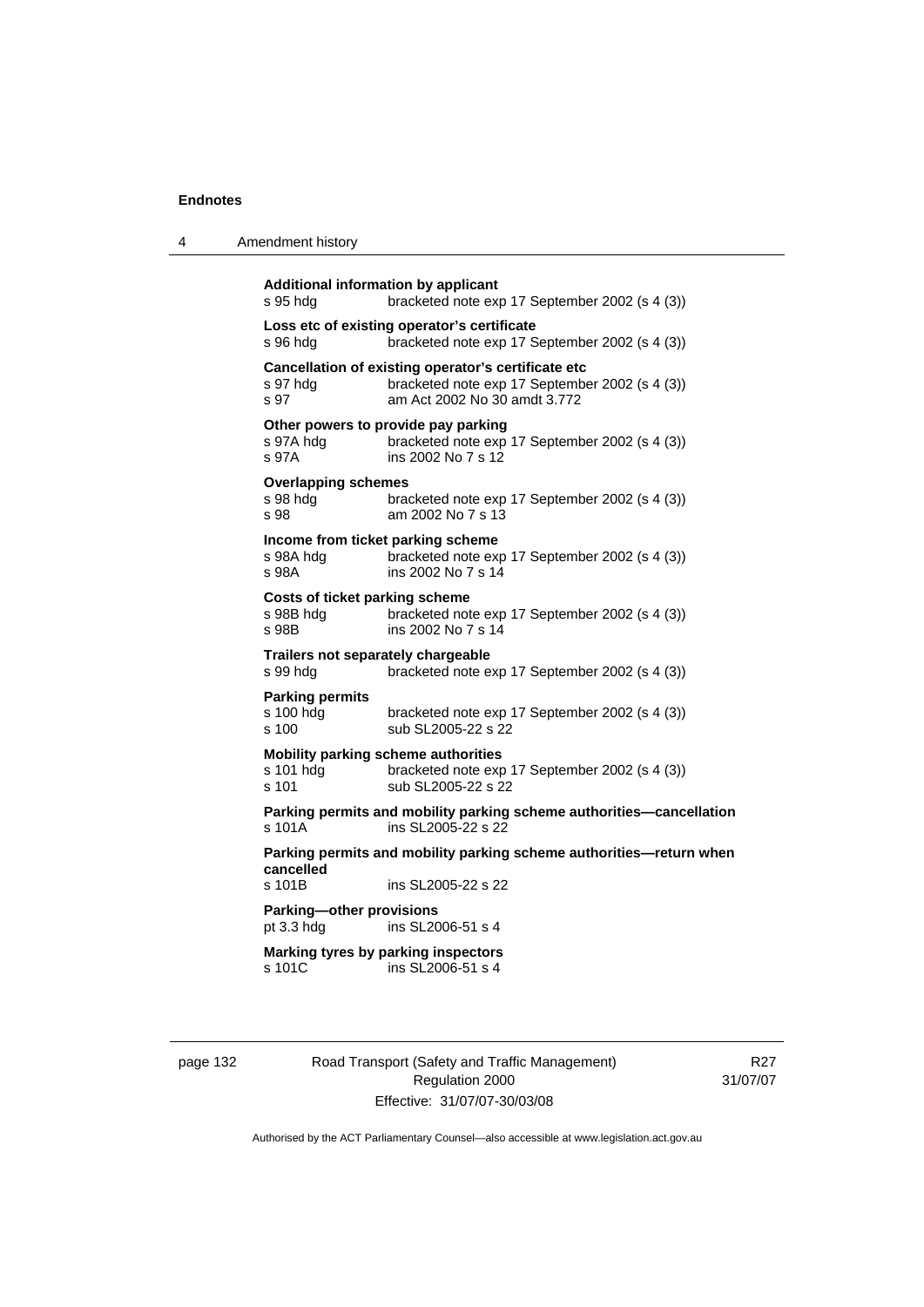|                                        | Amendment history<br>4                                                                                                                                                                                                                                                                                                                                                                                                                                                                                                                                                                                                                                                                                                                                                          |  |
|----------------------------------------|---------------------------------------------------------------------------------------------------------------------------------------------------------------------------------------------------------------------------------------------------------------------------------------------------------------------------------------------------------------------------------------------------------------------------------------------------------------------------------------------------------------------------------------------------------------------------------------------------------------------------------------------------------------------------------------------------------------------------------------------------------------------------------|--|
|                                        |                                                                                                                                                                                                                                                                                                                                                                                                                                                                                                                                                                                                                                                                                                                                                                                 |  |
| Definitions-ch 4<br>s 102 hdq<br>s 102 | bracketed note exp 17 September 2002 (s 4 (3))<br>am 2000 No 33 s 4; 2000 No 52 s 4<br>def approved police speedometer ins 2001 No 32 s 7<br>def digital camera detection device sub 2001 No 32 s 8;<br>SL2007-20 s 4<br>def fixed camera detection device ins SL2007-20 s 5<br>def laser speed measuring device sub SL2004-47 s 40<br>def loop detector speed measuring device ins SL2006-51<br>s 5<br>def piezo strip speed measuring device sub SL2006-51 s 6<br>def radar speed measuring device sub SL2004-47 s 41;<br>SL2007-20 s 6<br>def security checksum ins 2001 No 32 s 9<br>def testing authority am 2001 No 32 s 10; SL2004-47 s 42<br>def traffic lights camera detection device am SL2006-51 s 7<br>om SL2007-20 s 7<br>def <b>WORM disk</b> ins SL2004-47 s 43 |  |
| s 103 hdg<br>s 103                     | Approved traffic offence detection devices<br>bracketed note exp 17 September 2002 (s 4 (3))<br>sub 2000 No 52 s 5<br>am 2001 No 32 s 11; SL2006-51 s 8; SL2007-20 s 8                                                                                                                                                                                                                                                                                                                                                                                                                                                                                                                                                                                                          |  |
| s 103A                                 | Approval of police vehicle speedometers<br>ins 2001 No 32 s 12                                                                                                                                                                                                                                                                                                                                                                                                                                                                                                                                                                                                                                                                                                                  |  |
| s 104 hdg<br>s 104                     | Major testing of laser speed measuring devices<br>bracketed note exp 17 September 2002 (s 4 (3))<br>am 2000 No 33 s 5<br>sub 2000 No 52 s 5<br>am 2001 No 32 regs 13-17<br>sub SL2004-47 s 44                                                                                                                                                                                                                                                                                                                                                                                                                                                                                                                                                                                   |  |
| s 104A                                 | Major testing of other traffic offence detection devices<br>ins SL2004-47 s 44<br>am SL2006-51 ss 9-11; ss renum R26 LA<br>sub SL2007-20 s 9                                                                                                                                                                                                                                                                                                                                                                                                                                                                                                                                                                                                                                    |  |
| s 104B                                 | Certification and sealing of traffic offence detection devices<br>ins SL2004-47 s 44                                                                                                                                                                                                                                                                                                                                                                                                                                                                                                                                                                                                                                                                                            |  |
| s 105 hdg                              | Use of certain digital camera detection devices<br>bracketed note exp 17 September 2002 (s 4 (3))                                                                                                                                                                                                                                                                                                                                                                                                                                                                                                                                                                                                                                                                               |  |

s 105 sub 2001 No 32 s 18; SL2007-20 s 10

R27 31/07/07 Road Transport (Safety and Traffic Management) Regulation 2000 Effective: 31/07/07-30/03/08

page 133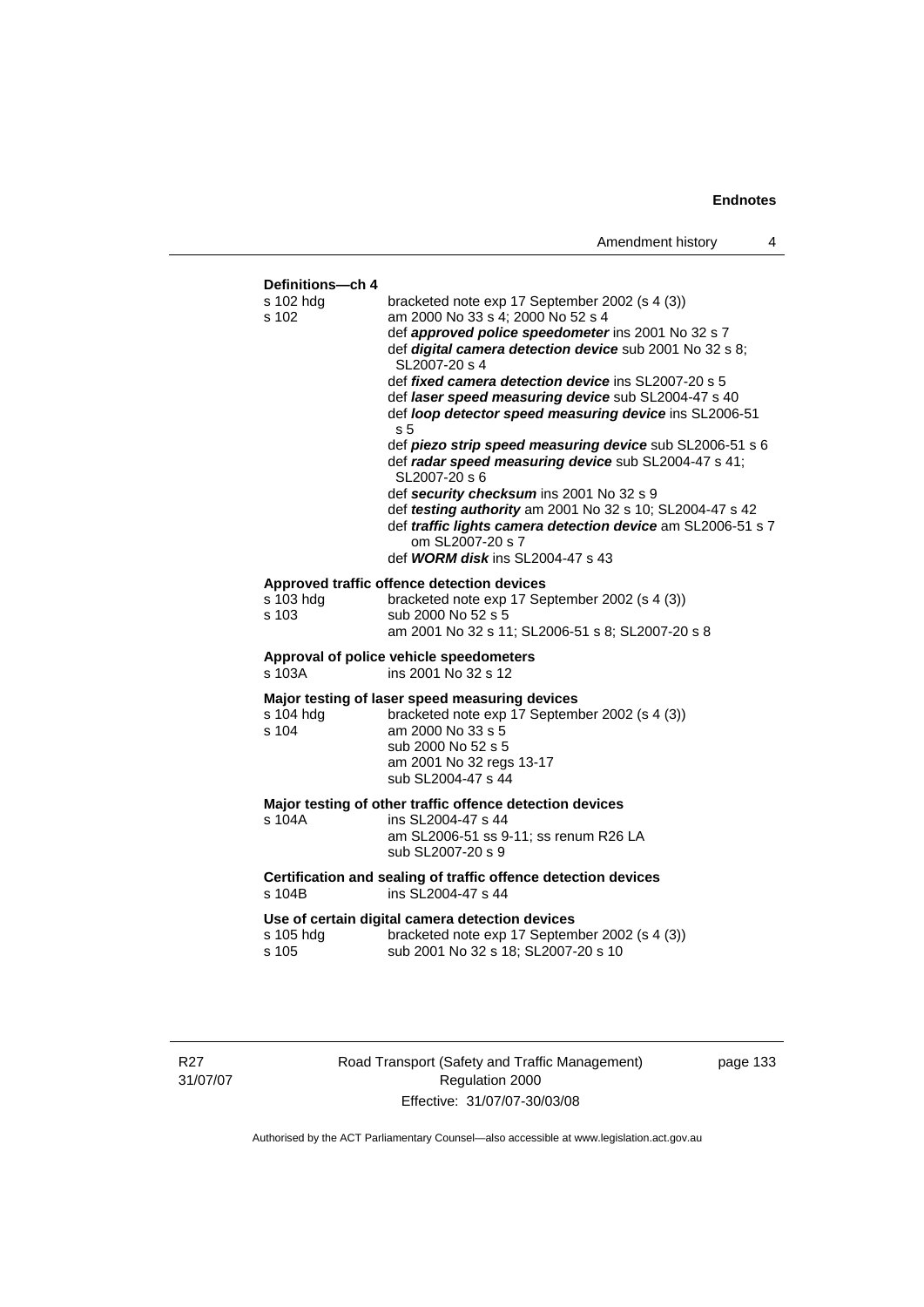| 4 | Amendment history                                    |                                                                                                                                                                                   |  |
|---|------------------------------------------------------|-----------------------------------------------------------------------------------------------------------------------------------------------------------------------------------|--|
|   | s 105A hdg<br>s 105A                                 | Use of certain laser speed measuring devices<br>bracketed note exp 17 September 2002 (s 4 (3))<br>sub SL2007-20 s 11<br>ins 2001 No 32 s 18<br>am SL2007-20 s 11; ss renum R27 LA |  |
|   | s 105B hdg<br>s 105B                                 | Use of certain radar speed measuring devices<br>bracketed note exp 17 September 2002 (s 4 (3))<br>sub SL2007-20 s 12<br>ins 2001 No 32 s 18<br>am SL2007-20 s 12; ss renum R27 LA |  |
|   | s 106 hdg                                            | Approved people-testing and sealing<br>bracketed note exp 17 September 2002 (s 4 (3))                                                                                             |  |
|   | Approved people-use<br>s 107 hdg<br>s 107            | bracketed note exp 17 September 2002 (s 4 (3))<br>am 2000 No 52 s 6; SL2007-20 s 13                                                                                               |  |
|   | s 107A                                               | Recording of camera detection device image files-Act, s 23 (2) (c) (ii)<br>ins 2001 No 32 s 19<br>am SL2004-47 s 45<br>sub SL2007-20 s 14                                         |  |
|   | s 107B                                               | Verification of camera detection device image files-Act, s 23 (2) (c) (iii)<br>ins 2001 No 32 s 19<br>sub SL2007-20 s 14                                                          |  |
|   | s 23 (2) (c) (iii)<br>s 107C                         | Verification of traffic lights camera detection device image files-Act,<br>ins 2001 No 32 s 19<br>om SL2007-20 s 14                                                               |  |
|   | Meaning of vehicle image codes<br>s 108 hdg<br>s 108 | bracketed note exp 17 September 2002 (s 4 (3))<br>sub 2000 No 33 s 6; 2000 No 52 s 7<br>am 2001 No 32 regs 20-22; SL2005-7 ss 4-6; SL2006-51 s 12;<br>SL2007-20 s 15, s 16        |  |
|   | <b>Additional powers of police</b><br>s 109 hdg      | bracketed note exp 17 September 2002 (s 4 (3))                                                                                                                                    |  |
|   | Prohibition on car minding<br>s 110 hdg              | bracketed note exp 17 September 2002 (s 4 (3))                                                                                                                                    |  |
|   | s 111 hdg<br>s 111                                   | Removal of unattended vehicles-Act, s 32 (1) (c)<br>bracketed note exp 17 September 2002 (s 4 (3))<br>sub SL2005-22 amdt 1.18                                                     |  |

page 134 Road Transport (Safety and Traffic Management) Regulation 2000 Effective: 31/07/07-30/03/08

R27 31/07/07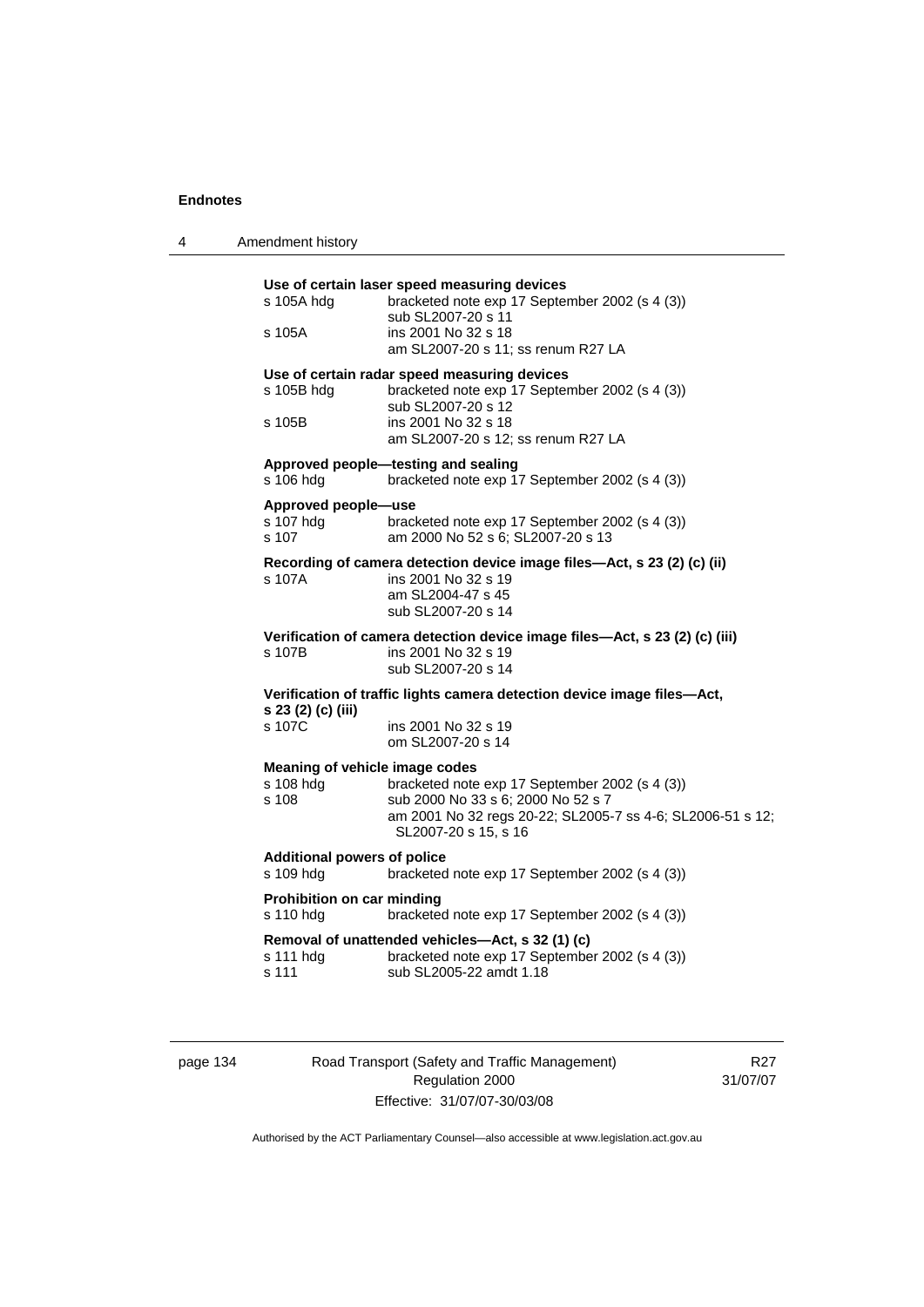# **Disposal of impounded or forfeited vehicles**  s 112 hdg bracketed note exp 17 September 2002 (s 4 (3)) s 112 am Act 2001 No 29 s 14 sub 2001 No 32 s 23 **Disposal of forfeited vehicles—Act, s 10J**  s 112A hdg bracketed note exp 17 September 2002 (s 4 (3)) s 112A ins 2001 No 32 s 23 **Responsible person to inspect driver licence**  s 113 hdg bracketed note exp 17 September 2002 (s 4 (3)) **Responsible person's consent**  s 114 hdg bracketed note exp 17 September 2002 (s 4 (3)) **Standards for safe carriage of loads—Act, s 14 (2)**  bracketed note exp 17 September 2002 (s 4 (3)) s 115 sub Act 2002 No 51 amdt 1.42 om SL2003-1 s 18 ins A2005-62 amdt 1.6 **Offences against regulation are strict liability offences**  s 116 hdg bracketed note exp 17 September 2002 (s 4 (3))<br>s 116 am Act 2002 No 51 amdt 1.43 am Act 2002 No 51 amdt 1.43 om SL2003-1 s 18 **General defence of accident or reasonable effort**  s 117 hdg bracketed note exp 17 September 2002 (s 4 (3)) s 117 am Act 2002 No 51 amdt 1.44 om SL2003-1 s 18 **Transitional**  ch 6 hdg exp 1 March 2002 (s 128) **Parking**  pt 6.1 hdg exp 1 March 2002 (s 128) **Existing Class A and Class B parking spaces**  s 118 exp 1 March 2002 (s 128) **Existing parking labels**  s 119 exp 1 March 2002 (s 128) **Existing disability labels**  s 120 exp 1 June 2000 (s 120) **Existing codes of practice**  s 121 exp 1 March 2002 (s 128) **Existing exemptions**  s 122 exp 1 March 2002 (s 128)

R<sub>27</sub> 31/07/07 Road Transport (Safety and Traffic Management) Regulation 2000 Effective: 31/07/07-30/03/08

page 135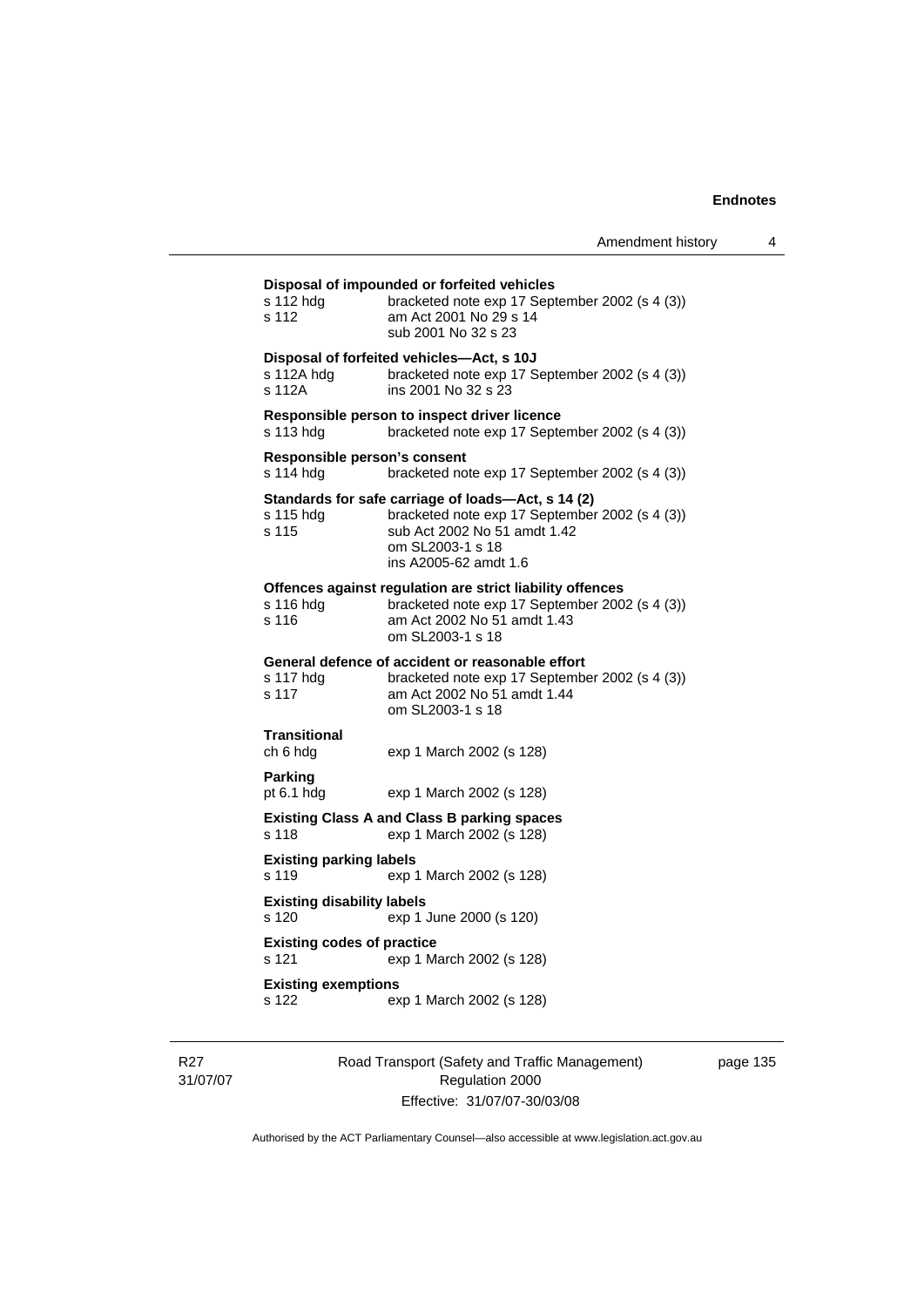| 4 | Amendment history |  |
|---|-------------------|--|
|   |                   |  |

```
Existing applications for exemptions and variation of conditions 
s 123 exp 1 March 2002 (s 128) 
Existing notices to show cause 
s 124 exp 1 March 2002 (s 128) 
Traffic offence detection devices 
pt 6.2 hdg exp 1 March 2002 (s 128) 
Existing tests and certificates 
s 125 am 2001 No 32 s 24 
                   exp 1 March 2002 (s 128) 
Existing approved people—use 
s 126 exp 1 March 2002 (s 128) 
Other transitional provisions 
pt 6.3 hdg exp 1 March 2002 (s 128) 
Existing medical certificate about seatbelts 
s 127 exp 1 March 2002 (s 128) 
Expiry of ch 6 
s 128 am Act 2001 No 27 amdt 4.25 
                   am Act 2001 No 44 amdt 1.3804 
                   exp 1 March 2002 (s 128) 
Meaning of location codes on images 
sch 1 sub 2000 No 33 s 8
Digital camera detection devices 
sch 1 pt 1.1 hdg (prev sch 1 pt 1 hdg) ins SL2000-52 s 8 
renum R4 LA<br>sch 1 pt 1.1 am SL2000-5
                  am SL2000-52 s 8; SL2005-7 s 7; SL2006-4 s 4; SL2006-51
                   ss 13-15 
Fixed camera detection devices 
sch 1 pt 1.2 hdg (prev sch 1 pt 2 hdg) ins SL2000-52 s 8 
                   renum R4 LA 
sub SL2007-20 s 17<br>sch 1 pt 1.2 ins SL2000-52 s 8
                  ins SL2000-52 s 8
                   am SL2003-14 s 4; items renum SL2005-7 s 8; SL2006-51 
                   s 16; SL2007-20 s 18 
Dictionary 
dict am A2004-28 amdt 3.62; SL2007-20 s 19 
                   def approved police speedometer ins 2001 No 32 s 26 
                   def area of operations ins 2002 No 7 s 15 
                   def ARR ins SL2003-12 s 6 
                   def camera detection device ins 2000 No 52 s 9 
                      sub 2001 No 32 s 25
```
page 136 Road Transport (Safety and Traffic Management) Regulation 2000 Effective: 31/07/07-30/03/08

R27 31/07/07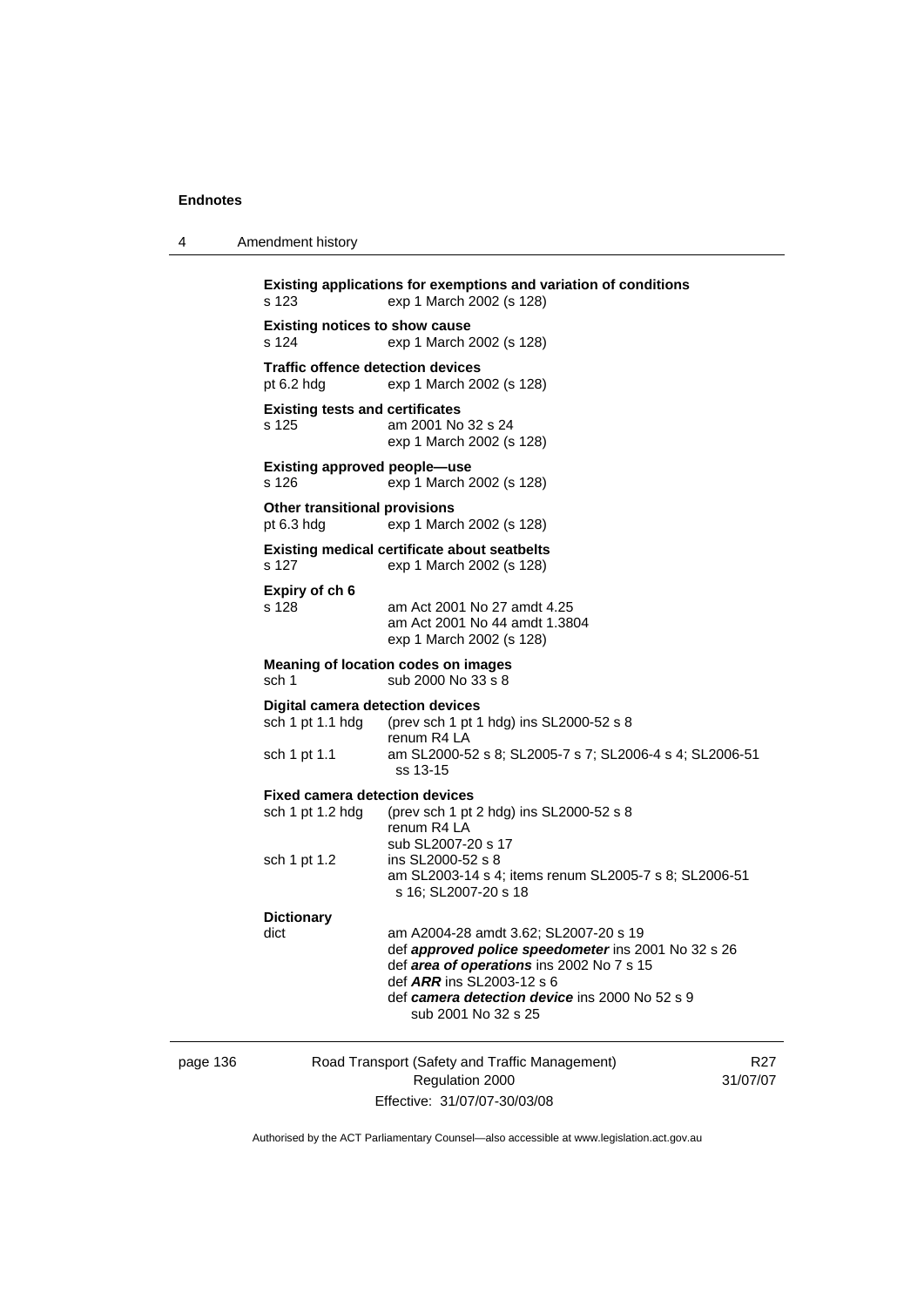def *centre of the road* ins 2000 No 52 s 9 def *demand responsive service vehicle* ins SL2006-32 amdt 1.97 def *digital camera detection device* ins 2000 No 52 s 9 def *emergency worker* om SL2004-16 s 38 ins SL2005-22 amdt 1.19 def *fixed camera detection device* ins SL2007-20 s 20 def *give way* ins 2000 No 21 s 4 def *hire car* ins SL2005-4 amdt 2.43 def *indicated on* ins 2001 No 32 s 26 om R18 LA def *laser speed measuring device* ins 2000 No 52 s 9 def *length* ins 2000 No 52 s 9 def *length of road* om 2000 No 52 s 9 def *loading zone permit* om SL2005-22 s 23 def *marked foot crossing* ins 2000 No 21 s 4 def *motor vehicle* ins 2000 No 52 s 9 def *park* sub SL2005-22 amdt 1.10 def *parking authority* ins 2002 No 7 s 15 def *parking authority guidelines* ins 2002 No 7 s 15 def *parking meter* am SL2005-22 s 24 def *parking permit* sub SL2005-22 s 25 def *parking ticket* am 2002 No 7 s 16 def *pay parking device* sub SL2005-22 s 25 def *pay parking sign* ins SL2005-22 s 26 def *pedestrian* ins 2000 No 21 s 4 def *piezo strip speed measuring device* ins 2000 No 52 s 9 def *postal vehicle* am SL2004-16 s 39 def *private hire car* om SL2005-4 amdt 2.44 def *public bus* sub Act 2001 No 62 amdt 1.42 def *radar speed measuring device* ins 2000 No 52 s 9 def *recording medium* ins 2001 No 32 s 26 def *red traffic arrow* ins 2000 No 52 s 9 def *red traffic light* ins 2000 No 52 s 9 def *registered interest* om R18 LA def *relevant parking fee* sub SL2005-22 s 27 def *restricted hire vehicle* om SL2005-4 amdt 2.44 def *restricted taxi* om 2002 No 2 s 30 def *ride* ins 2000 No 21 s 4 def *rider* ins 2000 No 21 s 4 def *road* sub Act 2002 No 30 amdt 3.773; SL2005-22 amdt 1.20 def *road related area* ins Act 2002 No 30 amdt 3.774 om R18 LA def *security checksum* ins 2001 No 32 s 26

R27 31/07/07 Road Transport (Safety and Traffic Management) Regulation 2000 Effective: 31/07/07-30/03/08

page 137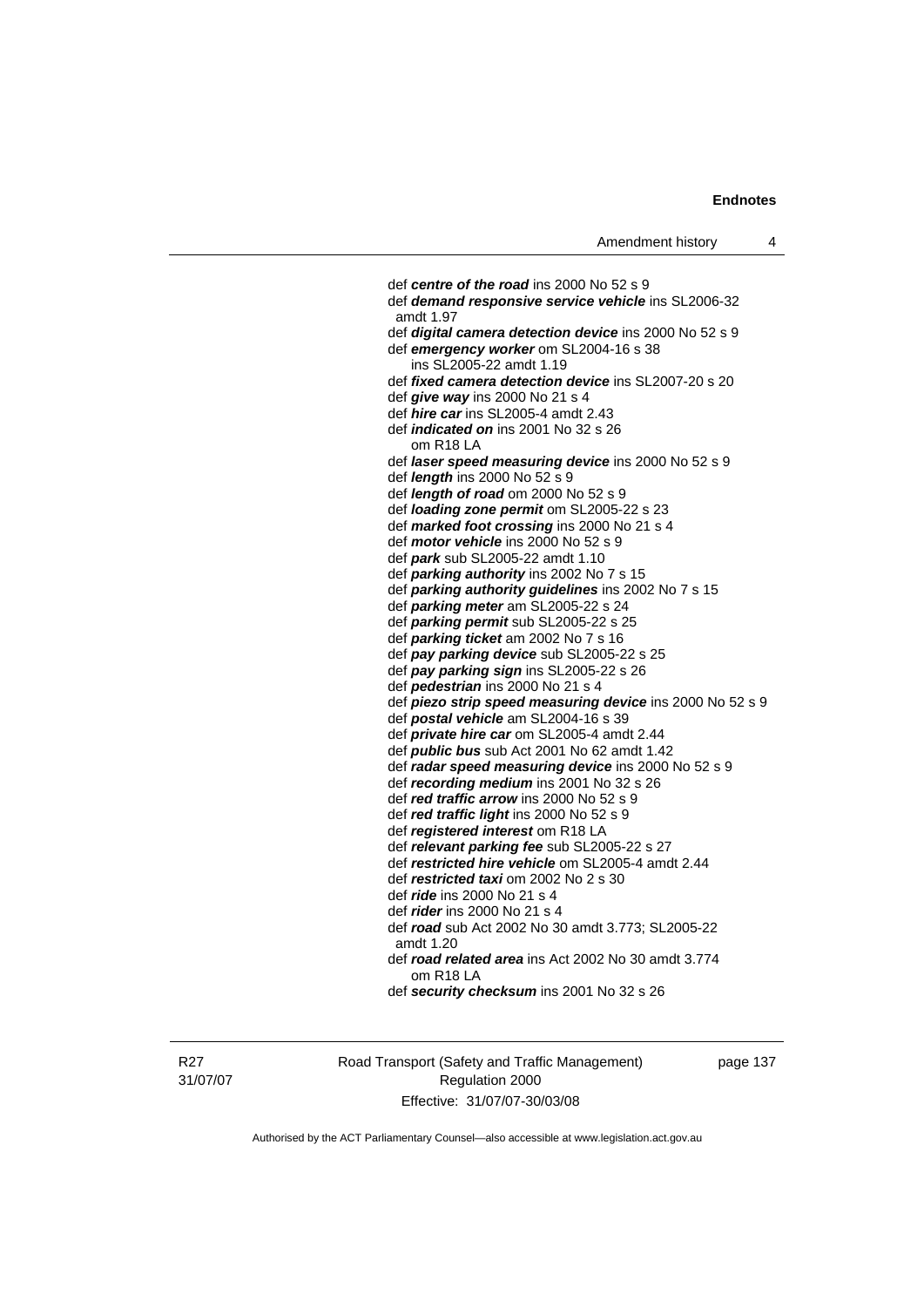```
5 Earlier republications
```

```
 def speed measuring device ins 2000 No 52 s 9 
    om R18 LA 
 def stop sub SL2005-22 amdt 1.20 
 def taxi sub 2002 No 2 s 31 
 def testing authority ins 2000 No 52 s 9 
 def the Act om Act 2001 No 44 amdt 1.3805 
 def ticket parking area sub SL2005-22 s 27 
 def ticket parking space sub SL2005-22 s 27 
 def traffic lights camera detection device ins 2000 No 52 
s 9 
    om SL2007-20 s 21 
 def trailer ins 2000 No 52 s 9 
 def vehicle ins 2000 No 52 s 9 
 def WORM disk ins 2001 No 32 s 26 
    sub SL2004-47 s 46
```
## **5 Earlier republications**

Some earlier republications were not numbered. The number in column 1 refers to the publication order.

Since 12 September 2001 every authorised republication has been published in electronic pdf format on the ACT legislation register. A selection of authorised republications have also been published in printed format. These republications are marked with an asterisk (\*) in column 1. Electronic and printed versions of an authorised republication are identical.

| <b>Republication No Amendments to</b> |                | <b>Republication date</b> |
|---------------------------------------|----------------|---------------------------|
| 1                                     | not amended    | 1 March 2000              |
| 2                                     | Act 2001 No 56 | 12 September 2001         |
| 3                                     | Act 2001 No 62 | 3 December 2001           |
| 4                                     | SL 2002 No 2   | 1 March 2002              |
| $5^*$                                 | SL 2002 No 2   | 2 March 2002              |
| 6                                     | SL 2002 No 7   | 16 April 2002             |
| 7                                     | Act 2002 No 30 | 10 October 2002           |
| 8                                     | SL2002-31      | 1 November 2002           |
| 9                                     | SL2002-31      | 2 December 2002           |
| 10                                    | Act 2002 No 51 | 1 January 2003            |

page 138 Road Transport (Safety and Traffic Management) Regulation 2000 Effective: 31/07/07-30/03/08

R27 31/07/07